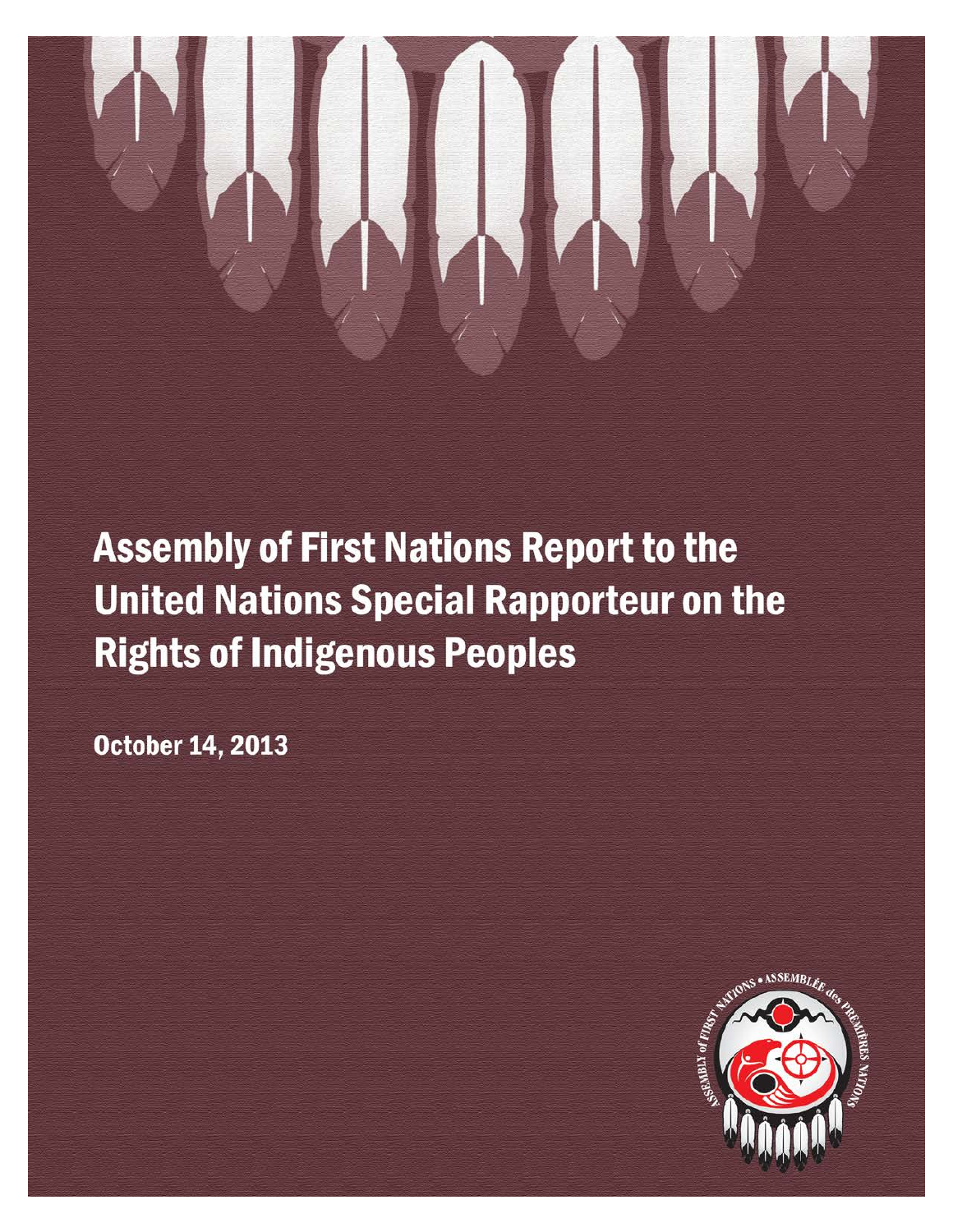

## AREAS FOR FOCUS AND ATTENTION

## INHERENT & TREATY RIGHTS AND THE HONOUR OF THE CROWN

| Resource Development and Free, Prior and Informed Consent (FPIC)30 |  |
|--------------------------------------------------------------------|--|
|                                                                    |  |

## IMPLICATIONS OF STATE ACTIONS ON COLLECTIVE AND HUMAN RIGHTS & QUALITY OF LIFE

## JUSTICE AND COMMUNITY SAFETY & SECURITY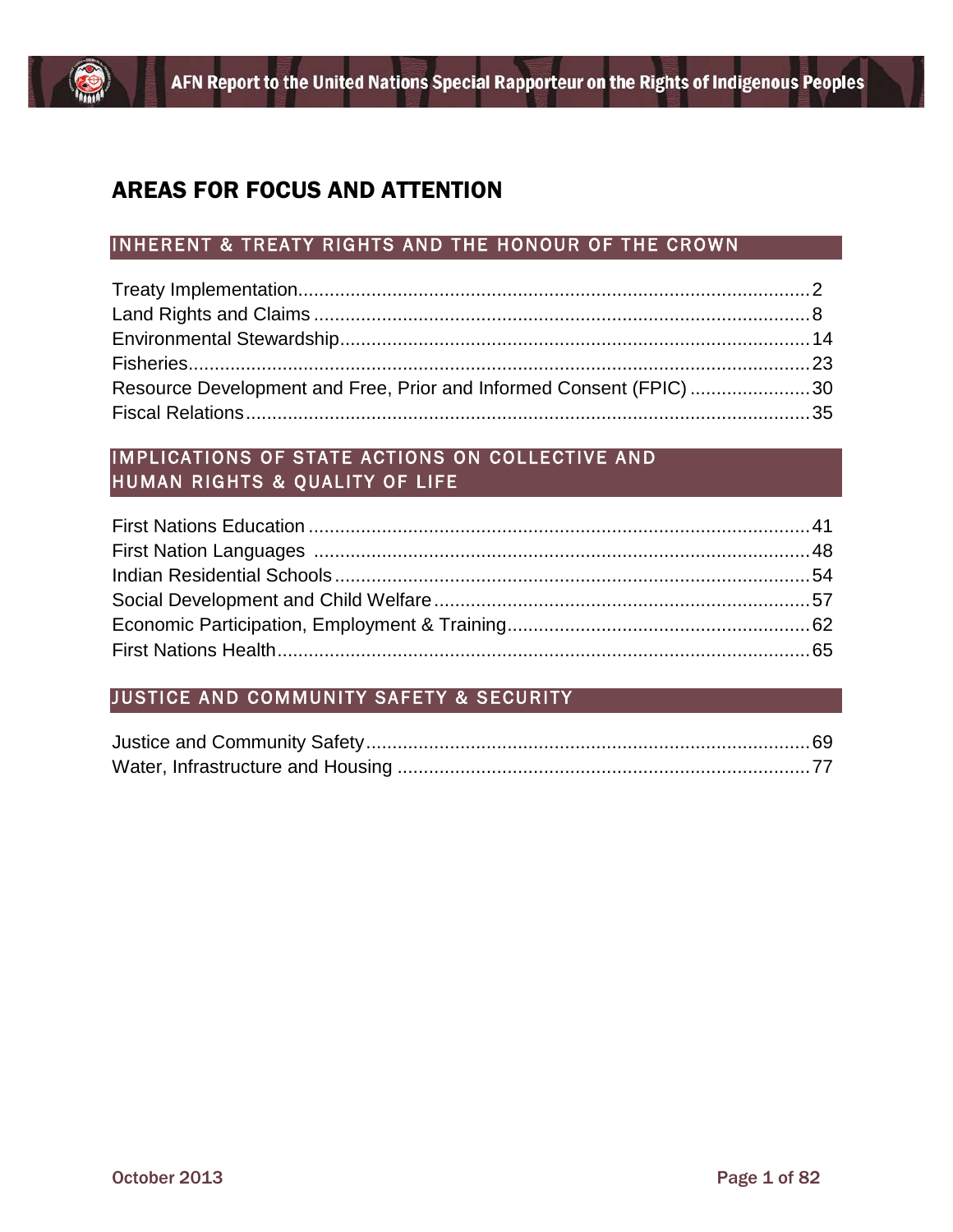

#### INHERENT & TREATY RIGHTS AND THE HONOUR OF THE CROWN

#### TREATY IMPLEMENTATION

*Article 37 of the United Nations Declaration on the Rights of Indigenous Peoples (UNDRIP) states: Indigenous Peoples have the right to the recognition, observance and enforcement of treaties, agreements and other constructive arrangements concluded with States or their successors and to have States honour and respect such treaties, agreements and other constructive arrangements.*

#### HISTORY AND CONTEXT

Indigenous Nations have occupied our territories since the beginning of time and have elaborate systems of governance to care for our lands and resources for future generations. When the non-Indigenous Peoples arrived, they met many Indigenous Nations and entered into diplomatic relations and Treaties with Indigenous Peoples based on the principles of peace and friendship.

What is a Treaty? A Treaty is a sacred covenant, a solemn agreement that is binding as long as the sun rises, the grass grows and the rivers flow. Treaties were entered into using Indigenous laws and overseen by the Creator through sacred Indigenous ceremonies and protocols, to provide on a daily basis for the lives of the Indigenous Peoples and non-Indigenous people within Indigenous territories. The Crown asked the Indigenous Peoples that their subjects be allowed to co-exist within the territories of Indigenous Peoples in peace and friendship without interference. Even though Indigenous Nations have lived in peace and friendship, settler governments have assumed jurisdiction over Indigenous lands and resources, contrary to the spirit and intent of Treaties and without compensation to our Nations. This must end.

The Royal Proclamation of 1763 obligated the Crown to prevent "frauds and abuses" against the Indigenous Nations, to stand between the Indigenous nations and the colonial governments, in order to protect the integrity of its commitments, and to ensure that the interests and rights of the Indigenous nations were protected, to restrict non-Indigenous settlement to specific areas of land, and to establish a protocol for Treatymaking with Indigenous Nations for obtaining access to lands and resources, founded on free, prior and informed consent. The Royal Proclamation of 1763 is part of the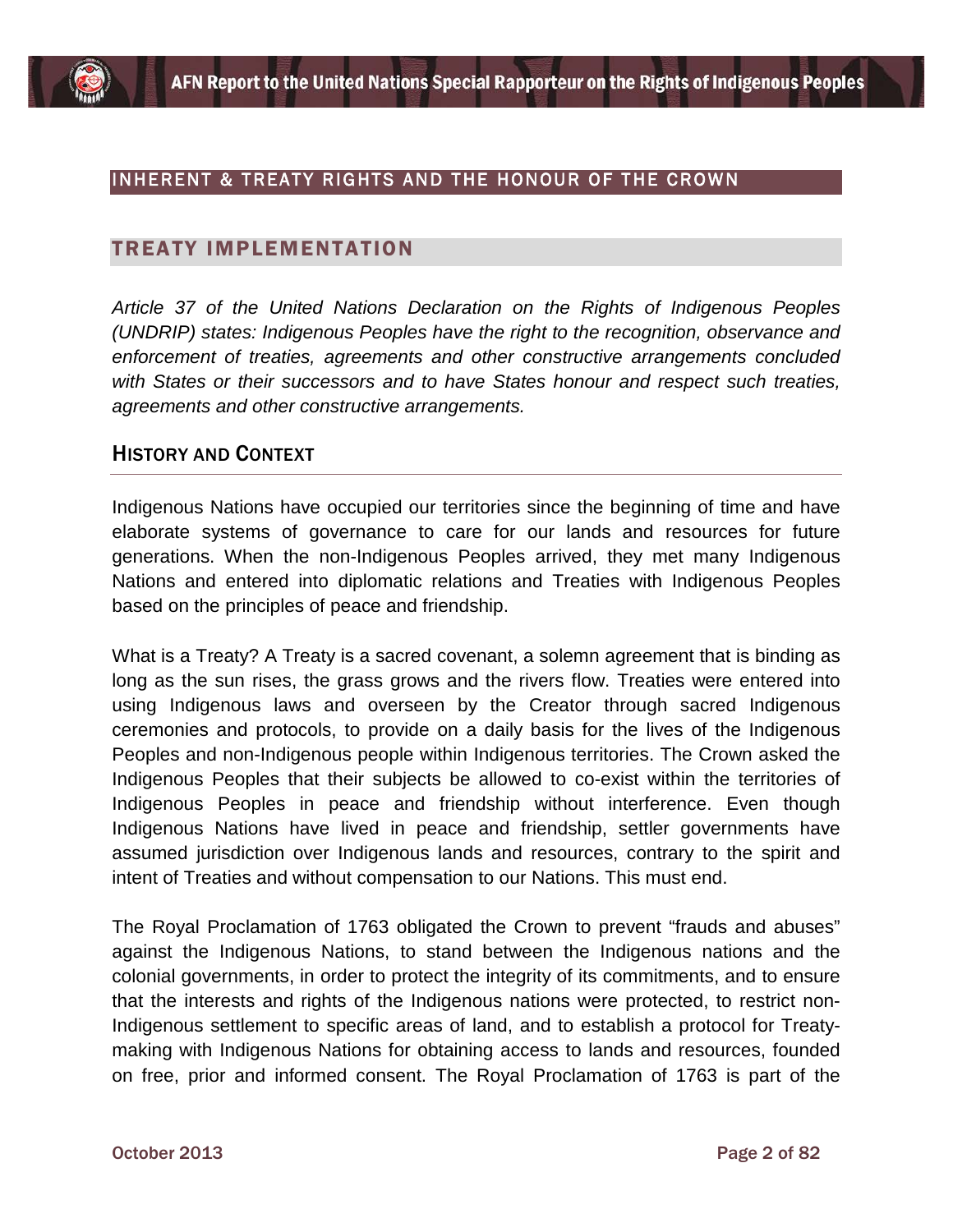Constitutional laws of Canada. Treaties are fundamental constitutional instruments that require full implementation.

A year after the Royal Proclamation of 1763, Sir William Johnson gathered with over 24 Indigenous Nations to reaffirm the principles contained within the Royal Proclamation through wampum belts. A key aspect of both the Treaty of Niagara and the 24 Nations Wampum belts was the Covenant Chain. The Covenant Chain embodies the political relationship between Indigenous Nations and European settlers, including the intent to co-exist, and tied them together based upon the metaphor of men linking arms as a show of peace. The Chain was also a political tool and used to "wipe the slate clean" should there be transgressions. In order to renew the commitments made in both belts, it was agreed that the Covenant Chain would be "polished" to remove any rust or dirt, a metaphor for bad conduct, as a way of renewing the spirit and intent of the agreement. As the Covenant Chain has not be "polished" in centuries, contrary to the Royal Proclamation, Treaty of Niagara and the 24 Nations Belt, there is a call for an actual implementation of the Treaty relationship. Canada is illegally using our lands and resources without compensation to the Indigenous Nations. This is a daily and continuing violation by the state. Treaty First Nations consider that it is inappropriate for the First Nations –Canada relationship to have been framed and controlled by unilaterally imposed law, policies and programs that are a violation of the Treaty relationship and manifestation of dishonourable Crown conduct. It is the desire of Treaty First Nations to advance the First Nations-Canada relationship on the basis of the existing Treaties. It is in the best interest of the Canadian state to build on the treaty relationship.

It is recognized that the Indigenous Nations on Turtle Island exercised our inherent of self-determination to enter into Treaty relations with the Crown. In January 1897, The Hon. J.J. Curran, Q.C., Solicitor General for Canada stated in a Treaties arbitration case involving the Robinson Treaties:

*"We contend that these treaties are governed by international, rather than municipal law. They were made with the tribes under the authority of the Sovereign, and the faith of the nation was pledged in dealing with those annuities. The Crown is a trustee in those matters, and occupies a special relationship towards those Indians, and is bound to watch over their interests and enforce their rights, and will not be allowed to set up its own laches as a defense against these claims. All these claims are safeguarded in a manner that is quite a different manner from any claim that would arise between two subjects of her Majesty who might come before any Court to have their matters adjudicated upon."*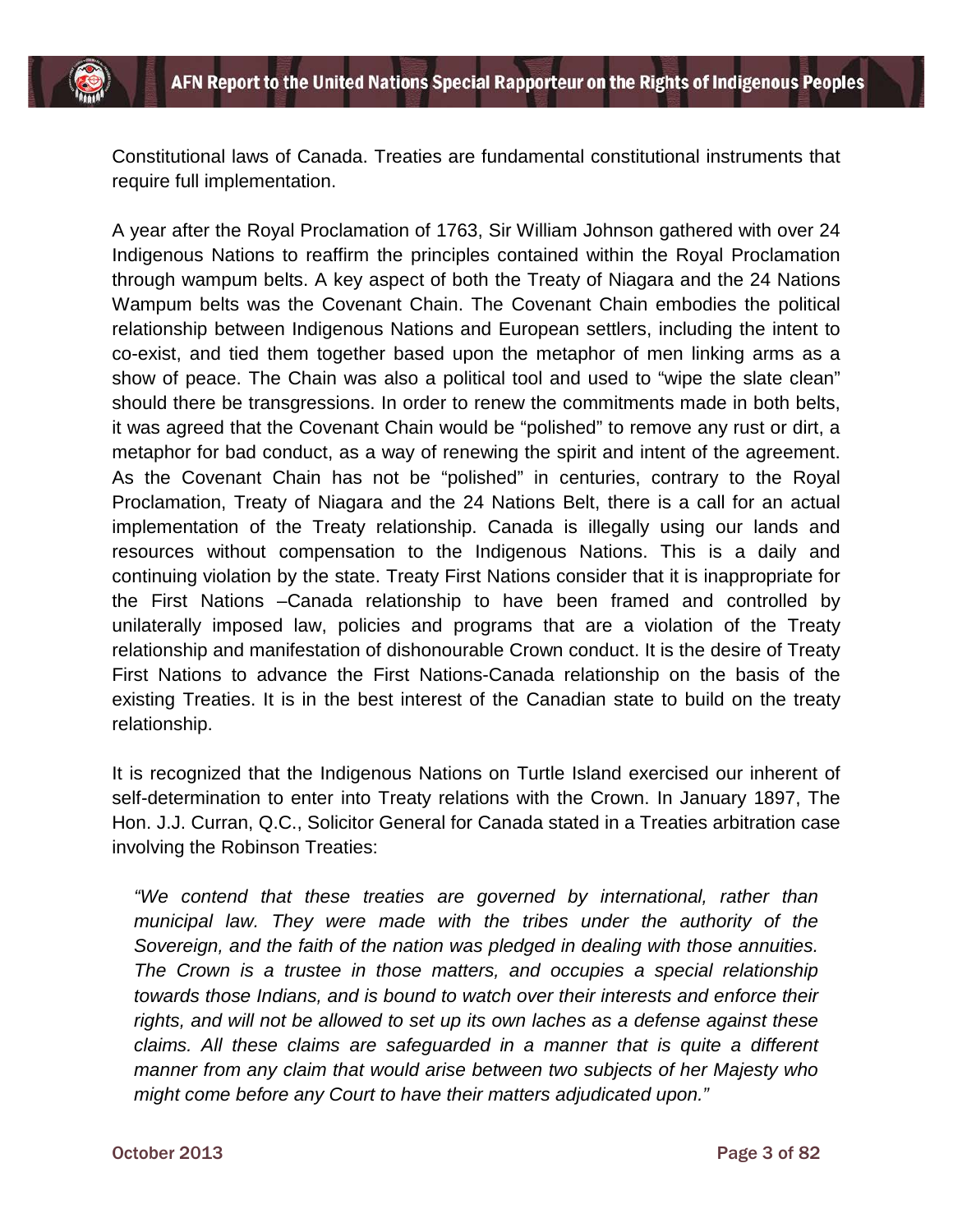

On July 5, 1973 Queen Elizabeth affirmed the Treaties in an address to the Chiefs in Alberta, stating

*"You may be assured that my Government of Canada recognizes the importance of full compliance with the spirit of your Treaties".*

On January 28, 1982, Justice Lord Denning, Court of Appeals for the United Kingdom affirmed the integrity and durability of the First Nation – Crown relationship by proclaiming that

*"There is nothing, so far as I can see, to warrant any distrust by the Indians of the Government of Canada. But, in case there should be, the discussion in this case will strengthen their hand so as to enable them to withstand any onslaught. They will be able to say that their rights and freedoms have been guaranteed to them by the Crown, originally by the Crown in respect of the United Kingdom, now by the Crown in respect of Canada, but, in any case, by the Crown. No Parliament shall do anything to lessen the worth of these guarantees. They should be honoured by the Crown in respect of Canada 'as long as the sun rises and the river flows'. The promise must never be broken."*

The International character of Treaties led to the United Nation conducting a study on Treaty in 1999. Miguel Alfonso Martinez studied the issue of implementation of Treaties with an emphasis in the area of conflict prevention or conflict disputes. In the end, he suggested the creation of a special jurisdiction at a national level incorporating a fourfold system: advisory; legislative; judicial; and administrative.

Moving forward with Martinez's proposed 'special jurisdiction' at a national level underscores a number of inherent problems. Canada has a history of hiding behind policies, or lack of policies, to address Treaty implementation. From an Indigenous perspective, Treaty rights cannot be subject to policies within the existing Canadian framework. Martinez acknowledged this in (para 309) of his report that only "strong political determination" of non-indigenous leaders could facilitate such a process.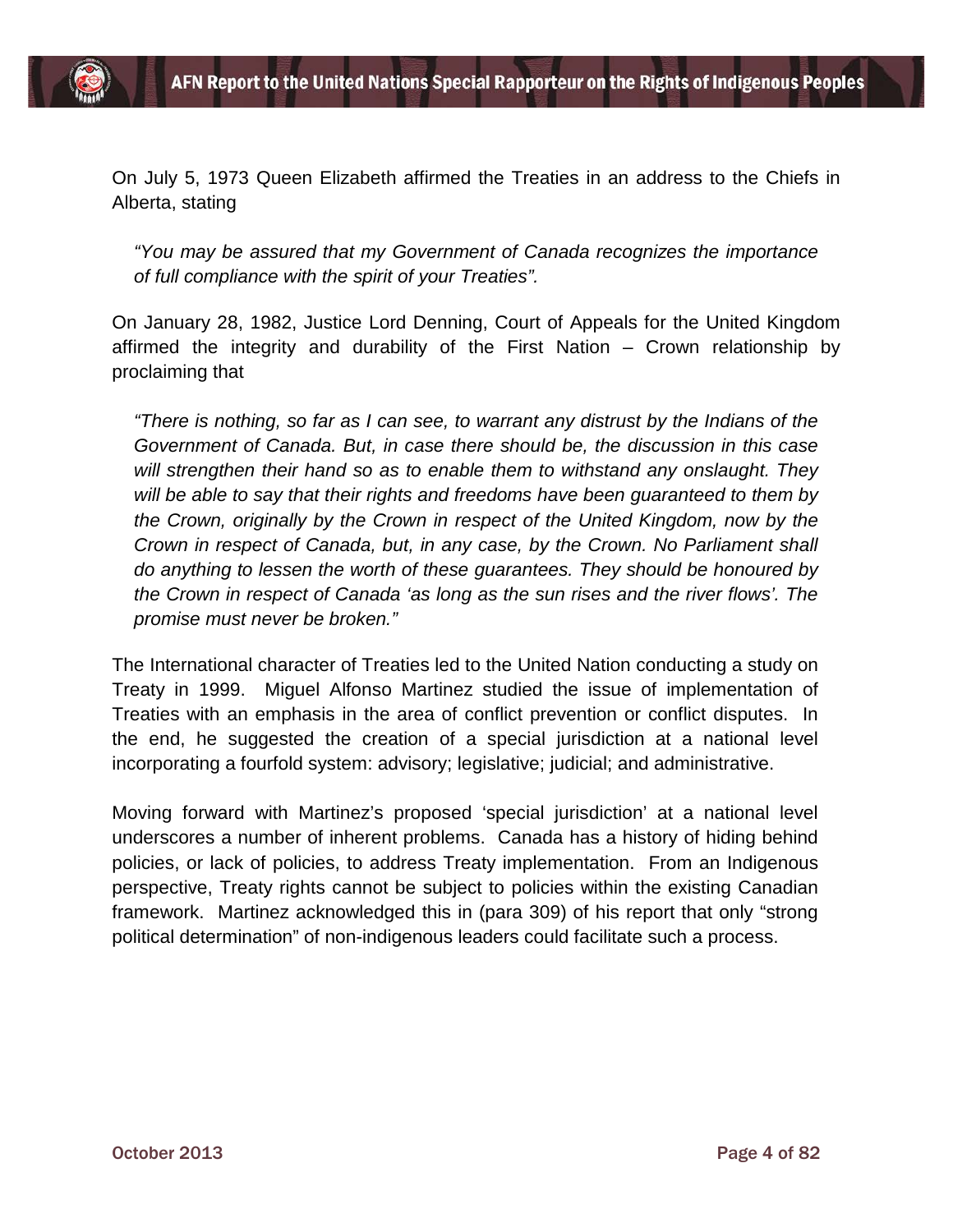## CURRENT STATUS

For centuries, Indigenous Peoples have been engaged in examining all methods to implement their respective Treaties. They have used the Canadian legal system as a method to implement certain provisions of the Treaties, such as hunting, fishing and gathering, protection of their traditional territory form resource development, protection of their identity and way of life as well as protection of their inherent right to Trade and Commerce.

Canadians do not often think of their occupancy or possession of land as being rooted in Indigenous consent, through Treaties. Yet the notion that Indigenous and non-Indigenous peoples both have Treaty rights is important to understanding the legitimacy of land holding and resource use in Canada. In those areas where Indigenous peoples have agreed to allow non-Indigenous peoples to live on their land and share its resources, there is no question about the validity of non-Indigenous titles, if the enabling Treaties were signed in good faith. In such circumstances, a situation of peace, friendship and respect should abide because the first and legitimate owners of the land have given their consent to the use of their land by non-Indigenous people. However, in those parts of the country where there are no Treaties dealing with land use and possession, non-Indigenous peoples does not have any Treaty rights to occupy the lands they are on. They are not there through the consent and permission of the first and legitimate owners of the land. As such, they are trespassers until such time as First Nations give them authorization by agreeing to such an arrangement through negotiation.

On April 17, 1982 the *Constitution Act, 1982* came into force which includes the recognition and affirmation of Treaty rights as part of the supreme law of Canada. Section 35 recognizes and affirms "existing Aboriginal and Treaty rights." In 1990 the Supreme Court of Canada determined that "Treaties and statutes relating to First Nations should be liberally construed and uncertainties resolved in favour of the Indians." In the same case, the court ruled that Treaties "must therefore be construed, not according to the technical meaning of its words to learned lawyers, but in the sense in which they would naturally be understood by the Indians." Further, section 52 directs that all laws in Canada cannot violate the provisions of the *Constitution* which includes the treaty rights set out in section 35. The restriction within section 52 takes up the legal decision of Lord Denning in 1982. On January 28, 1982, Justice Lord Denning, Court of Appeals for the United Kingdom affirmed the integrity and durability of the First Nation-Crown relationship by proclaiming that "[t]hey will be able to say that their rights and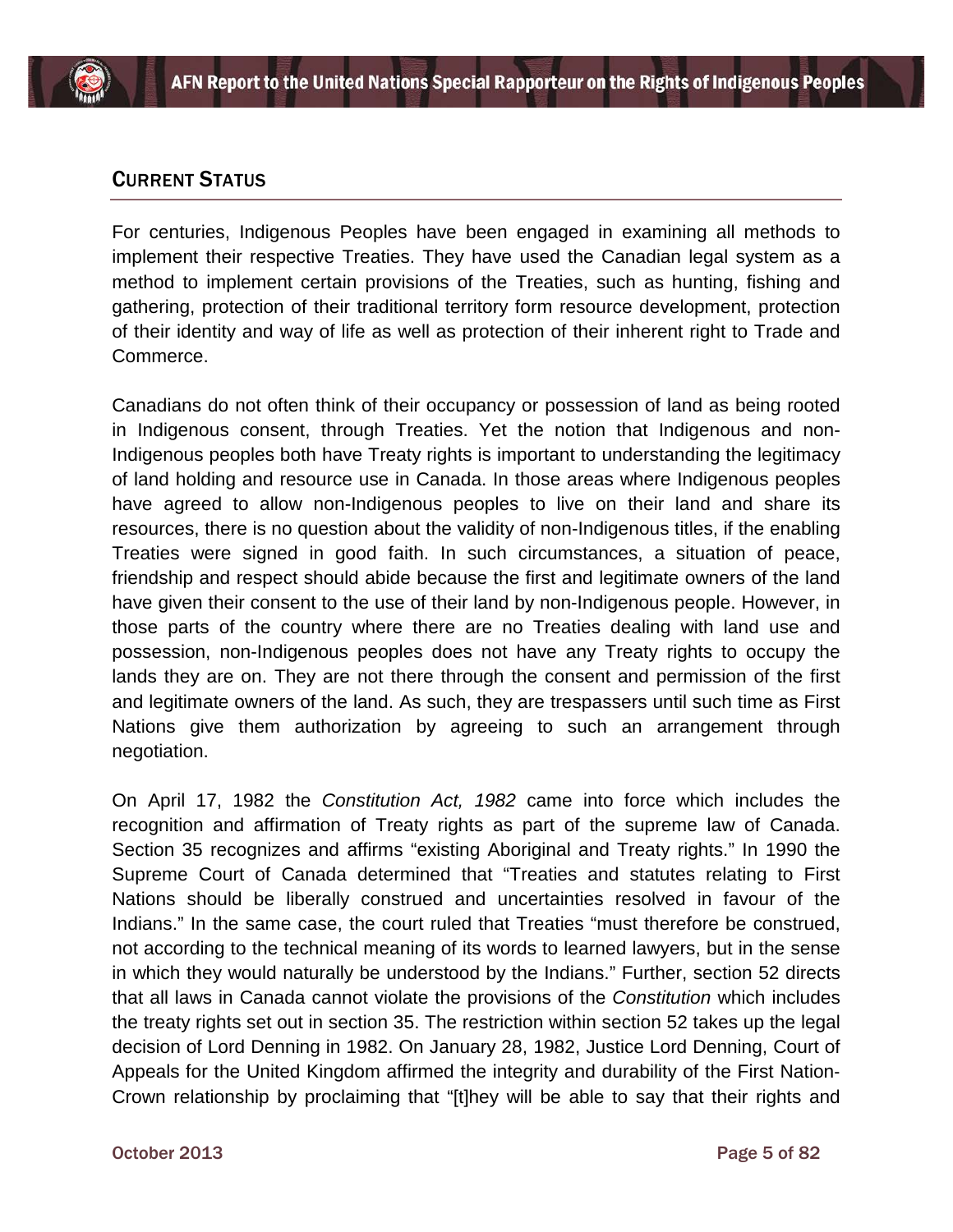

freedoms have been guaranteed to them by the Crown, originally by the Crown in respect of the United Kingdom, now by the Crown in respect of Canada, but, in any case, by the Crown. No Parliament shall do anything to lessen the worth of these guarantees. They should be honoured by the Crown in respect of Canada 'as long as the sun rises and the river flows'. The promise must never be broken."

#### MOVING FORWARD

In relation to Treaties and Treaty implementation the Assembly of First Nation (AFN) supports First Nation governments by coordinating, facilitating and advocating for new mechanisms to achieve change. The leaders, drivers and beneficiaries of this change are the First Nation leaders themselves and the communities they serve. The AFN has always maintained and continues to maintain that any discussion on Treaty must be Treaty-by-Treaty and nation-to-nation. For the necessary change to occur, new space must be created to enable each Treaty region/area to establish Treaty implementation tables directly with the Government of Canada. This is the supportive role that the AFN continues to play, believing that Treaty regions and rights holders must drive their own solutions and decisions.

In its advocacy role, the AFN has continued to advance the position of Treaty First Nations for new mechanisms and a high-level working process on Treaty implementation. On January 11, 2013, the Prime Minister met with Indigenous leadership and committed to establishing a high level mechanism for Treaty implementation to occur on a Treaty-by-Treaty basis. Based on this commitment, the AFN along with Treaty leadership have been engaged in a number of conversations to determine how to best position themselves in the establishment of Treaty tables – one for each Treaty region.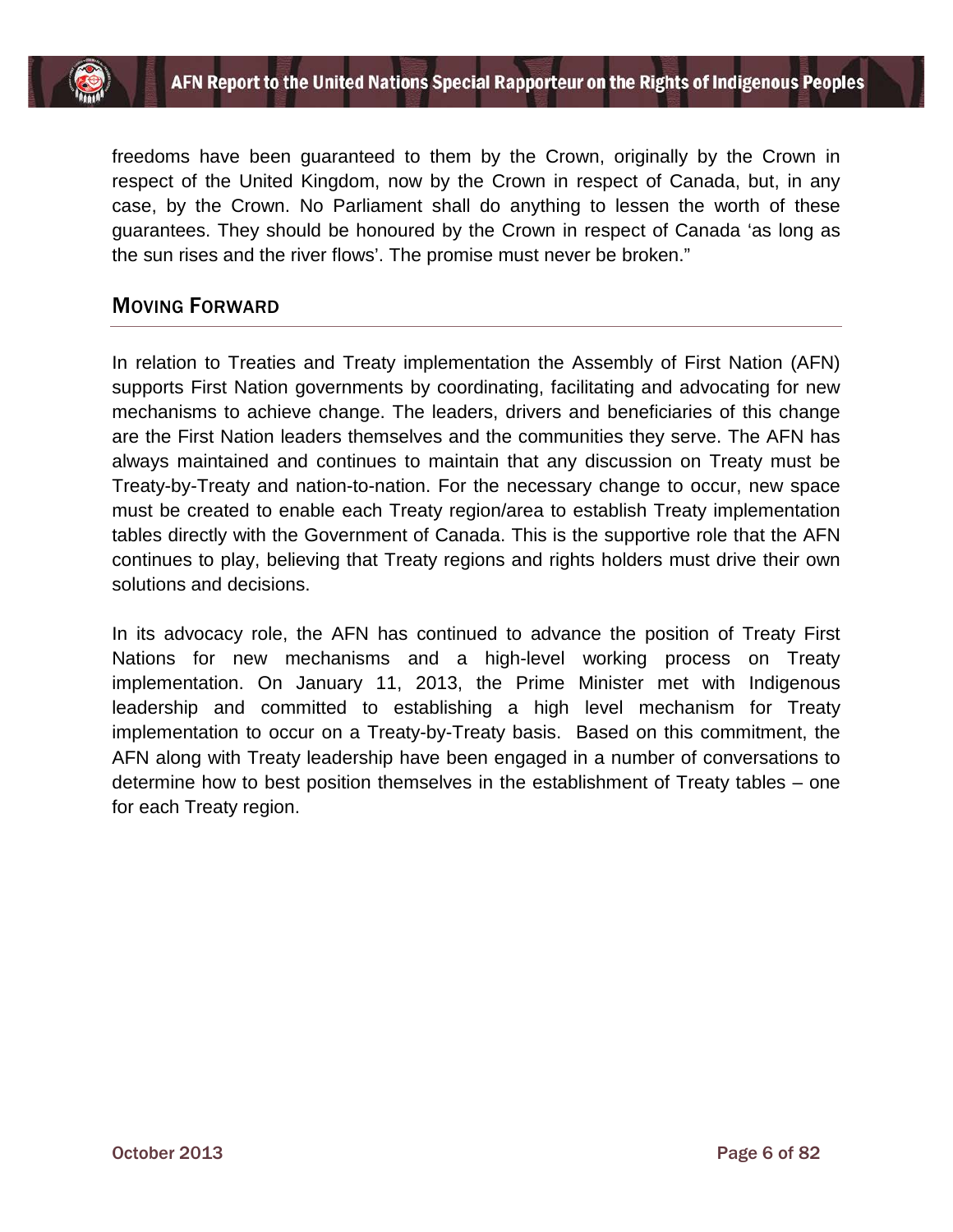

#### **RECOMMENDATIONS**

- 1. The Government of Canada should be committed to establishing Treaty processes to clarify or implement Treaties and, where the parties agree, to rectify the terms of the Treaties, and should be committed, where requested by the Indigenous peoples of Canada concerned, to participating in good faith in the process that relates to them.
- 2. It is recommended that the governments of the provinces and territories are committed, to the extent that they have jurisdiction, to participating in good faith in the processes, where jointly invited by the Government of Canada and Indigenous peoples or where it is specified that they will do so under the terms of the Treaty concerned.
- 3. The participants in the processes respect and adhere to the spirit and intent of the Treaties, as understood by the Indigenous peoples concerned.
- 4. The Government of Canada must provide financial resources to each Treaty region so that they can actively participate in Treaty negotiation tables.
- 5. The Government of Canada must secure a Cabinet mandate that will enable the establishment of new mechanisms, such as a National Treaty Commission to ensure Treaty implementation occurs on a Treaty-by-Treaty basis – and Nation to Nation.
- 6. The Government of Canada must appoint representatives with the proper authority to establish the new mechanisms and process to ensure Treaty implementation occurs on a Treaty-by-Treaty basis.
- 7. The Government of Canada must develop a new Crown-First Nation Relations Department based on the Treaties.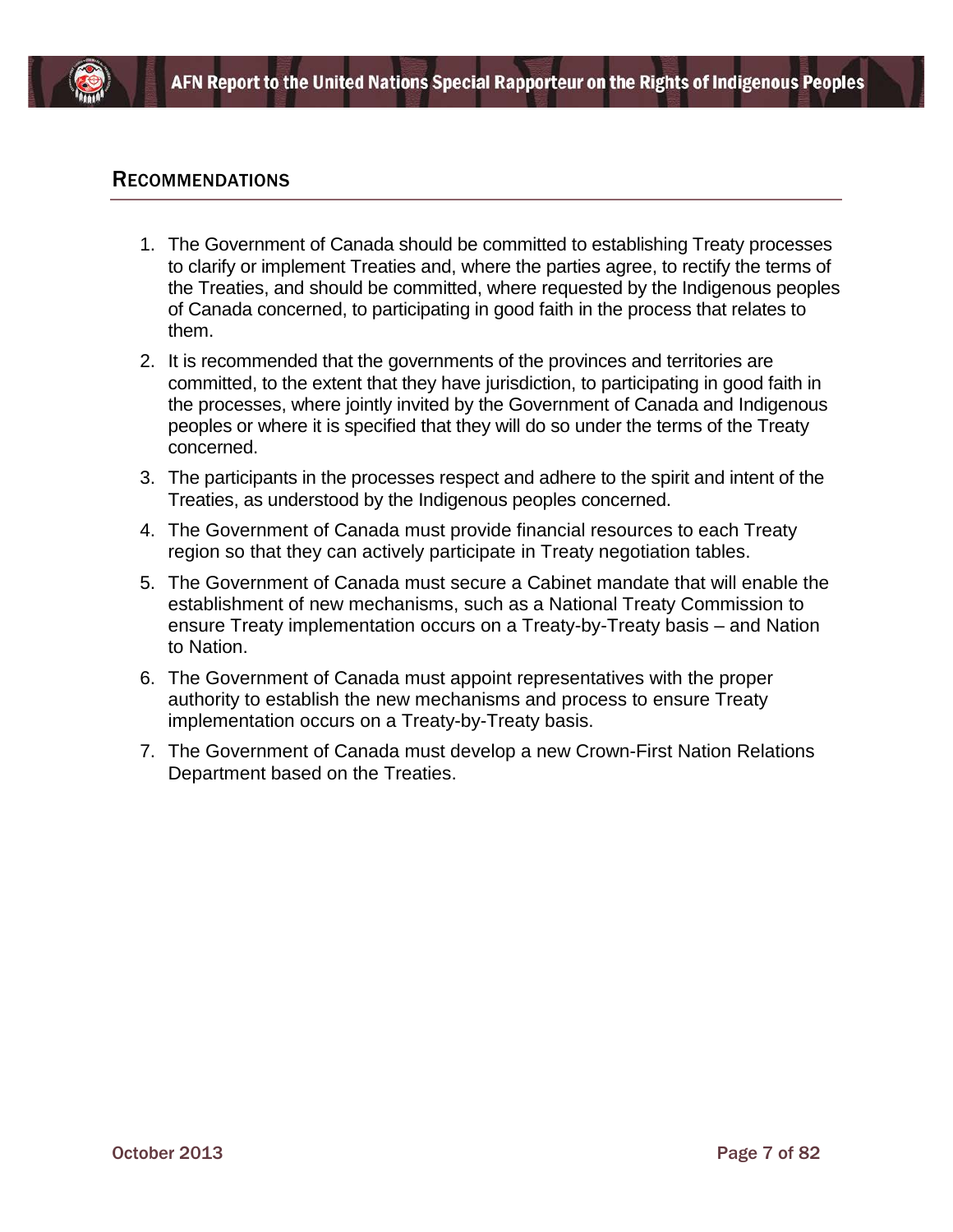## LAND RIGHTS AND CLAIMS

*Article 27 of the UNDRIP states: States shall establish and implement, a fair, independent, impartial, open and transparent process, giving due recognition to indigenous peoples' laws, traditions, customs and land tenure systems, to recognize and adjudicate the rights of indigenous peoples pertaining to their lands, territories and*  resources, including those which were traditionally owned or otherwise occupied or *used.*

#### HISTORY AND CONTEXT

Land rights are central to First Nations claims to cultural integrity, sovereignty and resource rights. Canada's policies with respect to addressing First Nation land rights and claims have long been grounded in their extinguishment. According to the Supreme Court of Canada, the foundation of modern aboriginal rights law is the reconciliation of the *de facto* sovereignty and rights of the Crown with the *de jure* sovereignty and rights of indigenous peoples. In the modern era, First Nations seek recognition and reconciliation of their land rights.

Canadian law recognizes no proprietary rights of indigenous peoples, which does not require the consent of the Canadian state. Treaty, order-in-council (reserve lands) or comprehensive claims each require the express consent of the government in order to receive recognition as legal rights.

Canadian law once held First Nations land rights were 'personal' rights, 'moral' rights, 'political' rights or other forms of rights, which could not be actioned in a court of law. Even in the modern era, with First Nations victories in cases, such as *Delgamuukw* and *Calder*, not one square inch of aboriginal title has been recognized within 'Canadian' territory. In November, 2013, Chief Roger William will petition the Supreme Court of Canada for a declaration of aboriginal title over his traditional territory (*William v. British Columbia)*. At stake will be whether Canada applies or rejects the legal fiction of terra nullius, a concept globally discredited in the wake of the *Western Sahara* advisory opinion of the ICJ in 1975. Canada's repudiation of the Doctrine of Discovery on the 250<sup>th</sup> anniversary of the Royal Proclamation of 1763 further demonstrates Canada's need to transform words into action.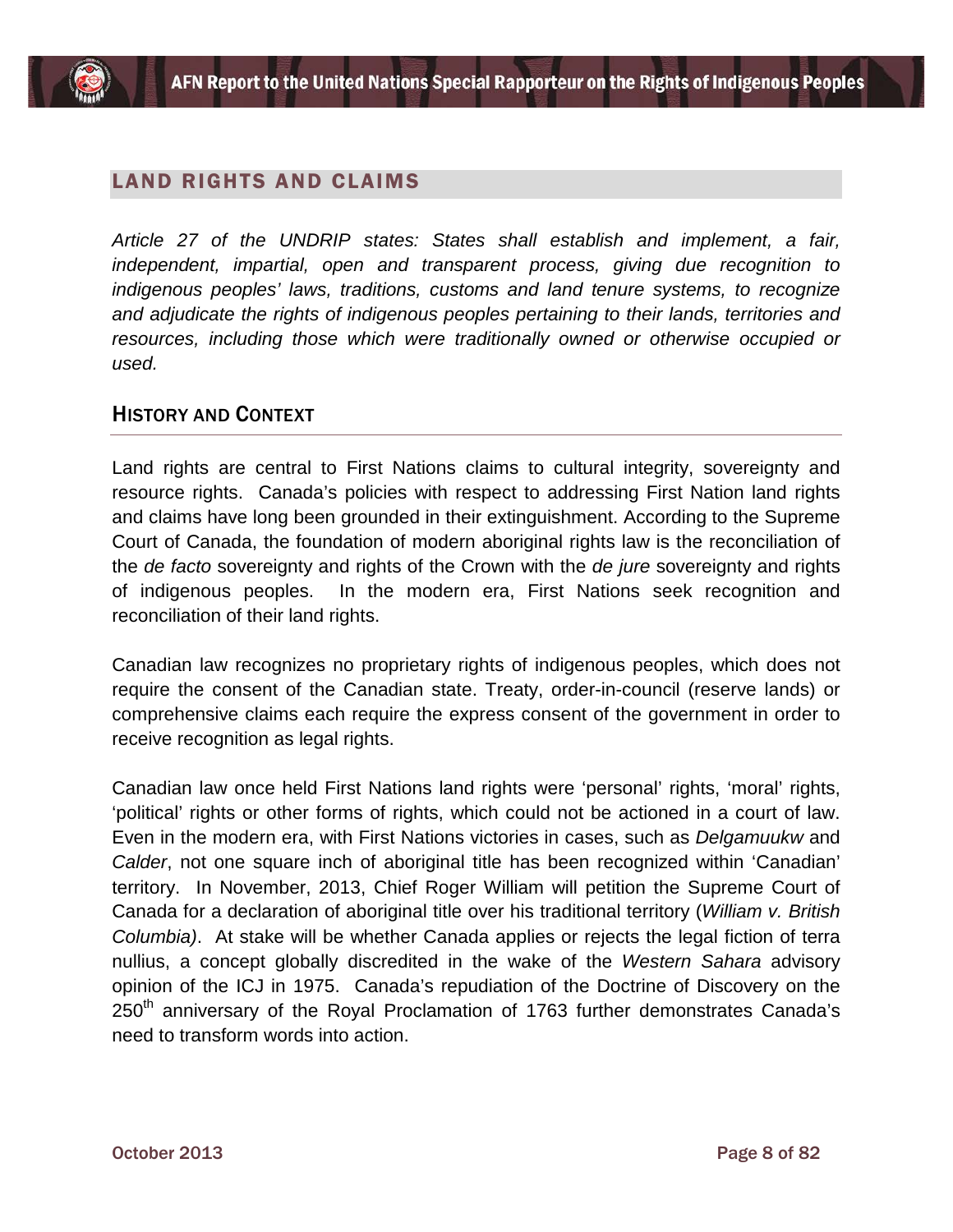Canada currently uses two vehicles to respond to land claims: its Comprehensive Claims policy and its Specific Claims policy. In terms of comprehensive claims, Canada has consistently sought to reconcile the pre-existing rights of Aboriginal peoples with the asserted rights of the Crown through a limited form of recognition that has resulted in the extinguishment of all pre-existing Aboriginal rights. Since the early 1970s, some two-dozen First Nations have entered into comprehensive agreements with Canada on this basis, but the majority have done so due only to a lack of viable alternatives or in anticipation of negotiating a more equitable outcome.

Specific claims offer only monetary redress for historic violations of indigenous rights, including land rights. Such claims only recognize indigenous rights when they are breached; they cannot provide indigenous peoples the access or the security required to fully enjoy their right to property, nor their right to culture.

To date, Canada has failed to define a viable approach to the reconciliation of Aboriginal rights and title – despite its adoption of the UNDRIP – and, most recently, in late 2012, frustration on the part of First Nations has given rise to mass protests and other forms of indigenous civil disobedience.

## CURRENT STATUS/MAIN CHALLENGES

Recognition, rather than extinguishment, is the basis upon which First Nations must be able to exercise their inherent Aboriginal title and rights over the lands and resources that they have historically occupied. Recognition is the basis upon which decades of costly and time-consuming legal wrangling can finally be displaced. Recognition encompasses the inherent right of First Nations to exist alongside all Canadians, and to do so on a basis that fully respects their right to be self-determining in the pursuit of social, economic, political and cultural objectives. The starting point for engagement between a First Nation and the Crown cannot be subject to conditions or limitations with respect to the scope and extent of recognition.

A policy that addresses Aboriginal title and rights that is grounded in the recognition of First Nation peoples and societies begins to level a playing field that has long been skewed against Indigenous peoples, and is the subject of both domestic and international criticism. The unequivocal recognition of First Nations as a starting point for the resolution of outstanding Aboriginal title and rights issues, including treaty rights, would confer a form of equivalence with respect to the status of the parties to a negotiation. Recognition does not in and of itself predetermine the outcome of reconciliation or any negotiation in respect thereof. However, reconciliation does arise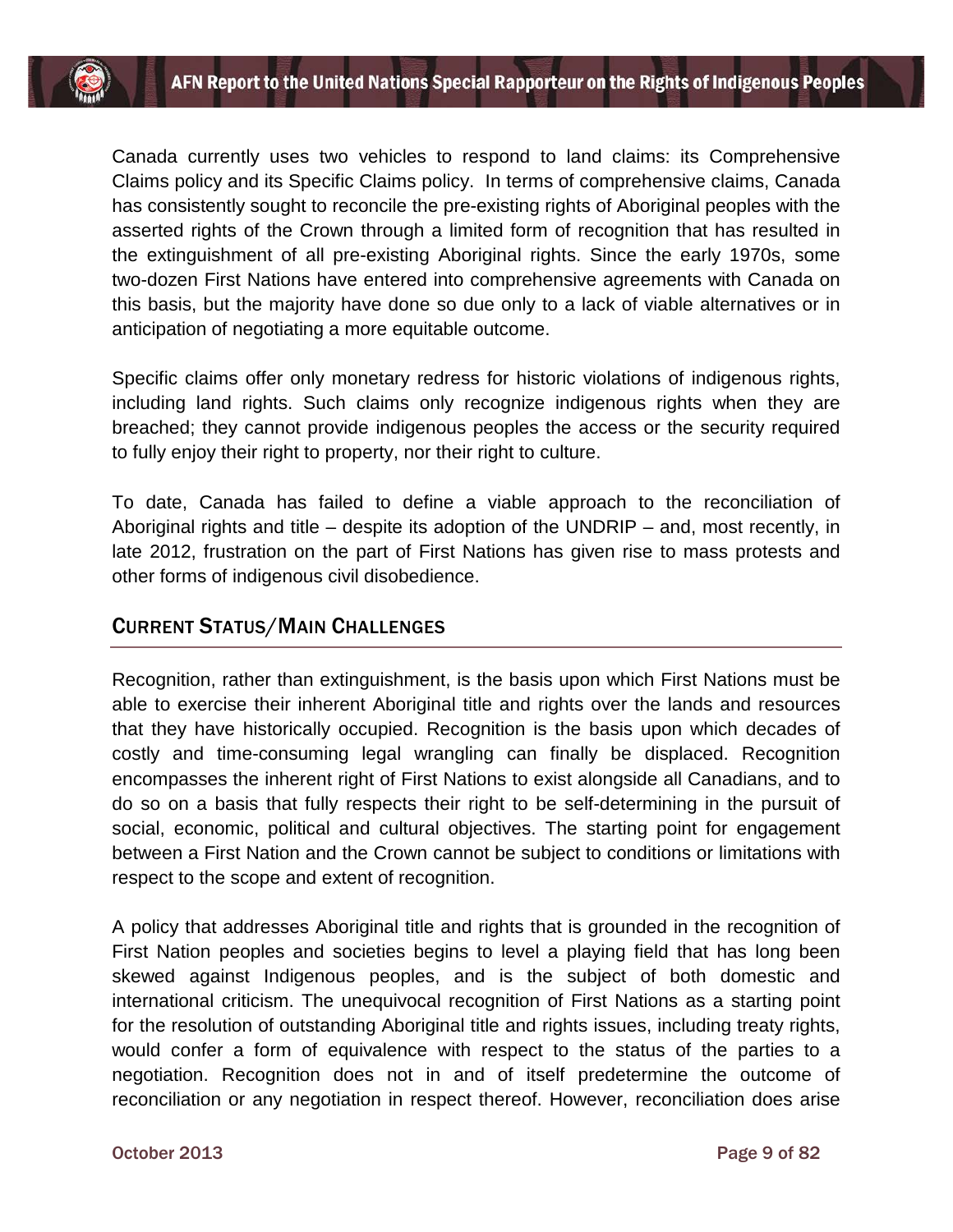

from a respectful relationship among parties, where the path forward is mutually determined rather than unilaterally prescribed. A policy framework that has this as a starting point has a far greater likelihood of achieving outcomes that will be successful on the ground.

Since 1982, more than forty Supreme Court of Canada decisions have provided guidance on the nature and content of Aboriginal rights, including Aboriginal title to land, and on the Crown's obligations with respect to such rights. The Supreme Court has made it clear that pre-existing Aboriginal sovereignty must be reconciled with assumed Crown sovereignty. The Supreme Court also interprets comprehensive claims negotiations as a "reconciliation" process in which the rights of First Nations are implicitly recognized since the subject of the negotiations is directly related to the rights. The state of the law is, accordingly, inconsistent with the federal government's position that comprehensive claims negotiations are essentially based on policy and conducted "without prejudice", and that the Crown does not recognize rights until after a final agreement is ratified, and then only in accordance with the agreement.

Nonetheless, the courts strongly support negotiations as the preferred means of reconciling governments' and First Nations' interests, including reconciling Crown title with Aboriginal title. It is, therefore, critical for new policies to be developed and adopted to clearly set out what Canada understands to be the legal principles that guide recognition and reconciliation; both for the comfort of First Nations whom are seeking to engage, and to ensure federal officials and negotiators are held accountable in respecting and acting in accordance with these legal principles. The principles guiding recognition and reconciliation would include principles articulated by the courts in implementing section 35 of the *Constitution Act, 1982* in respect of (1) Reconciliation, (2) Negotiations, (3) Honour of the Crown / Fiduciary, (4) Recognizing / Balancing, (5) Consultation and Accommodation, and (6) Interpretation. Select principles from the UNDRIP should also be considered for inclusion in a reformed claims policy. In so doing, Canada could also demonstrate how it intends to implement the UNDRIP.

Finally, Canada's failure to live up to the commitments set out in its revised Specific Claims Policy – *Justice at Last* (2007) – and recent judicial review of a key decision of the Specific Claims Tribunal of Canada in *Kitselas* (2013) speaks to the challenges that First Nations face in not only seeking reconciliation, but also in its implementation. In 2012, Canada introduced what it referred to as a "results-based" approach to claims negotiations. This results-based approach appears to focus on working only with *willing* parties – First Nations that accept Canada's position with respect to the potential outcomes of its existing policies and mandates. Such an approach undermines the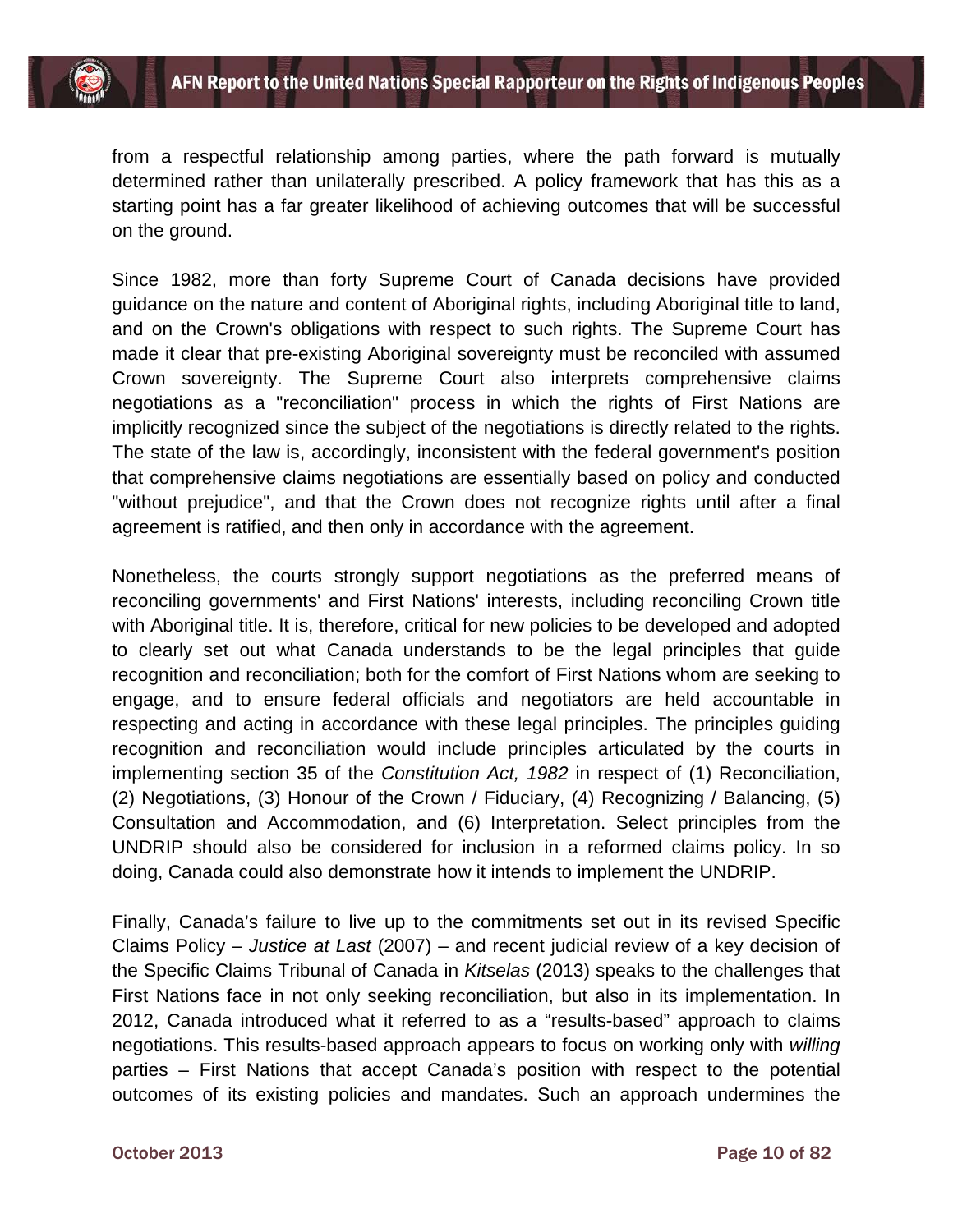interests of First Nations that do not accept the limited mandates that Canada brings to comprehensive claim negotiations, while at the same time implying that it is the positions / interests of First Nations that has created a barrier to "results". Given that Canada's current policies remain out of step with contemporary jurisprudence and international convention.

First Nations not engaged in comprehensive claims negotiations are able to pursue civil litigation. However, civil litigation is costly and time consuming, and can present an insurmountable barrier to many First Nations despite the legitimate interests that they have to be advanced with Canada. In addition, even if a First Nation is able to advance a claim through the courts, their success in this forum is often, again, the subject of further negotiations (and perhaps even litigation) following the handing down of a decision.

The *William v. British Columbia* case will be argued at the Supreme Court of Canada later this year. The British Columbia Court of Appeal, applying the Canadian law of aboriginal title, denied a 'territorial' finding of title, instead awarding title only to historically occupied sites, such as villages. The reasoning for this alleged that the seminomadic character of the claimant First Nation was insufficient to establish an aboriginal title right over the territory; this is precisely the reasoning rejected by the International Court of Justice in the *Western Sahara* Advisory Opinion. The reasoning of the British Columbia Court of Appeal would implement the long discredited legal fiction of terra nullius, representing a tremendous step backwards for the rights of indigenous peoples in Canada and, quite possibly, internationally.

Canada often states that it views the UNDRIP as an aspirational document. Canada's arguments in the *William* case would not only fail to implement the UNDRIP, but run contrary to several Articles, as well as several other of Canada's international obligations (such as those contained in the ICERD and the ICCPR). Even in the face of a positive finding in the *William* case, there is a high probability that Canada would not implement a favourable finding. A degree of impunity on the Crown's part with respect to the implementation of indigenous land rights is not uncommon, and there are concerns that this will likely also be the outcome with respect to the Hul'qumi'num Treaty Group's petition to the OAS Inter-American Commission on Human Rights (2011). For example, this is the case with *Ominayak v. Canada* regarding the land rights of the Lubicon Lake Cree Nation, which Canada has yet to implement.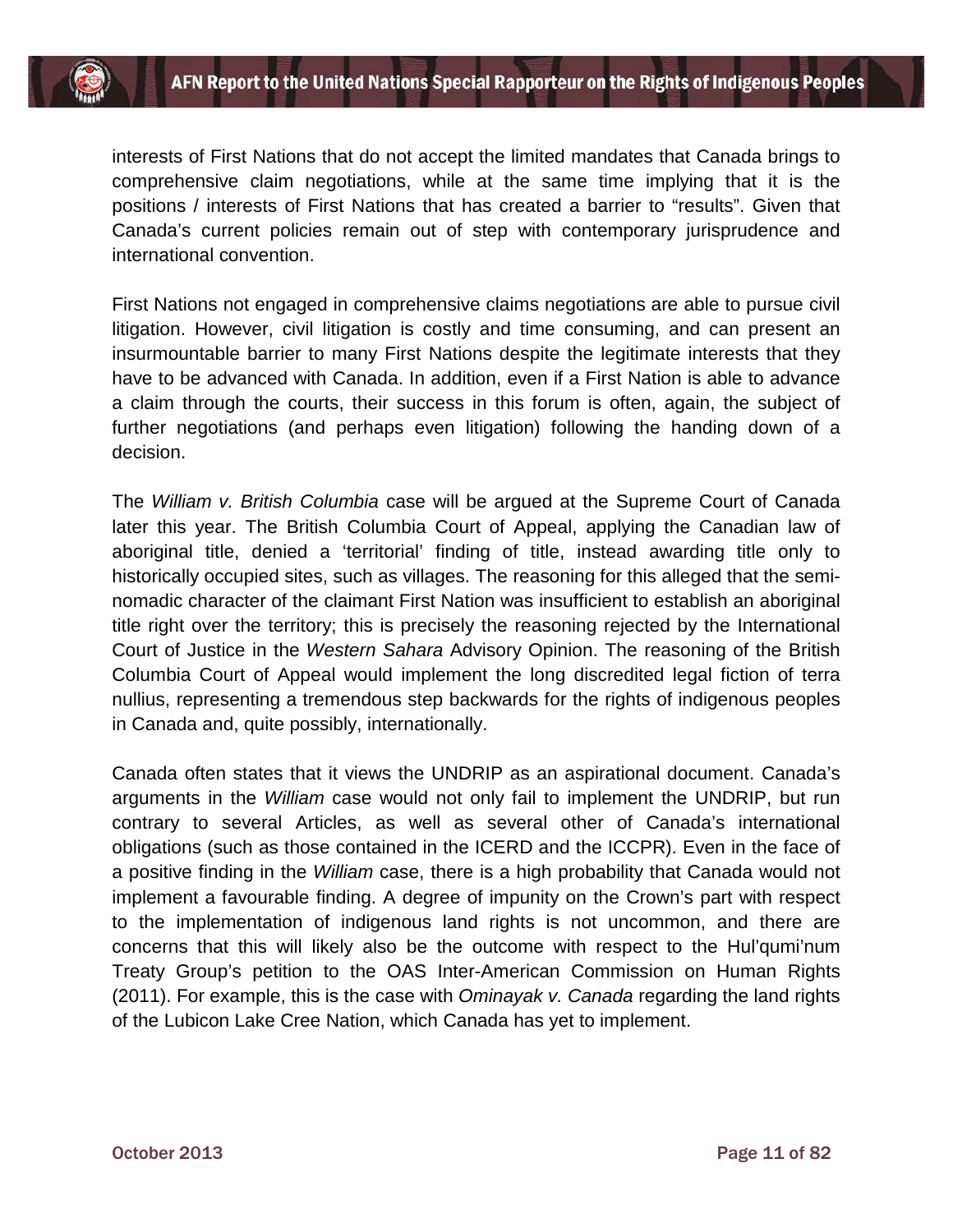Such difficulties arising from Crown policies relating to claims or civil litigation contribute to the tremendous frustration that currently exists in Canada with respect to outstanding claims. This failure to recognize and reconcile the legitimate rights of Indigenous peoples in Canada is contributing to a general climate of agitation and has the potential to lead to greater civil unrest or even direct action. Indigenous peoples are always the losers in such confrontations – when Canada's failure to reconcile the legitimate interests of Indigenous peoples collides with the general sense of law and order that prevails in the minds of most Canadians. These situations are further exacerbated when Indigenous land rights threatened the perceived interests of third parties who are unaware of, or disregard the legitimate legal rights of a respective Indigenous group. Rarely, if ever, does Canada take the position of siding with the First Nation in such cases.

A recent initiative arising from the mass protests and other forms of indigenous civil disobedience that emerged late in 2012 has led Canada to begin a joint process of review with respect to its comprehensive claims and related policies. The importance of this review process should not be understated but, given the litany of earlier failed efforts to achieve similar results, Canada's responsibility with respect to the issues raised in this submission cannot rest merely on the potential that such a process embodies. For example, with respect to the requirement of extinguishment in settlements relating to Aboriginal title and rights, Canada does not appear to have moved from this as a requirement, however expressed. These fundamental challenges are at the core of the relationship between Indigenous peoples and the Crown in Canada and it is high time that Canada accept the reality that First Nations are nations with rights, interests and aspirations that can be accommodated without the need for extinguishment.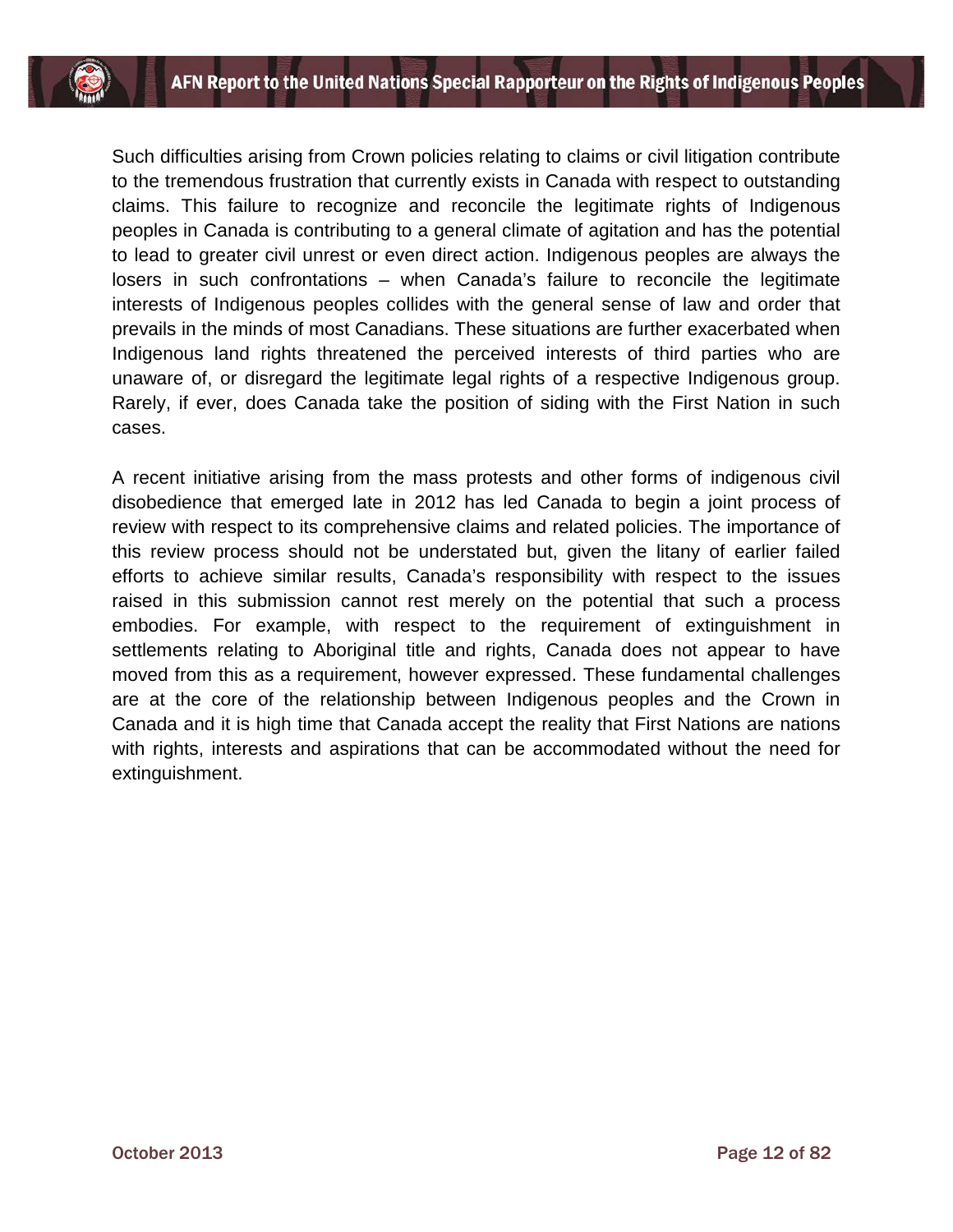

#### RECOMMENDATIONS

- 1. Measures of reconciliation and redress should include, inter alia, initiatives to address outstanding land rights and claims where indigenous peoples retain social, cultural or economic attachment to such lands, and to restore or secure indigenous peoples' capacities to maintain connections with places and sites of social, cultural or economic significance.
- 2. Reform of Canada's policies relating to land rights and claims (e.g., Comprehensive Land Claims Policy, Specific Claims Policy, etc.) must be reformed and implemented in a manner that meets the minimum requirements set out by the courts and in a manner consistent with international conventions / instruments (e.g., UNDRIP).
- 3. To ensure an effective process, all aspects relating to the reconciliation of Aboriginal rights and title must be subject to a mechanism of independent review and oversight whereby First Nations are afforded funded access to ensure the compliance of Crown obligations and commitments.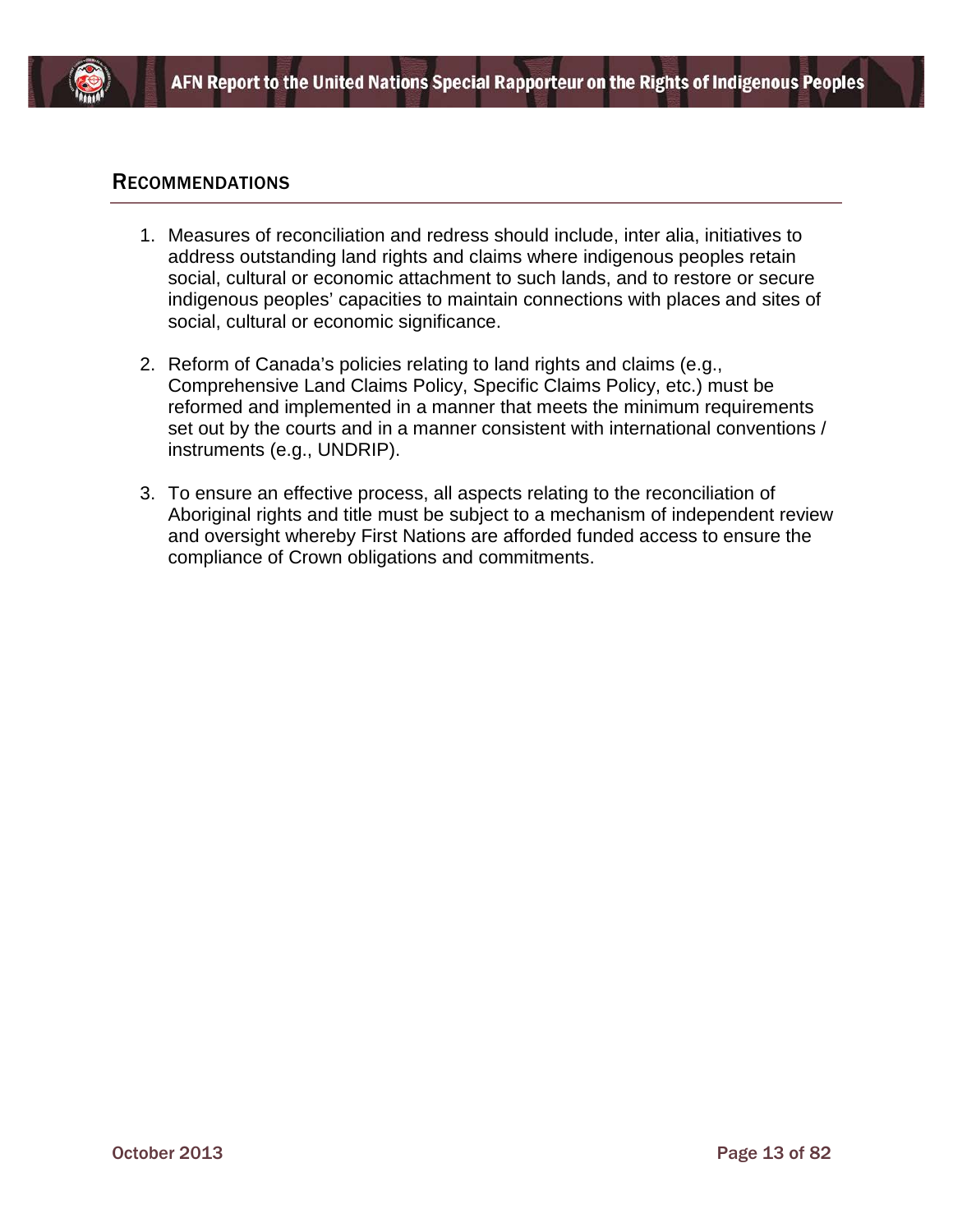## ENVIRONMENTAL STEWARDSHIP

*Article 29 (1) of the UNDRIP states: Indigenous peoples have the right to the conservation and protection of the environment and the productive capacity of their lands or territories and resources. States shall establish and implement assistance programmes for indigenous peoples for such conservation and protection, without discrimination.*

#### **History and Context**

The fundamental problem faced by First Nations on environmental issues is similar to the issues First Nations face in any number of areas - Canada does not recognize First Nations rights, does not implement those rights once recognized, and provides First Nations with diminished and discriminatory access to justice.

First Nation peoples of Canada have a special relationship with the environment and all things within it. The land is considered sacred to First Nation peoples and the environment not only plays a key role in the health of First Nation communities, but impacts our access to key resources. First Nations have recognized since time immemorial that human beings are a critical part of the environment. First Nations continue to rely on traditional foods for nutrition and on the environment generally for a number of cultural purposes.

In Canada, environmental legislation often serves as a trigger for discharging the government's duty to consult and accommodate, as extractive projects generally have profound impacts on the unsettled or unimplemented rights of First Nations and result in significant environmental degradation. As the demand for natural resources increases, the challenges of maintaining a clean environment become greater. Contaminated waters, failure to recognize our traditional knowledge and the impacts of global climate change affect our traditional lifestyles and threaten the survival and the revitalization efforts of First Nations.

From the Royal Commission on Aboriginal Peoples (1991-1996) to the Kelowna Accord (2005), many governments have pledged action to recognize First Nation jurisdiction and to protect First Nation environments. First Nations do not require more promises, but concrete action. Despite these efforts to build more respectful relationships, set targets and develop plans of action, First Nation environments continue to fall into a regulatory gap. As the Auditor General observed in 2009, the paucity of few federal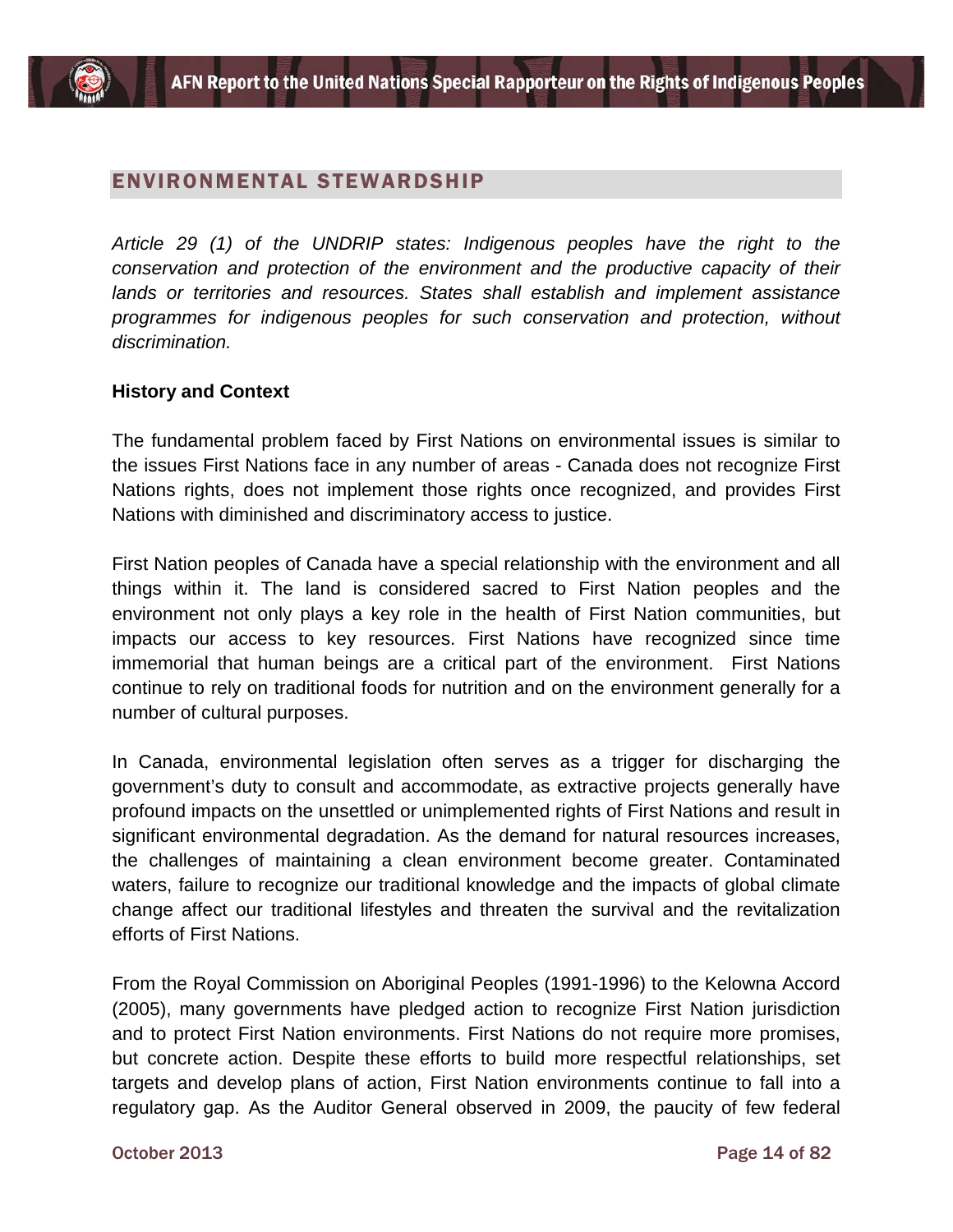

regulations that apply to environmental protection on reserves results in significantly less protection from environmental threats than other communities. Previous Auditor General Sheila Fraser's final speech highlighted the need for concerted federal action on both First Nations issues and climate change.

Contaminated source waters impact the safety of First Nation drinking water supplies. This often results in public health crises and requires costly infrastructure to manage. At this time, major investments are required at the community-level to address basic water infrastructure needs, both in terms of capital improvements and in terms of human resources. Everyone recognizes greater involvement of First Nations and protection for the safety of source waters will reduce the need for ever increasing expenditures on safe drinking water infrastructure, yet source water protection remains a low priority for governments.

First Nations traditional knowledge requires greater recognition, because it is the foundation for First Nation law making. Recognition of the valuable contributions of traditional knowledge, particularly as it relates to environmental protection and resource management, occurs only in isolated and limited circumstances. Increased recognition and respect for traditional knowledge will result in increased language retention, increased respect for First Nations culture and increased capabilities for First Nations to assume jurisdiction and responsibility for protection of First Nation environments.

Due to their close relationship with the environment, First Nations are the first to be impacted by climate change. Many First Nations are already adapting to these impacts and require substantial support in order to protect their environments and cultures.

Today, resource extraction is taking place at an increasing rate in our traditional territories. The full and effective participation of First Nations is required to ensure these developments are responsible and sustainable. Project approvals are often issued to proponents without respect for the free, prior and informed consent of First Nations and without consideration for the particular relationship that First Nations have with the environment.

First Nations have come to a crossroads owing to the drastic changes in the environment over the last 40 years. The loss of biological diversity has eroded their material base for survival and the degradation of their traditional culture has undermined their values and social structures. This is despite initiatives to conserve and promote biodiversity and protect the global environment, which are embodied in international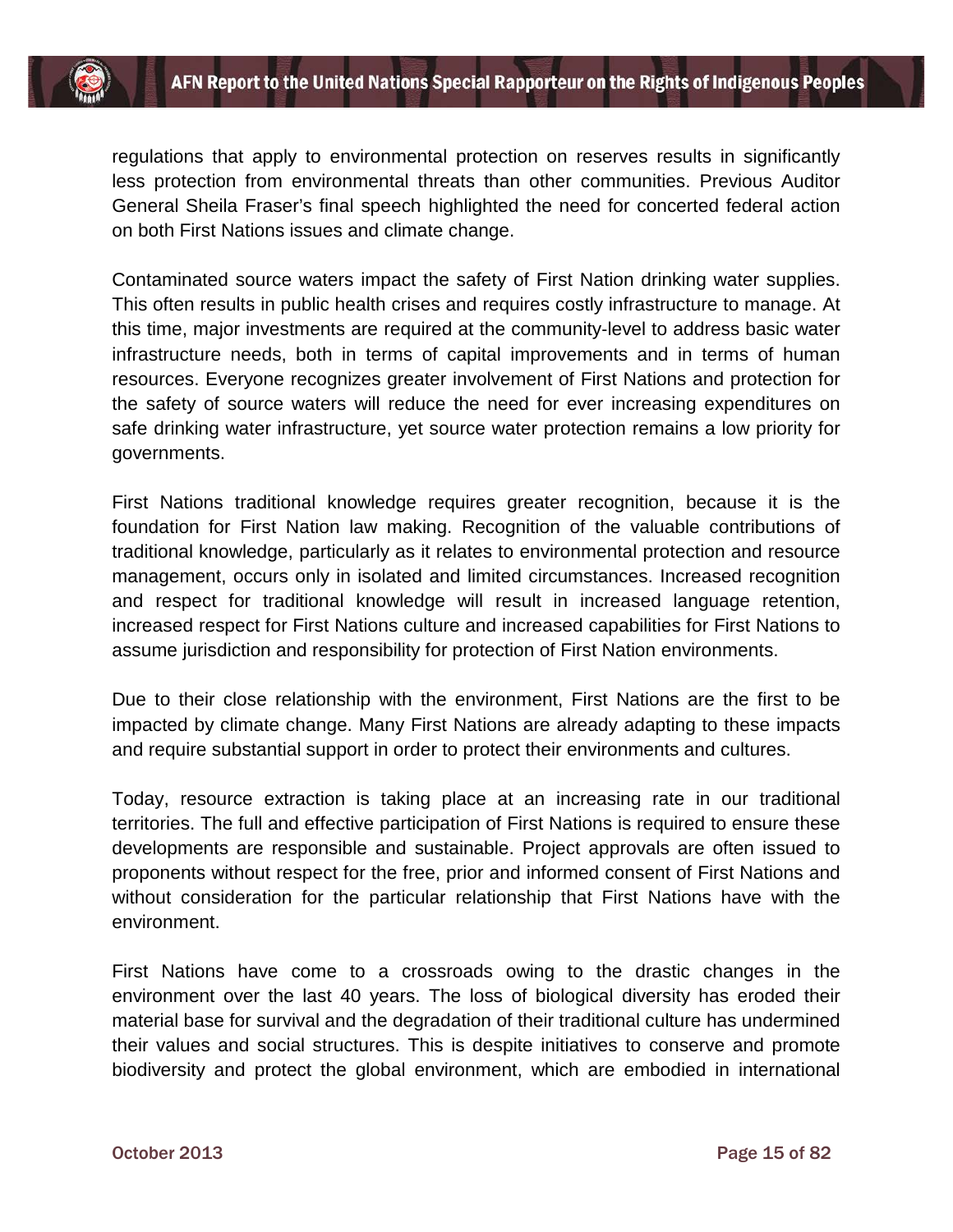

accords such as the Convention on Biological Diversity and UN Framework Convention on Climate Change.

## CURRENT STATUS/MAIN CHALLENGES

First Nations inherent rights are grounded in First Nations responsibilities: to the past generations, the current generation, and future generations. The Assembly of First Nations notes there are three bases to protect and preserve First Nations environments:

- Statutory provisions to protect reserve lands;
- Application of general Canadian legislation to protect traditional territories; and
- Application of First Nations treaty and inherent rights to manage their own environments.

#### **Management of Reserve Lands**

The *Indian Act* contains provisions for First Nations to exert control over reserve lands and resources. This law-making power is constrained by the Minister's ability to disallow any First Nations exercise of law-making authority. The colonial holdover prevents First Nations from exercising the powers of a municipality, let alone those of a sovereign nation, over their territories.

Canada has provided some First Nations the opportunity to 'opt out' of several provisions of the *Indian Act* through the *First Nations Lands Management Act (FNLMA)*. The government has limited the number of First Nations who can opt-in to this regime due to the costs associated with supporting First Nations operating the *FNLMA*. In other words, Canada views sustainability as a luxury for First Nations, one contingent upon the availability of capacity funding.

There are remarkably limited opportunities for First Nations to develop or enforce environmental laws through Canada's legislative framework. The government recently eliminated little-known and never applied provisions of the *Canadian Environmental Assessment Act* which would have allowed First Nations to develop their own environmental assessment regulations through the CEAA. No First Nation was able to take advantage of this provision, which would have required the consent of the government of Canada.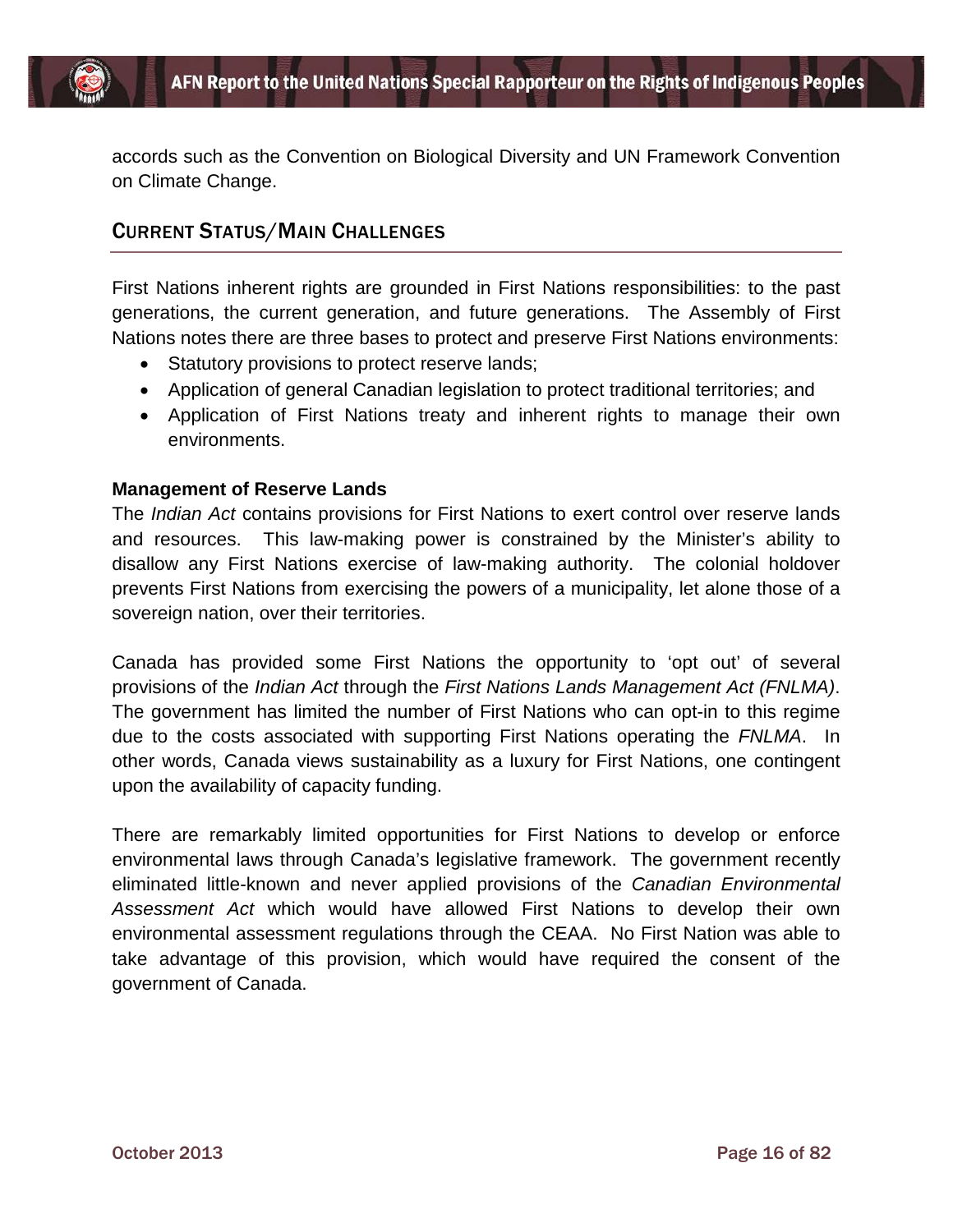#### **Application of General Canadian Environmental Legislation**

Canada, like many countries, possesses a suite of environmental legislation to reconcile economic development and environmental sustainability. First Nations are encouraged to enforce their responsibilities to the environment using Canadian legislation such as the *Fisheries Act*, the *Canadian Environmental Assessment Act* (*CEAA*), the *Canadian Environmental Protection Act*, and the *Species at Risk Act* (*SARA*).

The successful implementation of the *SARA* in the next 10 years will rely heavily the government of Canada's willingness to directly work with First Nations communities regarding species at risk. It is important that the government consult with First Nations in the development and implementation of recovery strategies and action planning under the *SARA*. With the majority of species at risk located in First Nation territories across Canada it is critical that First Nations be involved in species at risk legislation and any *SARA* legislative changes, both federally and provincially.

Canada has been pursuing a suite of policies known as the Responsible Resource Development Plan since March 2011. The purpose of the Plan is to encourage extractive resource development by streamlining environmental laws, regulations and policies and weakening democratic participation. Legislative amendments were rushed through an irregular Parliamentary process (a budget appropriation) which precluded meaningful Parliamentary debate, as well as meaningful participation by First Nations (Bills C-38 and C45).

The changes to the *Fisheries Act*, the *CEAA*, the *National Energy Board Act* and particularly the *Navigable Waters Protection Act*, led to protests by First Nations Chiefs and the Idle No More movement. Changes to the Fisheries Act mean that critical habitat for fisheries upon which First Nations rely, particularly for treaty-based fisheries, will no longer receive any protection under the Act. The *CEAA* was repealed in total and replaced with the *CEAA 2012*. The *CEAA 2012* is designed to provide fewer reviews for projects, typically only in cases involving major projects. Opportunities for First Nation participation are the same as those for public participation, and have been severely limited under the Act.

In addition, those enactments which involve approvals for major projects, such as the *CEAA 2012* or the *National Energy Board Act*, either permit or require intervention by the federal Cabinet in the event a project is disallowed by a non-partisan decision maker. This makes approvals of projects a political matter. It also insulates decisions from judicial review because the principle of Cabinet confidentiality makes it difficult for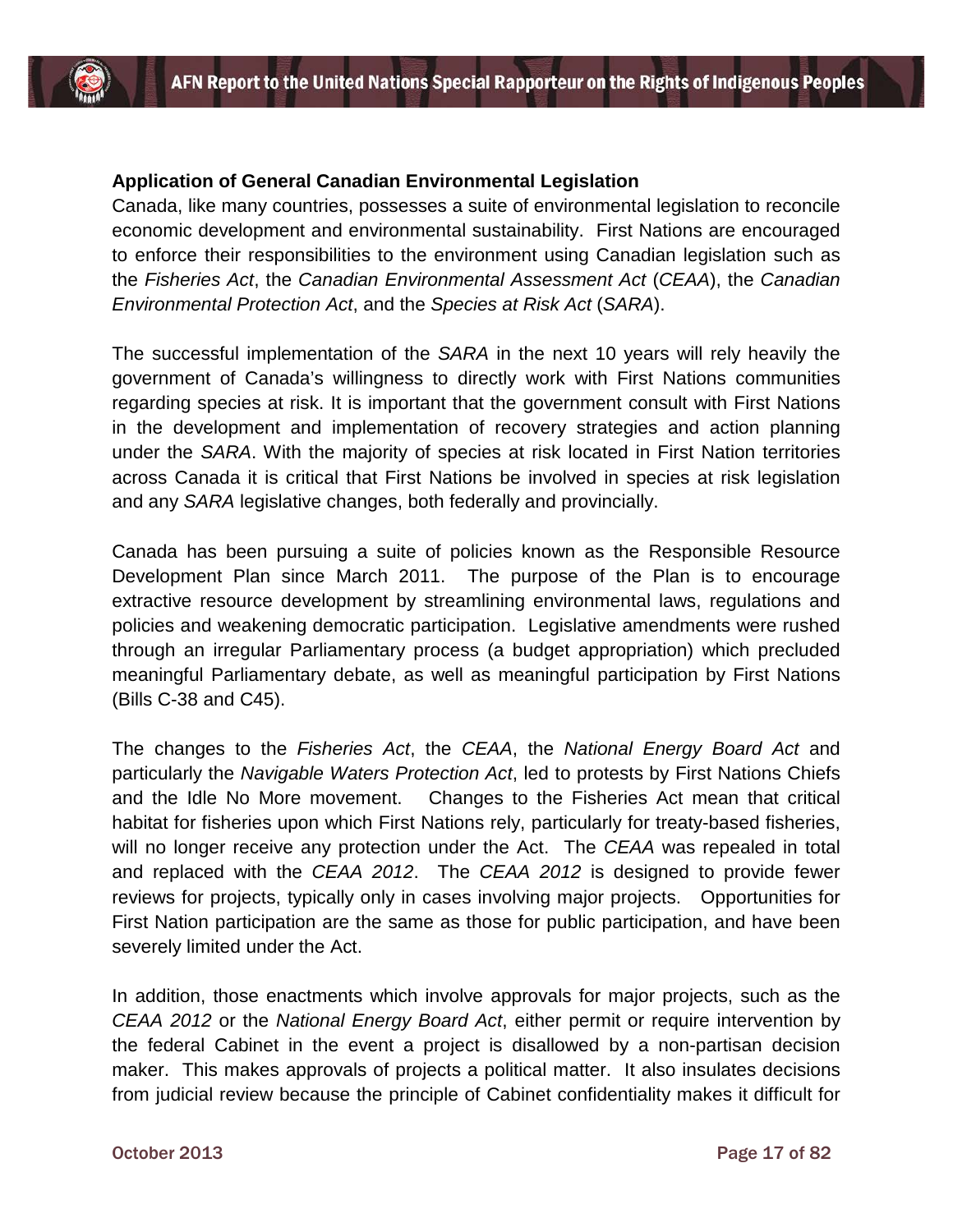First Nations to acquire information on whether Cabinet has considered First Nations rights.

The government insists, correctly, that because First Nations rights are constitutional rights, changes to legislation and regulations will not ultimately undermine First Nations rights. However, restrictive rules surrounding standing in such processes (particularly before the National Energy Board) are marginalizing First Nations participation, and changes to such enactments are dramatically reducing opportunities for judicial review of Crown decisions. The only recourse for First Nations is to pursue remedies in a civil court.

#### **Application of First Nations Treaty and Inherent Rights**

Some First Nations have developed their own environmental assessment processes and their own laws, using their inherent rights. These rights are generally unrecognized by Canada, because Canada requires proof of an Aboriginal right in a Court of law as a precondition of recognition. All other rights, particularly those related to environmental resources, can only be exercised with the consent of the federal or provincial governments.

Canada takes the same approach to assertions of Treaty and inherent rights that it does to First Nations who engage the state's environmental framework – they can establish those rights through a civil action. First Nations unwilling to invest the considerable resources needed to bring a civil action to completion, nor wait for disposition of such a claim simply assert their rights. In some cases, First Nations have realized considerable success asserting rights, usually in partnership with NGOs or even governments. One example is the Gwaii Hanaas protected area, negotiated over a number of years between the Haida, Canada and British Columbia. In this case, the protected area was created without the Haida surrendering aboriginal rights and without Canada or British Columbia expressly recognizing those rights.

First Nations, provincial and federal governments, ENGOs and industry have developed a range of agreements and arrangements which allow First Nations and Canadians to fulfil their respective obligations to future generations, while 'parking' resolution of First Nations claims until a later date. In all of these cases; however, the assertion of the inherent or Treaty rights of First Nations depends on some kind of agreement with other stakeholders. Should First Nations seek to protect key environmental resources in absence of an agreement of stakeholders operating in their territories, their only option appears to be the civil justice system.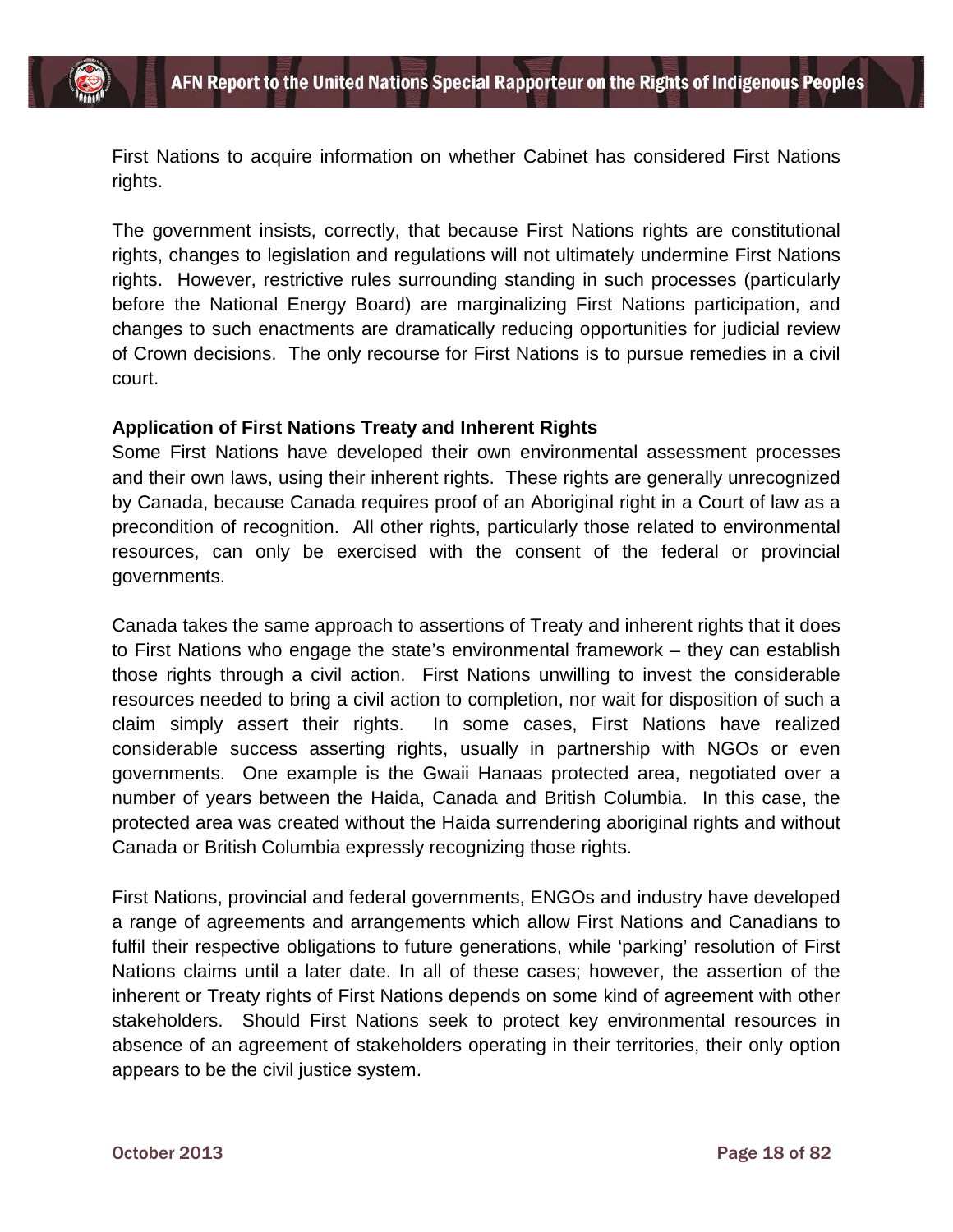

#### **Access to Justice and Environment**

While statistics on the average length of time of trials in Canada are difficult to acquire, Ontario produced a report suggesting that the average age of claims at the time of disposition in Toronto was about 600 days from 2001 to 2004, and had declined by almost half by  $2006.<sup>1</sup>$  $2006.<sup>1</sup>$  $2006.<sup>1</sup>$  While the Assembly of First Nations does not have accurate information on the average age of First Nations claims at the time of disposition, complex cases such as those to establish a right of self-determination over environmental resources, would likely eclipse such times by orders of magnitude.<sup>[2](#page-19-1)</sup>

The Inter-American Commission has already determined that the amount of time to dispose of certain types of Indigenous rights claims constitutes a sufficient delay to excuse the requirement to exhaust domestic remedies prior to filing a petition. What are First Nations to do when regulatory approvals processes do not provide sufficient accessibility for First Nations to raise issues, and when approaching the civil justice system is remarkably costly and arguably denies justice by delaying it? First Nations often have no choice but to resort to direct action.

#### **Resource Conflicts**

Road and rail blockades, attempts to prevent or limit access to work sites and other forms of direct action are how First Nations and First Nations citizens react when they cannot access justice through the regulatory framework or through the civil justice system. For example, in 2008, six members of the Kitchenuhmaykoosib Inninuwug were incarcerated for protesting resource development in their territories. Such incidents are surprisingly common in Canada – a nation which prides itself on respect for rule of law. For example, at the time of this writing, members of the Tahltan Nation are engaged in a blockade of a mining project sponsored by Fortune minerals within their traditional territory.

Moreover, because Canada's constitution provides plenary jurisdiction over natural resources to provinces and plenary jurisdiction over First Nations affairs to the federal government, most resource conflicts involve actions taken pursuant to provincial laws.

the challenge for the civil justice system.", at page 33. <sup>2</sup> The *William v Canada* case, a 'simple' land rights claim required over 300 days of trial. This case was

<span id="page-19-1"></span>filed in 1989 and was initiated as a challenge to a forestry permit issued by the province of British Columbia.

 $\overline{a}$ 

<span id="page-19-0"></span><sup>&</sup>lt;sup>1</sup> The Honourable Chief Justice Warren K. Winkler, Chief Justice of Ontario, Evaluation of Civil Case Management in the Toronto Region A report on the Implementation of Toronto Practice Direction and Rule 78 (2008), online:<http://www.ontariocourts.ca/coa/en/ps/reports/rule78.pdf> (last accessed September 19, 2013) at page 27. This report concluded that "Access to justice is, and continues to be,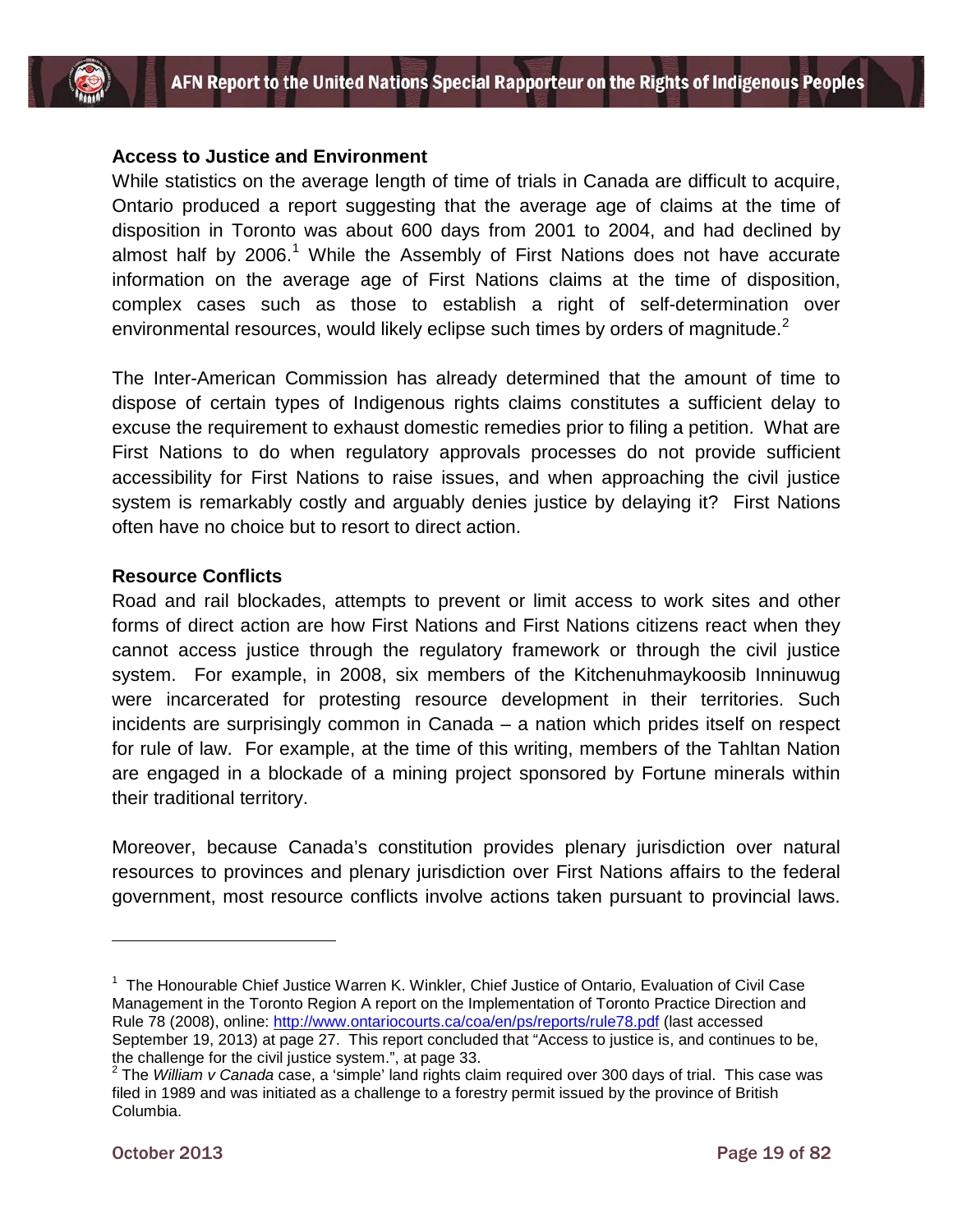

In such cases, the federal government rarely supports First Nations inherent or Treaty rights, and often supports the actions of provinces.

## MOVING FORWARD

Areas in need of improvement in the SARA include a consistent implementation of all sections under the *Species at Risk Act* from the Minister of Environment and increased species at risk funding for the First Nation communities that are working on species-atrisk initiatives. The current existing programs, such as the Aboriginal Funds for Species at Risk and the Habitat Stewardship Program, are inadequate in providing communities the ability to continue to build capacity on species at risk initiatives in a timely fashion. The Invasive Alien Species Partnership Program (IASP) was a prime example in providing First Nations with capacity in species at risk conservation within their territories, unfortunately in the ISAP was terminated in March of 2012. Incomplete implementation of environmental laws has also been impugned, through the citizen complaint procedure of the North American Agreement on Environmental Cooperation in the case of Aquaculture regulation under the Fisheries Act. $3$ 

First Nations are only beginning to experience the effects of Bills C-38 and C45 at the project level. As a consequence, many of the changes to environmental laws are only recently becoming apparent to First Nations. In most of these cases, First Nations are being excluded from participating in environmental reviews due to stricter standing rules. $4$ 

Currently, some First Nations are unable to access environmental regulatory processes. For example, Tsleil-Waututh First Nation was unable to intervene in a National Energy Board (NEB) proceeding regarding a pipeline which could impact the ecological integrity of their territory because the NEB did not consider them an 'interested party' under the new Act.

Canadian courts recognize that the current processes for assessing resource projects may not adequately discharge the duty to consult and accommodate. Yet First Nations

 $\overline{a}$ 

<span id="page-20-0"></span><sup>3</sup> *BC Salmon Farms*, Submission ID SEM-12-001, (10/02/12) online:

[http://www.cec.org/Page.asp?PageID=2001&ContentID=25165&SiteNodeID=544.](http://www.cec.org/Page.asp?PageID=2001&ContentID=25165&SiteNodeID=544) This claim is pending a response from Canada in accordance with Article 14(2) of the NAAEC.

<span id="page-20-1"></span><sup>4</sup> *BC Salmon Farms*, Submission ID SEM-12-001, (10/02/12) online:

[http://www.cec.org/Page.asp?PageID=2001&ContentID=25165&SiteNodeID=544.](http://www.cec.org/Page.asp?PageID=2001&ContentID=25165&SiteNodeID=544) This claim is pending a response from Canada in accordance with Article 14(2) of the NAAEC. Also see, Articles 24 and 29(1) of the UNDRIP.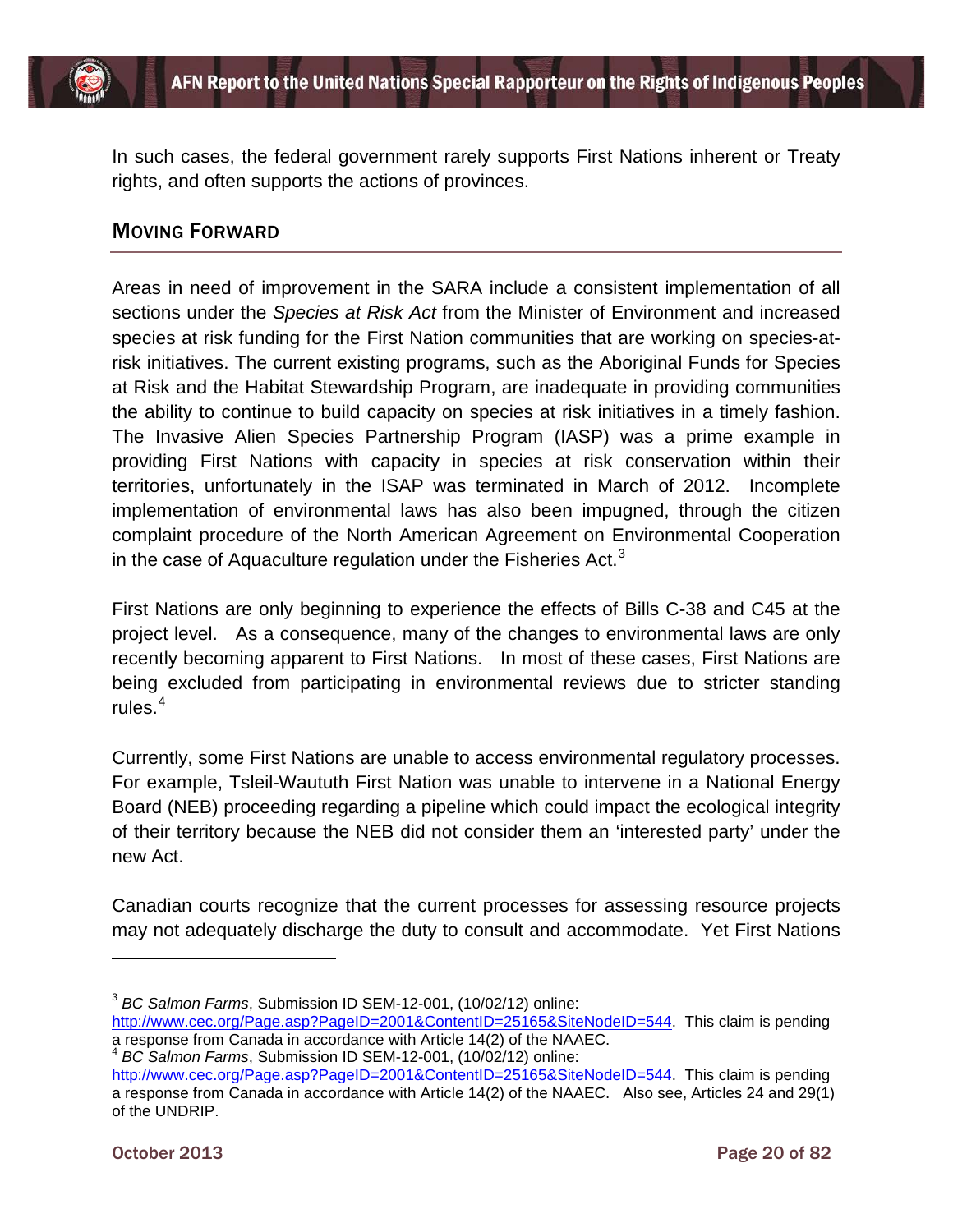

must expend substantial financial resources to pursue litigation in Canada, in order to establish whether the government's conduct in any given situation sufficiently discharges the duty to consult and accommodate.

The Aboriginal rights framework in Canada encourages claims to extract resources, allowing claims to extract resources for commercial gain. This places First Nations in the curious position of framing rights claims, particularly rights claims related to selfdetermination, in terms of extraction and harvesting, rather than in terms of control of their resources.

Self-determination is about more than resource extraction. First Nations culture is about more than resource extraction. First Nations are seeking relationships with Canada, provinces, industry and ENGOs which enable First Nations to fulfil their responsibilities to future generations. First Nations responsibilities, particularly with respect to environmental sustainability, are mobilized by recognizing and implementing First Nations rights.<sup>[5](#page-21-0)</sup>

First Nations have been calling for environmental reforms and greater protections since contact with Europeans. Today, First Nations use both political and legal means to enforce their right to the land and First Nations permanent sovereignty over natural resources, including environmental protection and environmental health.

 $\overline{a}$ 

<span id="page-21-0"></span> $5$  See generally, Article 32 of the UNDRIP.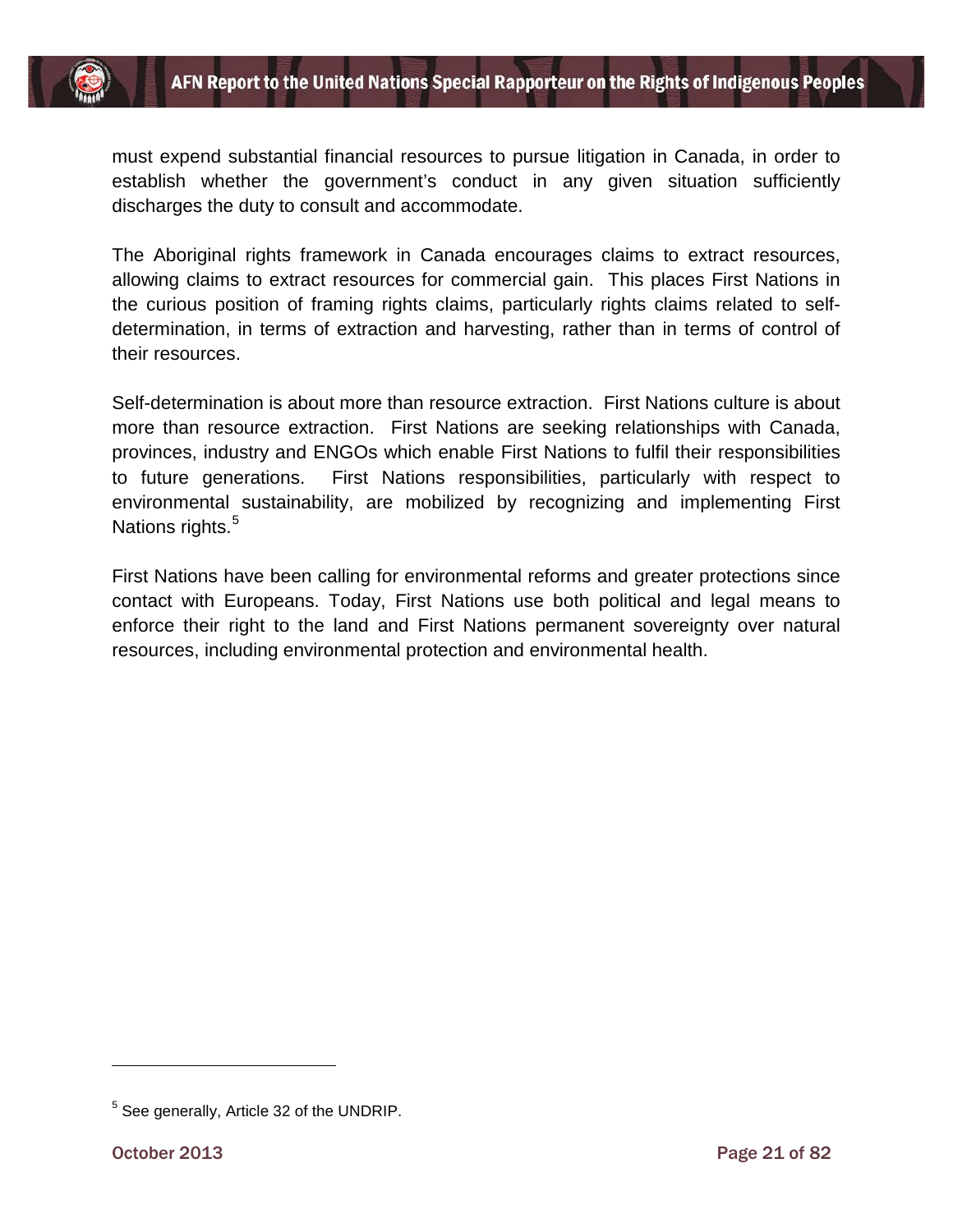

#### RECOMMENDATIONS

- 1. Canada should recognize the inherent right of First Nations to manage environmental resources throughout their traditional territories.
- 2. Canada's Attorney General should devote resources to protecting the rights and interests of First Nations with respect to environmental resources, from the actions of provincial governments and industry.
- 3. Canada should implement the duty to consult to apply to 'high level' policy or strategic decisions which create processes dealing with resource extraction and First Nations rights.
- 4. Canada must ensure access to justice for First Nations to challenge resource projects.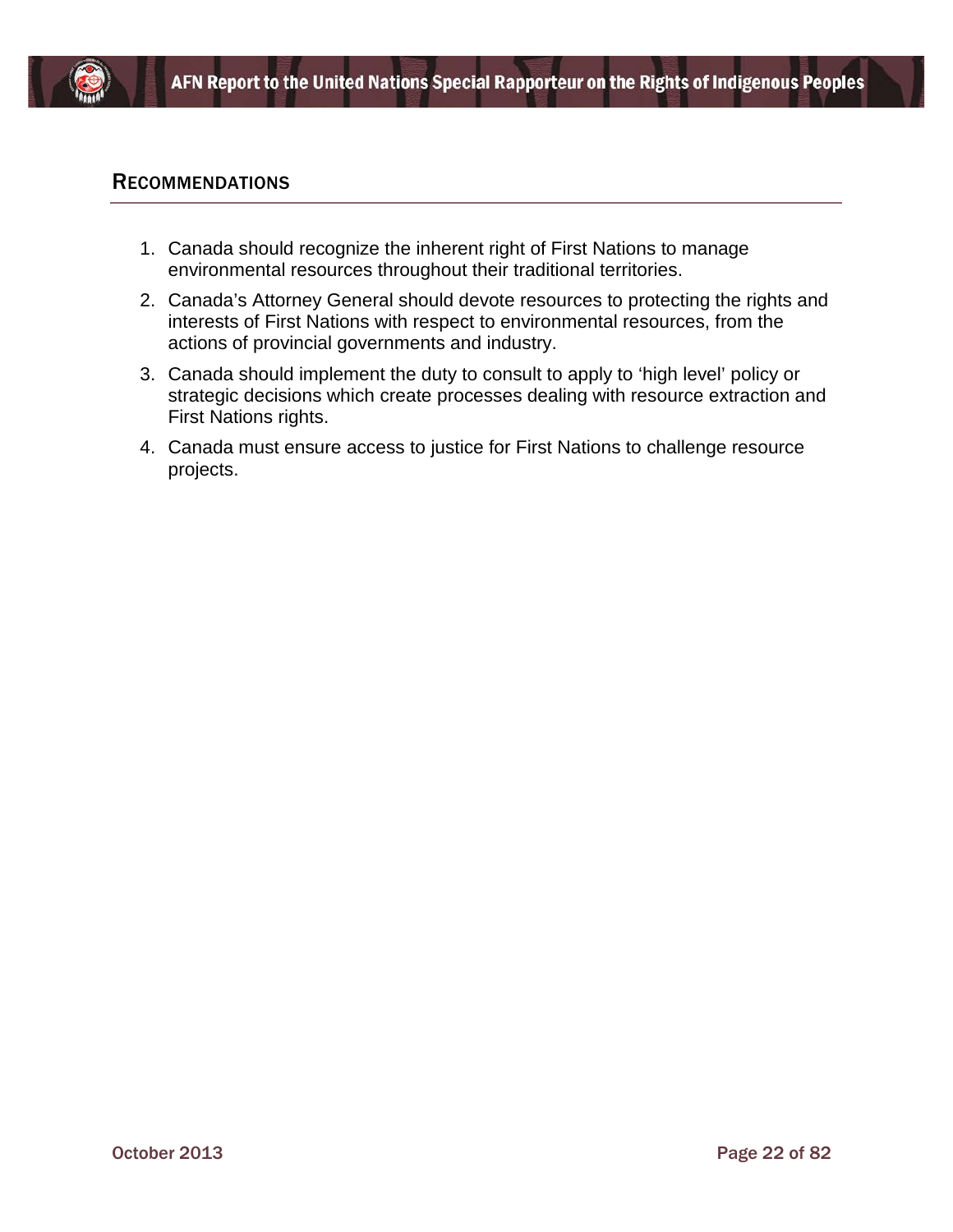

## FISHERIES

## **CONTEXT**

Fisheries are central to First Nation economies, cultures, and traditions. First Nation interests in fisheries extend beyond dietary and income needs and include Aboriginal and Treaty rights, traditional governance and jurisdiction, environmental stewardship, and spiritual connectivity. Building upon a history of traditional fishing economies and practices, First Nations are invested in the long-term sustainability of fisheries resources and seek to engage in nation-to-nation dialogues with the Government of Canada to ensure the continuance of robust, productive aquatic habitats that can provide resources for all users.

Collaboration between First Nations and the Government of Canada is integral to the continued success of Canada's fishing sector. First Nation fishers are active in a wide array of marine and freshwater fisheries throughout Canada. Since the reaffirmation of fisheries access rights by the Supreme Court of Canada, the quantity and value of Aboriginal landings, especially in coastal regions, have increased significantly. High quality First Nation fish products have contributed to Canada's success in the seafood sector, which is currently the 8th largest exporter of fish and seafood products in the world and is the economic foundation of over 1,500 communities across Canada.

Despite the many successes First Nations have achieved in the fishing sector, significant barriers must be overcome. Capacity is lacking in many First Nation communities; fisheries infrastructure is aging, new processing plants must be built, and inconsistencies in program funding and policy development have undermined strategic planning exercises. The rapid unilateral development of new fisheries legislation has created uncertainty for many communities that rely on aquatic resources. First Nations governance structures must be developed to facilitate adaptation to emerging global economic patterns, resource pressures, and technologies and fishing practices. In order to promote mutually beneficial advancements, the Government of Canada must engage with First Nations on a nation-to-nation basis to address multi-jurisdictional issues, accommodate Treaty and Aboriginal rights, determine joint priorities and set the best course to promote prosperous fisheries based on healthy ecosystems.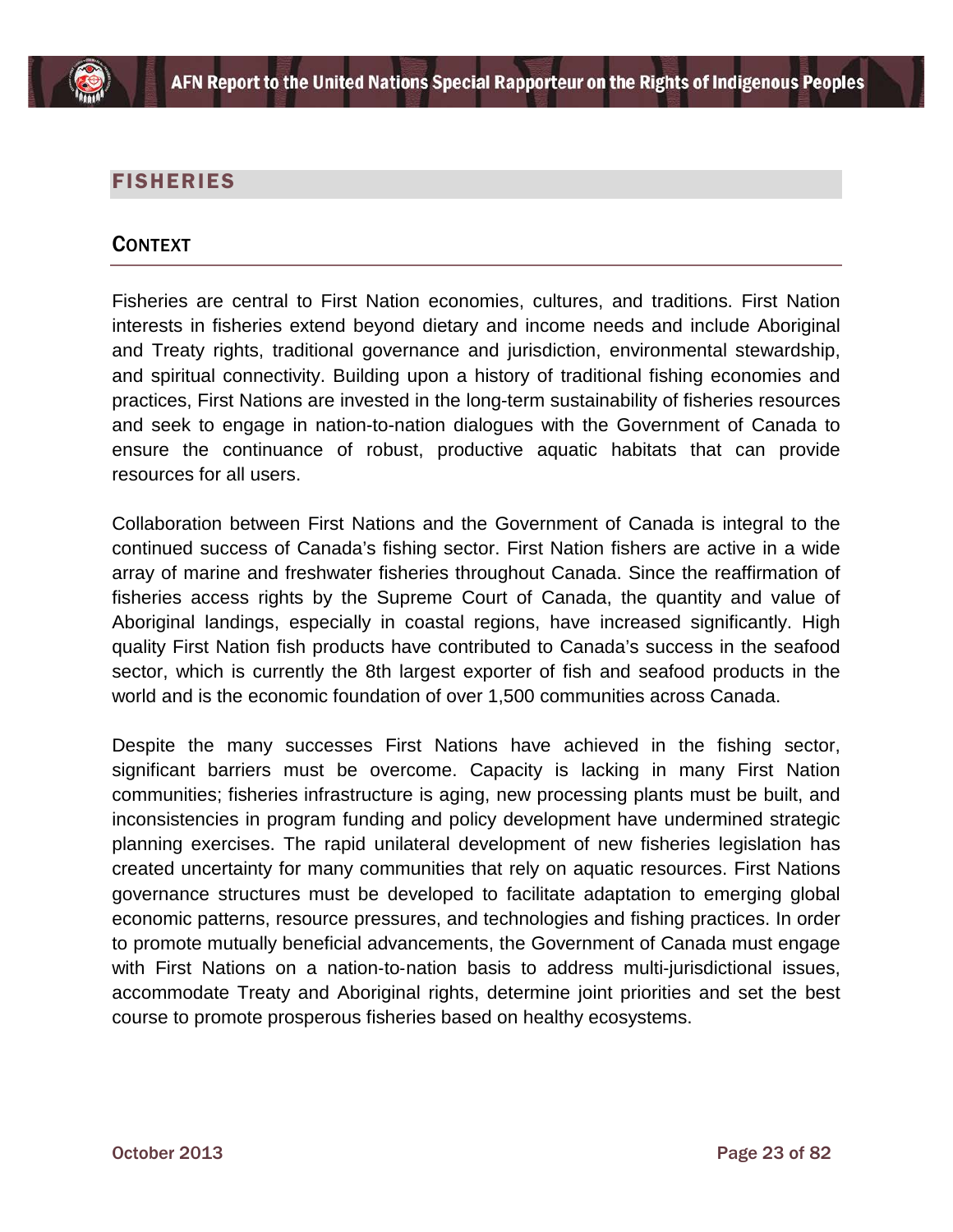The Assembly of First Nations (AFN) supports First Nations in promoting their inherent, Aboriginal and Treaty rights to aquatic and oceans resources. In accordance with the direction of the Chiefs-in-Assembly, the AFN assists First Nations in fostering resource management, conservation and protection, as well as securing the recognition and protection of rights to aquatic and oceans resources.

In accordance with s. 35 of the *Canadian Constitution Act, 1982*, the Constitution recognizes and affirms First Nation's aboriginal and treaty rights. Since 1982, Canada and First Nations have struggled to reach an agreement on how those Aboriginal and Treaty rights are to be defined and how they are to be implemented. What has transpired over the past few decades can be characterized as a persistent denial of rights, attempts to circumvent the highest laws in Canada, and placing First Nations in regulatory regimes without recognizing the fundamental principles of the Constitution of Canada or case law. Unilateral legislative, policy and regulatory changes and socioeconomic barriers have forced many First Nations to turn to the courts to find legal remedies to resolve these disputes, to seek recognition of their rights, and challenge the jurisdictional division of powers and authorities.

From many First Nations perspectives, the Department of Fisheries and Oceans (DFO) has been defining Aboriginal rights and conducting related fiduciary obligations as narrowly as possible through policy and program development. When the courts broaden the definition to include some economic rights for First Nations, political turmoil erupts and in some cases, has created hostile environments that breed conflicts. Often Government will fold to public pressures for public safety reasons. An example of this is the incident at Restigouche, where Quebec Provincial Police (QPP) raided the Restigouche Reserve on June 11 and 20, 1981. The Quebec government had decided to restrict fishing, resulting in anger and confrontations among the Mi'kmaq, as salmon was traditionally an important source of food and income consistent with exercising their Mi'kmaq Treaty rights. This is commonly referred to as the Restigouche Salmon War.

Another instance that illustrates this pattern occurred in New Brunswick, following the release of the September 1999 Marshall Decision from the Supreme Court of Canada. On October 3, 1999, the Burnt Church crisis erupted, when approximately 150 fishing boats headed out into Miramichi Bay to protest against the Mi'kmaq trappers who were fishing lobster. Angry non-Indigenous fishermen damaged and destroyed thousands of Mi'kmaq lobster traps. The Minister of Fisheries closed the lobster fishery for public safety reasons while the two sides tried to mediate and negotiate. Meanwhile, DFO officers and RCMP used excessive force and more conflicts ensued. In April 2002, a federal report on the crisis suggested a number of police charges to be dropped and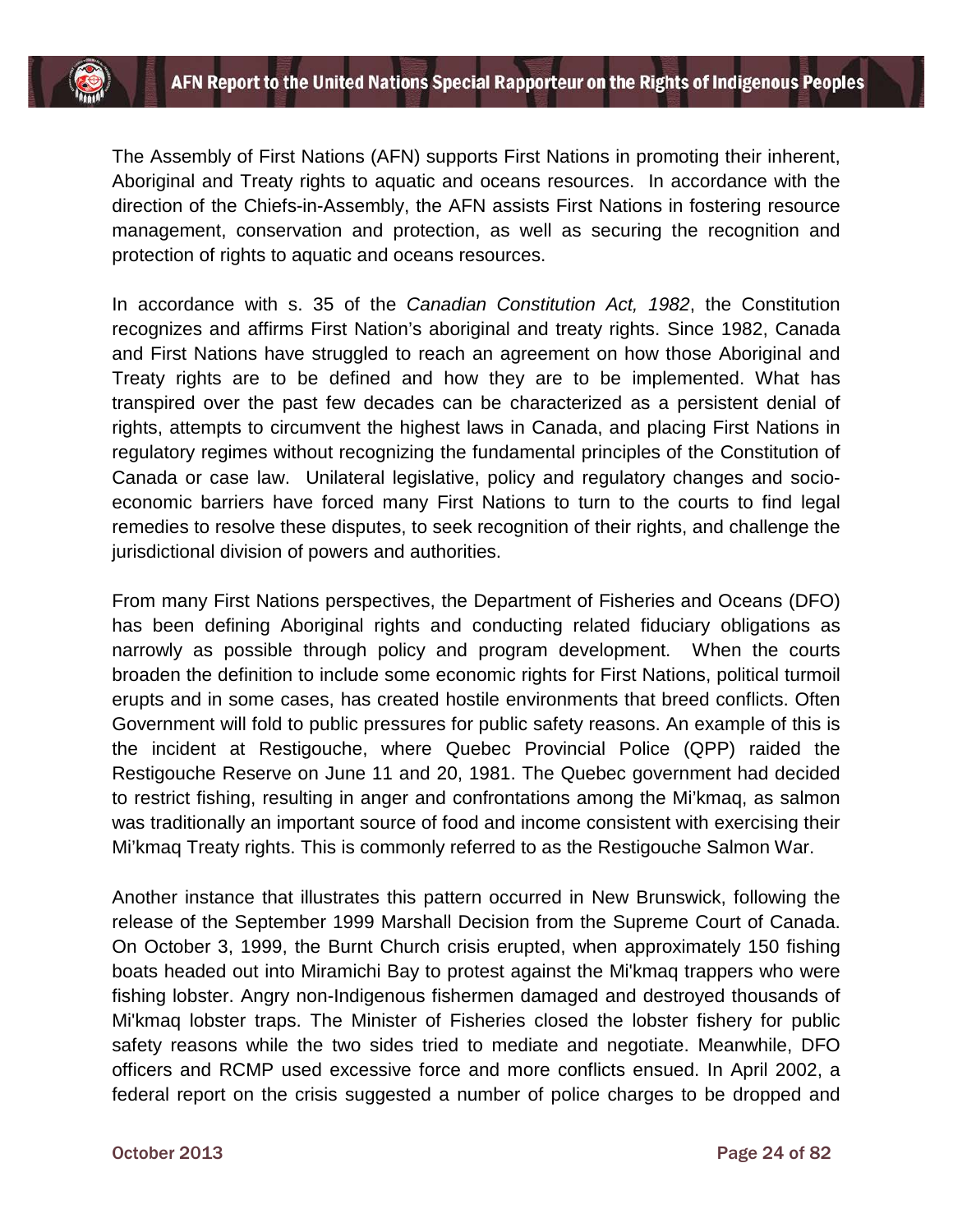

that fishermen should be compensated for damaged traps and boats. It also recommended, however, that First Nations fishermen should be allowed to fish only in season and that they should attain fishing licenses, which systematically undermined the *Marshall* Decision. In order to bring attention to these injustices, First Nations have reached out to the international community and welcomed instruments, such as the United Nations on the Rights of Indigenous Peoples (UNDRIP), which states that Indigenous peoples have the right to self-determination. This includes the right to govern their traditionally owned or otherwise occupied and used lands, territories, waters and coastal seas and other resources and uphold their responsibilities to future generations in this regard.

#### MAIN CHALLENGES

First Nations have always relied on the fisheries to sustain their economic life, provide their food supply, and sustain their cultural and spiritual life long before Canada was a country. In order to continue practicing traditional occupations and activities, First Nations seek increased shares and access in fisheries and greater involvement in management and decision-making, pursuant to their Treaties and rights. Despite the *Constitution Act, 1982*, and favourable Supreme Court rulings, not one First Nation in Canada is permitted to exercise their own Aboriginal or Treaty fishery in their traditional territories under their own management regime, governance or customary practices independent of government regulations. If they attempt to do so, they are often charged as criminals. Reconciling these rights requires a willingness on part of the Government of Canada to work with First Nations to bring the implementation of these rights in line with the principles of recognition and affirmation in Section 35 of the *Constitution Act, 1982*.

In 1990, the Supreme Court of Canada issued a landmark ruling in the *Sparrow*  decision. This decision affirmed Aboriginal peoples' right to fish for food, social and ceremonial purposes (FSC). In response to this decision, and to ensure stable fishery management, the DFO launched the Aboriginal Fisheries Strategy (AFS) in 1992. Under the AFS program, the Department entered into agreements with many First Nations to establish a regulatory framework for the management of fisheries. The licence allows the group to fish for food, social and ceremonial purposes. The AFS applies only where Canada manages the fishery and where Canada seeks to provide for the "effective management and regulation of the aboriginal fishery".

Generally, the AFS impacts the policy objectives and needs of First Nations, because it sets limitations on First Nation management capacities. AFS program has been funded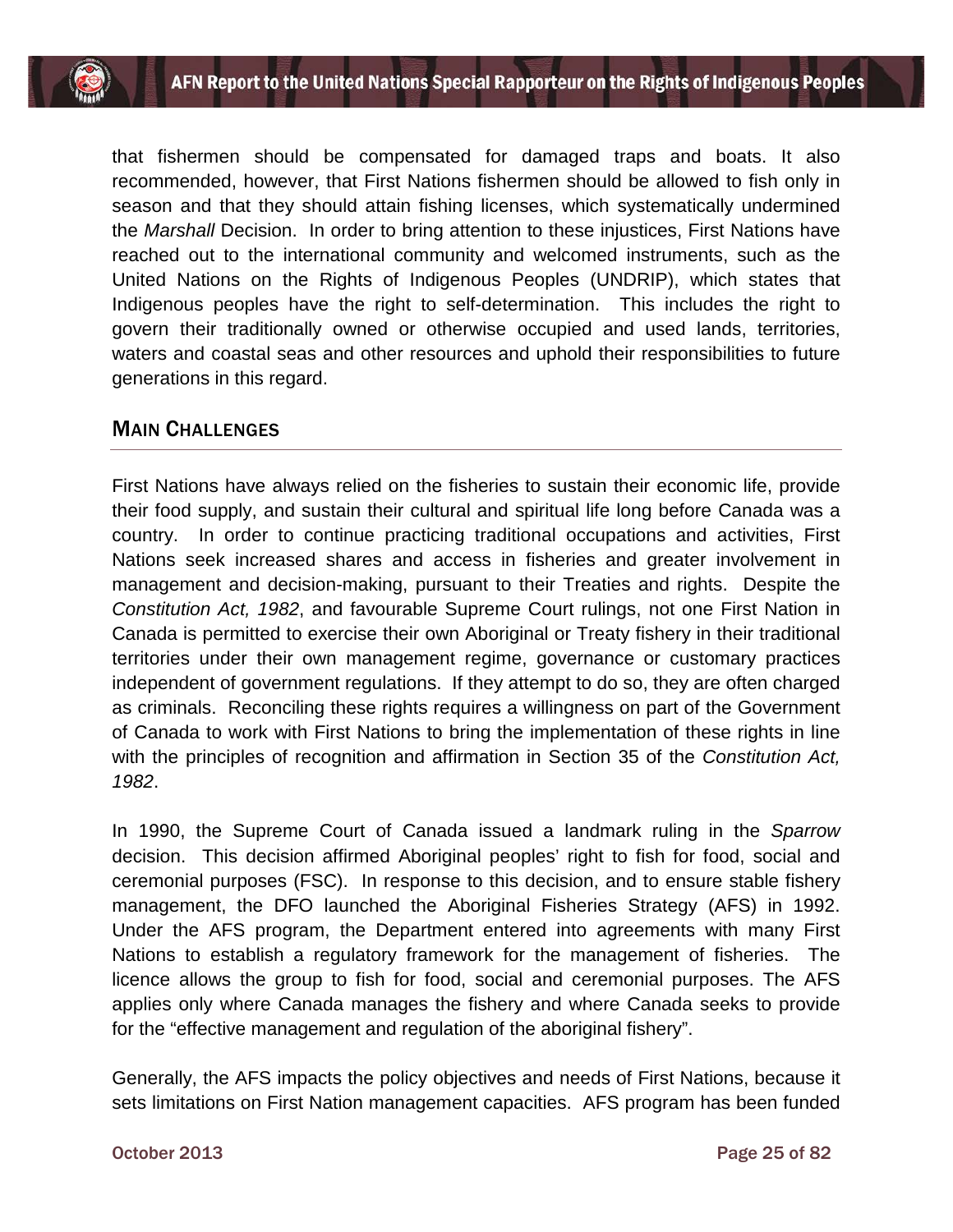annually at \$35 million; has about 125 AFS agreements signed each year since the implementation of the program. Approximately two thirds of these agreements are reached with Aboriginal groups in DFO's Pacific Region, with the balance in Atlantic Canada and Quebec. The AFS is not available to the First Nations in Yukon, Northwest Territories, Alberta, Saskatchewan, Manitoba, Ontario and parts of Quebec referred to "inland fisheries". AFS was introduced as interim policy, until Government of Canada could decide how to implement Sparrow. More than 20 years later, First Nations are still dealing with the AFS shortfalls, a partially implemented Sparrow decision, along with several other government programs that were developed without meaningful consultation.

There have been a few federal reviews to modify various aboriginal programs over the years with some degree of success such as the Aboriginal Aquatic Ocean Resource Management program for coastal communities (AAROM), but Aboriginal and Treaty rights are not on the table for discussion. First Nations are told that Treaty rights are outside the DFO mandate, and these discussions should be with Aboriginal Affairs and Northern Development Canada (AANDC). These discussions end up in limbo bouncing between the federal departments without any results. AFS is up for review 2013-14. Many other programs have provided a degree of short-term success, however, the long term aspirations of Aboriginal rights-based fisheries continue to drive First Nation agendas across the country.

There are a number of other Supreme Court decisions that affirm Indigenous rights to fish and to sell fish. The Gladstone Decision was handed down in the Supreme Court of Canada in 1996. The decision recognized, affirmed and defined a commercial aboriginal right of the Heiltsuk First Nations peoples. The court also found the right had been infringed. The Heiltsuk First Nation has been at the negotiation table for nearly 17 years with the Federal Government of Canada, primarily the Department of Fisheries and Oceans negotiators. In 1999, the Supreme Court of Canada issued another landmark ruling in the Marshall Jr., decision. This decision affirmed the Aboriginal peoples' right in the Atlantic to trade for necessaries by way of commercial fishery. In response to this decision, and to once again ensure stable fishery management, DFO entered into Interim Fishing Agreements with a majority of Atlantic First Nations on the East Coast. In the 2009 Ahousaht et al v. Canada court case, the court recognized First Nations rights to fish in their territories and to sell fish. There was major disappointment that the Government of Canada appealed the decision and was unwilling to recognize, negotiate in good faith and implement the right for priority access to fisheries took over three years to come to the table from the first ruling. Canada missed an important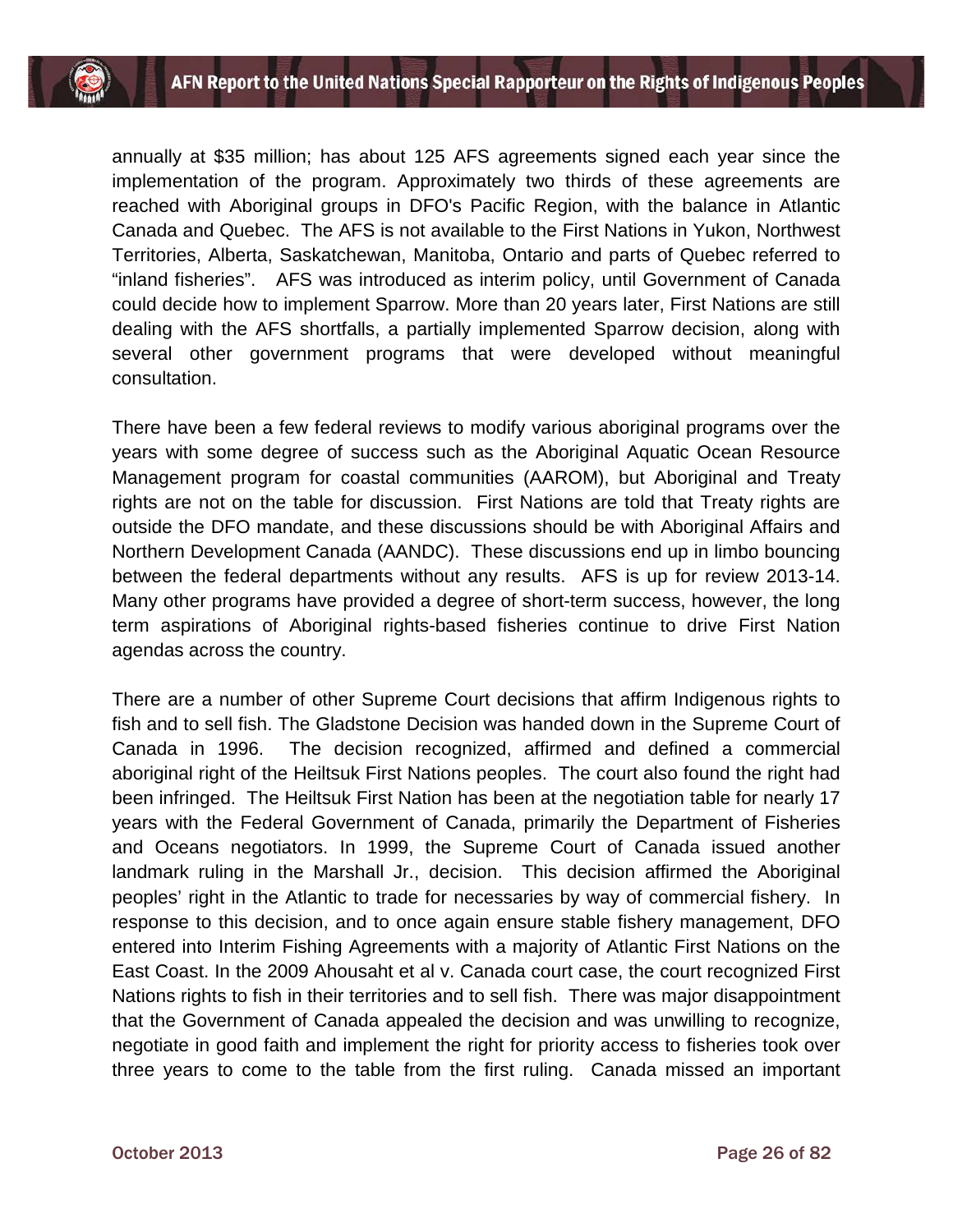opportunity to demonstrate real reconciliation and partnership with First Nations in the implementation of all these decisions.

Within Canada's sport/recreational fishing community, there are concerns from First Nations that these resource users receive larger quota allocations than constitutionally protected Aboriginal rights of First Nations. First Nations in B.C. are extremely concerned that Canada's policy with respect to sport fishers is being developed and implemented without consultation with First Nation fish harvesters. Another alarming trend is the recent announcement of special sport/recreational fisheries programs and awards have been created, while Aboriginal programs are being cut or terminated. In some cases, this situation has created animosity when Canada appears to be upholding and supporting recreational "privileges" over First Nations constitutionally protected rights, or priority rights outlined in the Sparrow Decision. In some commercial and food fisheries, access to allocation is limited, fishing zones are diminishing, and fishing times are reduced to couple days or even minutes. Yet sport/recreational fisheries are not regulated nor have these same restrictions.

Inland Fisheries primarily consist of the Great Lakes, Prairie Provinces and the North. The fundamental underlying issue with respect to inland fisheries is the fact that the federal government has delegated its authority under section 91(12) to the provincial governments through the Fisheries Act and its regulations, without consultation or regard to the rights or interests of First Nations. There are many frustrating factors associated with the mainstream fishing industry in the Inland province areas. First, the federal delegation of its jurisdiction to the provinces over inland fisheries is seen as an infringement of Canada's fiduciary duty to First Nation peoples and their Aboriginal and Treaty rights to fish, such as the Natural Resource Transfer Act (NRTA). Secondly, the Freshwater Fish Marketing Act was passed in 1969 (without consultation with First Nations) and it gave the Minister of Fisheries and Oceans the authority to regulate the inter-provincial and export trade of freshwater fish and established the Freshwater Fish Marketing Corporation ("FFMC") as its agent in this regard. The Act applies to freshwater fisheries in northern Ontario, Manitoba, Saskatchewan, Alberta and the NWT. The FFMC, a federal crown corporation, has sweeping authority to export and market all legally caught fish species offered for sale by licensed fishers, subject to price and terms and conditions of purchase. Each affected province has passed complimentary legislation that effectively regulates freshwater fisheries in the respective provinces by the FFMC.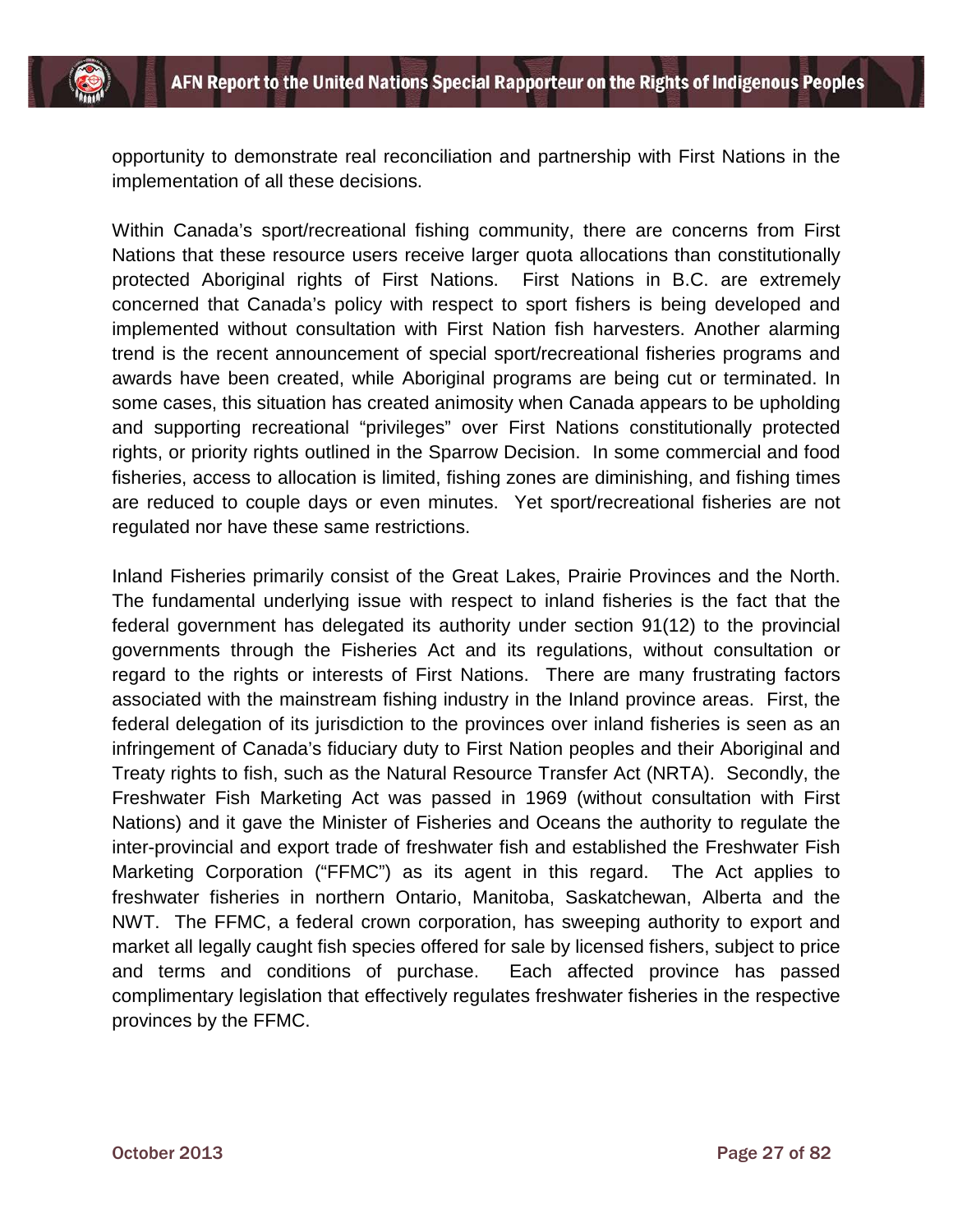First Nations are concerned about the lack of consultation on policy objectives, the exclusion of First Nations from the management of the fisheries resources in their traditional and reserve territories and the government imposed monopoly over the marketing and sale of their catch. Specifically, First Nations are angry at the lack of economic opportunities afforded to First Nations from the operations of the FFMC, despite the fact that 85% of the client base for the commercial operations of the FFMC is comprised of northern Aboriginal fishers.

The issue here is not one simply based on economics or availability of the resource alone, but one deep-rooted in jurisdiction, governance, and the recognition and implementation of Aboriginal and Treaty rights. First Nations simply want to fish for commercial, food, social and ceremonial practices and continue their traditional harvesting occupations under their own governance and laws. First Nations seek to fully implement Supreme Court of Canada decisions that mandate the Government of Canada to respect traditional fisheries and work with First Nations to increase fishing capacity. The federal government should work directly with communities to ensure the long term sustainable growth of economically stable fisheries.

## MOVING FORWARD

Recent court cases have provided us with a framework for the positive definition of the nature and scope of the relationship between the Crown and First Nations. Compelling decisions of the Supreme Court of Canada, such as Sparrow; Vanderpeet; Gladstone, Delgamuukw, Marshall, Mikisew, Haida/Taku, and Ahousaht have provided us with wellreasoned principles and a strong framework for the further clarification and enhancement of our shared interests in joint policy, management and regulatory regimes for the protection and promotion of the fisheries resource. In particular, there is an opportunity to set new standards and guidelines for the Crown and First Nations in dealing with issues respecting the shared stewardship, interest and management of fisheries resources.

Any new approach in developing a new relationship with First Nations must be grounded in discussions on 1) Rights, recognition and respect for the inherent Aboriginal and Treaty rights; 2) access and principles of the First Nation priority to accommodate First Nation allocations up front to ensure a fair share of fisheries resources to meet domestic and economic needs to secure our place as First Nations in Canada and the world; 3) Capacity and to be involved in meaningful participation in all aspects of fisheries management and decision making; and 4) accountability: to provide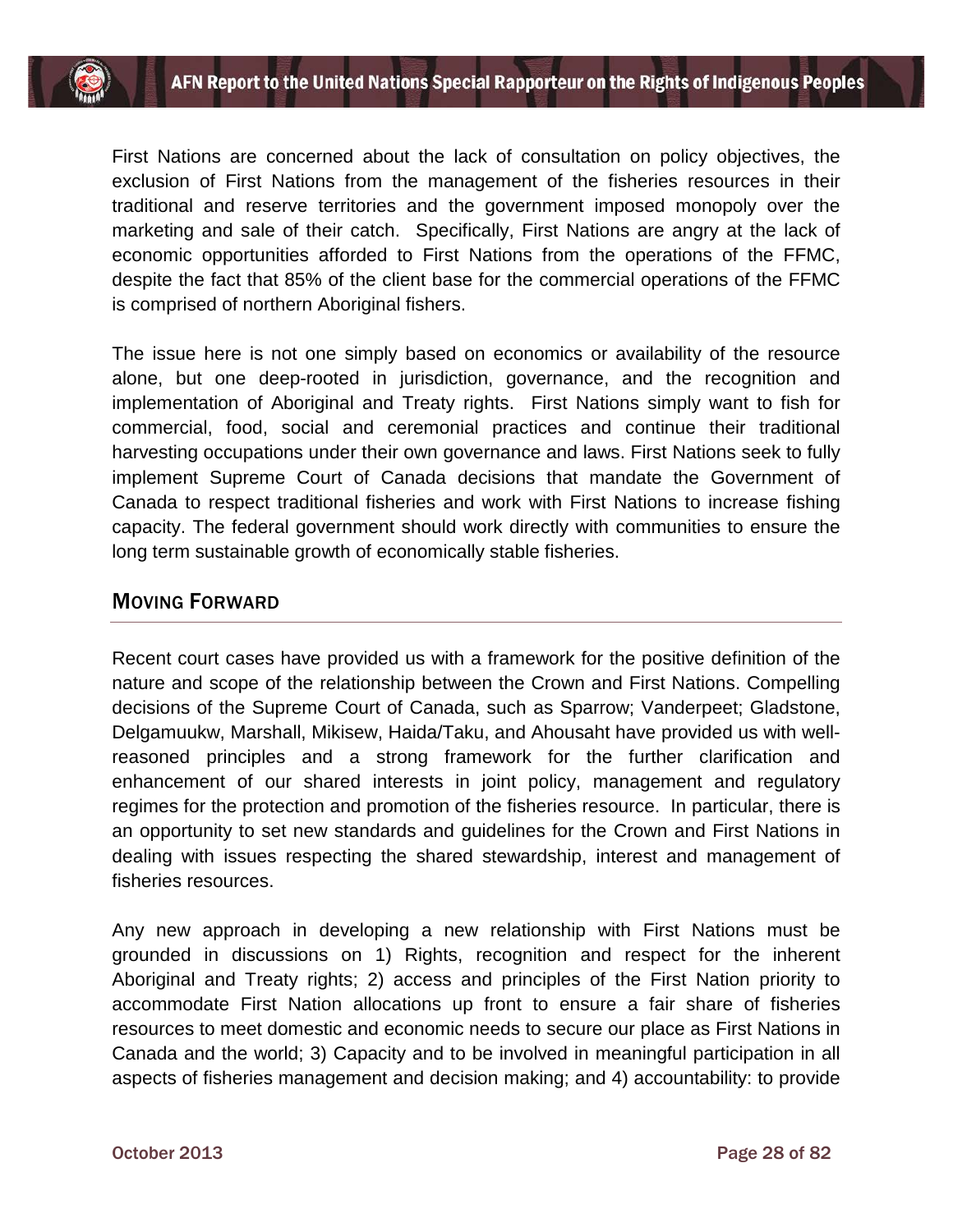

strategic guidance on legislative, policy, program review that ensures government accountability and tracks First Nation progress across the country.

The time to discuss the future of rights-based fisheries is now, it will also allow for varying cultural interpretations into a way of life – of the past, present and future – and point to new directions and potential solutions to the problems shared by First Nations and other stakeholders, including engagement and consultation on federal, provincial and territorial government's policies that inhibit those rights.

#### RECOMMENDATIONS

- 1. The Government of Canada must implement Supreme Court of Canada decisions that mandate the Government of Canada to respect fisheries and work with First Nations to increase fishing capacity.
- 2. In order to promote mutually beneficial advancements, the Government of Canada must engage with First Nations on a nation-to-nation basis to address the multi-jurisdictional issues through Aboriginal and Treaty discussions, determine joint priorities and the best course to promote prosperous fisheries based on healthy ecosystems through tri-lateral discussions as required.
- 3. In order to continue practicing traditional activities, First Nations seek increased shares in fisheries and greater involvement in management and decision-making, pursuant to their Treaties and inherent rights to fisheries and aquatic resources.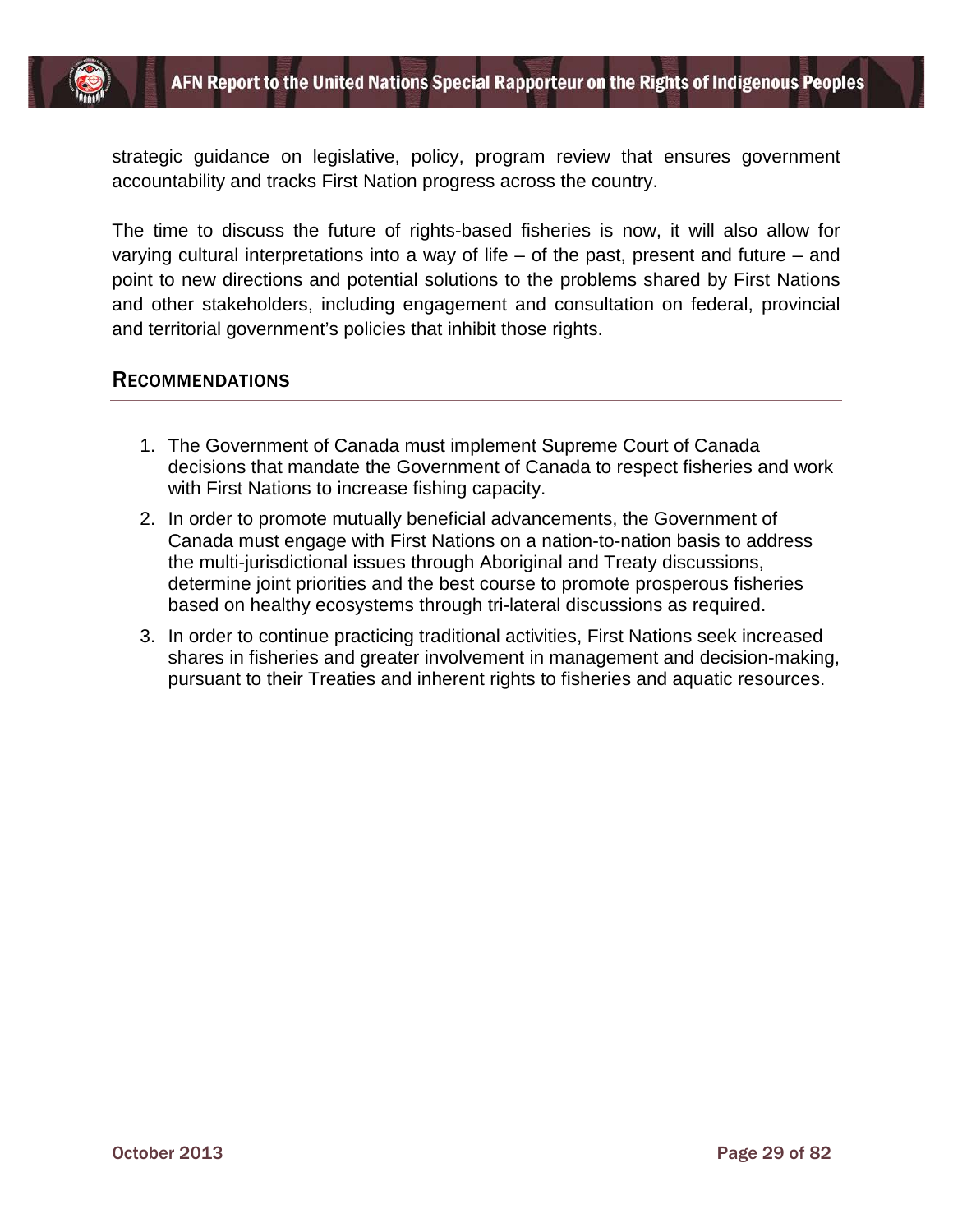# RESOURCE DEVELOPMENT AND FREE, PRIOR AND INFORMED CONSENT (FPIC)

## **CONTEXT**

Natural resources are the foundation of Canada's economy, growth and prosperity. Since the arrival of the settlers to the present day, energy, forestry, fisheries, agriculture, precious metals, and other natural resources have been the dominant force driving Canada's economy. The Treaties signed between First Nations and the Crown form a relationship based on sharing the land and the natural resources within. Continued prosperity from natural resource use is dependent upon strong and respectful working relationships between the Crown, First Nations and the private sector. Shared access and benefit from natural resources is the foundation for future economic growth.

As sovereign nations and caretakers of Mother Earth for centuries, First Nations have a unique relationship with the land. This unique relationship between First Nation peoples and the land is a core part of First Nation identity, spirituality, knowledge, culture and history and is essential in understanding the broader extent and importance of natural resource issues to First Nations. Cultural and spiritual aspects of this relationship are deeply embedded within First Nation languages, which continue to illustrate the clear historical connection between First Nation peoples, places and the harvesting and stewardship practices within their traditional territories. The relationship between First Nations and land forms the basis of Aboriginal traditional knowledge, which is often drawn upon to inform the sustainable and responsible management of natural resources. Traditionally, First Nations take a holistic view of the world, one that recognizes and celebrates the interconnectedness of all things. Balance and harmony are critical elements to be fostered and respected in the relationship with the collective elements of the land and natural resources.

In Canada, the federal and provincial governments are negotiating agreements with First Nations in various natural resource sectors that include multiple jurisdictions and fall under various provincial and federal legislations, policies and regulations. In negotiating natural resource development, First Nations are placed in difficult positions where projects must be balanced with considerations about the environment, Treaty and Aboriginal rights, and multi-generational impacts on culture, society, and health.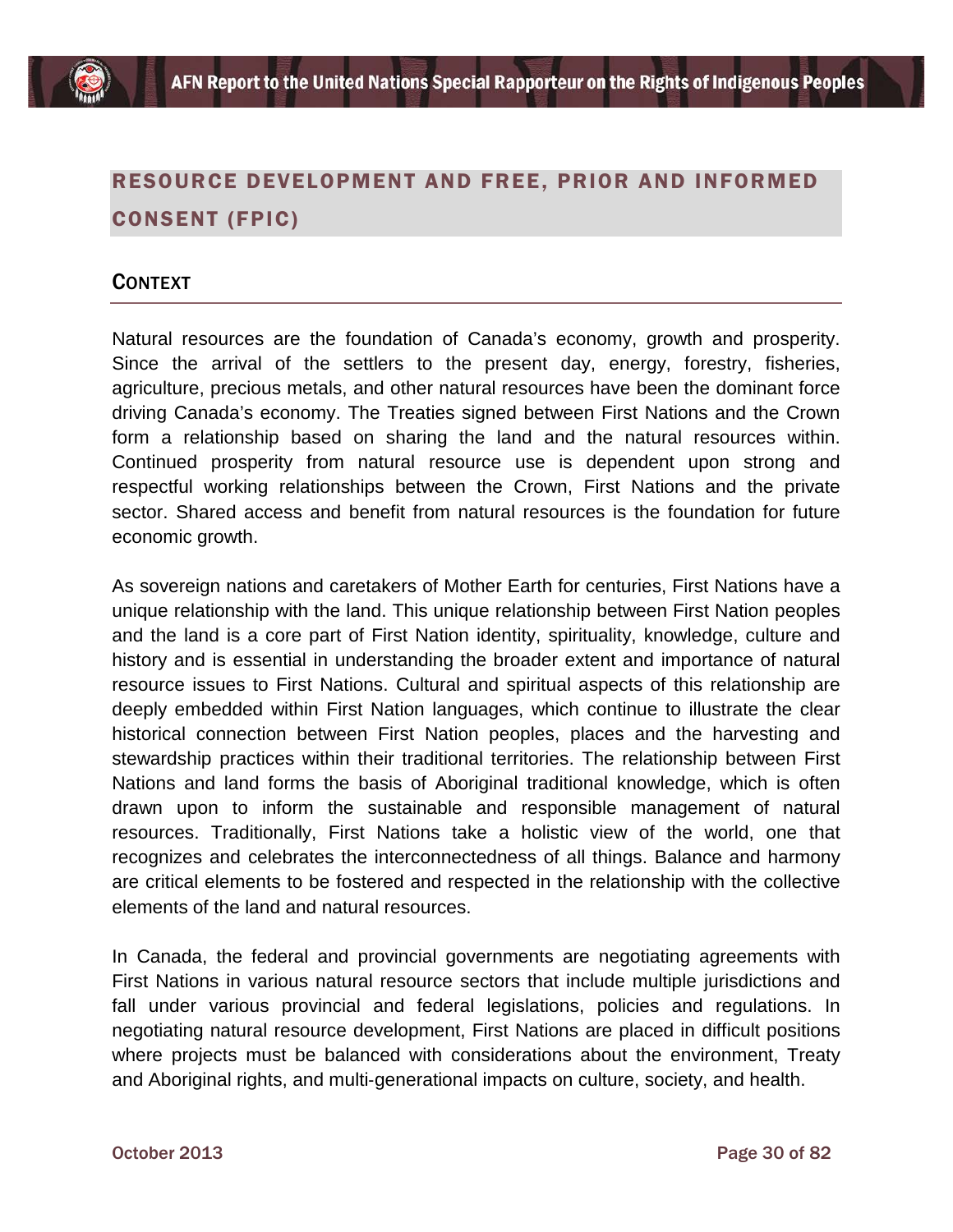Outdated pieces of legislation, unenforced Treaty and unimplemented Supreme Court decisions further complicate negotiation processes that have led to protracted disagreements between First Nations project proponents and the Government. The end result is often acrimonious and divisive instead of unifying and mutually beneficial.

Historically, Treaty making between First Nations and the Crown involved the exchange of promises, including promises that First Nations would be able to exercise their rights, jurisdiction and governance over the lands and waters. First Nations have never given up any rights to their traditional resources. However, First Nations continue to be under-represented in all resource sectors. First Nations have limited participation in the forest products industry, mining, fisheries, large scale energy and land use planning. Part of the struggle that has plagued progress can be attributed to the delays in settling of First Nation land claim agreements, and implementation of Supreme Court decisions. In the meantime, large tracks of land have been granted to mining companies, forestry firms, and energy companies. However, the fact that forestry, mining, fishing, and energy are also economically and culturally significant to First Nations is often overlooked.

## CURRENT ISSUES

Mining provides a larger gross domestic product in the amount of \$23 billion to Canada's GDP. Forestry and logging, including pulp and paper manufacturing provides \$23.2 billion, and oil and gas is approximately \$65 billion. The most valuable mining resources are coal, petroleum, and natural gas. First Nations also depend on the mining of these resources for jobs and economic development in their communities. Often, there is a requirement to consult First Nations in the extraction of these resources. Fast track processes like the Major Project Management office must make concerted efforts to inform First Nations of potential projects that may impact their rights, and conduct adequate, transparent and timely consultation processes.

The *Indian Act* grants the majority of governmental power over lands and resources to the Minister of Aboriginal Affairs and Northern Development, the Governor in Council and other government officers and permits, and only a supervised residual role to First Nations. First Nations have only very limited authority to make decisions regarding the use of some natural resource activities on reserve. Under the current *Indian Act*, First Nations may make regulations in relation to animals or fish on reserve. In all other situations, authority rests with the Minister or other department officials.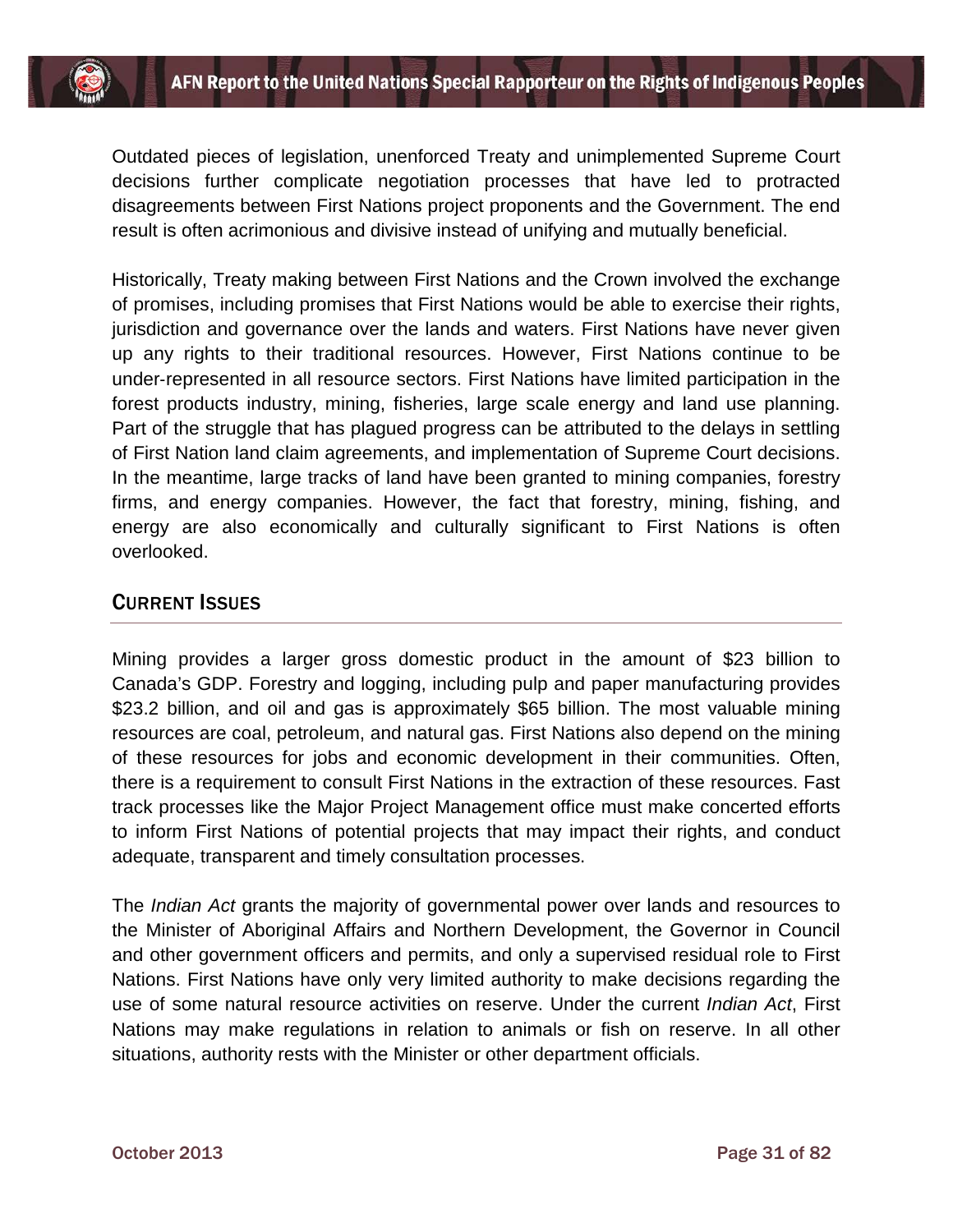The *Constitution Act 1867*, s. 91(24) places "Indians and Lands reserved for Indians" in the exclusive power of the Federal Government, while it places off-reserve natural resources under the exclusive power of provincial governments. This jurisdictional split has never adequately accounted for First Nation rights, jurisdiction and interests or the obligations owed pursuant to Aboriginal and Treaty rights.

The challenges and the solutions are certainly complex and will require many levels of engagement. In addressing the issues related to natural resources, the Government of Canada must remember its international commitments under the United Nations Declaration on the Rights of Indigenous Peoples and the Convention on Biological Diversity. First Nations must play a central role in ultimately addressing the larger issues of the relationship between First Nations and Canada.

According to domestic and international law, specifically the United Nations Declaration of the Rights of Indigenous Peoples (UNDRIP), Canada must uphold the right of Indigenous peoples to the free, prior and informed consent. The denial of this fundamental principle of how states should interact with Indigenous peoples has exacerbated disputes concerning land, territory and resources arising from extractive industries, including large-scale water, energy and infrastructure projects, and agricultural investments.

The natural resource sector continues to be a prime driver for the Canadian economy; mining alone contributed approximately \$50 billion to GDP in 2011. The Government of Canada has embarked on a policy for "responsible resource development" to aggressively promote and support extractive corporations. Legislative and regulatory changes initiated under the Harper government will make it easier for industry to extract resources, without the necessary democratic processes and legal protections for Indigenous rights. Existing First Nation rights and responsibilities demand that they are full partners in discussion about exploration, ownership, participation and production and long-term sustainability of their environments, communities and future.

The ongoing manifestations of doctrines, such as the doctrine of discovery and terra nullius that have been adopted by colonial governments throughout the world, continue to directly harm the socio-economic conditions of Indigenous Peoples as well as threaten cultural practices and traditional environmental and medicinal knowledge. The path forward requires that states honour and implement Treaties and Aboriginal title and rights. Today, as Canada has been embarking on an aggressive strategy to formalize economic relationships with other nations, the \$650 billion in foreign investment is hinged on access by industry to the resources held within Indigenous Peoples' lands.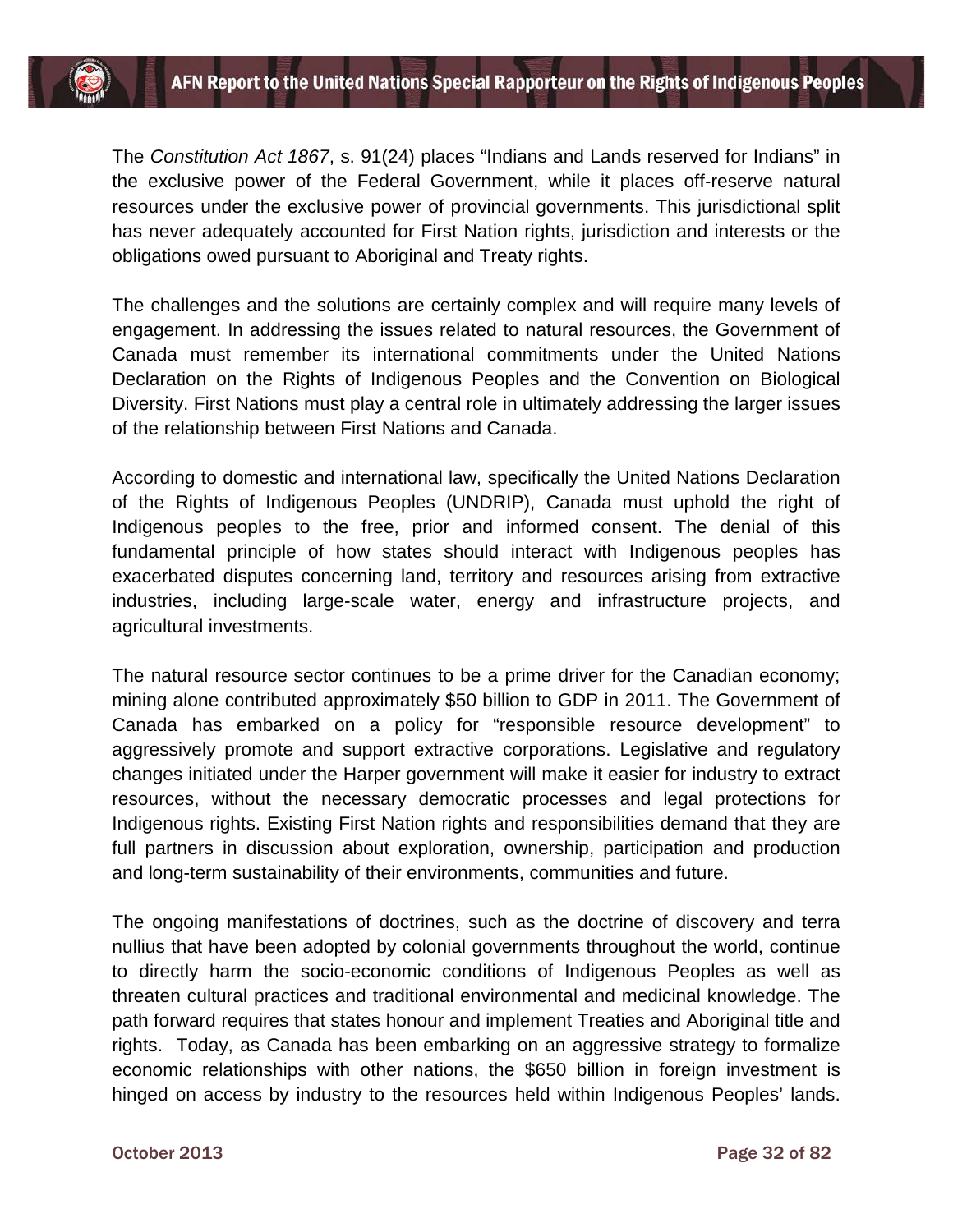First Nations must be consulted when Canada enters into international economic agreements that may impact their existing rights.

In June 2011, the Assembly of First Nations organized the International Indigenous Summit on Energy and Mining. The event brought together over 800 delegates from Indigenous communities as far as Norway and Brazil, as well as government and industry. The summit featured success stories as well as those challenges faced by Indigenous peoples who are asserting their rights to share in resource development in their traditional territories. Outcomes included the identification of tools to support a virtual knowledge exchange centre for First Nations in Canada, industry and government. One which would cover a wide range of critical steps from duty to consult, to accessing experts, and information on environmental assessments, training, employment, and project financing and development tools. These tools would recognize and promote First Nations values, traditions and traditional ecological knowledge as important aspects of business and sustainable development goals for Canada, and the world.

AFN believes the centre would also serve to complement the newly established Canadian International Institute for Extractive Industries and Development. In October 2011, Prime Minister Harper announced that the Institute would help developing countries manage their natural resources. While the Institute has great potential, Canada's history – at home and abroad – of the treatment of Indigenous Peoples remains below the international standard of free, prior, and informed consent, and this potentially raises the question of whether or not Canada has the political will necessary to provide supports on an international level.

The Canadian government and the extractive companies operating within, or from, Canada must enhance their practices to legally adhere to the duty to consult and accommodate, domestically, and to the internationally accepted standard of free, prior and informed consent of Indigenous Peoples.

Our economic visions are not dissimilar to the rest of Canada; First Nations envision sustainable communities with healthy families as central to our overall success. At the same time, Indigenous values, our traditional knowledge and our connection to our lands and waters has been and will always be an unshakeable bond.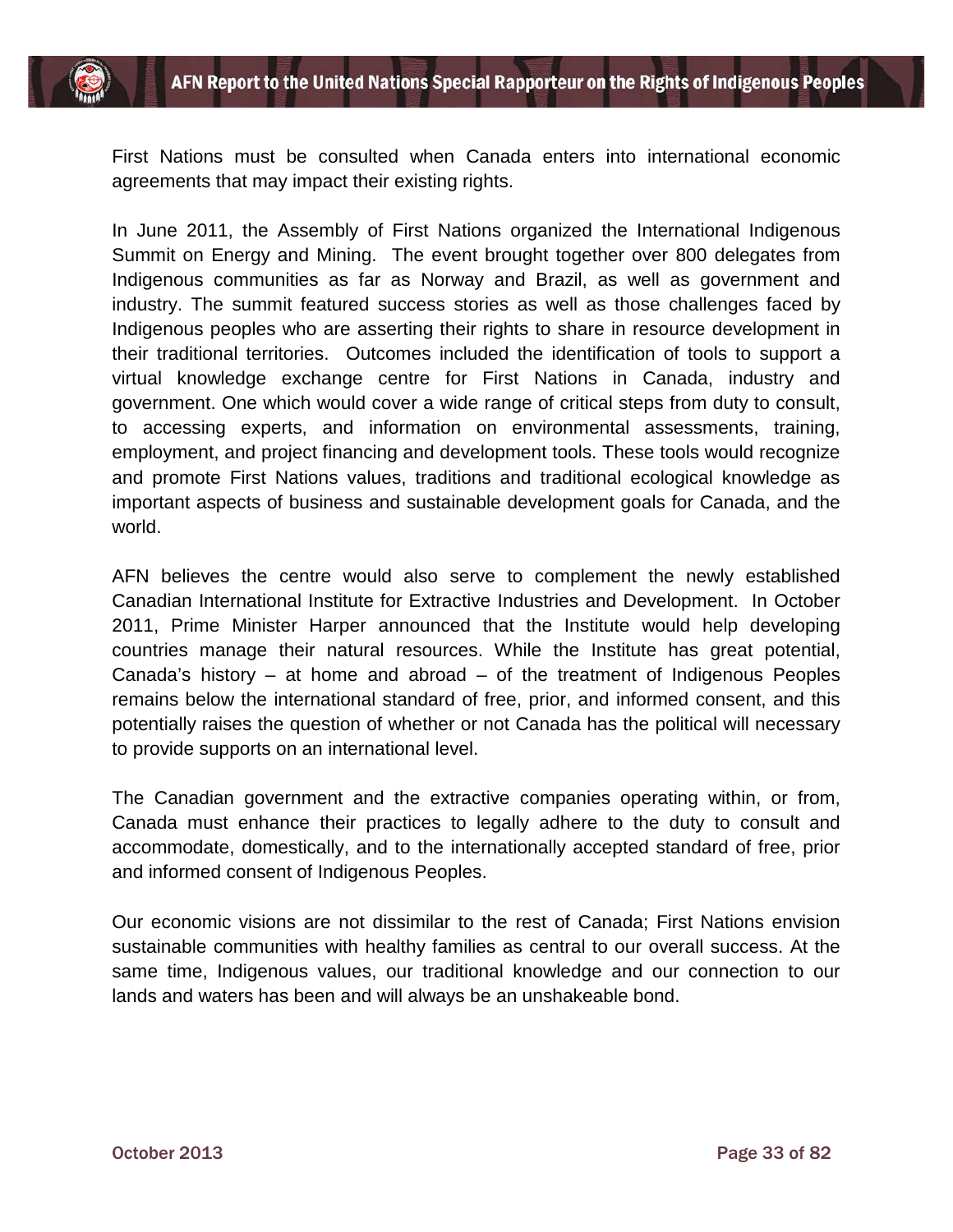

#### RECOMMENDATIONS

- 1. That the international community encourage public and private interests to expand beyond primary motivators for development to also consider the expense development has on the land, water and Indigenous Peoples.
- 2. That Canada ensure that the UNDRIP is accepted as the minimum standard and governments engage First Nations on a nation-to-nation and government-togovernment basis.
- 3. That Canada develop and implement, in conjunction with representative Indigenous Peoples organizations, a set of consultation and accommodation processes that respect the duty to consult and accommodate; and that Canada in good faith provide these tools and instruments to other nations and encourage them to properly include Indigenous Peoples in all stages of extractive processes as a means to recognize free, prior and informed consent of Indigenous Peoples.
- 4. That Canada initiate necessary reforms to existing legislation, regulations and policies governing natural resource management arrangements in light of Aboriginal and Treaty rights.
- 5. That Canada implement policy frameworks to guide resource managers in understanding Aboriginal and Treaty rights and the resulting obligations and in ensuring that private resource operations and tenure arrangements do not infringe, without appropriate justification, upon Aboriginal and Treaty rights.
- 6. That Canada implement Treaties and settle outstanding land claims, which will increase First Nation access to natural resources to pursue both traditional and economic development activities.
- 7. That Canada support First Nations in developing First Nation business capacity, through developing and utilizing new and existing programs for business training, mentorship, technology transfer and documentation of instructive cases, and improving access to capital.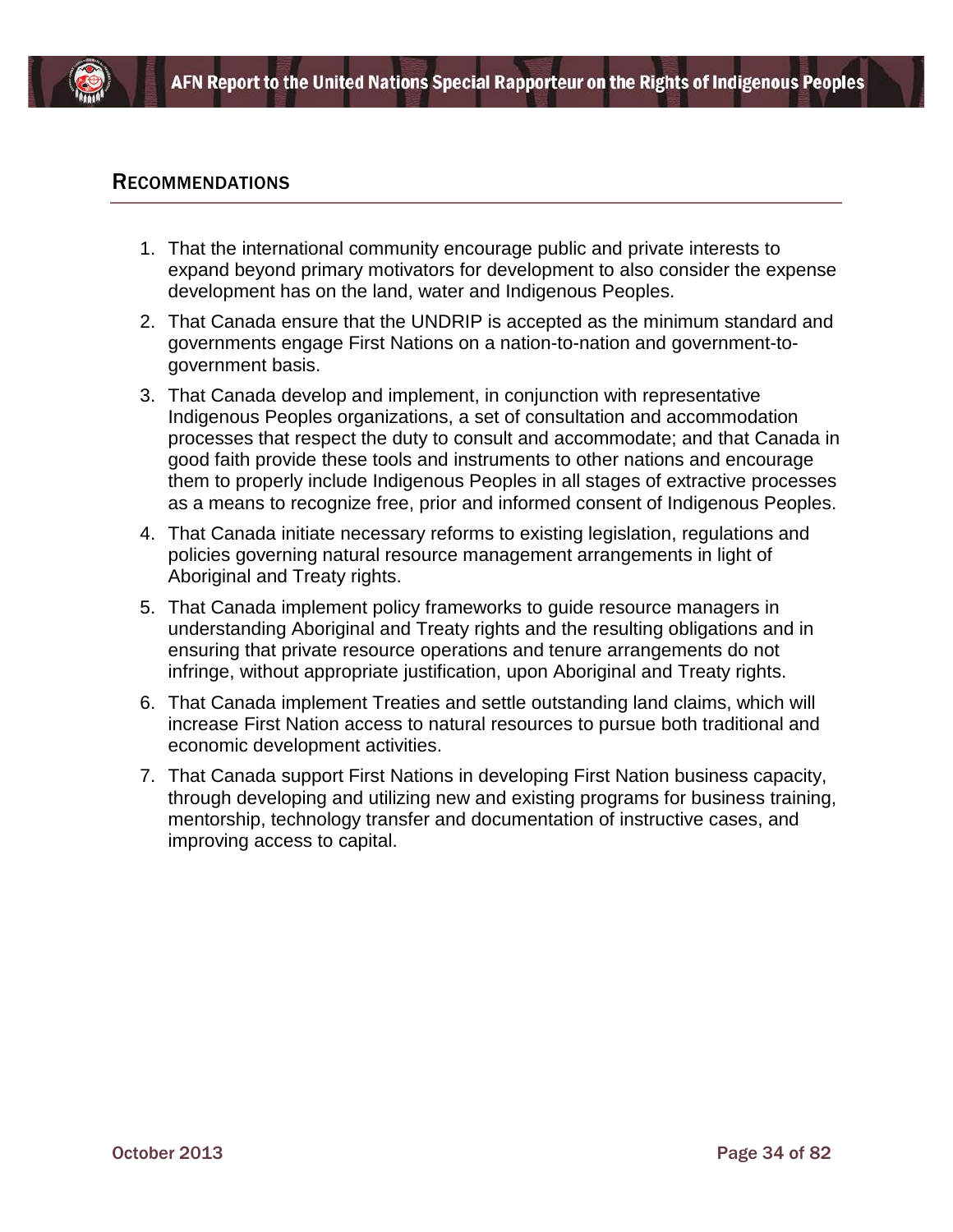

## FISCAL RELATIONSHIP

#### **BACKGROUND**

When First Nations signed the Treaties with the Crown, they agreed to share the land with the newcomers; a sharing defined from the perspective of respect between peoples who would live on the land and respect for the land itself. Obligations were entered into on both sides. First Nations expected and believed that both parties were agreeing to share the wealth of the land; that everyone would benefit from the fruits of collective labours.

This is not the situation today. Study after study has demonstrated that the harvest has not been shared equally or equitably. First Nation governments have long advocated for a transformed fiscal relationship with the Federal Government to respect First Nation rights and appropriately align responsibilities. This has been demonstrated through several years of national advocacy, resolutions and AFN pre-budget submissions (i.e. *2012 Pre-Budget Submission as well as AFN Resolutions #61/2012, #24/2011, #23/2011, #77/2008).*

A sustainable funding base is essential to create the conditions necessary for First Nations to develop economically, thereby ending the cycle of poverty and unacceptable conditions that currently face First Nations across Canada. The sustainability and equitability of funding levels have a significant impact on the ability of First Nation governments to provide adequate services to their citizens. First Nation citizens face some of the most difficult social and economic problems in Canada and as a result First Nation governments often have a more difficult task than other governments delivering adequate services.

Current funding arrangements for basic services for First Nations citizens are subject to annual allocations, changing program parameters and reporting obligations as well as unilateral realignment, reductions and adjustments.

In December 2006, the *Report of the Independent Blue Ribbon Panel on Grants and Contribution Programs* tabled specific observations and recommendations related to First Nations: *Payments to First Nations governments are (or ought to be) more like intergovernmental transfers than typical grants and contributions. ... mechanisms*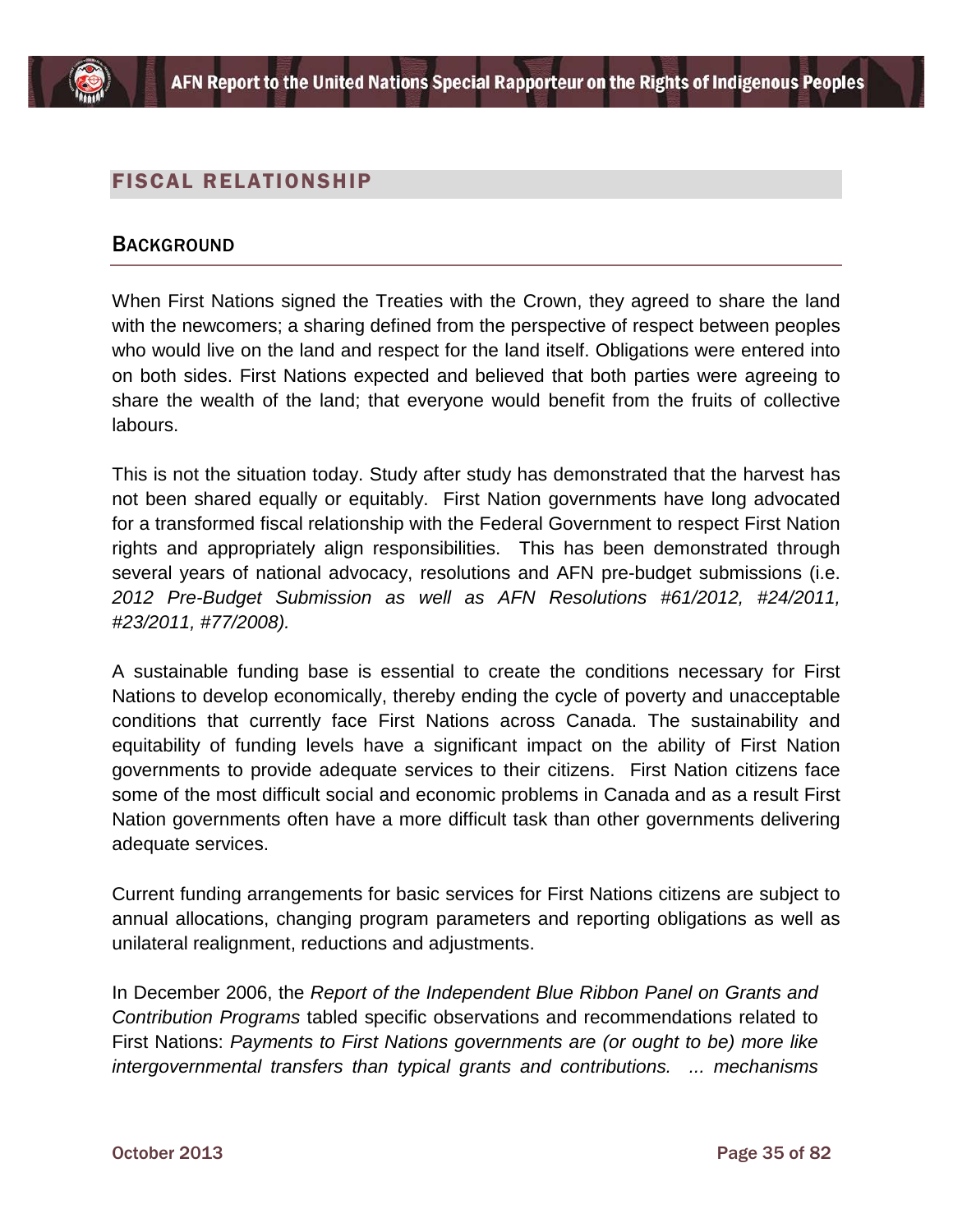*other than grants or contributions for the funding of essential services such as health, education and social assistance in reserve communities are needed... .[6](#page-36-0)*

In response, the Federal Government developed a new Policy on Transfer Payments, and an associated Directive on Transfer Payments to Aboriginal Recipients came into effect on October 1, 2008. This new Policy appears to have created greater flexibility and as such may be a modest improvement. Still, however, this new Policy does not respond to the overall recommendations of the Panel to advance more stable, intergovernmental-type arrangements.

Furthermore, recent reports indicate persistent challenges still remain. The *Auditor General's 2011 Status Report* examined the progress of previous recommendations issued between 2002 and 2008, focused on Programs for First Nations on Reserves, specifically in the areas of education, water quality, housing, child and family services, land claim agreements, and reporting requirements. The report concludes that while some efforts have been made to address recommendations of previous reports, conditions have generally not improved for First Nations in each of the areas examined—and in some cases have gotten worse. The report goes on to identify structural impediments to this progress: *In our view, many of the problems facing First Nations go deeper than the existing programs' lack of efficiency and effectiveness. We believe that structural impediments severely limit the delivery of public services to First Nations communities and hinder improvements in living conditions on reserves.* 

The report further explains four examples of such structural impediments:

- Lack of clarity about service levels:
	- o The federal government provides services on reserves that are otherwise<br>provided by provincial or municipal governments. While in some cases provided by provincial or municipal governments. there is policy commitment to provide these services at a comparable rate to those in other jurisdictions, comparability is poorly defined and rarely outlines the range and level of services to be provided.
- Lack of a legislative base:
	- o The federal government provides core services and programs to First Nations on a policy and discretionary basis, as opposed to other jurisdictions that have legislation outlining the provision of services and associated responsibilities. This results in vulnerability for First Nations through poorly defined and funded programs.

<span id="page-36-0"></span><sup>6</sup> The Report of the Independent Blue Ribbon Panel on Grants and Contribution Programs Report. "*From Red Tape to Clear Results"*. 2006. Treasury Board Secretariat<http://dsp-psd.pwgsc.gc.ca/Collection/BT22-109-2007E.pdf> p. 8.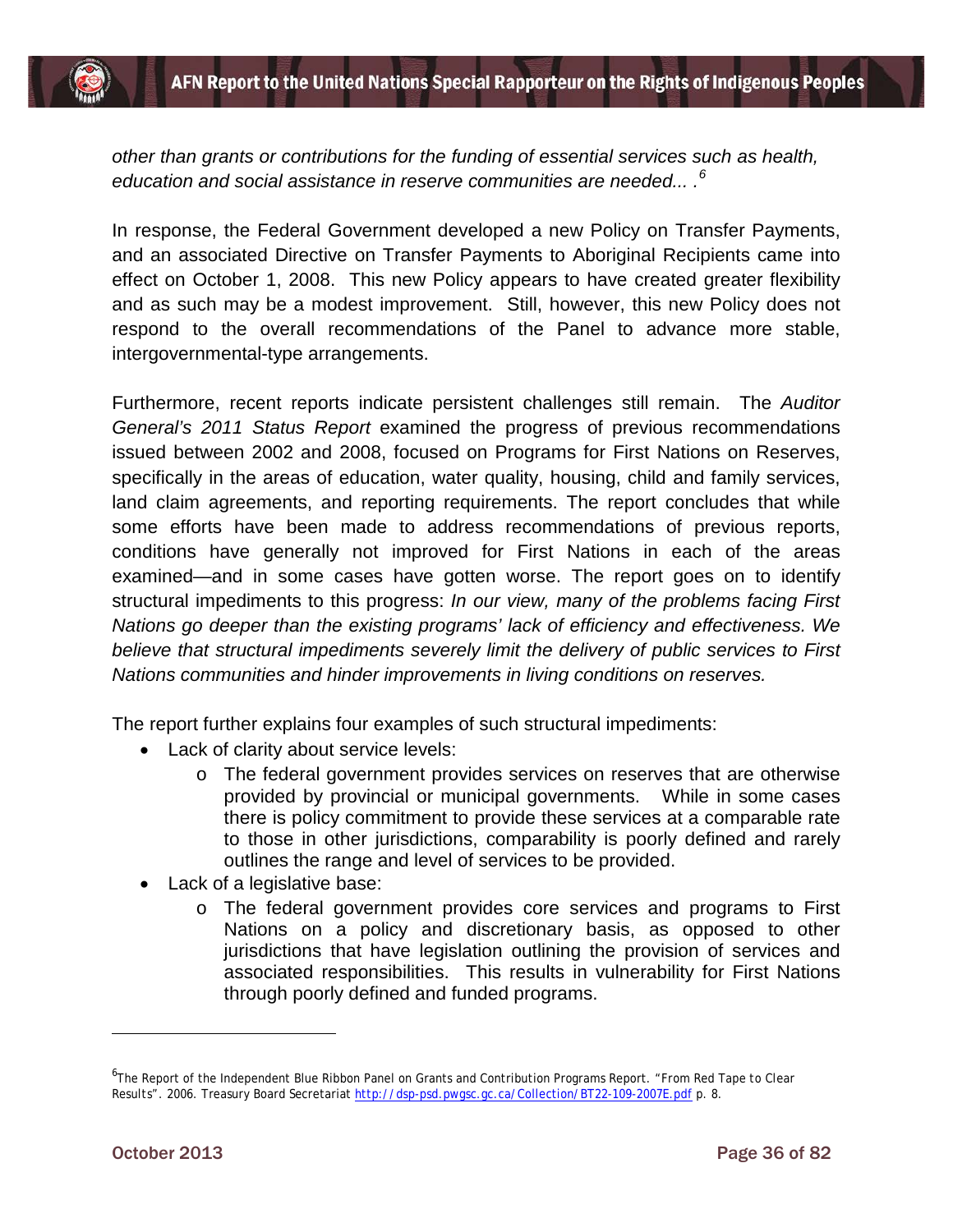

- Lack of an appropriate funding mechanism:
	- o The use of contribution agreements to fund core government services and on-going program obligations (such as health care or education) leads to poor stability from year-to-year for planning and program delivery; creates problems in timing of release of funds and its continuity; inhibits accountability to First Nation citizens; and leads to onerous reporting.
- Lack of organizations to support local service delivery:
	- o First Nations generally do not have access to secondary or tertiary supportive institutions that support service delivery, such as school boards or health management boards or other regional bodies.

The report provides the following final observation: *Addressing these structural impediments will be a challenge. The federal government and First Nations will have to work together and decide how they will deal with numerous obstacles that surely lie ahead. Unless they rise to this challenge, however, living conditions may continue to be poorer on First Nations reserves than elsewhere in Canada for generations to come.*

First Nations have been stymied in their capacity to pursue self-determination and self-government as a result of the unjust distribution of the wealth of this nation; it is time for redress based on fundamental and commonly held principles. Such principles that will ground a new fiscal relationship may include:

- Equity. Funding commitments to First Nation governments that are at least equal to that provided to provincial and territorial governments.
- Fairness and Security. Ensuring that basic services enjoyed by all Canadians are not jeopardized and a standard of care guaranteed
- Stability. Long-term, legislated funding transfers that have automatic escalators.
- Predictability. The ability to engage in financial planning with confidence regarding future revenues and expenditure obligations.
- Accountability. Delivering transparency, effective and appropriate reporting to First Nation citizens, from First Nation governments and to the Government of Canada
- Authority/Autonomy. Greater authority to set priorities and determine how the fiscal priorities of First Nation communities are determined.
- Flexibility. Fiscal transfers that are flexible enough to enable effective decision making power for First Nation governments.
- Access to capital: Increasing First Nations' economic growth will require improved access to capital so that First Nations can build the necessary physical infrastructure and attract business investment.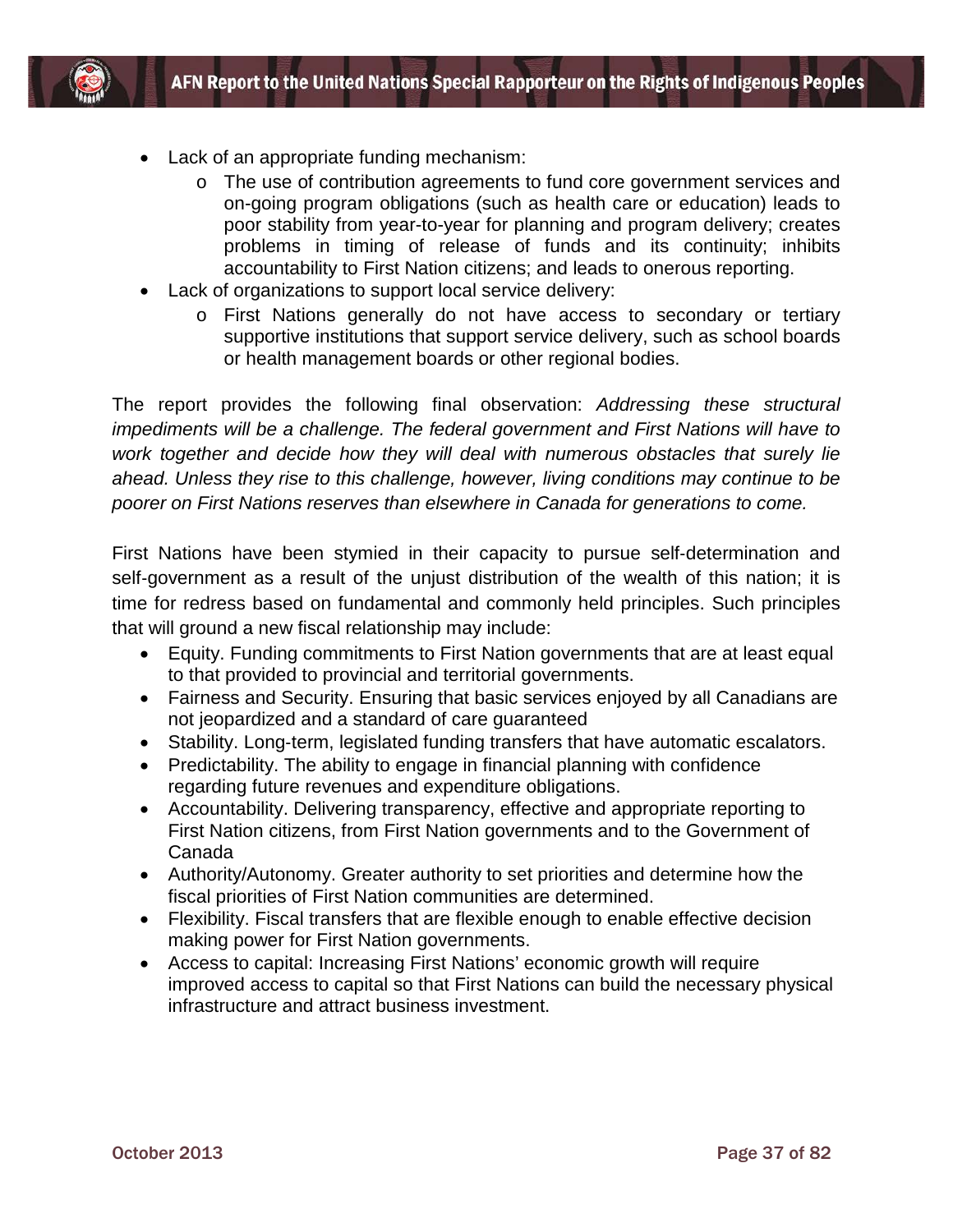# CURRENT CONTEXT

Today, most Canadians rely upon fundamental programs and services for their health, education and social assistance needs. The Federal Government, recognizing the need for fiscal stability within provincial and federal governments, has consistently supported annual rates of growth that reflect both demographic and inflationary pressures guaranteeing a consistent level of basic service.

The Federal Government provides funding to provincial and territorial governments for such core services through the following transfers:

## *1. Canada Health Transfer (CHT)*

The CHT is the largest major transfer and provides long-term and predictable funding for health care. CHT transfer payments are set in legislation to grow by 6% annually through an automatic escalator.

### *2. Canada Social Transfer (CST)*

The CST is a federal block transfer in support of post-secondary education, social assistance and social services, early learning and childcare. CST payments are set in legislation to grow by 3% annually through an automatic escalator.

## *3. Territorial Formula Financing (TFF)*

The TFF is the largest federal transfer to the three territorial governments and supports the funding of essential public services in the North, such as hospitals, schools, infrastructure and social services. The transfer is designed to recognize the high costs of providing public services to a large number of small and isolated communities. For example, in 2010-11 the per-capital transfers for the three territories were: NWT (\$21,285); Nunavut (\$33,281) and Yukon (\$19,232).

#### *4. Equalization*

Equalization is the transfer program that addresses the fiscal disparities among provinces, enabling less prosperous ('have-not') provinces to provide their residences with public services comparable to those in other provinces. Equalization payments have been increasing at a stable rate of at least 3.5% annually.

In comparison, First Nation governments must manage many of these same core services on the basis of discretionary program funding that has no legal protections.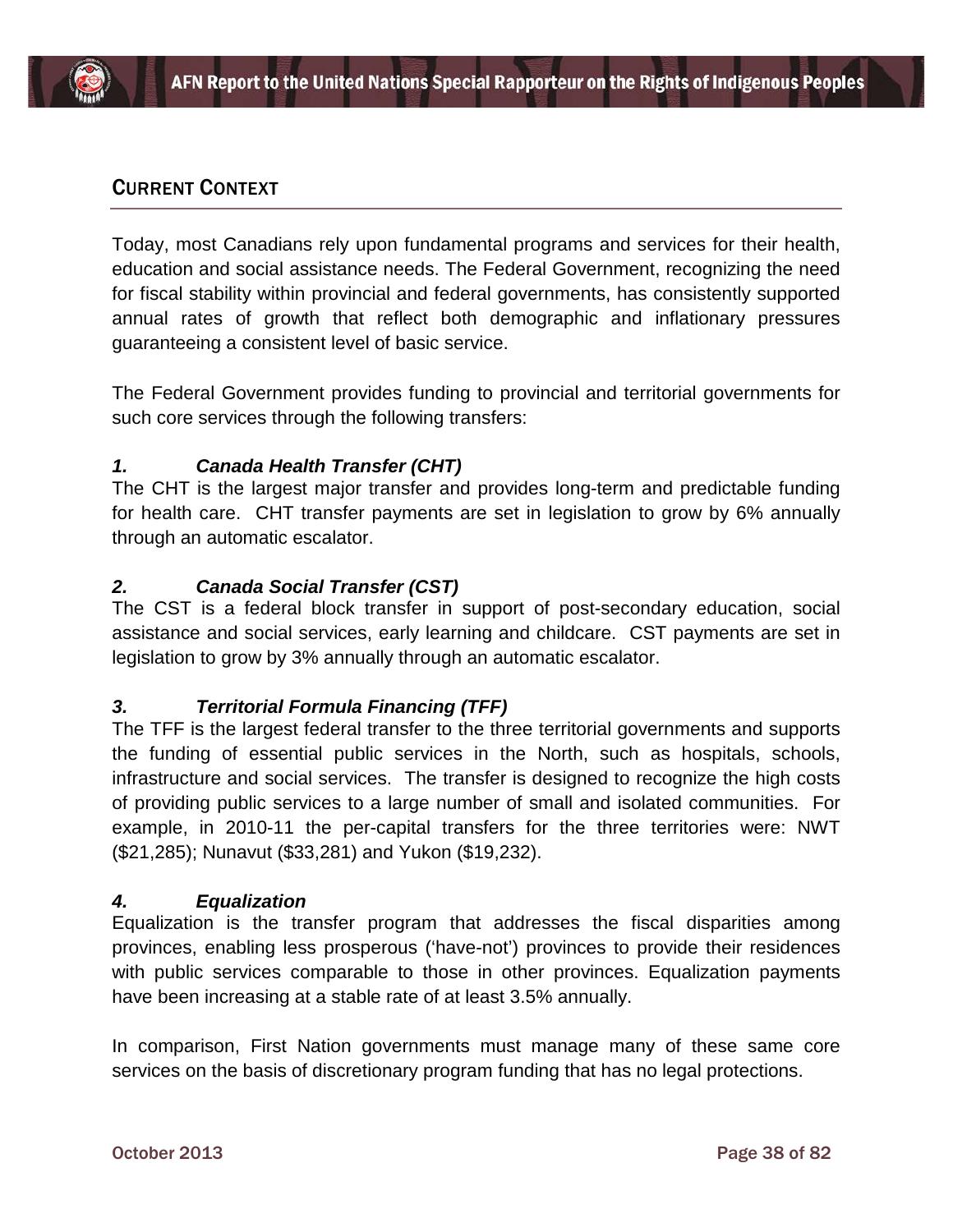

Since 1996, Finance Canada has maintained an arbitrary 2% cap on spending increases for core services, which is one-third of the legislated 6% increase that most Canadians will enjoy through the CHT.

In fact, when adjusted for inflation and the rapid population growth of First Nations communities since 1996, the total budget for the Department of Indian and Northern Affairs Canada (INAC) has actually decreased by 3.5% and funding for core services such as education, economic and social development, capital facilities and maintenance has decreased by almost 13% since 1999-2000.

## SETTING A NEW COURSE

If there is to be reconciliation between the rights and interests of First Nations and the sovereignty of the Crown, then Canada must renew its relationship with First Nations. It must create a relationship built on the principle of respect for other people and for the land, the principle of sharing, and the principle of community responsibility, to ensure we all succeed together for now and seven generations hence. A sustainable funding base is essential to create the conditions necessary for First Nations to develop economically, thereby ending the cycle of poverty and shameful conditions that currently face First Nations across Canada.

The vision of a new Fiscal Relationship put forward by the Royal Commission on Aboriginal Peoples (RCAP) remains relevant and begins by defining First Nations governments as nation-based rather than community-based. Looking forward, it is clear that there is an opportunity to create a broad framework for change through the following Recommendations. There is an opportunity to build upon and assess existing initiatives in a collaborative and principled process that supports the overall goal of increased First Nation self-determination. This new relationship will ensure First Nations governments receive the financial support they need to serve their citizens and affirm First Nations governments as national leaders in accountability and successful administration.

<span id="page-39-0"></span><sup>&</sup>lt;sup>7</sup> Financial data are from INAC 2009 Departmental Performance Reports and TBS Main Estimates. Population data are from INAC Registered Indian data, both on and off-reserve.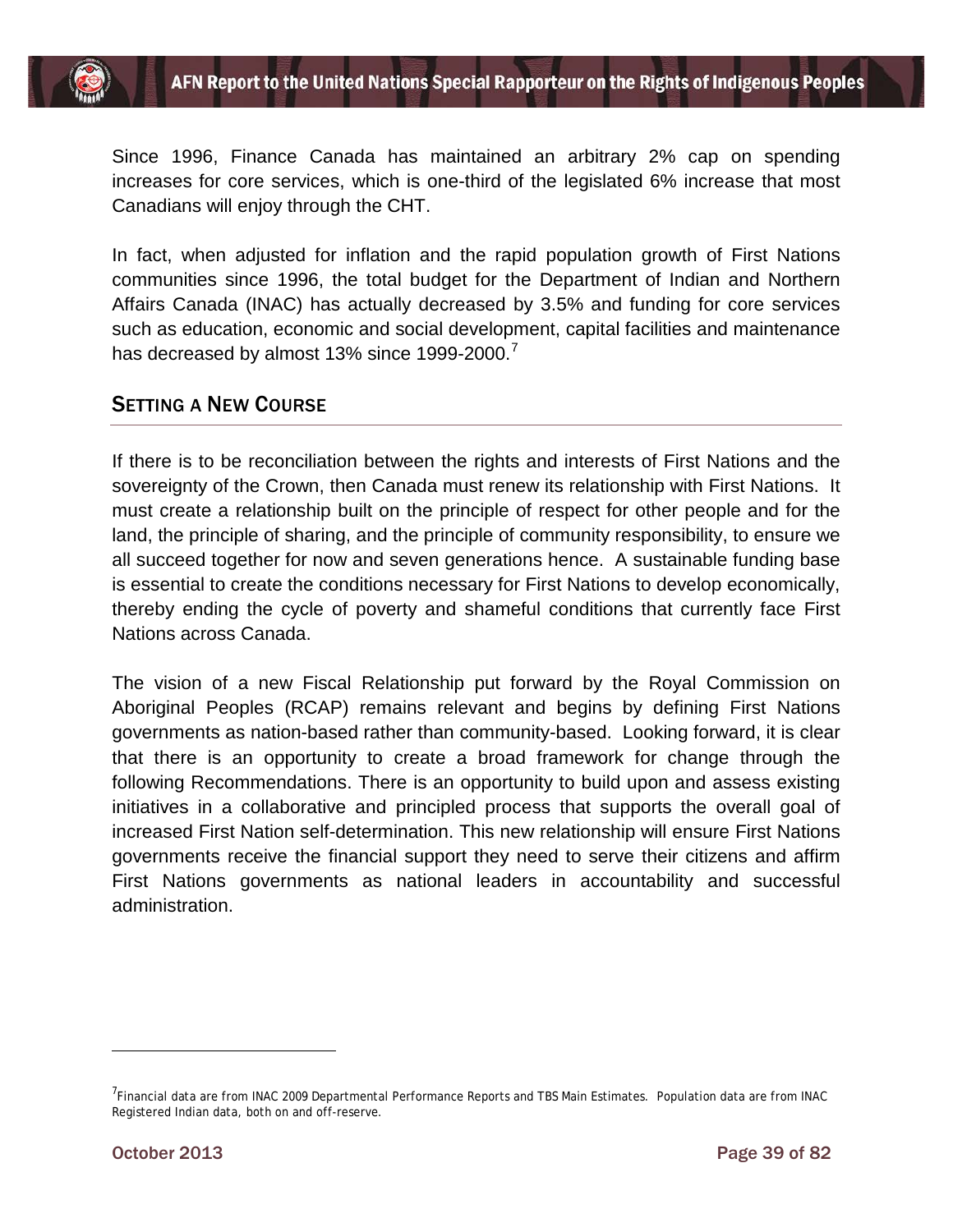

### RECOMMENDATIONS

- 1. Shared Principles The very first step may be for First Nations and the Crown to establish mutual principles to achieve the path forward. A new fiscal relationship needs to be based on core principles that may include: Equity; fairness and security;
	- stability;
	- predictability;
	- accountability;
	- authority/Autonomy:
	- flexibility: and
	- access to capital
- 2. New Fiscal Mechanisms Fulfilling recommendations from many past reports and evaluations identifying that payments to First Nation Governments should reflect intergovernmental transfers similar to that provided to Canada's Provinces and Territories. However, given that First Nations are often very remote and impoverished, the element of 'need' in the transfer formula, similar to what is done with the Territorial Formula Financing should be incorporated.
- 3. Standards and Capacity Development First Nations and the Federal Government should work collaboratively to develop standards and links to available mechanisms, as agreed upon. This would enable First Nation governments to attain recognition of their performance and capacity as set out in standards to facilitate stream-lined transfers and reporting.
- 4. Re-Alignment and improved coordination An alignment of existing programming and services across the Government of Canada is needed to better ensure coordination and efficiencies. A renewed First Nation-Crown relationship requires appropriate and efficient machinery of Government. Looking to the future, it may be that current functions of the Department of Aboriginal Affairs and Northern Development would be transformed to entities upholding this relationship as well as ensuring efficient service delivery.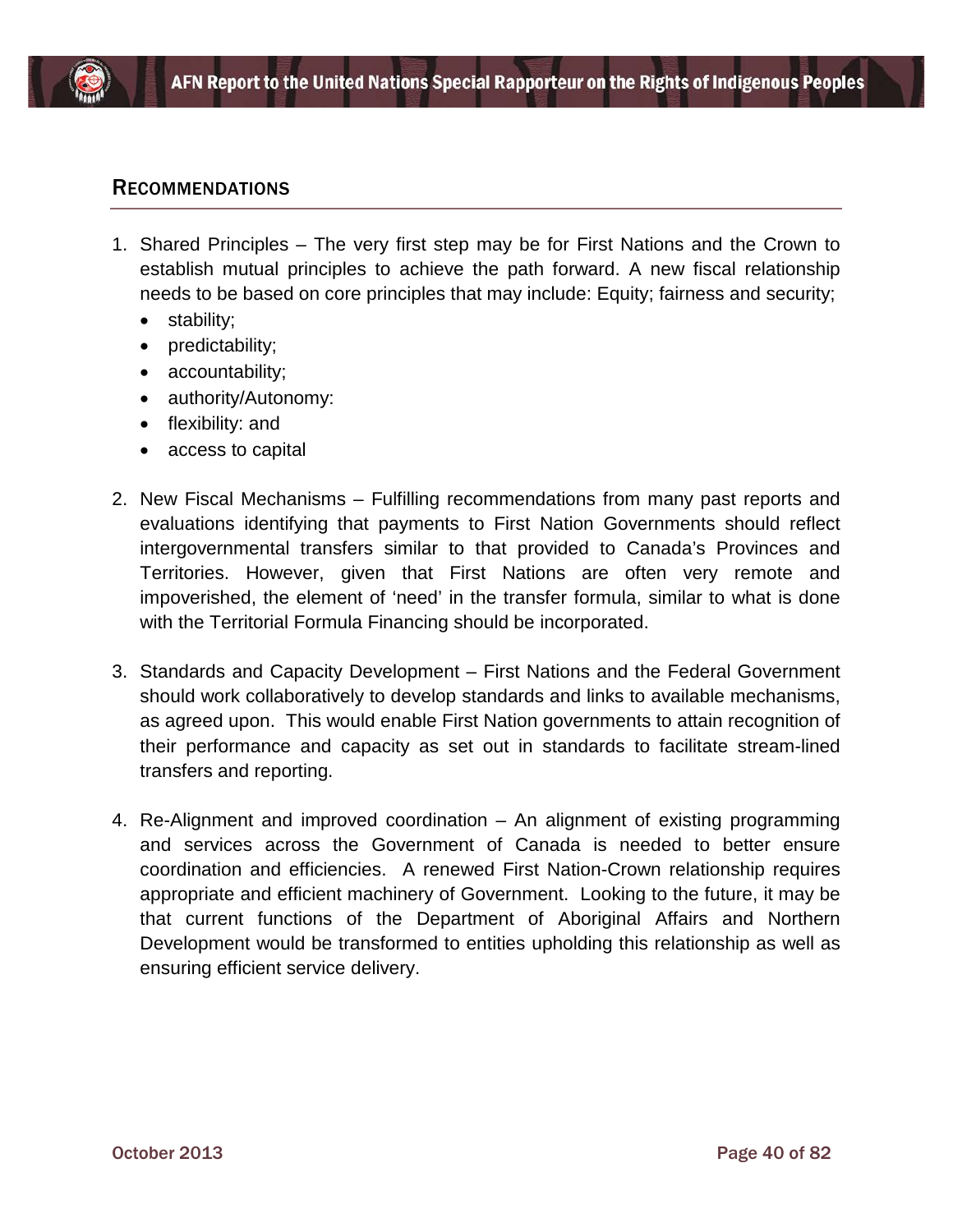## IMPLICATIONS OF STATE ACTIONS ON COLLECTIVE AND HUMAN RIGHTS & QUALITY OF LIFE

# FIRST NATIONS EDUCATION

*Article 13 of the UNDRIP states: 1. Indigenous peoples have the right to revitalize, use, develop and transmit to future generations their histories, languages, oral traditions, philosophies, writing systems and literatures, and to designate and retain their own names for communities, places and persons. 2. States shall take effective measures to ensure that this right is protected and also to ensure that indigenous peoples can understand and be understood in political, legal and administrative proceedings, where necessary through the provision of interpretation or by other appropriate means.*

*Article 14 of the UNDRIP states: 1. Indigenous peoples have the right to establish and control their educational systems and institutions providing education in their own languages, in a manner appropriate to their cultural methods of teaching and learning. 2. Indigenous individuals, particularly children, have the right to all levels and forms of education of the State without discrimination. 3. States shall, in conjunction with indigenous peoples, take effective measures, in order for indigenous individuals, particularly children, including those living outside their communities, to have access, when possible, to an education in their own culture and provided in their own language.*

# BACKGROUND

First Nations have long advocated for the development and implementation of comprehensive education systems under full First Nation jurisdiction that support quality lifelong learning grounded in First Nations' languages, cultures, traditions, values and worldviews.

AFN Resolution 12-2010 notes that "First Nations leaders and educators recognize that the right to and policy of Indian Control of Indian Education still applies in 2010 as it did in 1972." The resolution adopts First Nations Control of First Nations Education 2010 as the national First Nations education policy. Also in 2010, the government of Canada endorsed the United Nations Declaration on the Rights of Indigenous Peoples. The education provisions of the Declaration provide a framework for addressing issues in First Nations education. AFN Resolution 18-2011 reaffirms "the obligation of the Federal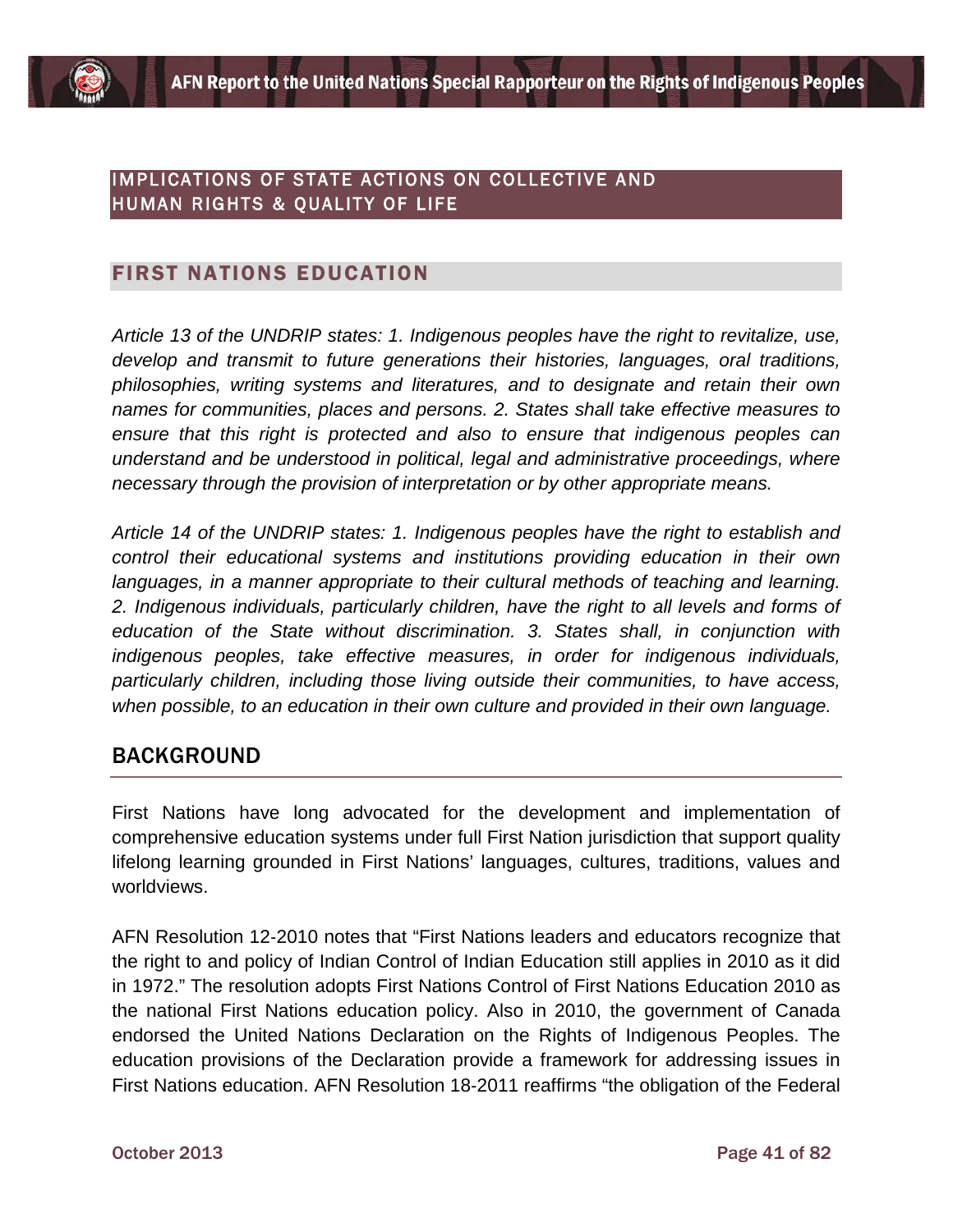government to work with our Nations to implement the Inherent and Treaty Right to education." The resolution also calls upon the National Chief and the Chiefs Committee on Education to work on a strategy for engagement with the federal government.

The UNDRIP contains specific provisions concerning the right of Indigenous peoples to education in Articles 14 and 15. In his statement on the International Day of the World's Indigenous Peoples in 2008, UN Secretary-General Ban Ki-moon noted that the Declaration "…sets out a framework on which States can build or rebuild their relationships with indigenous peoples. … [I]t provides a momentous opportunity for States and indigenous peoples to strengthen their relationships, promote reconciliation and ensure that the past is not repeated."

In June, 2008, the government of Canada issued an apology for the era of residential schools, over a century of devastating and prolonged assault on Indigenous languages, cultures, spirituality and traditional governing systems throughout the country. The Prime Minister stated that "[t] here is no place in Canada for the attitudes that inspired the Indian Residential Schools system to ever prevail again." In announcing a Truth and Reconciliation Commission, the Prime Minister noted that "[i]t will be a positive step in forging a new relationship between Aboriginal peoples and other Canadians, a relationship based on the knowledge of our shared history, a respect for each other and a desire to move forward together with a renewed understanding that strong families, strong communities and vibrant cultures and traditions will contribute to a stronger Canada for all of us."

First Nations education on reserve continues to be governed by Section 114-122 of the *Indian Act* which essentially empowers the Minister to make all key decisions concerning the education of First Nations peoples, including entering into agreements with provincial governments for the education of First Nations learners. These education provisions have remained unchanged since 1951, the era of residential schools. Responsibility for First Nations students residing off-reserve is left to provincial and territorial governments. There are no provisions in the *Indian Act* to ensure First Nations peoples, wherever they reside, have access to a high quality, linguistically and culturally safe and appropriate education.

The ongoing implications of this approach are seen in outcomes for First Nations children. According to federal data, only one in three First Nations students residing on reserve can expect to graduate from secondary school whether they attend a school on reserve or in the mainstream system. In 1995-96, the year before the funding cap was introduced, the First Nations graduation rate was 34%. In 2010-11 the graduation rate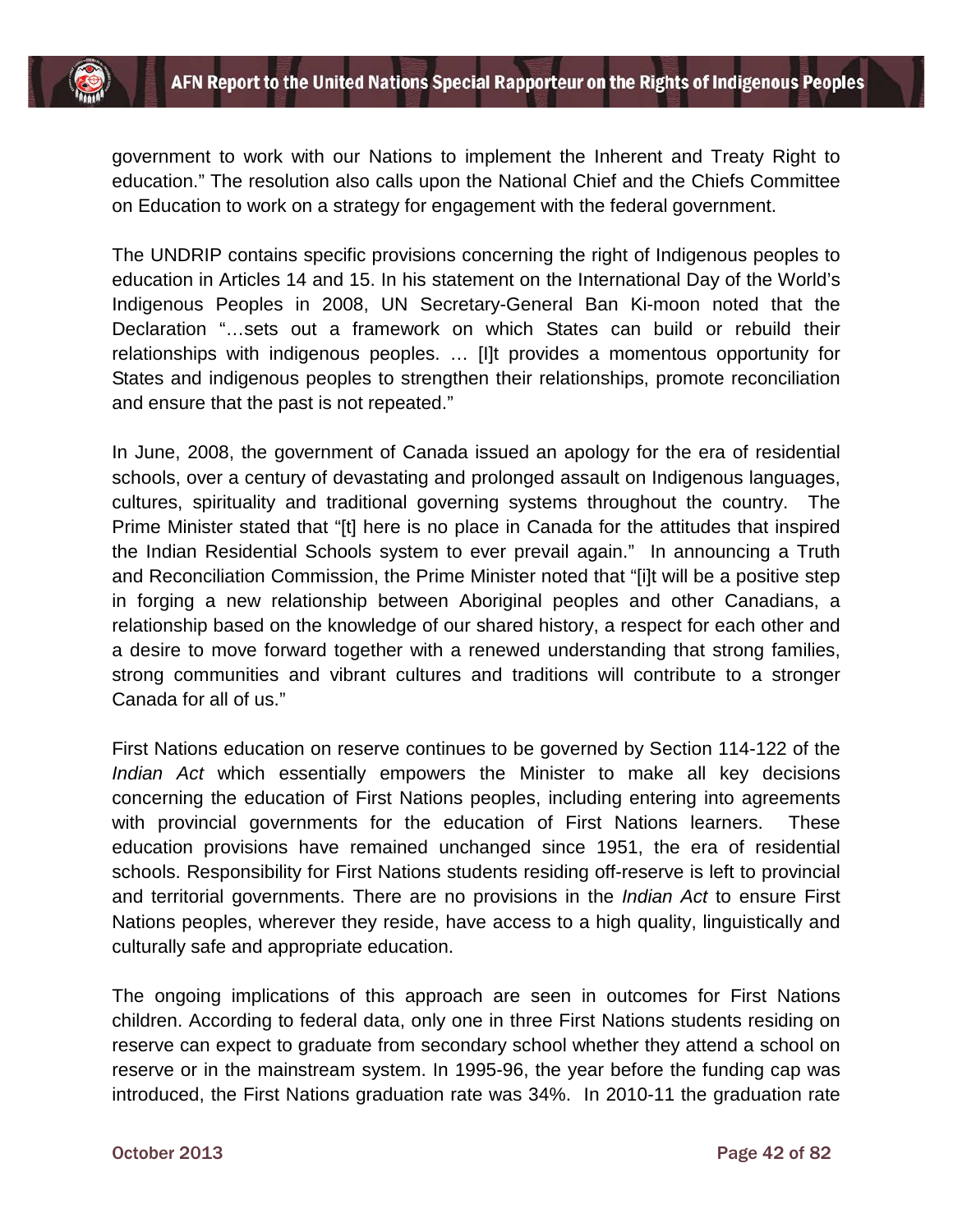

was 35%. The rate has remained constant for 15 years despite state sponsored commissions, working groups, roundtables, and policy and program agendas.

# CURRENT CONTEXT

#### **Funding Formula for First Nations Schools**

There are over 500 First Nations schools across the country. First Nations schools are funded by an out-dated policy framework which does not include costs needed to support the educational components of a 21st century school system that are currently missing from INAC's funding. This includes such basic services as school libraries; technology (computers, connectivity, data systems); sports and recreation; vocational training; First Nations languages; and school board-like services.

Since 1996-97, the national education funding formula has been capped at a maximum 2% increase per year. This is despite a steady growth in both inflation and the First Nations population over the same period – requiring an annual increase of at least 6.3% since 1996 for First Nations education. Chronic underfunding of First Nations schools has meant that First Nations schools are unable to cover the costs of essential school needs, such as the increasing costs of teacher salaries, books and curriculum, and classroom equipment. The outdated funding formula and the permanent cap on education funding create structural discrimination for First Nations students in First Nations schools. This has led to an accumulated shortfall exceeding \$3B in the total First Nations education budget.

From time to time, the federal government has introduced time-limited targeted education programs. These are proposal-based initiatives which do not address the core capacity needs of First Nations schools, yet now comprise a significant proportion of education funding. Short-term proposal-based funding inhibits long-term planning, adds to an administrative burden on First Nations schools, and fails to benefit all schools equitably. The annual shortfalls in special education/special needs funding have lead the Mississaugas of New Credit First Nation to launch a Human Rights case to seek equity with funding provided for children off-reserve. The cumulative effects of the underfunding have denied a generation of First Nations learners the opportunity to enjoy their rights to a high quality, linguistically and culturally relevant education.

Federal contribution agreements require First Nations governments to ensure that First Nations students attending First Nations schools on reserve have access to "education programs and services, including student support services, comparable to the programs and services required to be provided in public schools". However, the funding provided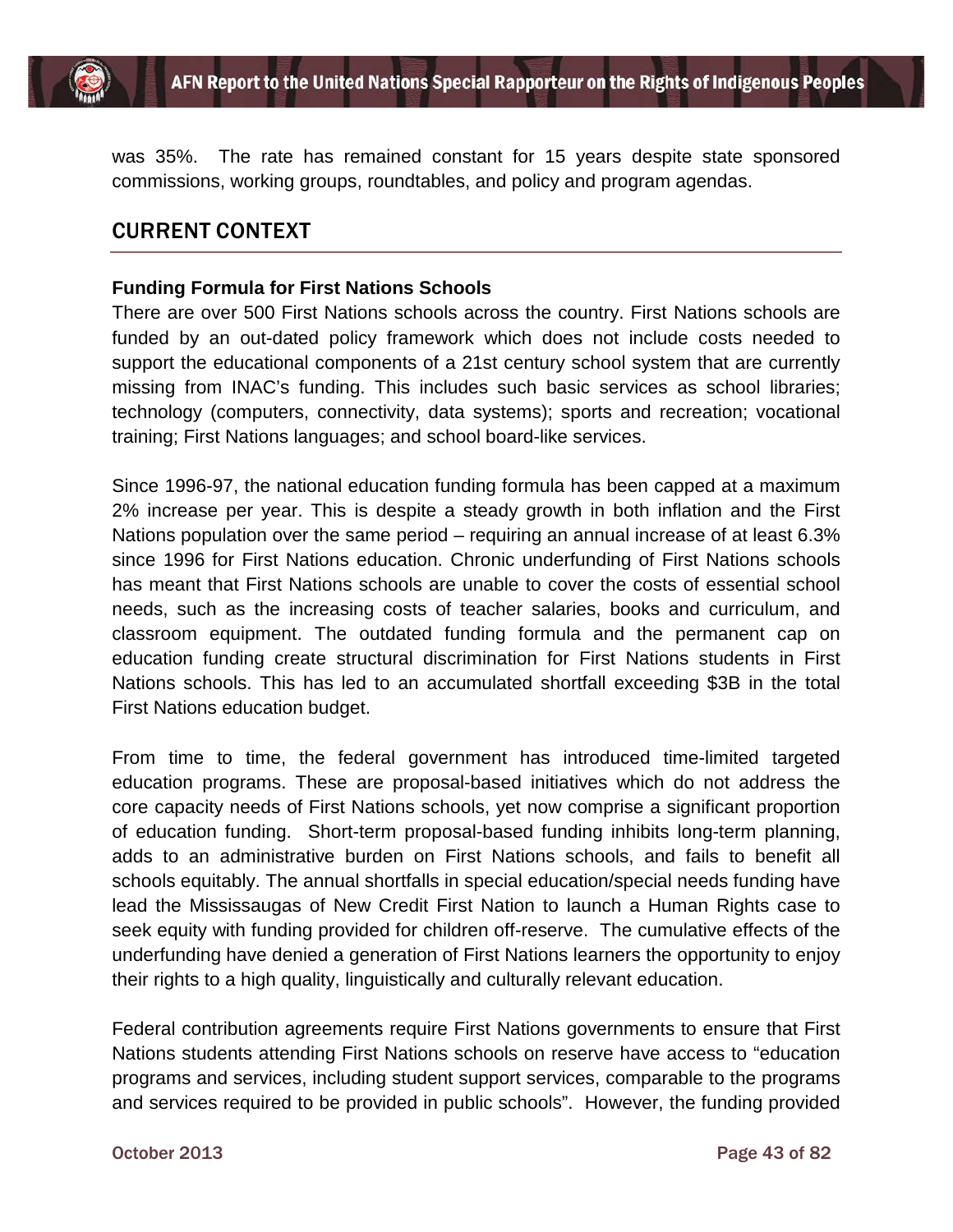to First Nations schools is not comparable to the funding provided to provincial schools, but more importantly, it is not enough to cover the needs of First Nations schools. This approach unilaterally offloads the burden of achieving comparability to First Nations without providing the necessary resources to attain the standard. The imposed standard of comparability falls far short of standards recognized in article 14 of the United Nations Declaration on the Rights of Indigenous Peoples which obligates State governments to work with Indigenous peoples "to take effective measures, in order for Indigenous individuals, particularly children, including those living outside their communities, to have access, when possible, to an education in their own culture and provided in their own language."

The program and policy to fund First Nations students on-reserve to attend provincial schools does not require provincial schools to meet standards under sections 14 and 15 of the UN Declaration on the Rights of Indigenous Peoples.

According to the Report of the Expert Mechanism on the Rights of Indigenous Peoples: *The indigenous child's right to education is, however, not only a matter of access to and availability of education, but also of the content of education. The form and substance of education, including curricula and teaching methods, have to be culturally appropriate and acceptable to indigenous peoples, that is, relevant, of high quality, culturally safe and appropriate.[8](#page-44-0)*

Furthermore, the Expert Mechanism notes that: *States are obliged to ensure that education is flexible and adaptable to the specific needs, cultures, languages and situation of indigenous peoples concerned and responds to their diverse social and cultural settings. For instance, the best interest of an indigenous child might not in all circumstances be identical with the best interest of non-indigenous children owing to their distinct culture, lifestyle and the collective nature of their societies[9](#page-44-1) .*

Current legal and policy instruments do not ensure that the specific linguistic and cultural needs of First Nations students will be addressed in mainstream schools. Canada is also a signatory to the *Convention on the Rights of the Child* and has obligations under Article 8 to respect the right of the child to preserve their identity, and, under Article 30, to ensure that a child can "enjoy his or her own culture, to profess and practise his or her own religion, or to use his or her own language." The lack of

<span id="page-44-1"></span><span id="page-44-0"></span><sup>8</sup> Report of the Expert Mechanism on the Rights of Indigenous Peoples: Study on Lessons Learned and Challenges to Achieve the Implementation of the Right of Indigenous Peoples to Education, August 31, 2009, A/HRC/12/33, Para. 24 <sup>9</sup> Ibid., para 26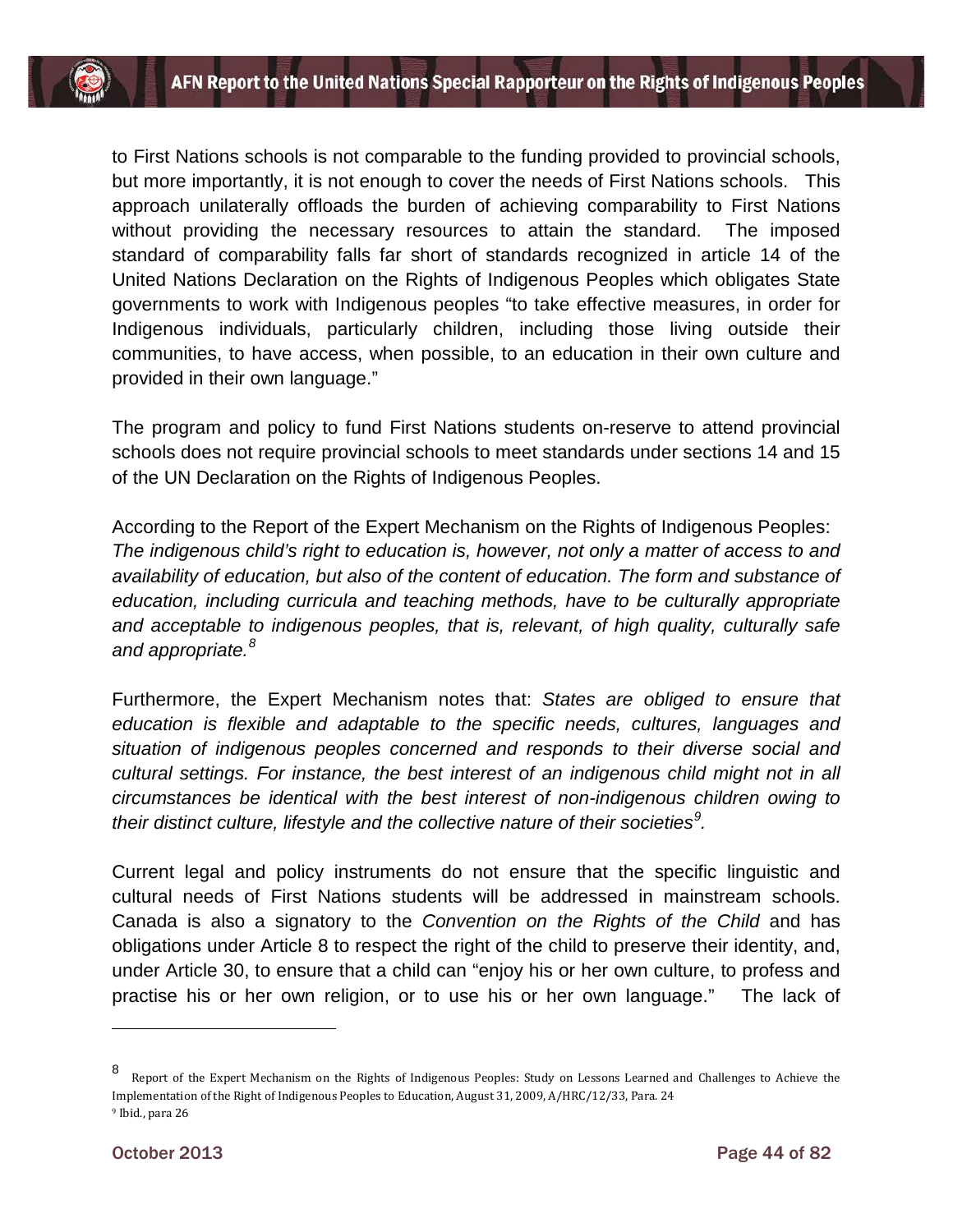

protection or guarantees for First Nations cultures and languages in mainstream schools contravenes Article 8 of the UUNDRIP.

#### **New Federal Legislation on First Nations Education**

In March, 2012, the government of Canada announced that it will work with "willing partners" to introduce a First Nations Education Act to be implemented by September 2014. A Discussion Guide issued in December, 2012 noted that "*The proposed Act would require that services to students and to schools typical in provincial systems be available in First Nation education systems. Standards for teachers, curriculum, graduation, assessments, safety and daily operations would need to be consistent with those of the provinces."* There is nothing in the Discussion Guide which ensures standards of education which reflect First Nations identities, languages, and cultures, nor has any assurance been provided in the "Blueprint" document released in July, 2013. The government of Canada has invited the general public to submit comments about the Discussion Guide and the Blueprint on government website. This has the potential to dilute any First Nations input.

The duty to conduct deep consultation on matters affecting Aboriginal and Treaty rights has not been adequately discharged to this point. The federal government unilaterally announced legislation and has unilaterally designed an insufficient consultation process rather than pursue a process that enables First Nations to design, develop and implement their solutions for the benefit of their children. There is a legal obligation on the part of the federal government to work with First Nations to ensure that measures are being taken to accommodate First Nations issues and concerns, fully consistent with Aboriginal and Treaty rights.

Chiefs-in-Assembly have affirmed through Resolution 14-2013 that the federal government's role in First Nations education is to recognize the right of First Nations to fully implement the inherent and Treaty right to education through the provision of predictable, sustainable, and needs-based funding, which includes annual escalators or financial adjustments to account for the rise in annual education costs, inflation, population, capital needs, and geographic considerations. These funding considerations are generally accepted factors for the development of education funding formulae mandated in provincial and other jurisdictions around the world, and are included as fundamental requirements for the resourcing and funding of First Nations education. First Nations have repeatedly sought justice on this issue through resolutions, correspondence, and meetings with federal officials. Stable, fair funding, inclusive of costs associated with language, culture and technology, are essential to maintain and drive the implementation of high-performing, accountable education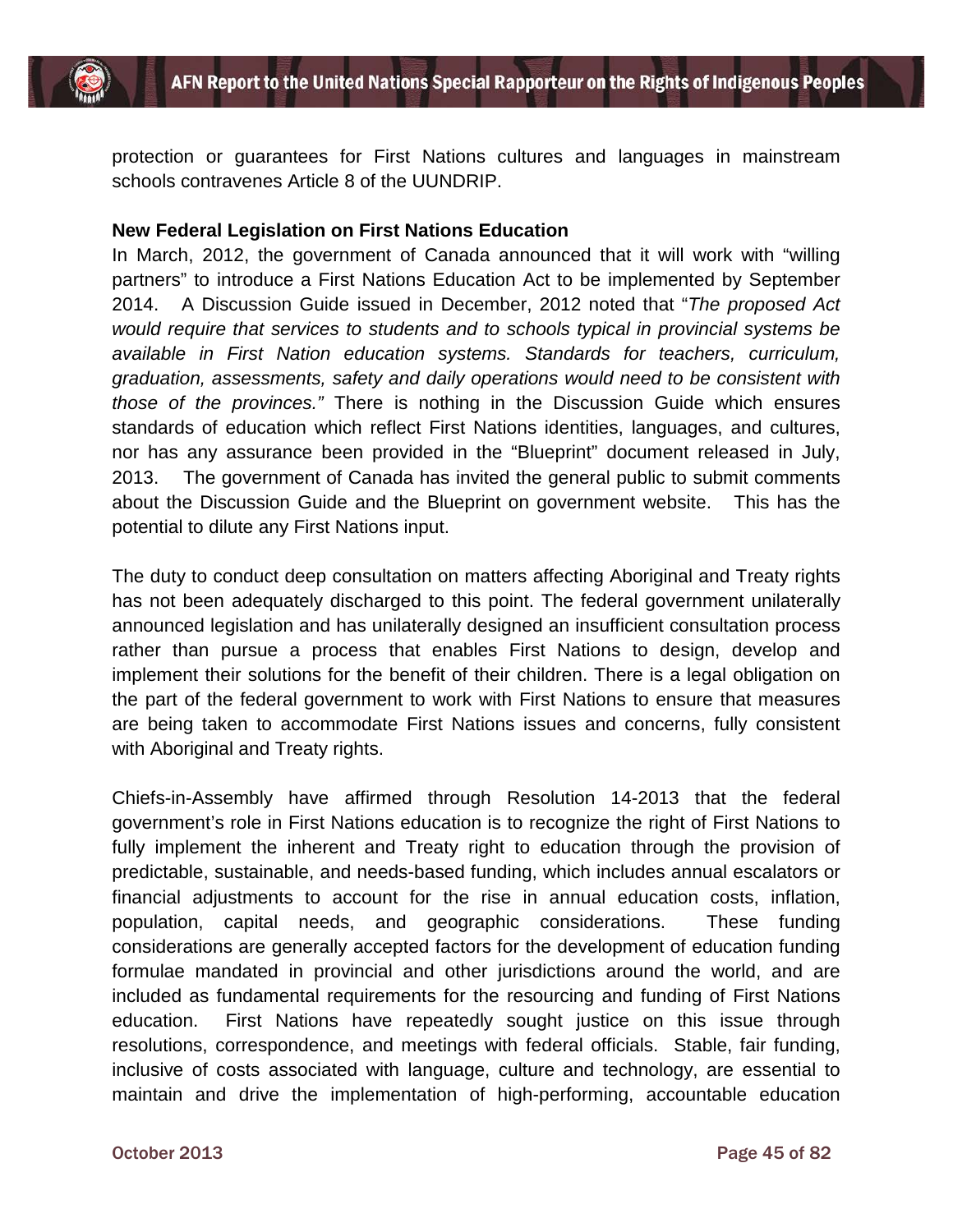systems and standards – designed by, administered and monitored by First Nations to achieve the best outcomes for their children.

In 2009, the Expert Mechanism on the Rights of Indigenous Peoples noted that *"Indigenous peoples, in exercising their right to self-determination, have the right to educational autonomy. States, in consultation and cooperation with the peoples concerned, must ensure the realization of educational autonomy, including the financing of such autonomous arrangements. Indigenous peoples should be regarded as having prepaid present and future financial allocations from the State, including allocations to education, by sharing their lands, territories and resources with others".[10](#page-46-0)*

Furthermore, the right to educational autonomy includes the right of Indigenous peoples to decide "their own educational priorities and to participate effectively in the formulation, implementation and evaluation of education plans, programmes and services that may affect them, as well as the right to establish and control their own education systems and institutions, if they so choose. $11^1$  $11^1$  To honour the historic apology for the policy of residential schools and give effect to reconciliation, Canada must recognize *First Nations rights to First Nations Control of First Nations Education*.

#### **Potential Privacy Violations**

In 2008 the federal government announced a five-year, \$27 million initiative to build their capacity to enable electronic record keeping and facilitate online reporting from First Nations communities. The Education Information System (EIS) will collect data about First Nations students, staff in First Nations schools, salary information and other data of a personal nature. EIS will be owned, operated and controlled by the federal government. There are no indications that this will reduce the administrative burden. Concerns have been expressed by First Nations that the amount of data being requested is actually increasing. There are no assurances of privacy protection, particularly protection from the access and use of the data by third parties. First Nations are concerned that the EIS does not respect the right of First Nations to Ownership, Control, Access, and Possession (OCAP) of data. The EIS ensures that the federal government will continue to control First Nations education in violation of Article 14 of the United Nations Declaration on the Rights of Indigenous Peoples which calls upon States to support the development of Indigenous institutions and systems. The EIS has also been established in violation of Article 19, the right to free, prior and informed consent.

<span id="page-46-1"></span><span id="page-46-0"></span><sup>10</sup> Ibid. para 14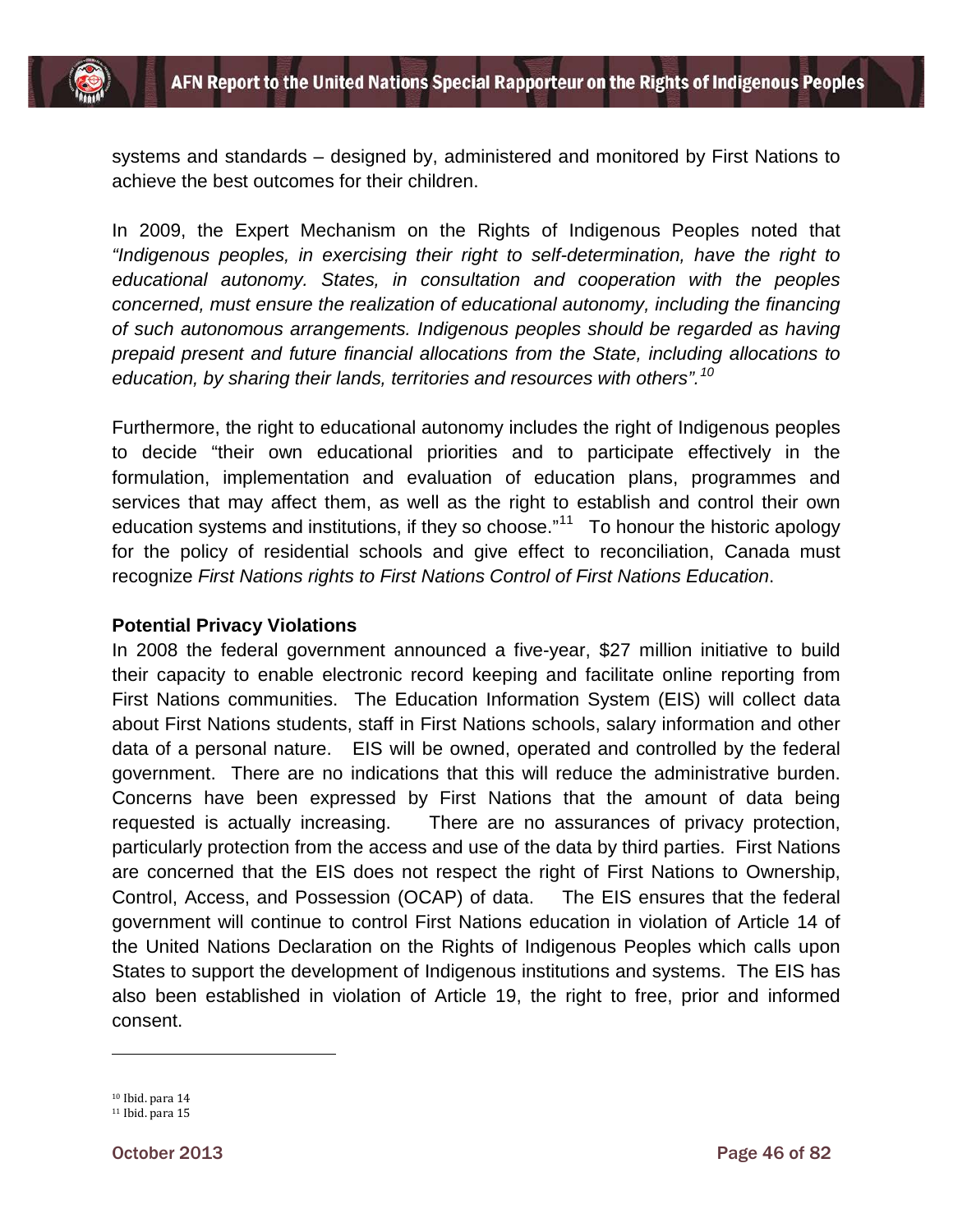

# RECOMMENDATIONS

1. That the Report of the U.N. Special Rapporteur affirm Canada's obligation to ensure that educational programs and services for Indigenous peoples must be developed and implemented in consultation and cooperation with the Indigenous peoples concerned in order to address and incorporate their specific needs, histories, identities, integrity, values, beliefs, cultures, languages and knowledge, as well as their social, economic and cultural priorities and aspirations. Educational programmes and services for Indigenous peoples should be of high quality, culturally safe and appropriate, and must not aim at or result in unwanted assimilation of Indigenous peoples.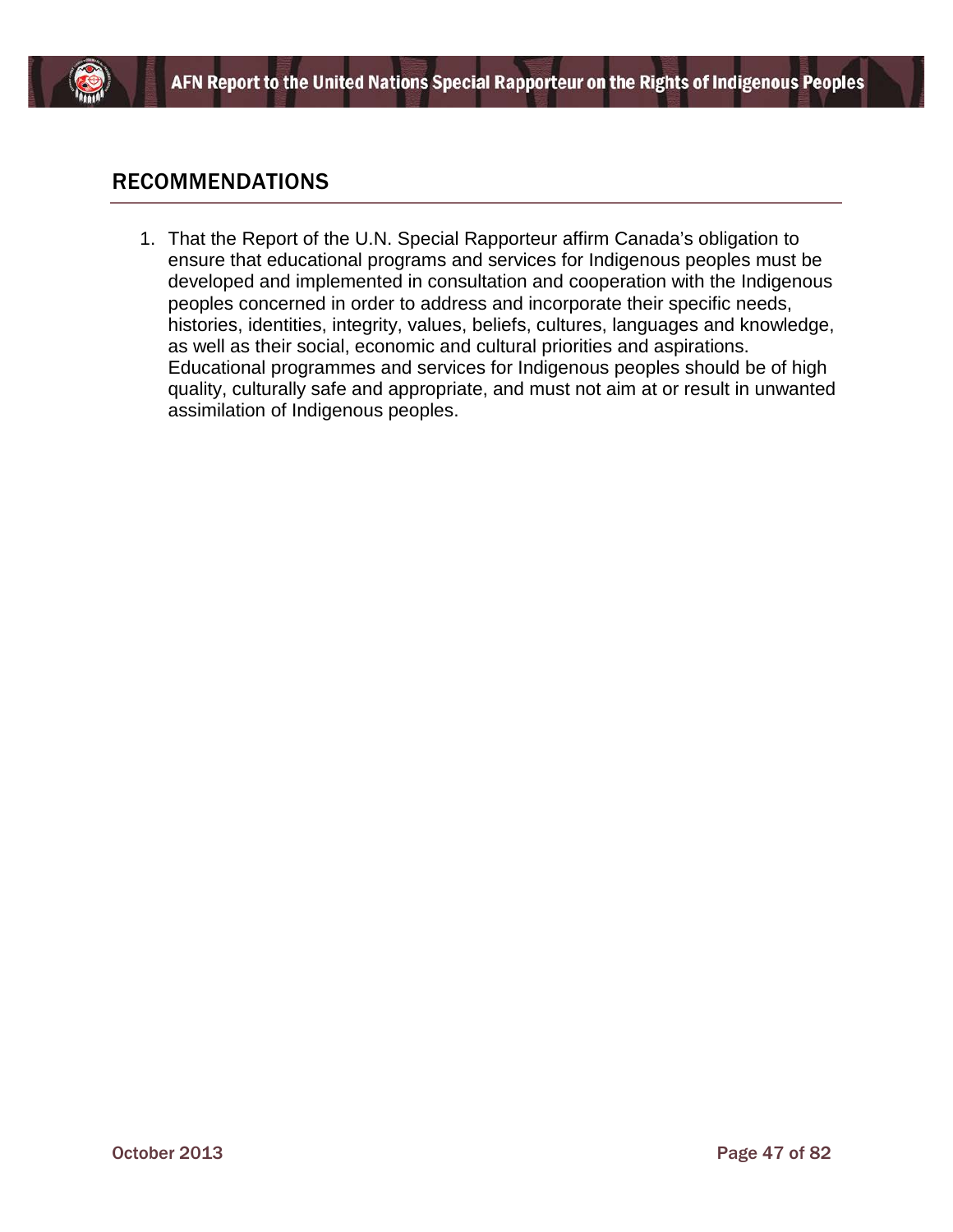## FIRST NATIONS LANGUAGES

*The preamble of the UNDRIP states: Affirming also that all peoples contribute to the diversity and richness of civilizations and cultures, which constitute the common heritage of humankind.* 

*Article 14 (3) of the UNDRIP states that: States shall, in conjunction with indigenous peoples, take effective measures, in order for indigenous individuals, particularly children, including those living outside their communities, to have access, when possible, to an education in their own culture and provided in their own language.*

## **CONTEXT**

The Assembly of First Nations Language Implementation Plan, adopted by Chiefs in Assembly in 2007, outlines a collective and collaborative process for the revitalization and preservation of First Nations languages in Canada. The working group for the Language Implementation Plan established the following vision: *"Languages are a gift from the Creator which carry with them unique and irreplaceable values and spiritual beliefs that allow speakers to relate with their ancestors and to take part in sacred ceremonies. It is our vision that the present generation recover and strengthen the ability to speak these sacred, living languages and pass them on so that the seventh and future generations will be fluent in them. As they belong to the original peoples of this country, First Nations languages must be revitalized, protected and promoted as a fundamental element of Canadian heritage."*

To realize the vision the working group developed five goals, which are based on the legal rights for Indigenous languages outlined in various United Nations documents and consistent with First Nations policy documents on Education and Language. These policy documents include, "Wahbung, our Tomorrows" and "First Nations Control of First Nations Education", among others. The five underpinning goals of the Implementation Plan include:

- Increase the number of First Nations people who speak their language by increasing the opportunities to learn their language.
- Increase the opportunities to use First Nations languages by increasing the number of circumstances and situations where First Nations languages can be used.
- Improve the proficiency levels of First Nations citizens in speaking, listening to, reading and writing First Nations languages.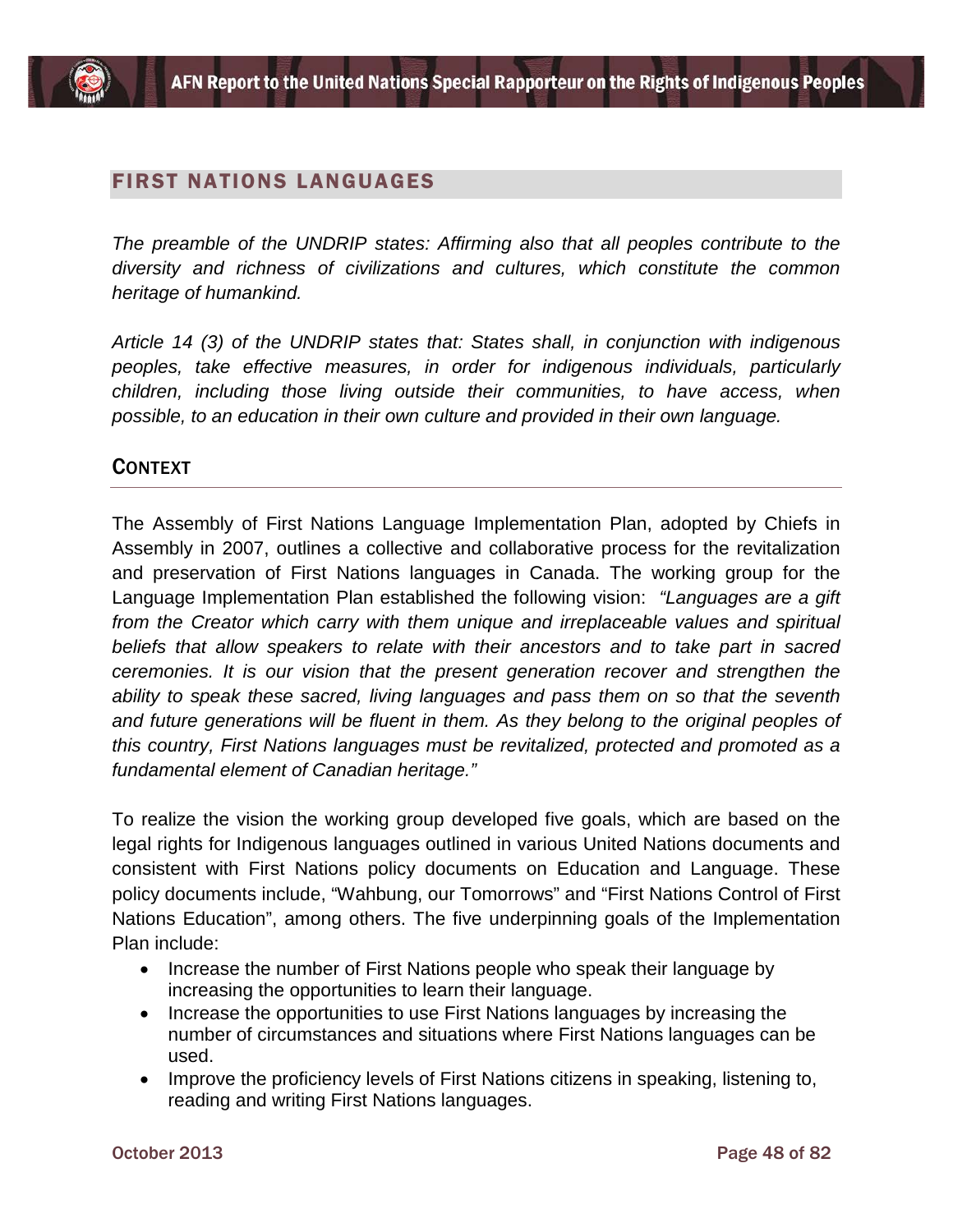- Increase the rate of which First Nations languages can be enhanced, revitalized and developed so that they can be used in the full range of modern activities.
- Foster among First Nations and Non-First Nations a positive attitude towards, and accurate beliefs and positive values about First Nations languages so that the acquisition of a First Nations language becomes a valued endeavour that serves to enrich Canadian society.

Work in the area of First Nations language recognition and revitalization includes focus on establishing the necessary implementation mechanisms to ensure that First Nations languages are recognized as official languages which are irreplaceable and integral to the national character, and that First Nations jurisdiction over language and culture programming is assured; ensuring that First Nations priorities, principles, and strategic plans are resourced in preparation for full implementation of language and cultural programming; and supporting improved proficiency levels of First Nations citizens in speaking, listening, reading, and writing in First Nations languages, including increased amount of literature, artistic works, videos, academic works, pedagogical material, public communications, public services, and all manner of communications to be available in First Nations languages.

A clear Vision Statement for Lifelong Learning was articulated in the *First Nations Control of First Nations Education, 2010*<sup>12</sup>, First Nations lifelong learning is a process of nurturing First Nations learners in linguistically and culturally-appropriate holistic learning environments that meet the individual and collective needs of First Nations and ensures that all First Nations learners have the opportunity to achieve their personal aspirations within comprehensive lifelong learning systems.

This vision for linguistic and culturally appropriate learning environments is endangered by the unilateral decision of the Canadian government to legislate First Nations education, by centralizing all education decision and policy making within the Department of Indian Affairs' hands, by its silence on specific details for equitable and sustainable funding, by determining and imposing provincial standards that often limit language and culture programs, the absence of technology required for students in the 21<sup>st</sup> century, tying reporting to a faulty data system that has not ensured they have consent of students/parents and withholding vital education funding, not because First Nations haven't reported but due to their data system that doesn't work.

<span id="page-49-0"></span><sup>&</sup>lt;sup>12</sup> Assembly of First Nations. (2010). First Nations Control of First Nations Education: It's Our Vision, It's Our Time, p. 10.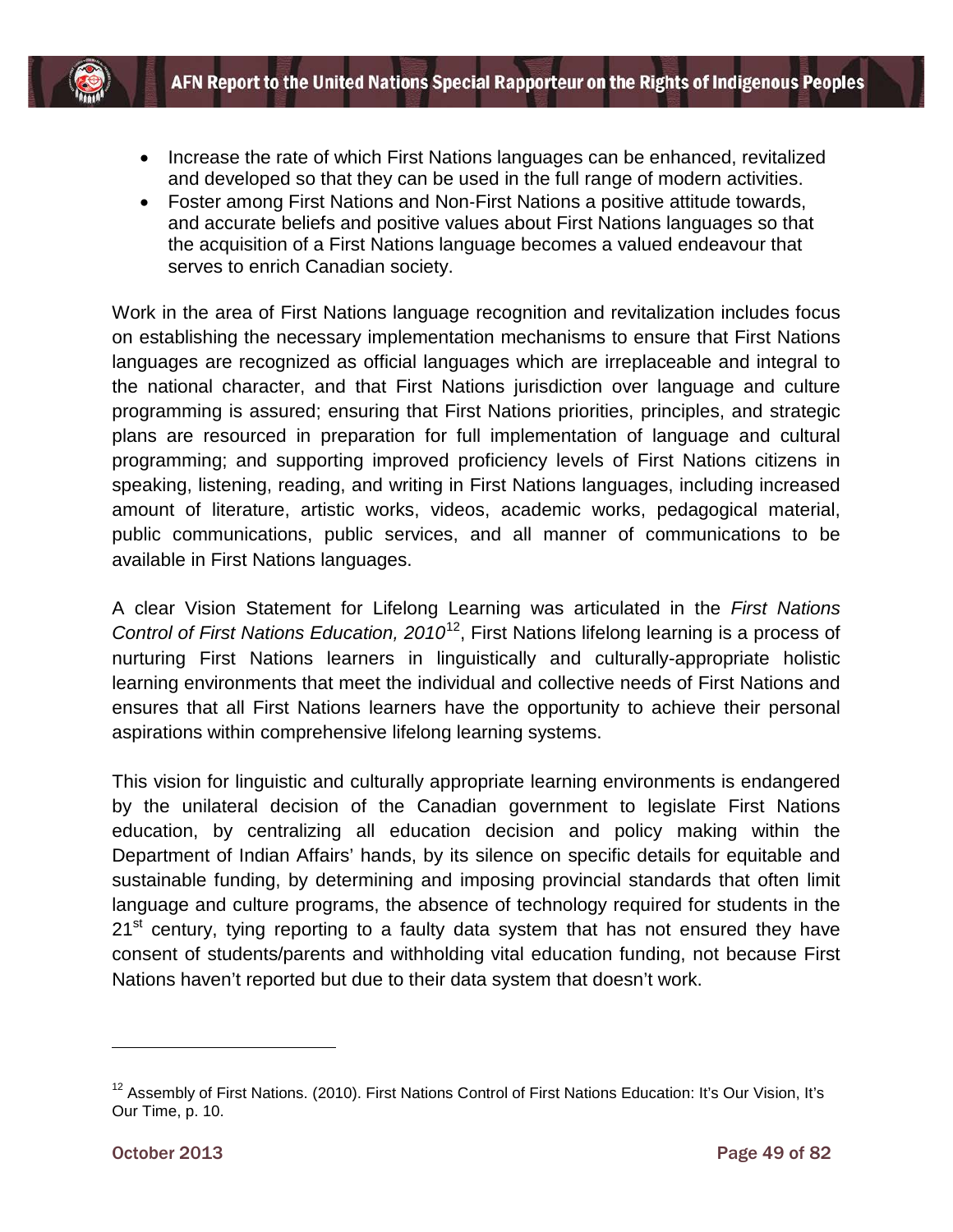Since 1996, Canada has been aware that Indigenous languages in Canada "*are among the most endangered in the world."*[13](#page-50-0) The struggle for equity of opportunity to have the right to "revitalize, use, develop and transmit to future generations their histories, languages, oral traditions, philosophies, writing systems and literatures, and to designate and retain their own names for communities, places and persons<sup>"[14](#page-50-1)</sup> is monumental, when the Prime Minister of Canada states to the world that Canada has "no history of colonialism..."[15](#page-50-2).

In response to Canada's claim of "no history of colonialism<sup>[16](#page-50-3)</sup>," the Assembly of First Nations National Chief Shawn A-in-chut Atleo responded on October 1, 2009: "The effects of colonialism remain today. It is an attitude that fuelled the residential schools; the colonial Indian Act that displaces traditional forms of First Nations governance; the theft of Indian lands and forced relocations of First Nations communities; the criminalization and suppression of First Nations languages and cultural practices; the chronic underfunding of First Nations communities and programs; and the denial of Treaty and Aboriginal rights, even though they are recognized in Canada's Constitution."

Despite the Statement of Apology to former students of Indian Residential School on 11 June 2008, that "this [Residential Schools] policy of assimilation was wrong, has caused great harm, and has no place in our country," the *Roadmap for Canada's Linguistic Duality 2008-2013: Acting for the Future*, states that an unprecedented \$1.1 billion investment "presents new, targeted measures that will have a ripple effect, promoting an approach that contributes to a better understanding among English-and Frenchspeaking Canadians, and to their mutual enrichment." The Roadmap for Linguistic Duality by the French and English colonizers as the "cornerstone of our national identity" is discriminatory, assimilative in its stated intent, and contributes to the destruction of all Indigenous languages, cultures and histories in Canada.<sup>[17](#page-50-4)</sup>

<span id="page-50-0"></span><sup>13</sup> UNESCO. (1996). *Atlas of the World's Languages in Danger of Disappearing*. Ed. Stephen A. Wurm, Paris, p. 23.<br><sup>14</sup> UN Declaration on the Rights of Indigenous Peoples, Article 13.

<span id="page-50-3"></span><span id="page-50-2"></span><span id="page-50-1"></span><sup>&</sup>lt;sup>15</sup> Reuters. 25 September 2009. Every G20 nation wants to be Canada, Insists PM.<br><sup>16</sup> Edward W. Said noted "Neither imperialism nor colonialism is a simple act of accumulation and acquisition. Both are supported and perhaps even impelled by impressive ideological formations that include notions that certain territories and people require and beseech domination, as well as forms of knowledge affiliated with domination..." Culture and Imperialism, 1994; 9.

<span id="page-50-4"></span><sup>&</sup>lt;sup>17</sup> Aboriginal Affairs stated Strategic Outcome for Indian and Inuit Education, K-12 and Canadian Heritage's Aboriginal Peoples' Program both align with Canada's Outcome of "Diverse society that promotes **linguistic duality** and social inclusion.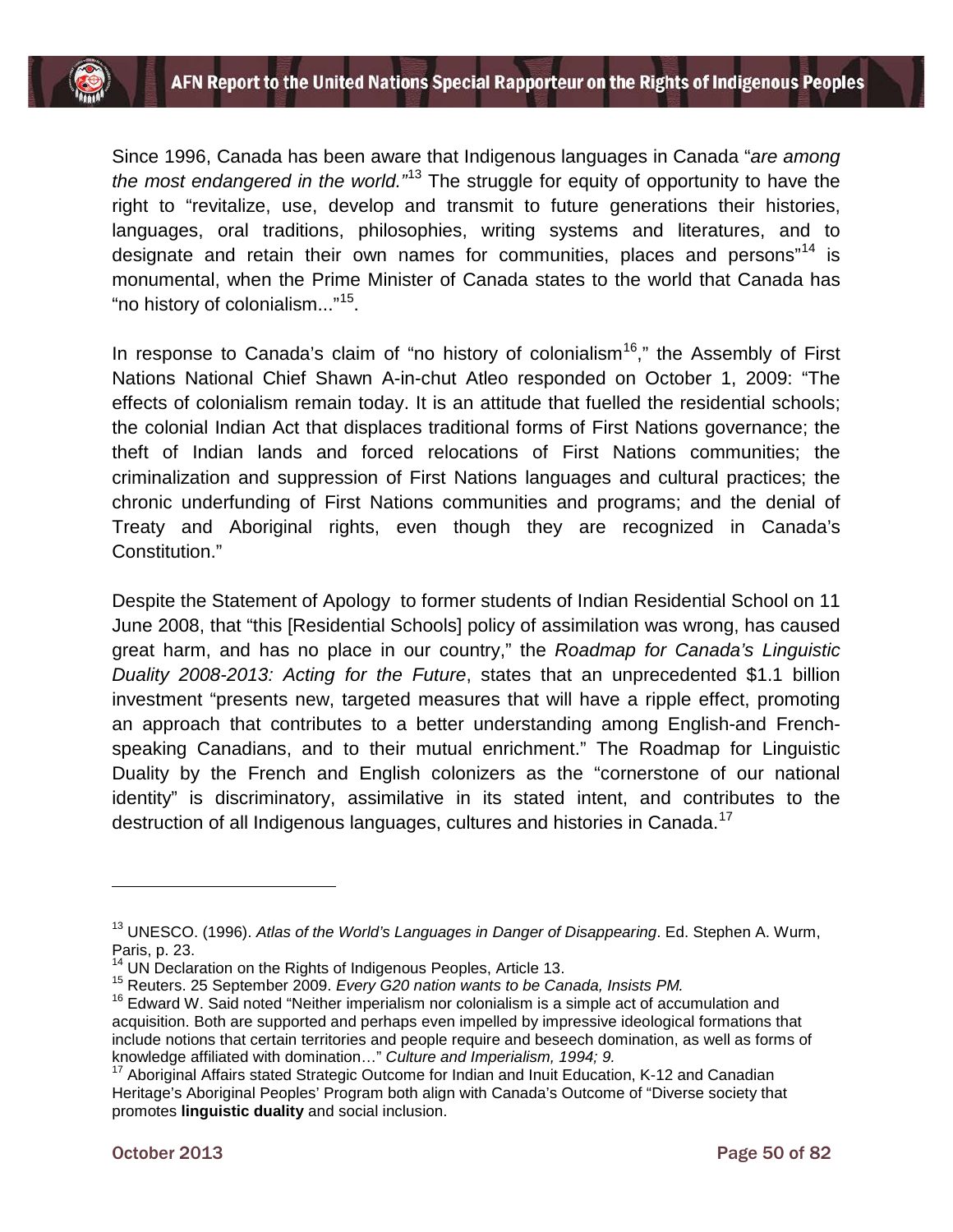

# CURRENT ISSUES

According to the latest Statistics Canada  $(2011)^{18}$  $(2011)^{18}$  $(2011)^{18}$  census data on Indigenous languages in Canada, there are:

- over 60 [endangered] Indigenous languages that are identified into 12 distinct language families;
- Between 2006 and 2011, the number of Aboriginal people who reported that they were able to conduct a conversation in an Aboriginal language declined by 2.0%, while the Aboriginal identity population increased by 20.1%;
- Only 22.4% of First Nations were able to conduct a conversation in an Indigenous language, while only 18.7% reported an Indigenous language as their Mother Tongue.
- The AFN conducted a telephone survey with Directors of Education, and/or Principals of First Nation schools on reserve between December 2011 and February 2012:
- Of 388 First Nations schools sampled, 17% or 58 schools had Indigenous Language Immersion Programs;
- Of 366 First Nation schools sampled, 57% or 209 schools provided cultural activities (camps, on-the-land activities);
- Of 317 First Nation schools sampled, 26% or 81 schools fully integrated cultural teachings into the curriculum.

## **Funding Barriers to achieving Indigenous Language and Culture Revitalization**

Aboriginal Affairs provides an estimated \$15 million for all on reserve schools (2008) based on 1996 funding formula of \$215 per student (national) for a salary of one language teacher for 200 students; Quebec regional reduced this amount to \$185 per student. This means that small schools cannot provide the services of a full time Indigenous language teacher.

Canadian Heritage provides \$3,750,000 annually for all First Nations in Canada<sup>[19](#page-51-1)</sup> for Indigenous languages revitalization; these funds cannot be used to teach languages in schools. However, they provide education in the language of the minority (French & English, \$280.0M); support for second language education (\$190.0M); summer language bursaries (\$40.0M); cultural development fund (\$14.0M); these amounts are in addition to what each province funds to education.

<span id="page-51-0"></span><sup>&</sup>lt;sup>18</sup> Statistics Canada. (2011). National Household Survey: Aboriginal peoples and language. Catalogue no. 99-011-X2011003.

<span id="page-51-1"></span> $^{9}$  2006 Census reported North American Indian population of 785,000 in Canada.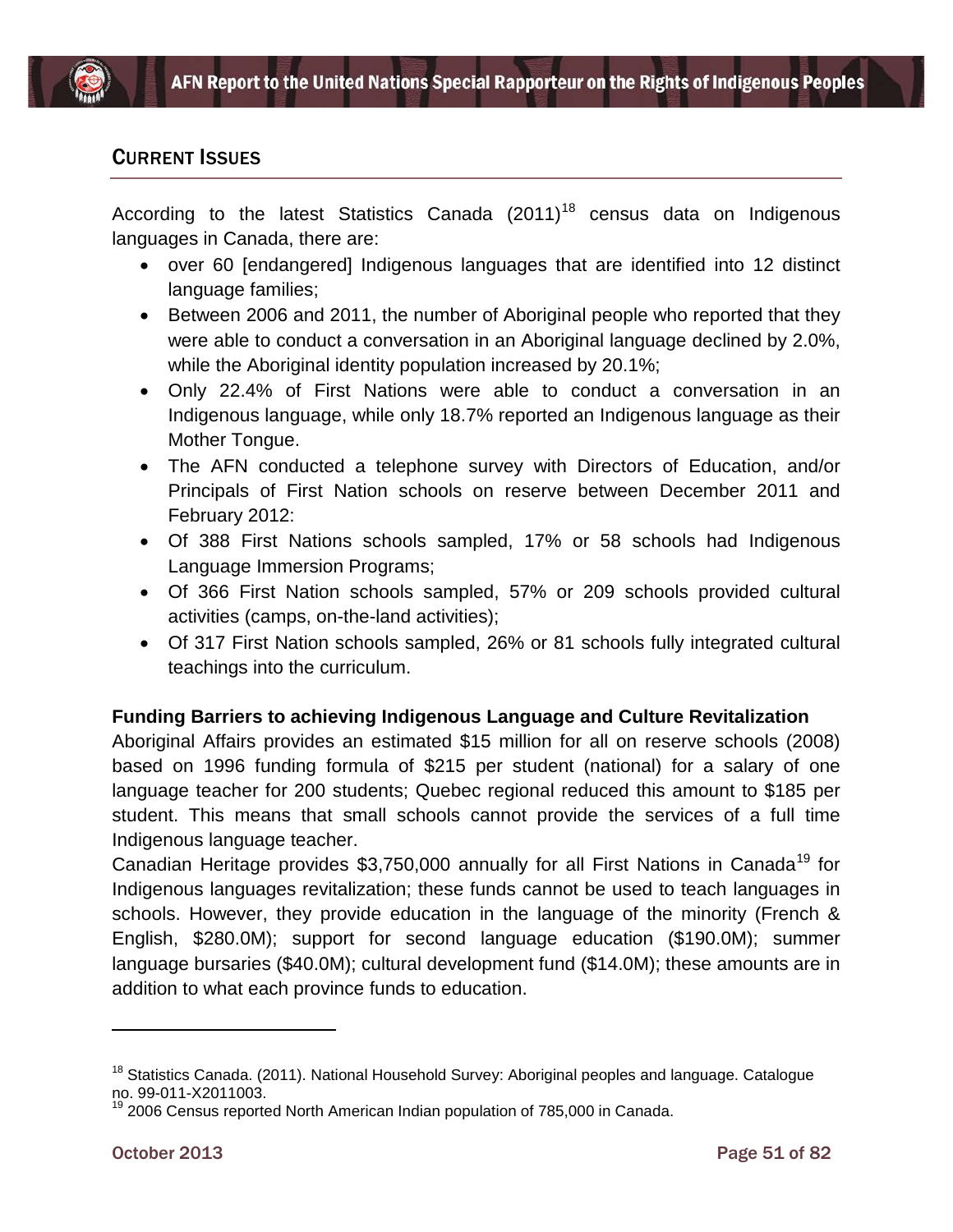On May 21, 2003, a delegate representing Canada to the United Nations Permanent Forum on Indigenous Issues, Agenda Item, Culture, announced to the UN that in the Speech from the Throne, (2002) Canada was demonstrating its commitment to preserve, revitalize and promote [Indigenous] languages and cultures by dedicating \$172.5 million, and to launch an Aboriginal Language and Culture Centre in 2004-05. Canada reneged on this promise, cut funding to \$5 million for all First Nations, Métis and Inuit language programs and never built the Centre, to the outrage and disappointment of Indigenous peoples. Instead, Indigenous peoples were made to conduct another study (Task Force Report, 2005), made 25 recommendations, of which only one recommendation was acted upon using existing monies.

## RECOMMENDATIONS

Immediate Actions to Revitalize Indigenous Languages and Cultures in Canada require:

- 1. Pro-active legal frameworks to recognize and support Indigenous Languages as recognized in the European Charter on Regional and Minority Languages; Esther Martinez Native American Languages Preservation Act, U.S.; and Government of the Northwest Territories, Canada that officially recognizes 11 unique Indigenous languages.
- 2. Indigenous Language Revitalization Programs to be funded at equitable and sustainable rates to that funding provided to English and French minority language education programs and related costs, such as the Elders and traditional knowledge keepers' role in language and cultural revitalization.

Recommended revitalization programs include:

- Immersion Programming most successful method of creating more speakers, increasing the fluency of semi-fluent speakers
- Pre-School Language Nests for very young children and parents
- Master-Apprentice Programs one-on-one immersion for learners committed to becoming fluent by intensively working with a fluent speaker to become language teachers
- Language & Cultural Immersion Camps opportunities for fluent speakers to pass on their languages and Indigenous knowledge through traditional cultural activities
- Training and Certification collaboration between Indigenous Institutes of Higher Learning and mainstream institutions to develop and deliver training and certification for Indigenous Language teachers
- Documentation of Language recording, documenting and preserving Indigenous languages and knowledge
- Development of Resource Materials to aid in increasing use and proficiency through culturally appropriate materials and assessment tools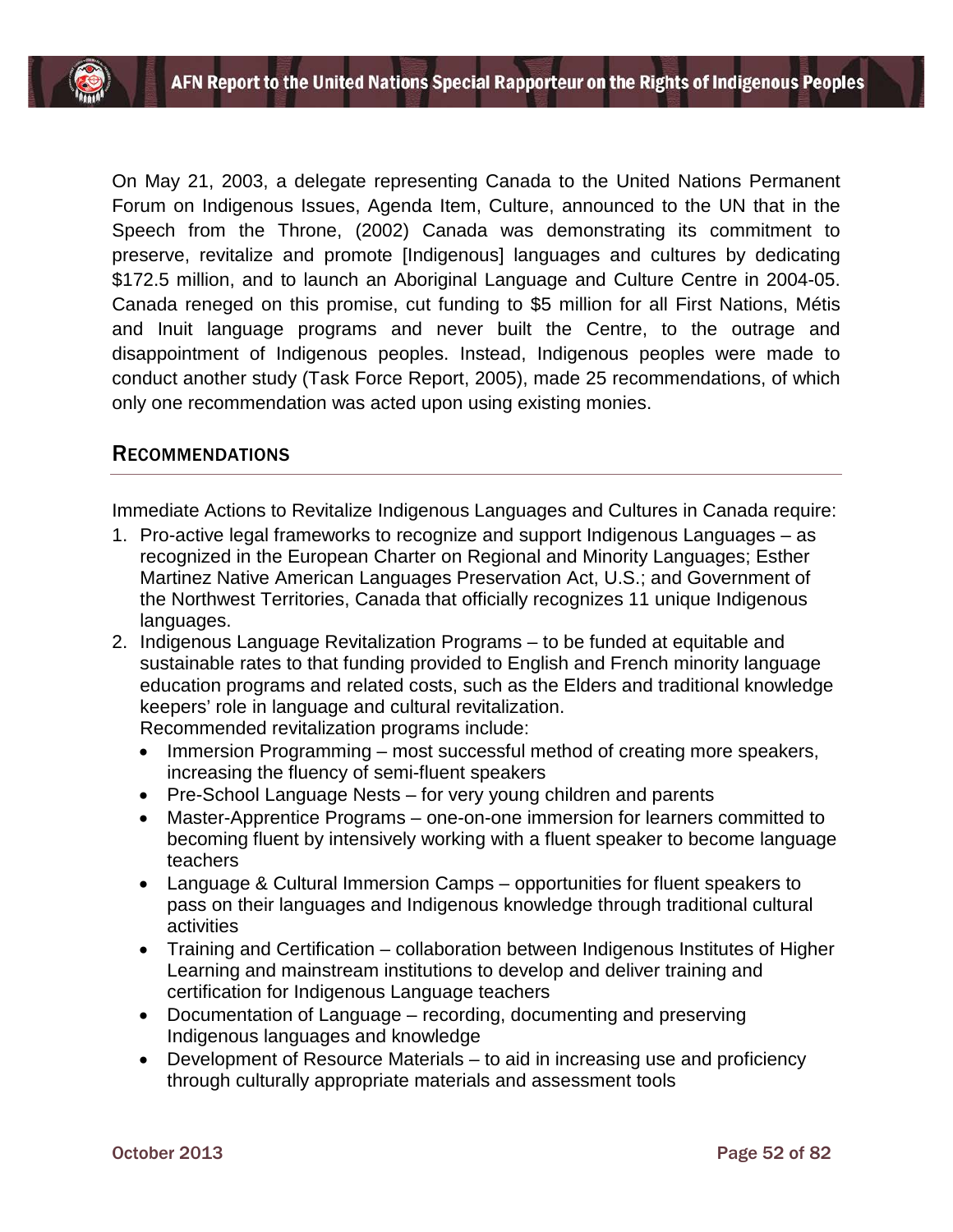

• Archiving Development – Language archiving using technology, App Development for use with computers, smartphones, etc.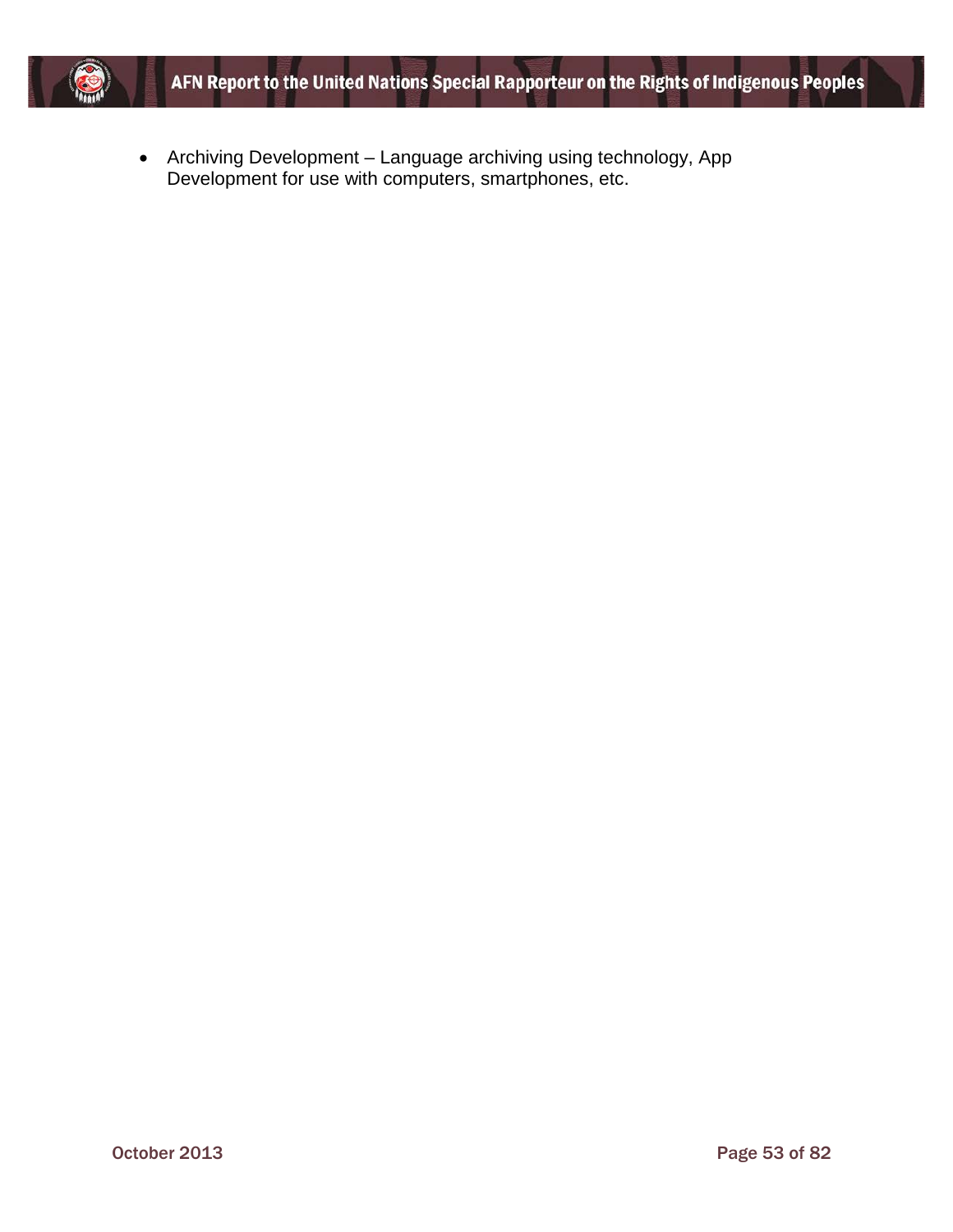

# INDIAN RESIDENTIAL SCHOOLS

## HISTORY AND CONTEXT

The Residential School System, funded by the Government of Canada and administered by Christian churches, operated across Canada starting in the late 1800s. While the policy was abandoned in 1970s, the last residential school did not close until 1996. Generations of First Nation children were forced to attend these institutions, usually far away from their families and nations, and often separated from their siblings. The Aboriginal Healing Foundation defines the Residential School System as including industrial schools, boarding schools, homes for students, hostels, residential schools, residential schools with a majority of day students, or a combination of any of the above. $^{20}$  $^{20}$  $^{20}$  It is estimated that 150,000 Indigenous children attended residential schools. Residential schools registered children from every Indigenous group – First Nations, Inuit, and Métis children. The Indian Act was the primary mechanism used to enforce residential schooling and the majority of the students attending were registered under the *Indian Act*.

The genocidal philosophy of "killing the Indian in the child" is evident in how residential schools were created with the purpose of assimilating children into the dominant culture by disconnecting them from their sense of identity and removing them from their families, communities, and nations. The residential school system was the result of a partnership between the federal government and the Roman Catholic, United, Anglican and Presbyterian Churches. $21$  Financial and ideological considerations led to this alliance between the state and the churches, working together towards a shared goal of assimilating and Chrisitianizing Indigenous children.<sup>[22](#page-54-2)</sup>

The Indian Residential School System is characterized by widespread abuse and chronic conditions of neglect. Former students began disclosing widespread physical and sexual abuse in the 1980s and 1990s. State officials were well aware of extensive occurrences of disease, hunger, and overcrowding. In 1907, Indian Affairs' chief

<span id="page-54-0"></span><sup>&</sup>lt;sup>20</sup> Aboriginal Healing Foundation. 2005. *Reclaiming Connections: Understanding Residential School*<br>Trauma Among Aboriginal People. Ottawa: Aboriginal Healing Foundation.

<span id="page-54-1"></span>*Trauma Among Abongman: People.* Ottawa: Aboriginal Aboriginal Peoples. 1996. Volume 1: Looking Forward, Looking Back. Chapter<br>10: Residential Schools. Available online: www.ainc-inac.gc.ca/ch/rcap/.

<span id="page-54-2"></span><sup>&</sup>lt;sup>22</sup> Miller. J.R. 1996. Shingwauk's Vision. A History of Native Residential Schools. Toronto: University of Toronto Press.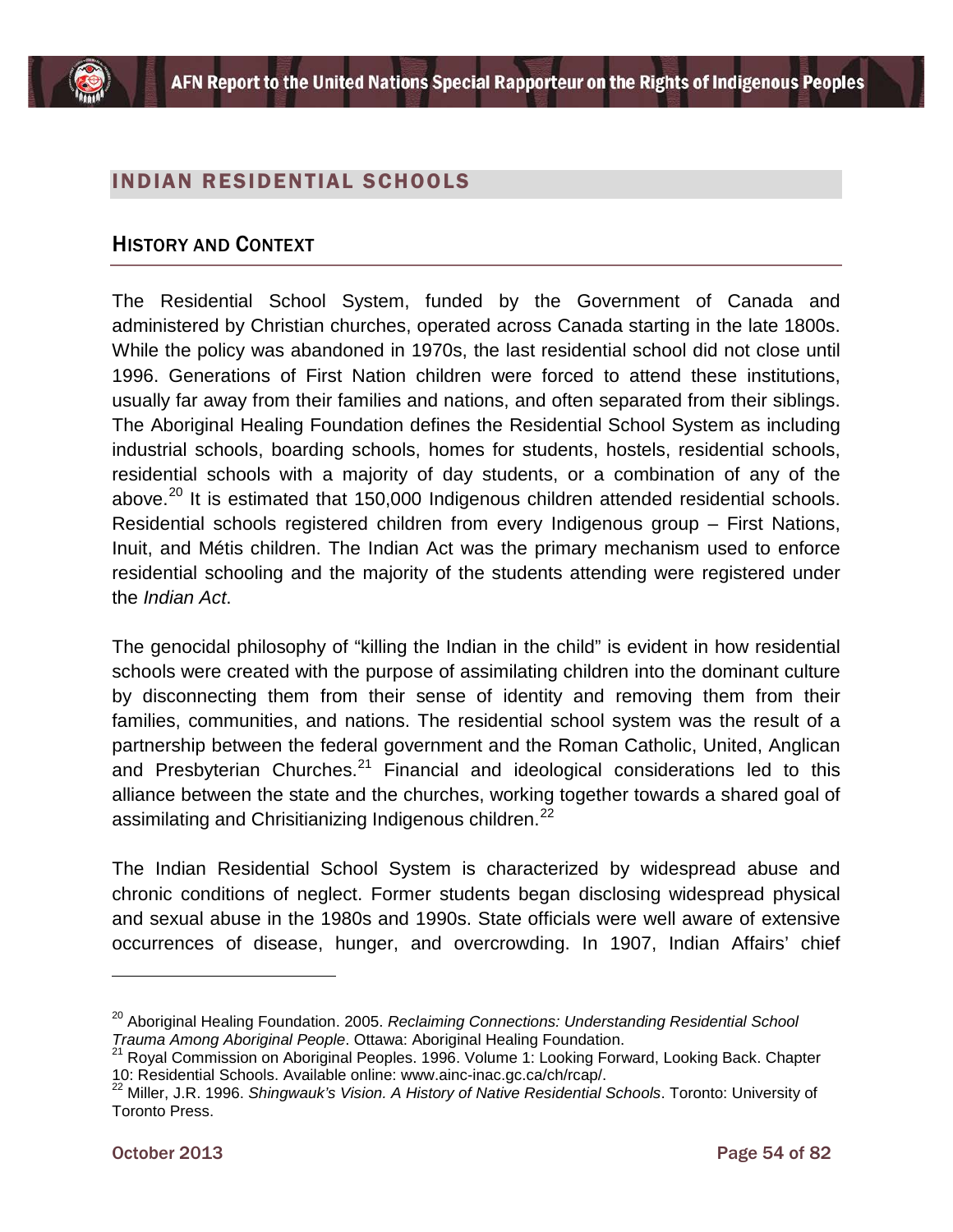medical officer, Dr. P.H. Bryce, reported alarming death rates. Many children died from disease; many also died as a result of malnutrition, neglect, abuse, from injuries sustained while working or from exposure while trying to escape. Due to the chronic underfunding of residential schools, children were forced to participate in the operation of the schools, often under unsafe working conditions, which allowed little time for low quality academic instruction. The work done by children was not simply a matter of training, but it was absolutely essential to the day-to-day operation of residential schools. Residential school were also sites of biomedical experimentation.<sup>[23](#page-55-0)</sup>

While residential schools are no longer in operation, the impacts are still being felt by former students, their families and communities. As illustrated by the testimony gathered by the Truth and Reconciliation Commission, individual and collective healing is required to overcome the legacy of Residential School which has been linked to joblessness, poverty, family violence, drug and alcohol abuse, family breakdown, sexual abuse, prostitution, homelessness, high rates of imprisonment and early death.<sup>[24](#page-55-1)</sup>

# CURRENT ISSUES

Former students of Indian Residential Schools (IRS) continue to seek justice. In the 1990s, a series of class action lawsuits were launched which led to the historic 2006 Indian Residential School Settlement Agreement (IRSSA), the largest class action settlement in Canadian history. The IRSSA included compensation payments for former Residential School Students; established an independent process for serious physical abuse, sexual abuse and other wrongful acts; provided funding to the Aboriginal Healing Foundation to support healing initiatives; established a commemoration initiative and the creation of the Truth and Reconciliation Commission to create an accurate public record of Residential Schools. Many of these elements have been fraught with problems and, despite a formal apology by the Prime Minister in 2008, many students feel that the core principles of healing and reconciliation are not being met.

Key issues include students whose schools were not included in the IRSSA, as well as students who were not compensated for all of their time at school due to missing, lost or

<span id="page-55-0"></span><sup>&</sup>lt;sup>23</sup> Mosby, Ian. 2013. Administering Colonial Science: Nutrition Research and Human Biomedical Experimentation in Aboriginal Communities and Residential Schools, 1942–1952. *Histoire sociale/Social history* 46 (91): 145-172.

<span id="page-55-1"></span><sup>24</sup> Dion Stout, M. & Kipling, G. 2003. *Aboriginal people, resilience and the residential school legacy*. Ottawa: Aboriginal Healing Foundation.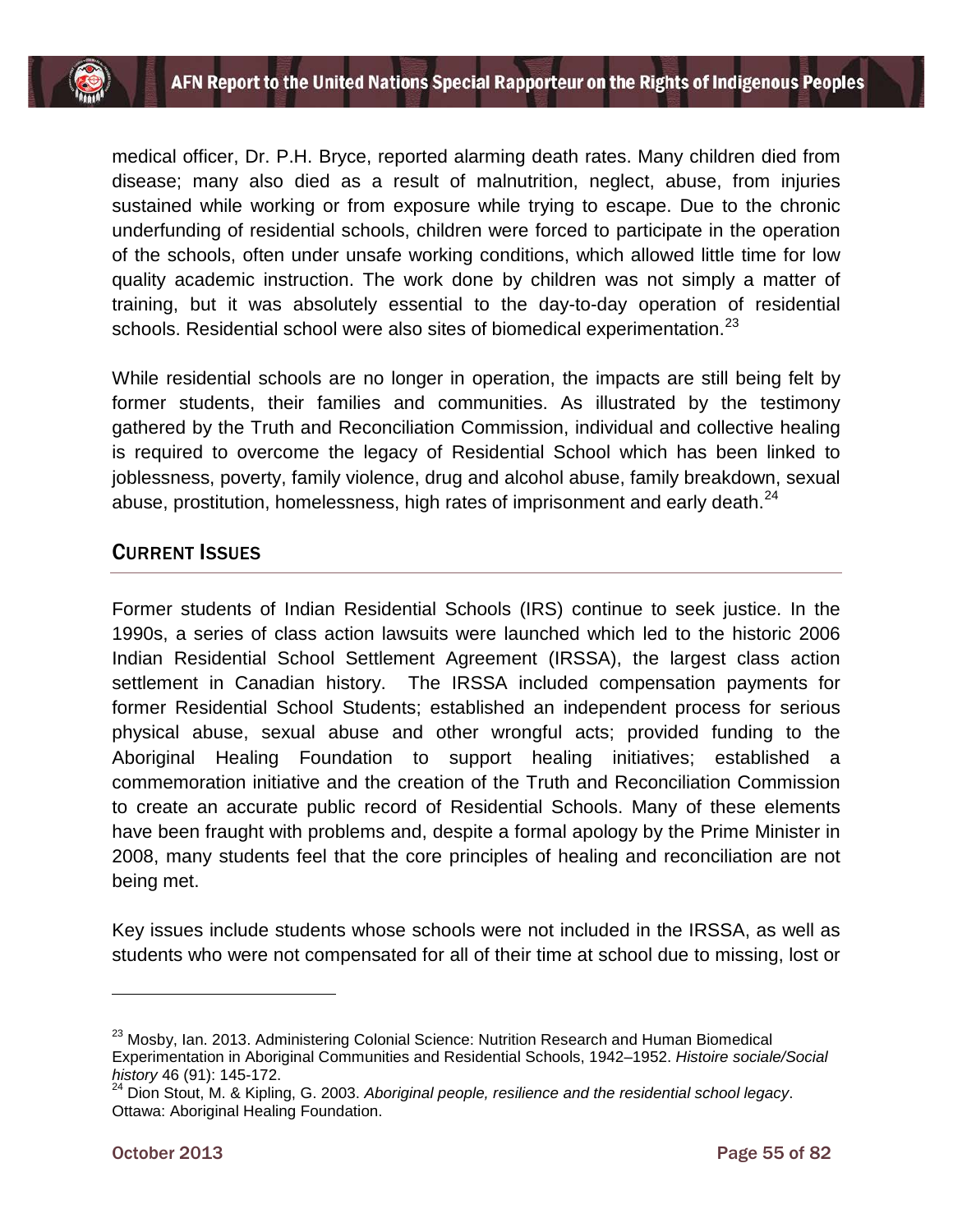

destroyed records. Also of concern are day scholars (who attended residential schools, but went home at night) and day students (who went to non-residential schools) who faced similar abuses and loss of culture as IRS students, but are ineligible for compensation or healing supports.

Currently, a court-ordered investigation is underway for alleged violations of the IRSSA and violations of the Financial Administration Act by a number of law firms, impacting thousands of former IRS students.

The impending closure of the Aboriginal Healing Foundation (AHF) has created gaps in healing services for former IRS students. Health Canada is providing health supports as part of the TRC process, but unlike AHF programming, these are not community-based and on-going.

### RECOMMENDATIONS

- 1. Canada must honour the 2011 apology and commit to reconciliation and restitution as the only viable path forward.
- 2. Canada must commit to ongoing community-level healing programs and supports and services for IRS students, their families and communities, to address the ongoing inter-generational impacts of Indian Residential Schools.
- 3. Canada must recognize Day Scholars and Day Students and provide compensation equal to that of the Indian Residential Schools Settlement Agreement.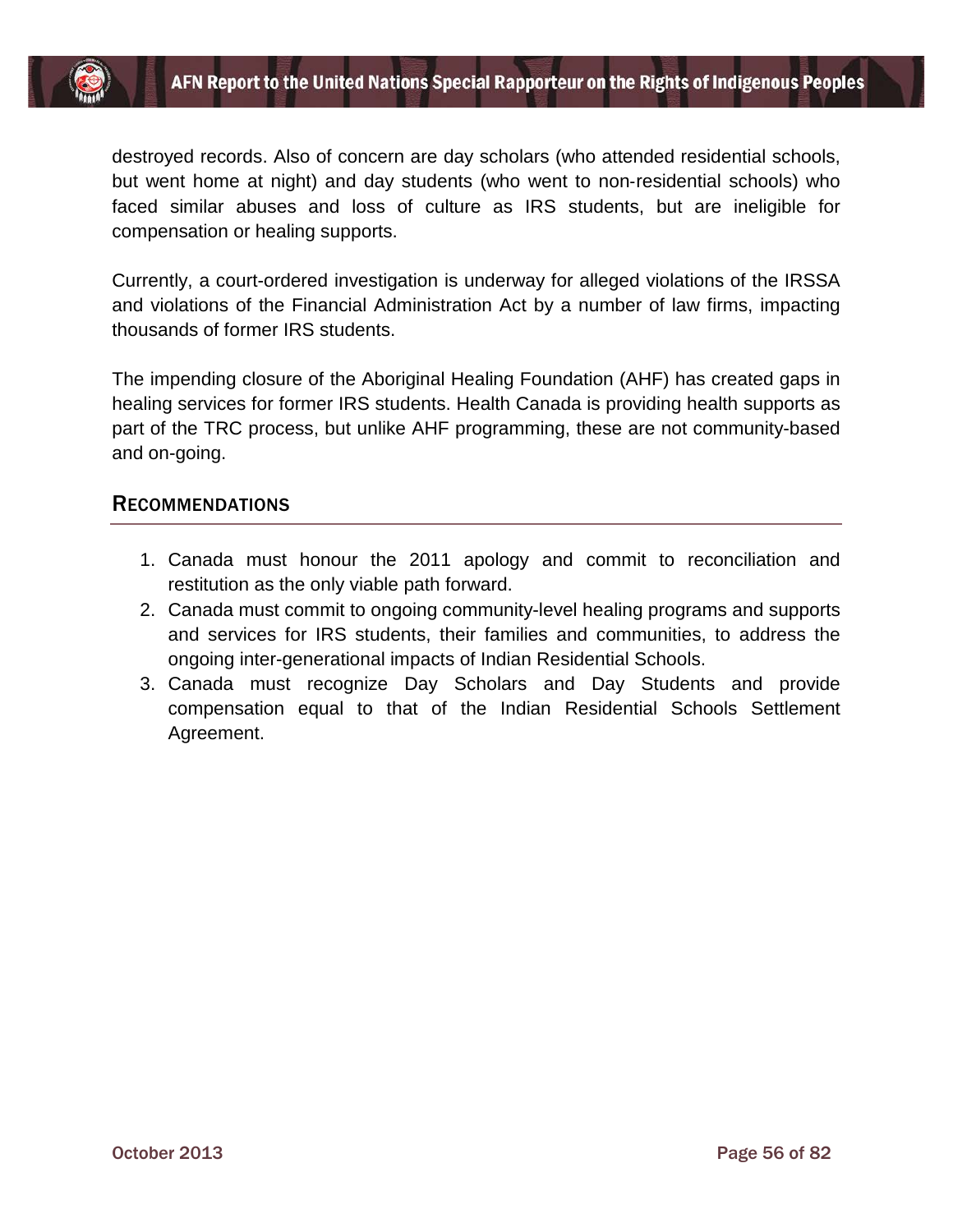## SOCIAL DEVELOPMENT AND CHILD WELFARE

*Article 7 of the UNDRIP states: 1. Indigenous individuals have the rights to life, physical*  and mental integrity, liberty and security of person. 2. Indigenous peoples have the *collective right to live in freedom, peace and security as distinct peoples and shall not be subjected to any act of genocide or any other act of violence, including forcibly removing children of the group to another group.*

*Article 8 of the UNDRIP states: 1. Indigenous peoples and individuals have the right not to be subjected to forced assimilation or destruction of their culture.*

*Article 21 of the UNDRIP states: 1. Indigenous peoples have the right, without discrimination, to the improvement of their economic and social conditions, including, inter alia, in the areas of education, employment, vocational training and retraining, housing, sanitation, health and social security. 2. States shall take effective measures*  and, where appropriate, special measures to ensure continuing improvement of their *economic and social conditions. Particular attention shall be paid to the rights and special needs of indigenous elders, women, youth, children and persons with disabilities.*

*Article 22 of the UNDRIP states: 1. Particular attention shall be paid to the rights and special needs of indigenous elders, women, youth, children and persons with disabilities in the implementation of this Declaration.*

*Article 23 of the UNDRIP states: Indigenous peoples have the right to determine and develop priorities and strategies for exercising their right to development. In particular, indigenous peoples have the right to be actively involved in developing and determining health, housing and other economic and social programmes affecting them and, as far as possible, to administer such programmes through their own institutions.*

*Article 24 of the UNDRIP states: 1. States Parties recognize the right of the child to the enjoyment of the highest attainable standard of health and to facilities for the treatment of illness and rehabilitation of health. States Parties shall strive to ensure that no child is deprived of his or her right of access to such health care services.*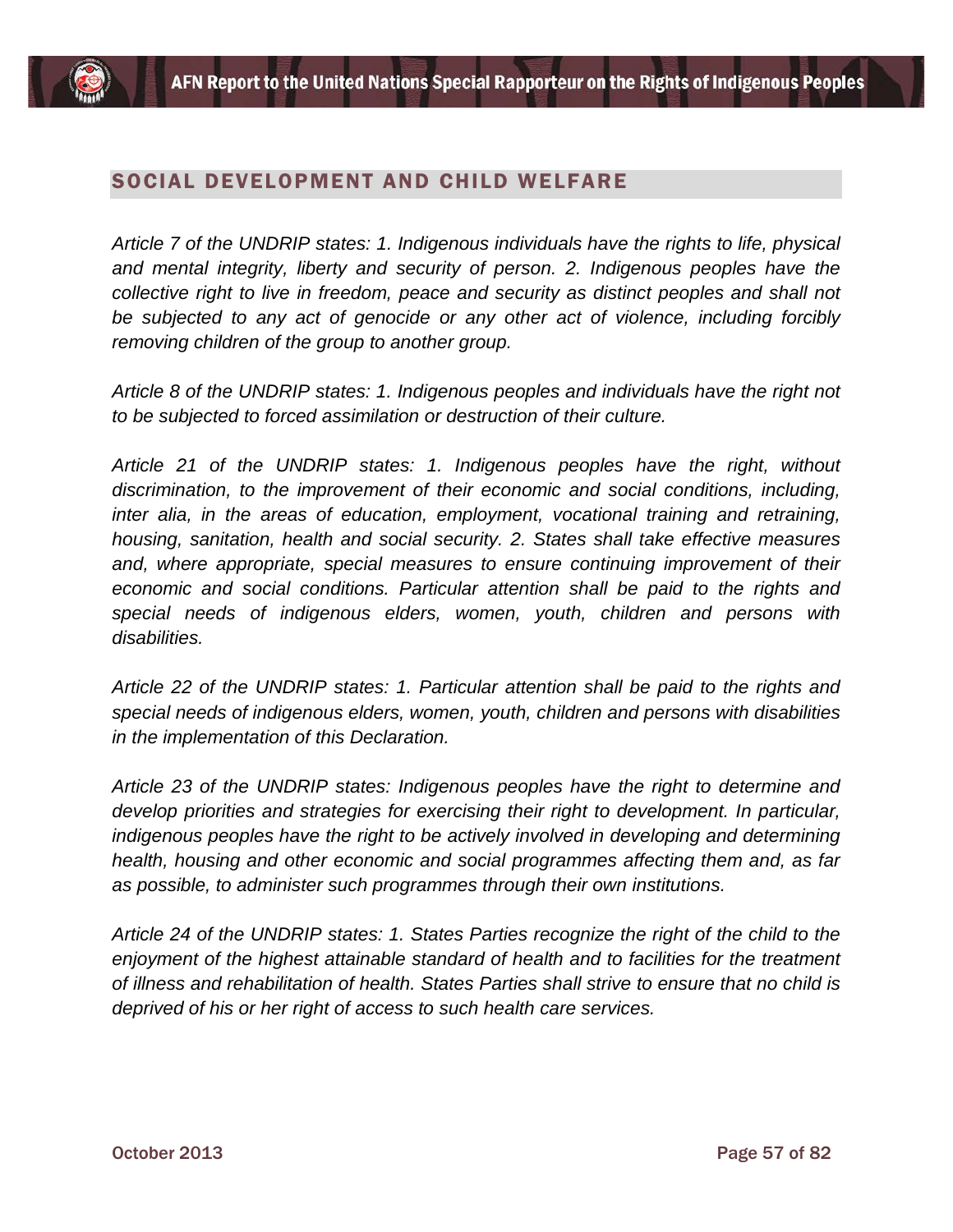## **BACKGROUND**

The Assembly of First Nations (AFN) has been mandated by Chiefs-in-Assembly to advocate for inclusive, holistic and culturally-based social development systems under First Nations control aimed at building healthy, safe and sustainable communities. This mandate aligns with the United Nations Declaration on the Rights of Indigenous Peoples (UNDRIP) and is further supported by United Nations Convention on the Rights of the Child, as well as Canadian legislation.

### **Child Welfare**

The inadequacies of Canada's approach to First Nations child welfare has recently garnered media attention, in part due to an ongoing complaint before the Canadian Human Rights Tribunal, filed by the AFN and the First Nations Child and Family Caring Society (FNCFCS). The complaint, initiated in 2007, alleges that Canada's failure to provide equitable and culturally based child welfare services to First Nations children on-reserve amounts to discrimination on the basis of race and ethnic origin contrary to section 5 of the Canadian Human Rights Act, RCS 1985, c H-6. After spending a reported \$3 million fighting to keep the case from the reaching the Canadian Human Rights Tribunal, the Commissioners recently found that Canada failed to disclose roughly 50,000 of relevant documents, calling these actions "far from irreproachable."<sup>[25](#page-58-0)</sup> The case is ongoing and is expected to wrap up in early 2014.

Child welfare policies and programs continue to fail First Nations children and communities to staggering and long-lasting consequences. Constitutionally, the federal government is responsible for "Indians and lands reserved for the Indians" (Constitution Act, 1867, Section 91.24), including on-reserve social and health services, while the provinces provide off-reserve services for all Canadians. Currently, there is no mechanism to ensure funding parity between provincial and federal child welfare services. Some First Nations child and family services receive up to 22% less per child than their provincial counterparts.

For decades, First Nations children have been over-represented in the child welfare system and are now more than three times likely to be in care. There are three times as many First Nations children in the care of child welfare agencies than there were in

<span id="page-58-0"></span> $25$  2013 CHRT 16, page 18.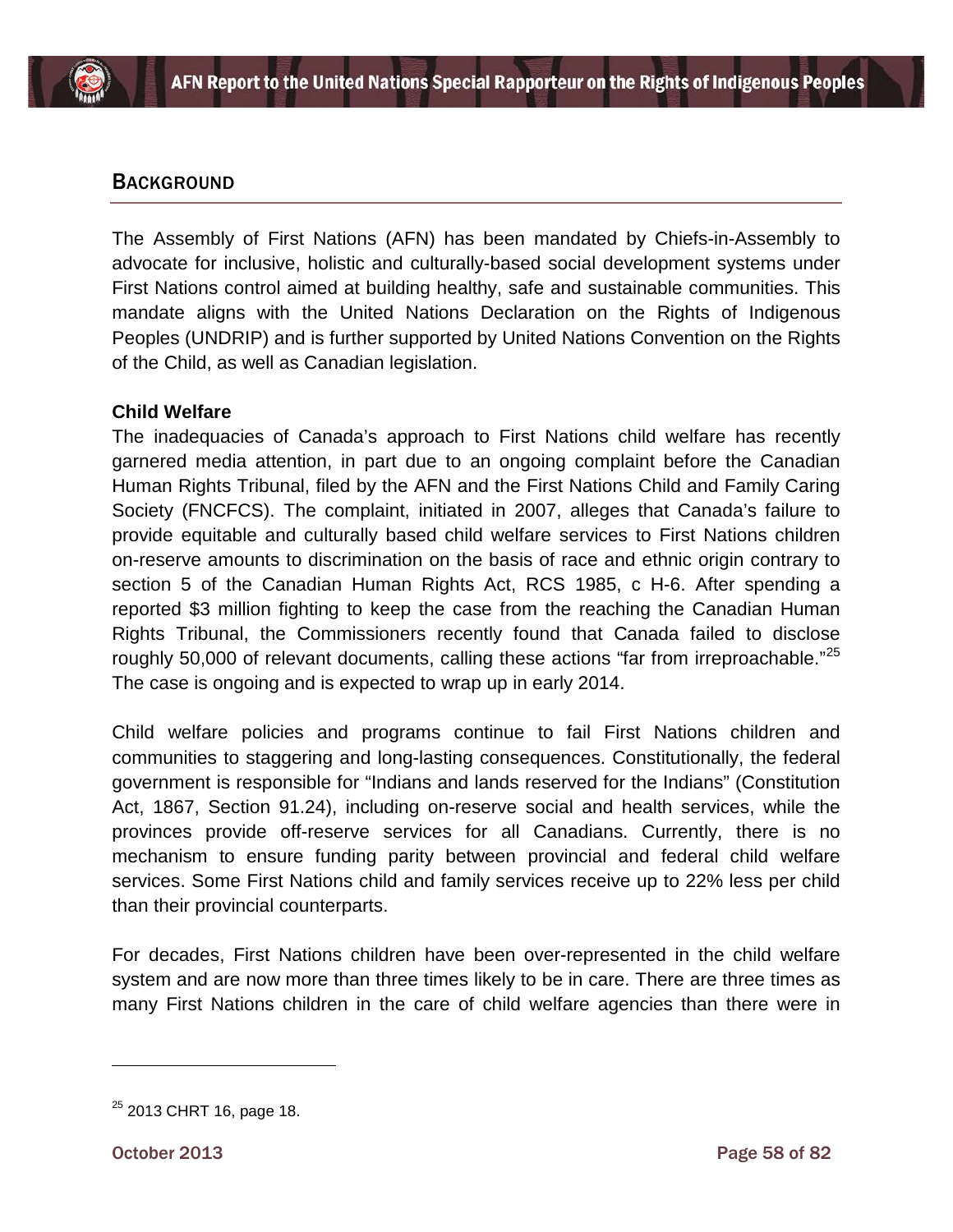attendance at the height of the Residential School era.<sup>[26](#page-59-0)</sup> As the horrors of Residential School experiences come to light, as well as growing recognition of the harms of the Sixties Scoop<sup>[27](#page-59-1)</sup>, the need for child welfare solutions that keep First Nations children within First Nations households is becoming apparent. The spiritual and cultural wellbeing of First Nations children are best served within a First Nations environment. However, First Nations children continue to be removed from their families and communities at an alarming rate. For example, the federal government's own data found that out-of-home placements for First Nations children on reserve increased an astounding 71.5% between 1995 and 2001. $^{28}$  $^{28}$  $^{28}$  In order to avoid replicating the mistakes of our colonial history, First Nations must have the authority and capability to administer child welfare systems based on our unique worldviews in the best interest of our own children.

Very clearly, there is a need to ensure First Nations children are provided safe and healthy homes. The Canadian Incidence Study of Reported Child Abuse and Neglect (CIS): Final Report (2005) reports that the primary reason why First Nations children come into care is "neglect". The social determinants of health model highlights the unassailable link between poverty, poor housing conditions, low educational attainment and high instances of alcohol and substance abuse. Without considerable family supports and community program investments, parents do not have the supports they need to address family challenges and to prevent their children from being placed in care. Policy responses, therefore, must be capable of addressing and supporting the full scale of social determinants of both individual and community wellbeing; this must include sufficient infrastructure investments in First Nations communities, robust health services (including mental health), employment programs, meaningful access to culture and the land, traditional economies, justice and culturally appropriate policing.

<span id="page-59-0"></span><sup>&</sup>lt;sup>26</sup> First Nations Child and Family Caring Society of Canada, Wen'de: We are Coming to the Light of Day  $(2005)$ , pg.8.

<span id="page-59-1"></span><sup>27</sup> This term refers to the practice, common from the 1960s to the late 1980s, where high numbers of First Nations children were fostered or adopted into non-First Nations households.

<span id="page-59-2"></span><sup>28</sup> McKenzie, B. (2002) Block Funding Child Maintenance in First Nations Child and Family Services: A Policy Review. Winnipeg: Kahnawwake Shakotiia'takenhas Community Services.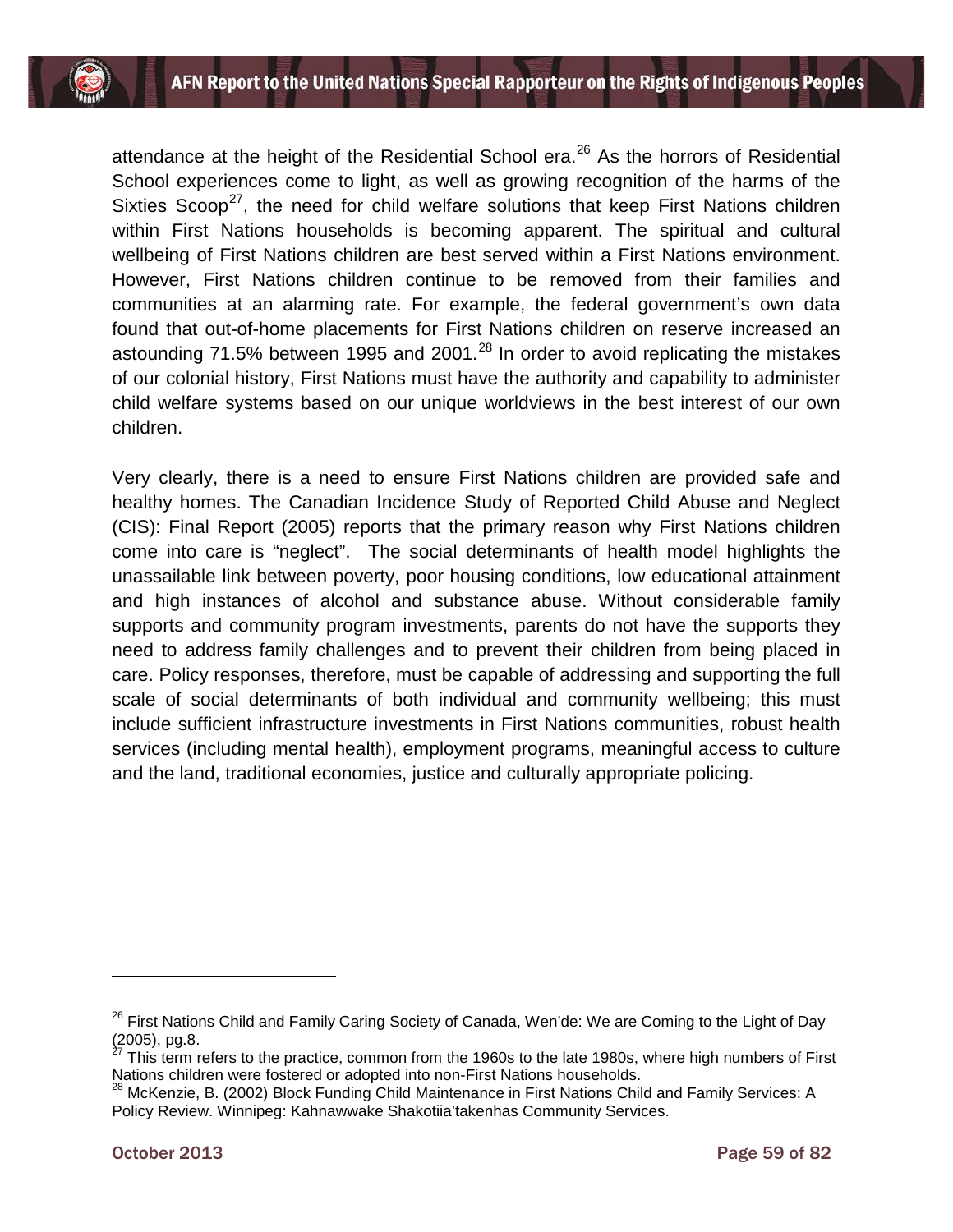#### **Jordan's Principle**

As mentioned previously, the federal government is responsible for "Indians and lands reserved for the Indians" (Constitution Act, 1867, Section 91.24), including on-reserve social and health services, while the provinces provide off-reserve services for all Canadians. Unfortunately, in practice, this jurisdictional divide does not provide clear answers when it comes to the provision of health services for First Nations people, particularly those residing on-reserve. The result is that First Nations people are often left without vital services, services that would be available to non-First Nations Canadians, while jurisdictions argue over who is responsible to cover the costs.

One high profile example of the true costs of these jurisdictional disputes is the case of Jordan River Anderson from the Norway House Cree Nation in Manitoba. Jordan spent the first part of his life in a Winnipeg hospital suffering from a rare neuromuscular disorder. At two years of age, doctors attempted to send him to a medical foster home closer to his home community; however, federal and provincial officials argued over who should pay for his care, including items as minor as specialized bathing equipment. Tragically, Jordan died at age five having never lived a day outside of the hospital.

This failure on the part of both federal and provincial governments led to the development of "Jordan's Principle". Jordan's Principle is a mechanism to prevent First Nations children from being denied equal access to benefits or protections available to other Canadians as a result of First Nations status. It states that the government department first contacted for a service readily available off-reserve must pay for it while pursuing repayment of expenses, and that jurisdictional disputes, whether they are between departments or between levels of government, must not impede the provision of health care services to First Nations. The House of Commons unanimously adopted this principle in Private Members Motion 296 on December 12, 2007.

Since that time, the Canadian government has shown very little effort in meeting its obligations under Jordan's Principle. In fact, in April of 2013, a Federal Court ruled that the federal government, bound by Jordan's Principle, must reimburse the cost of care for Pictou Landing First Nation member, Jeremy Meewasige, who lives with numerous complex disabilities requiring 24 hour care. In the decision, federal court Justice Leonard Mandamin ruled that "Jordan's Principle is not to be narrowly interpreted." Unfortunately, in May of this year, Canada announced its intention to appeal the decision.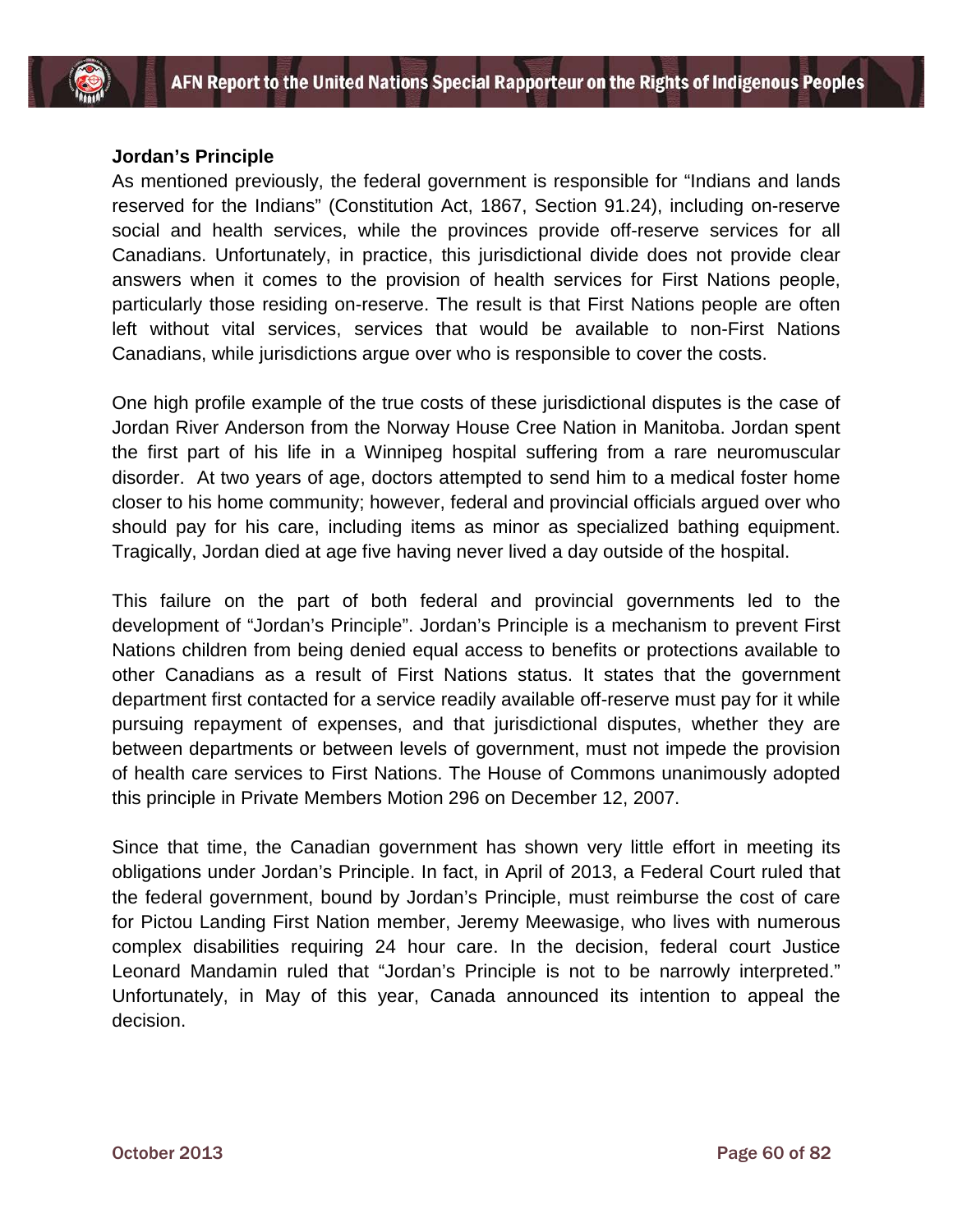

### RECOMMENDATIONS:

- 1. That the federal government fund First Nations child welfare to, at minimum, the same level as their provincial counterparts;
- 2. That federal supports for First Nations child welfare be sufficiently flexible to allow for First Nations directed and managed solutions and policies;
- 3. That the federal government increase investment in all areas of the social determinants of health in order to mitigate the need for child welfare services in the first instance.
- 4. That Canada and the jurisdictions, with full involvement of First Nations, fully implement Jordan's Principle in the broadest possible terms.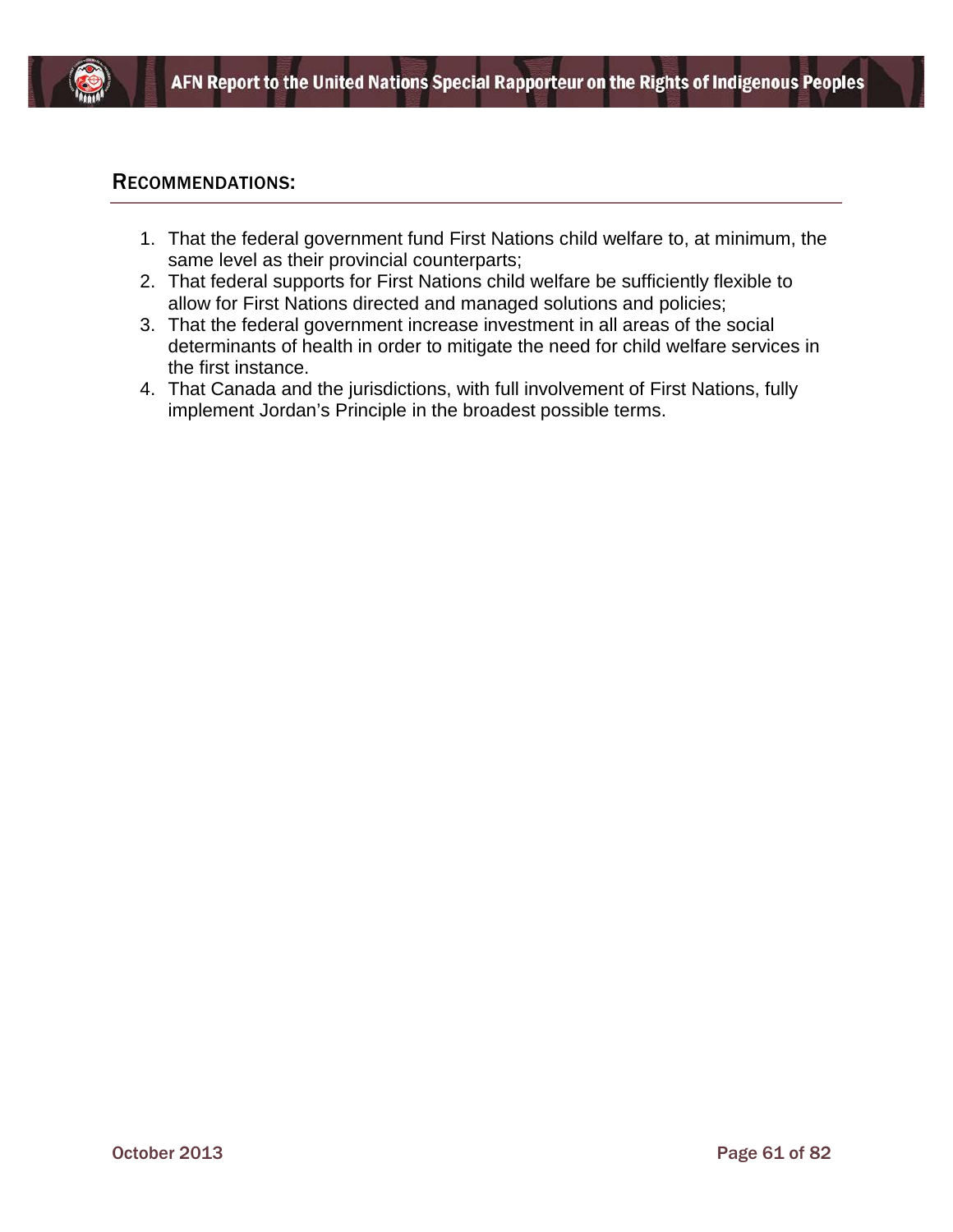## ECONOMIC PARTICIPATION, EMPLOYMENT & TRAINING

*Article 20 (1) of the UNDRIP states: Indigenous Peoples have the right to maintain and develop their political, economic and social systems or institutions, to be secure in the enjoyment of their own means of subsistence and development and to engage freely in all their traditional and other economic activity.*

## **CONTEXT**

First Nations are pursuing a vision of sustainable economic and trade self-sufficiency achieved by ensuring investments in stable community infrastructure, opportunities for resource revenue options, human resources, First Nation-led economic programs, services and incentives, and effective economic partnerships. By being active participants in economic development, we can better ensure First Nation economies thrive, creating wealth and jobs and supporting our people to have an active role in shaping the national economy. First Nations are taking a leadership role as Indigenous peoples to balance development, opportunities for the green economy, conservation and environmental protection.

The path to prosperity and productivity continues to run through First Nations territories, the original stewards of the land. With increased legal recognition, and an unrelenting resilience, First Nations' re-emerging economic confidence helps shape the Canadian economy. There is a new opportunity to foster the self-reliance of local economies for the long-term. First Nations insist on respect for the land, sustainability, economic policy that includes the future of First Nations, and a fair share of the benefits of development. First Nations must be full participants and drivers of new sustainable and responsible economic opportunity. First Nations are pursuing a path forward supporting the prosperity for First Nations – and for Canada.

To support First Nations in pursuing economic growth and trade development opportunities, the AFN has begun to examine potential for, and impacts related to, some trade relationships more closely. In addition to identifying the need to advocate consideration of First Nation interests in federal trade initiatives with other global economies. In order to support this work, and in line with direction provided from resolution 02/2010, AFN has begun a review of trade initiatives that were undertaken by the federal government. AFN has also reviewed and taken an inventory of the different types of support that exist federally for the business community at-large; participated in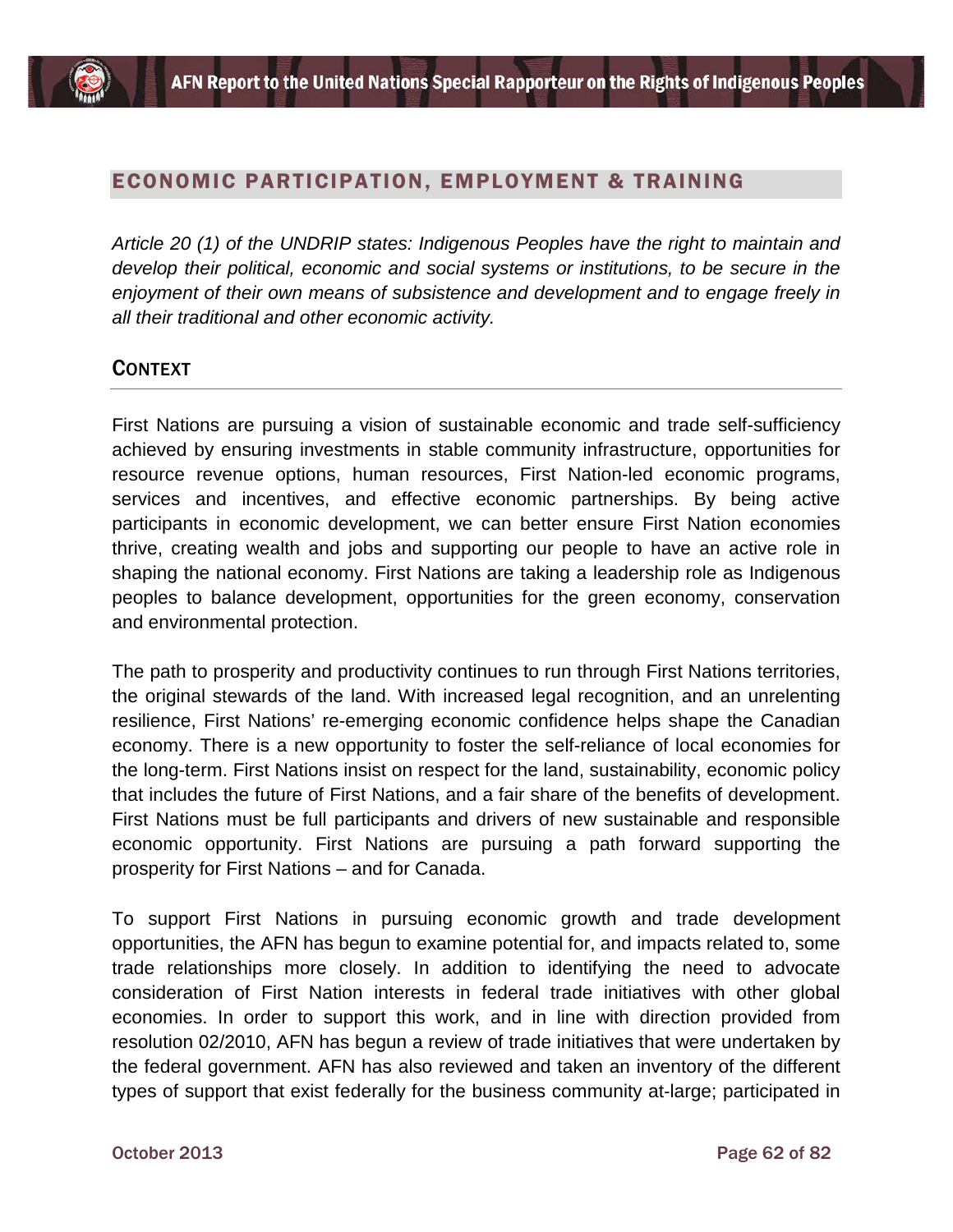# AFN Report to the United Nations Special Rapporteur on the Rights of Indigenous Peoples

a trade mission; examined opportunities for trade education; and outlined possible discussion topics for a national forum focused on First Nations, trade and commerce. AFN is also seeking First Nations communities and First Nations businesses assessments of trade arrangements with businesses from other parts of the world.

First Nations are not anti-development but any development must be at their direction, responsible, sustainable and for mutual benefit. Every single major company and industry in this country does business with First Nations. From mining and energy, to tourism and transportation, First Nations can be participants, partners, and owners. From catering to security to environmental protections services, there are literally dozens of spin-off service businesses that are First Nation owned and operated.

We need investment in the young people and First Nations education and skills training. The young people are the future entrepreneurs and business owners who will generate prosperity for them, their communities, and all of Canada. As the youngest and fastest growing population in the country, there is great potential among our peoples and communities. The First Nation population growth rate is over 25% (6% for general population), and over half of our population is under 25 years of age.

Investments in First Nation people through education, skills training and employment opportunities will ensure First Nation participation in the economy and close the skills and education gap between First Nations and the rest of the population. Research shows that closing this gap will generate \$400 billion within a generation and save Canada \$115 billion in social costs.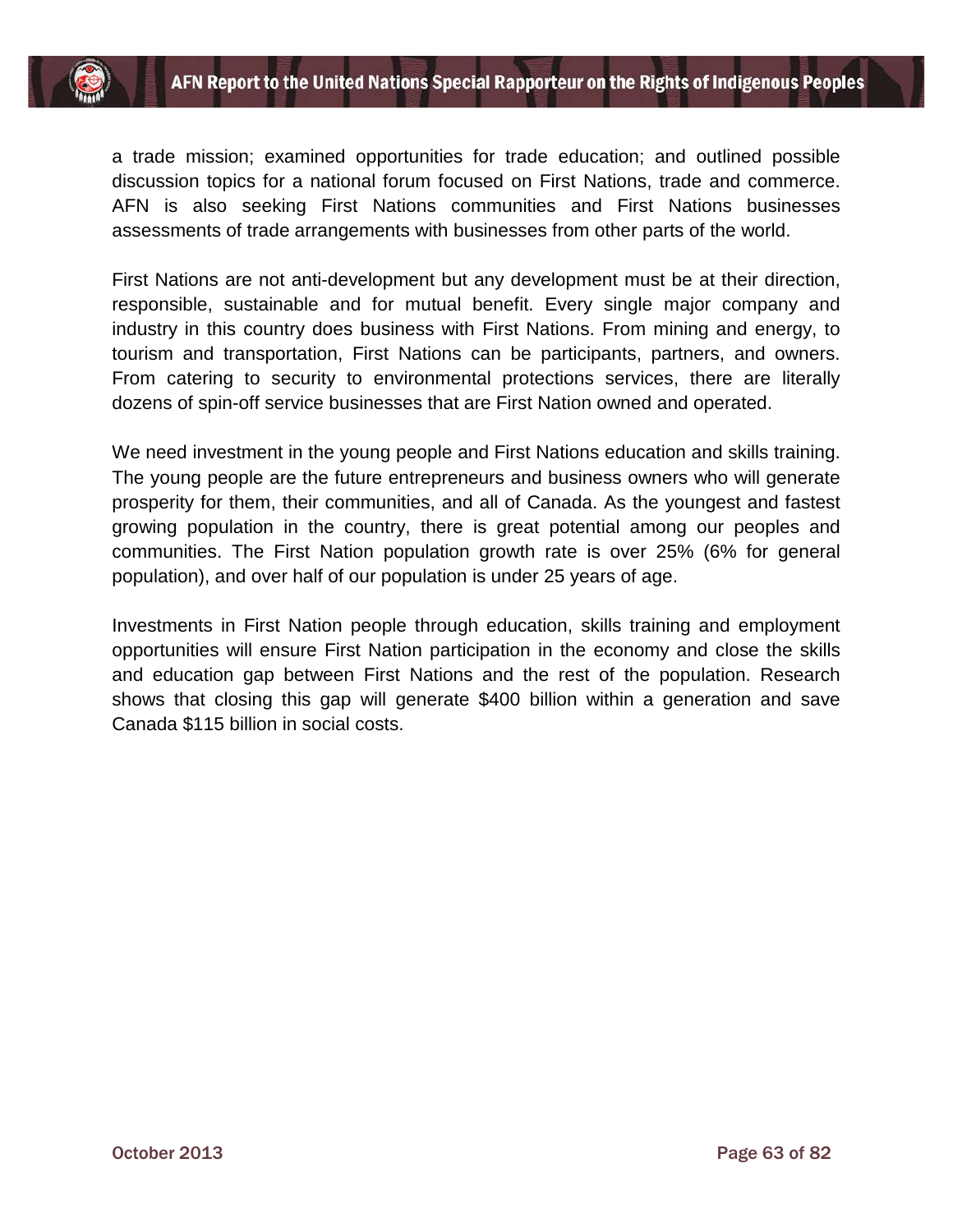

## RECOMMENDATIONS

- 1. Full commitment to negotiation frameworks inclusive of First Nation governments, provinces and territories to ensure First Nations benefit from any and all development and resource extraction in their territories and that such development is done with their full engagement and approval of their citizens.
- 2. Respect for First Nation priorities regarding the use of and access to their territories and binding arrangements that protect the rights of First Nations to balance economic and environmental interests.
- 3. Canada needs to work with First Nation governments to implement a comprehensive set of measures to eliminate the economic gap between First Nation citizens on and off reserve and non-Indigenous Canadians, including support First Nation employment, training, labour force and human resources development needs.
- 4. Creation of a First Nations Economic Strategy, that builds on existing First Nation-developed frameworks, to support community's efforts towards nation building, economic infrastructure, training and skills development, connectivity, resource development and sharing responsive to local and regional development priorities.
- 5. Implementation of a framework that respects Indigenous and Treaty rights and enables First Nation governments to effectively support their economies.
- 6. Clear respect and fulfillment of First Nations rights to tax exemption.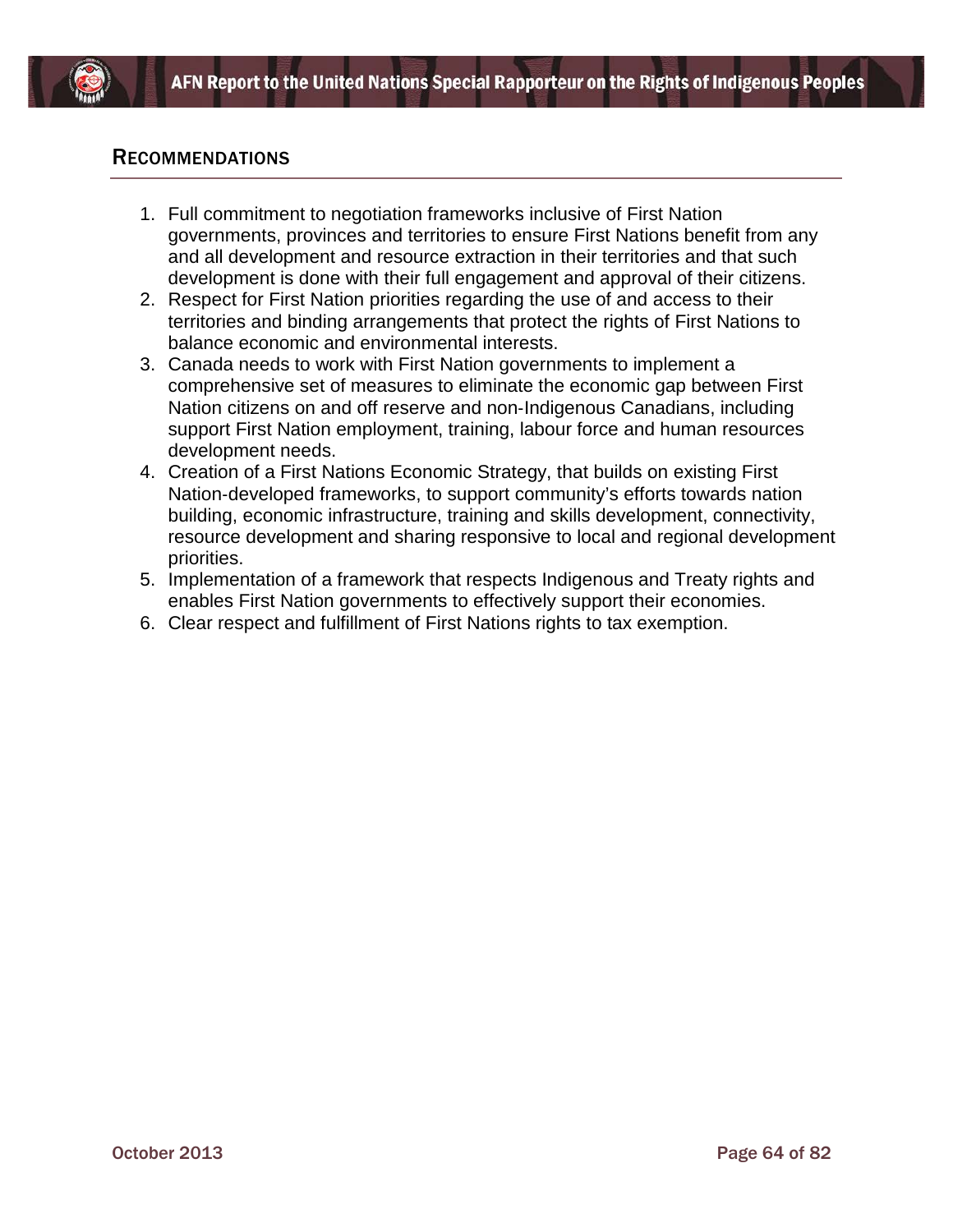## FIRST NATIONS HEALTH

*Article 23 of the UNDRIP states: Indigenous peoples have the right to determine and develop priorities and strategies for exercising their right to development. In particular, indigenous peoples have the right to be actively involved in developing and determining health, housing and other economic and social programmes affecting them and, as far as possible, to administer such programmes through their own institutions.*

## **BACKGROUND**

Health care for First Nations continues to be a complex and diverse issue. It is clear that the constitutional responsibility and Treaty obligation for First Nations health rests with the federal government. However, provinces and territories (PT) play an integral role in the health outcomes of First Nations people both on and off reserve.

Federal health services are often not well coordinated and funding gaps exist within the different funding components. Siloed approaches to the funding and the Federal Governments assimilation policies make flexibility and adapting to emerging issues almost impossible. Socio-economic determinants such as poverty (lack of employment and lower income) and inadequate housing contribute to First Nations inability to improve health status.

## CURRENT CONTEXT

Overall, health outcomes of First Nations lag far behind the non-Aboriginal population. It has long been the goal of the AFN to close the gap in health outcomes between the general Canadian population and First Nations. This objective is to be shared by Health Canada, as demonstrated by the express mandate to "address health barriers, disease threats, and attain health levels comparable to other Canadians." While we clearly share similar objectives, the fact remains that First Nations people continue to suffer disproportionately with poor health, both mentally and physically. For example, it is well known that people suffering with addictions or mental health issues are more likely to find themselves within PT justice systems and although suicide rates vary considerably between First Nations communities, the First Nations youth suicide rate is approximately 5-7 times higher than that of the general Canadian youth population.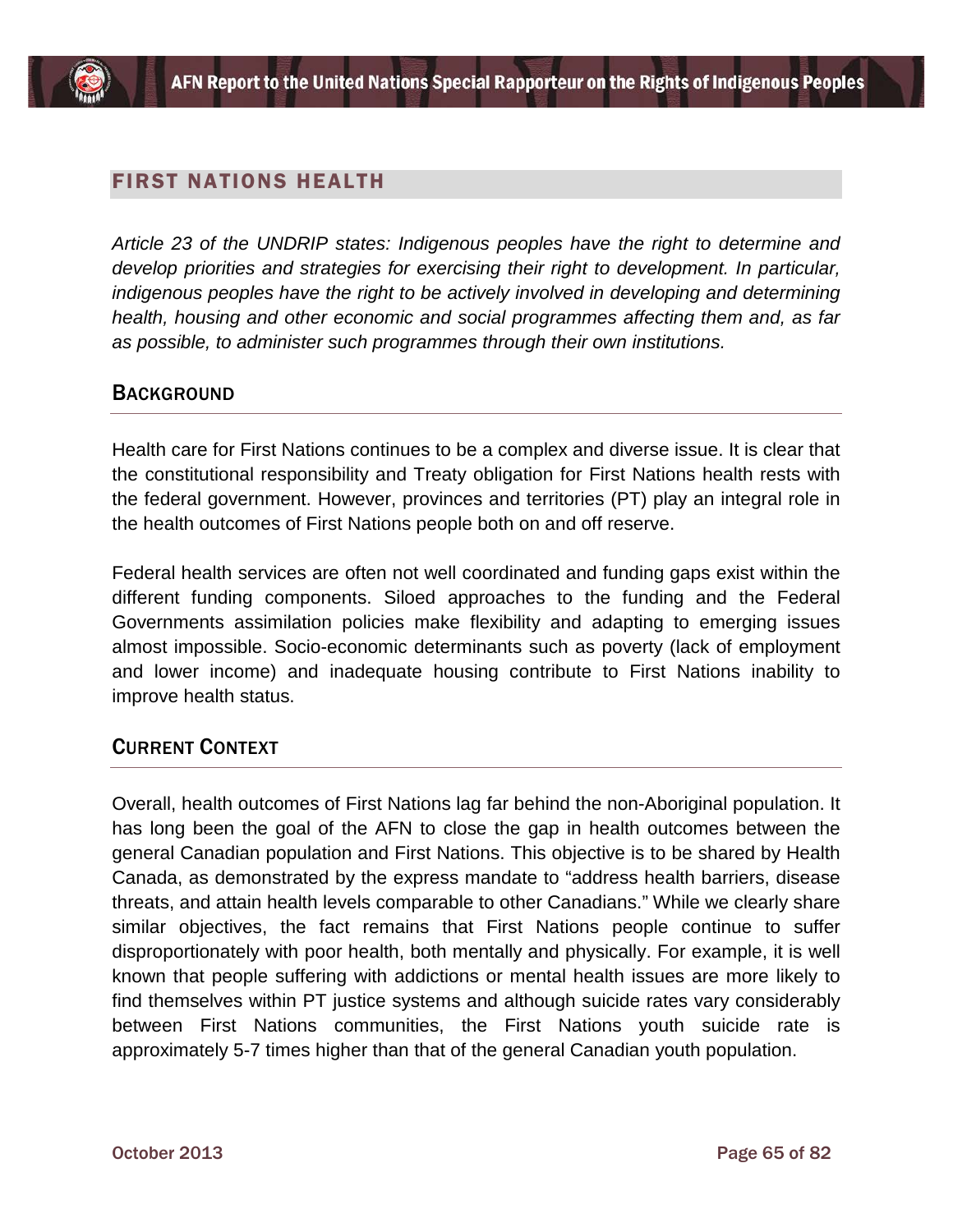As it stands today, when compared with the Canadian public, First Nations populations face much higher rates of chronic and communicable diseases such as diabetes, cancer, heart disease, tuberculosis and HIV/AIDS and they are exposed to greater health risks associated with, but not limited to, jurisdictional barriers to accessing health services, poor housing, poverty, contaminated water, higher rates of smoking and exposure to second-hand smoke, higher rates of alcohol and drug abuse, obesity, violence, limited access to appropriate health services (eg., remote location and isolation of many communities), discrimination and limited access to healthy foods and employment opportunities.

Even with these alarming statistics, First Nations programs face a challenging fiscal reality. Since 1996, federal funding for First Nations core programming have not kept up with the rate of growth, creating substantial pressures on First Nations health delivery systems and the essential services provided under the Non-Insured Health Benefits (NIHB) program. The AFN has reiterated the urgent need for immediate new and sufficient investments for the NIHB program to address the mounting health crisis in First Nations communities.

As with most programs that support First Nations communities, NIHB health services exist without a legislative base or governing framework. Instead, the government maintains the position that health care is provided to First Nations as a matter of policy and not a legal obligation. With no regulatory base in place supporting programs in important areas of healthcare standards or facility standards, etc… and on the basis of recurrent policy changes, health services provided under NIHB are not always well defined and there exists persistent confusion about federal responsibility for funding them adequately.

Furthermore, it is estimated that an additional \$572 million in 2013-2014, and \$805 million over the next five years would be required to meet the existing shortfall, as well as anticipated demands for new registrants. The AFN has also reiterated the need the Government to review current approaches and programs to address all the aforementioned gaps and to address the high associated federal administration costs.

Nearly a generation has passed since the release of the ground-breaking Royal Commission on Aboriginal Peoples (RCAP) report in 1996. One of RCAP's key recommendations is that, "governments and organizations collaborate in carrying out a comprehensive action plan on Aboriginal health and social conditions." This recommendation remains largely unfulfilled. We must all work together to ensure that another generation does not pass without a meaningful and fundamental improvement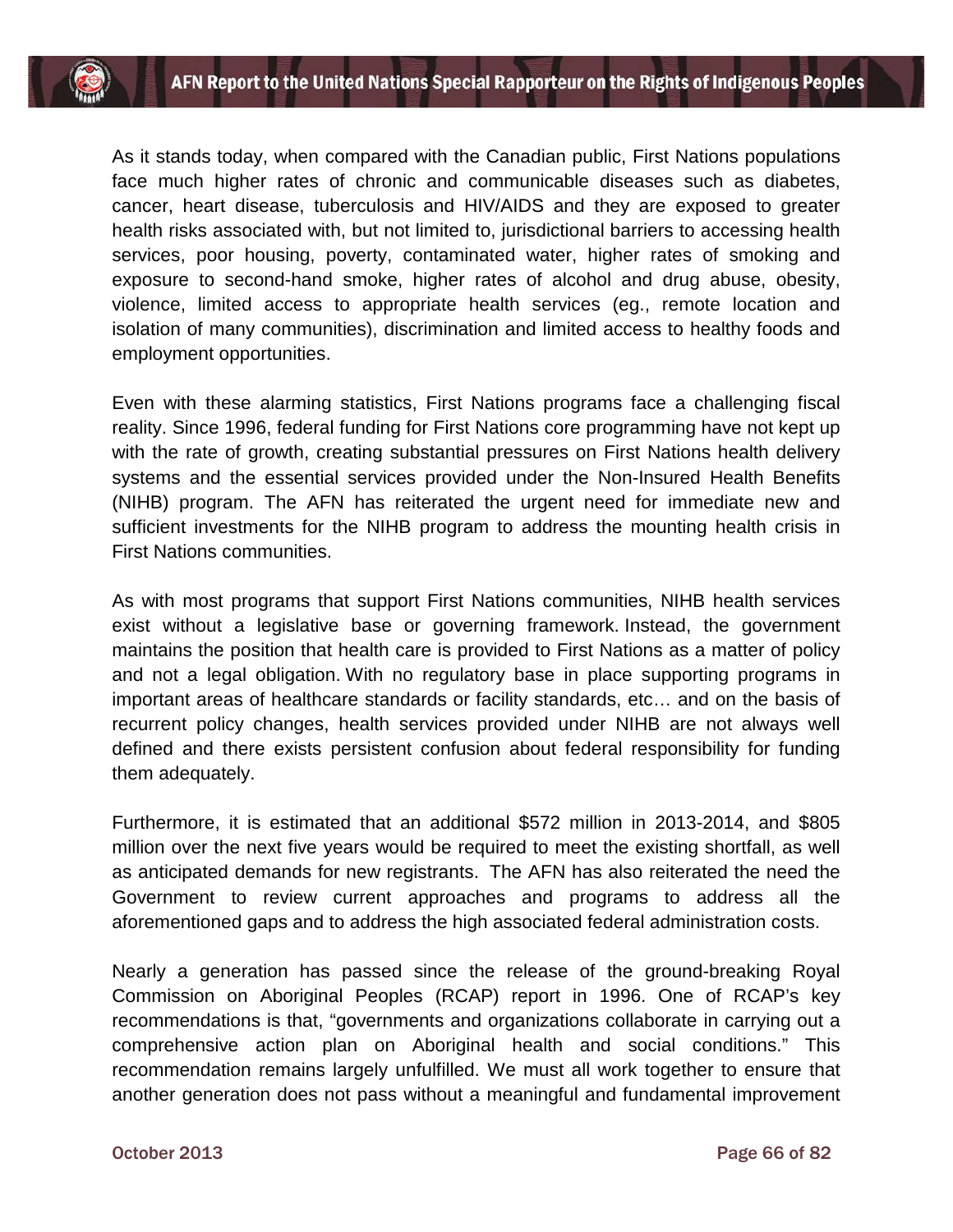to First Nations health. The First Nations vision is to have a First Nations controlled and sustainable health system that adopts a holistic, comprehensive and culturally appropriate approach. This vision includes access, services and benefits to all First Nations people, regardless of where they live. It is the goal of all persons working to address First Nations health that communities will regain or improve their wellness and individuals will live healthy, empowered lives. Efforts to achieve this health system will span a spectrum of activities from realigning the system, to wellness and disease prevention, ensuring that First Nations have an equitable provision of health services, and establishing a recognized First Nations jurisdiction in health services supported by sustainable funding.

To attain this, First Nations leadership must work towards developing PT and federal partnership agreements that require parties to be committed to addressing the issue of reducing the First Nations health inequity in Canada and responding to the First Nations health disparities and consequences of prior implementation mechanisms onto First Nations and their communities.

Achieving the vision of a First Nations controlled health system is premised on two fundamental concepts:

- **Sustainability** requires funding matched to population growth, health needs, and real cost drivers, as well as effective measurements to monitor and track spending. This will ensure that funding results in real improvement in First Nations health outcomes. Ultimately, sustainability will only be achieved as progress is made to establish First Nations control, management, and delivery of health systems.
- **Integration** is essential to overcome the myriad of health programming at federal, provincial and municipal levels that creates devastating gaps in First Nations health. Empowered First Nations will integrate health services and programs across jurisdictions to create a new holistic framework of First Nations health system renewal.

Improving the health of First Nations is based on improving access, quality and sustainability of health services; adhering to a vision of health as part of a seamless continuum of care which links all health programs and services across all jurisdictions; and, improving First Nations control over health care and reciprocal accountability between the federal government and First Nations.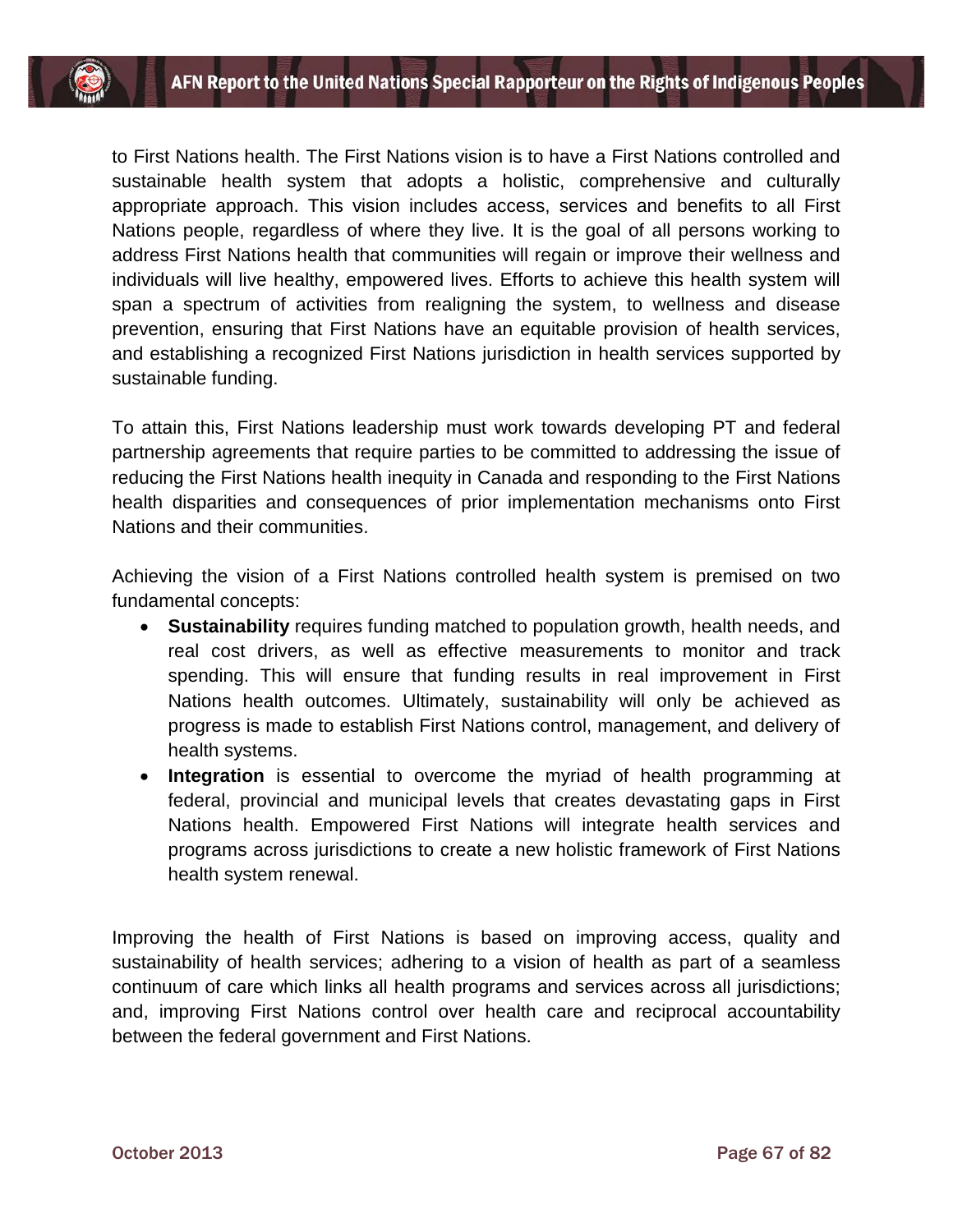

## RECOMMENDATIONS:

- 1. Consistent with inherent, Treaty and Aboriginal Rights defined in section 35 of the *Canadian Constitution,* programs aimed at improving the health outcomes of First Nations must include First Nations. They must be community-based and community designed, with a strong understanding that no two communities are alike.
- 2. The Government of Canada, as well as other relevant bodies must recognize First Nations governance and address the critical gaps in First Nations health, through *advancing* First Nations systems that are culturally appropriate and effective; *delivering s*ustainable, fair and equitable funding for First Nations health services; and *improving* coordination and effective intergovernmental cooperation and partnership.
- 3. Improving health care for First Nations must place culture as a core component throughout all programs and policies.
- 4. There is also the need for sustainability of resources that are matched to population growth, health needs, real cost drivers, on improving access, quality and sustainability of health services regardless of residence; adhering to a vision of health that adopts a holistic and culturally appropriate approach as part of a seamless continuum of care which links all health programs and services across all jurisdictions; addressing all social determinants of health, improving First Nations control over health care; reciprocal accountability between the federal government and First Nations; as well as effective measurements to monitor and track spending.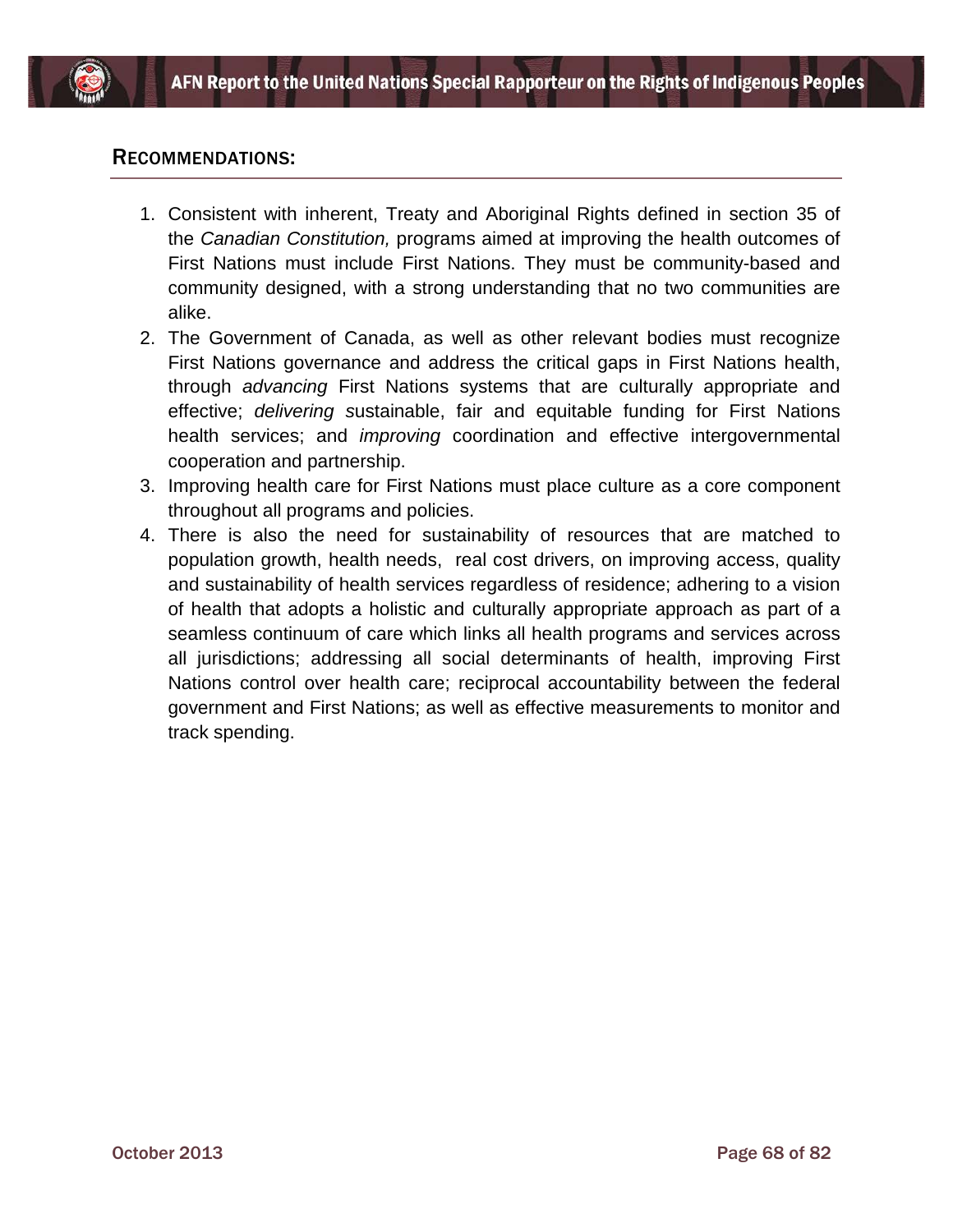

## JUSTICE AND COMMUNITY SAFETY & SECURITY

### JUSTICE & COMMUNITY SAFETY

*Article 22(2) States shall take measures, in conjunction with indigenous peoples, to ensure that indigenous women and children enjoy the full protection and guarantees against all forms of violence and discrimination.*

### CONTEXT

First Nations people are the most marginalized and dispossessed people in Canada, and are subject to persistent individual, institutional and legislative discrimination. Statistics Canada found that 35 percent of Indigenous peoples had been the victim of at least one crime in a one year period as compared to 26 percent of non-Indigenous people. Indigenous peoples were also likely to be victimized more often and experienced violent crime at a rate three times greater than national averages.

In addition to the fact that First Nation peoples face a lack of justice as a collective, First Nation individuals also face personal injustices and oppression at the hands of the criminal justice system. First Nation individuals have a far greater probability of being charged and a greater likelihood of appearing in court, facing jail time and being detained for longer than non-Indigenous offenders.

The circumstances of First Nation offenders remain different from those of most Canadians, as a consequence of ongoing, intergenerational impacts of the residential school system, the Sixties Scoop and damage to identity, culture and language, and current socio-economic conditions. In R. v. Gladue, the Supreme Court of Canada instructed sentencing judges to consider other systemic issues faced by Indigenous offenders, including social and economic conditions and the legacy of dispossession and colonization faced by Indigenous peoples. The Supreme Court also established that Indigenous offenders should, in certain cases, be treated differently from other offenders. Section 718.2(e) directs sentencing judges to undertake the process of sentencing aboriginal offenders differently, in order to endeavour to achieve a truly fit and proper sentence in the particular case. In recent developments, federal amendments to the Criminal Code (Bill C-10) and the requirement of mandatory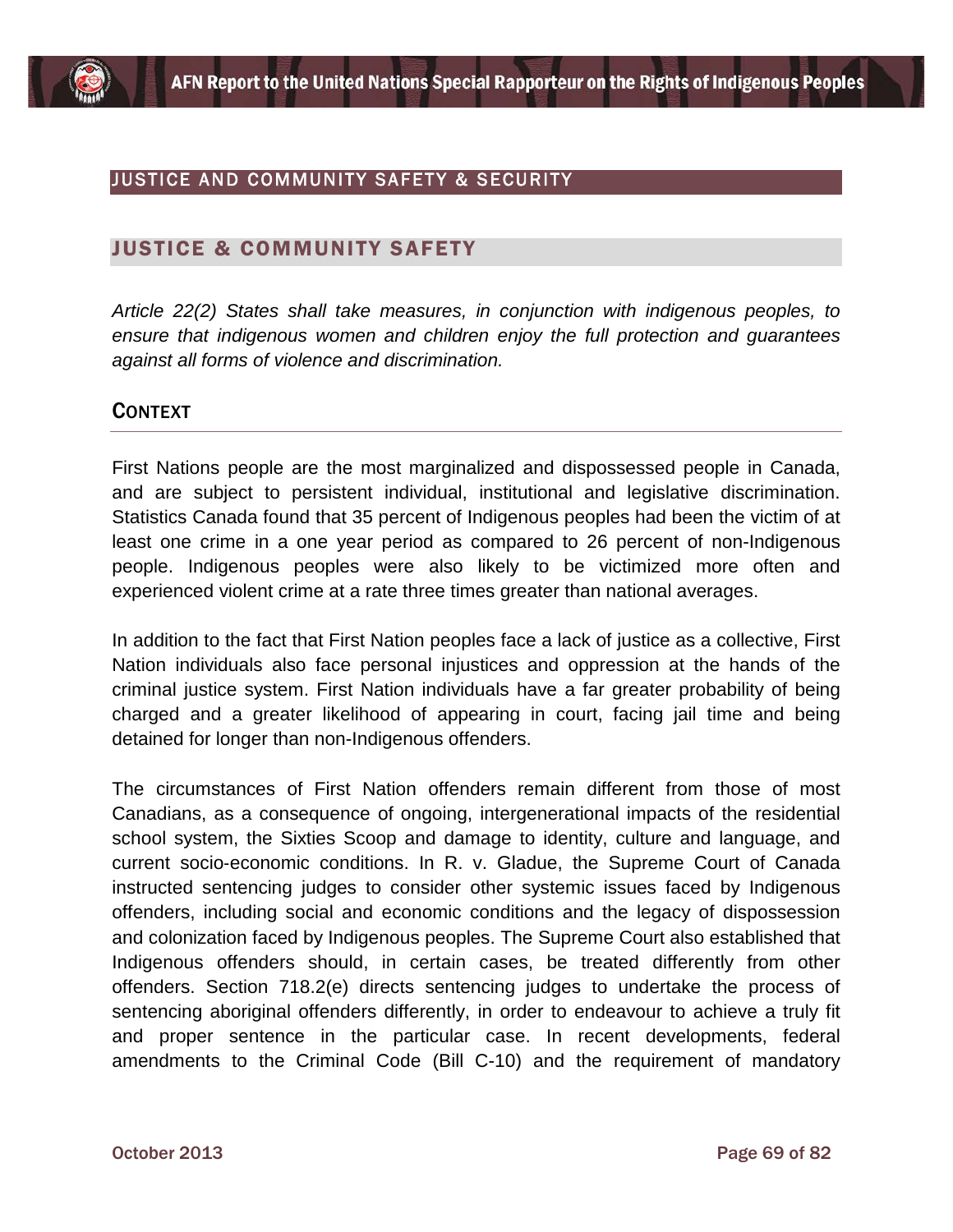

minimums removed the ability of conditional sentencing and negate the application of Section 718.2(e) and further discriminate against First Nation peoples.

First Nations require greater control and authority in resolving conflict matters within their communities. Some positive and promising arrangements exist under selfgovernment and other agreements. These arrangements provide First Nations with greater control to decide upon appropriate processes and remedies for conflict resolution. First Nation self-determination includes the right to a separate First Nation justice system – laws, institutions and supportive processes – based wholly upon First Nation values, philosophies, customs, and traditions.

First Nations people are in some ways are under-policed in terms of situations where the police choose not to act even where there is evidence that crimes have been committed against First Nation people.

First Nation communities do not have comparable levels of policing to other communities. First Nation Policing services continue to lack status as essential services, with funding allocated on a discretionary basis and, as such, at risk of reduction in the face of other federal priorities. This puts our communities and citizens at continued risk.

The Assembly of First Nations (AFN) is mandated through resolutions to pursue changes within the justice system to respond to the needs of First Nation peoples, and advocate for the return of control to First Nation communities, so that they may determine their own destinies. First Nations have Inherent and Treaty rights to govern themselves according to their own laws, enforcement and dispute resolution processes. However, these rights have been interfered with through the imposition of non-Indigenous governance and legal systems. As a result, First Nation citizens face many challenges related to the Canadian justice institutions.

#### **Ending Violence against Indigenous Women and Girls**

It is estimated that over 582 Indigenous women are currently missing across Canada. Canadian police and public officials have long been aware of a pattern of racist violence against Indigenous women and have done little to prevent it. While attitudes towards missing Indigenous women are changing, the number of missing women continues to increase. First Nations have called for concerned legislation or regulations to compel law enforcement officials to properly investigate crimes against First Nation peoples.

In 2008, the United Nations Committee on the Elimination of Discrimination against Women (CEDAW) gave a 2008 directive to Canada to "examine the reasons for the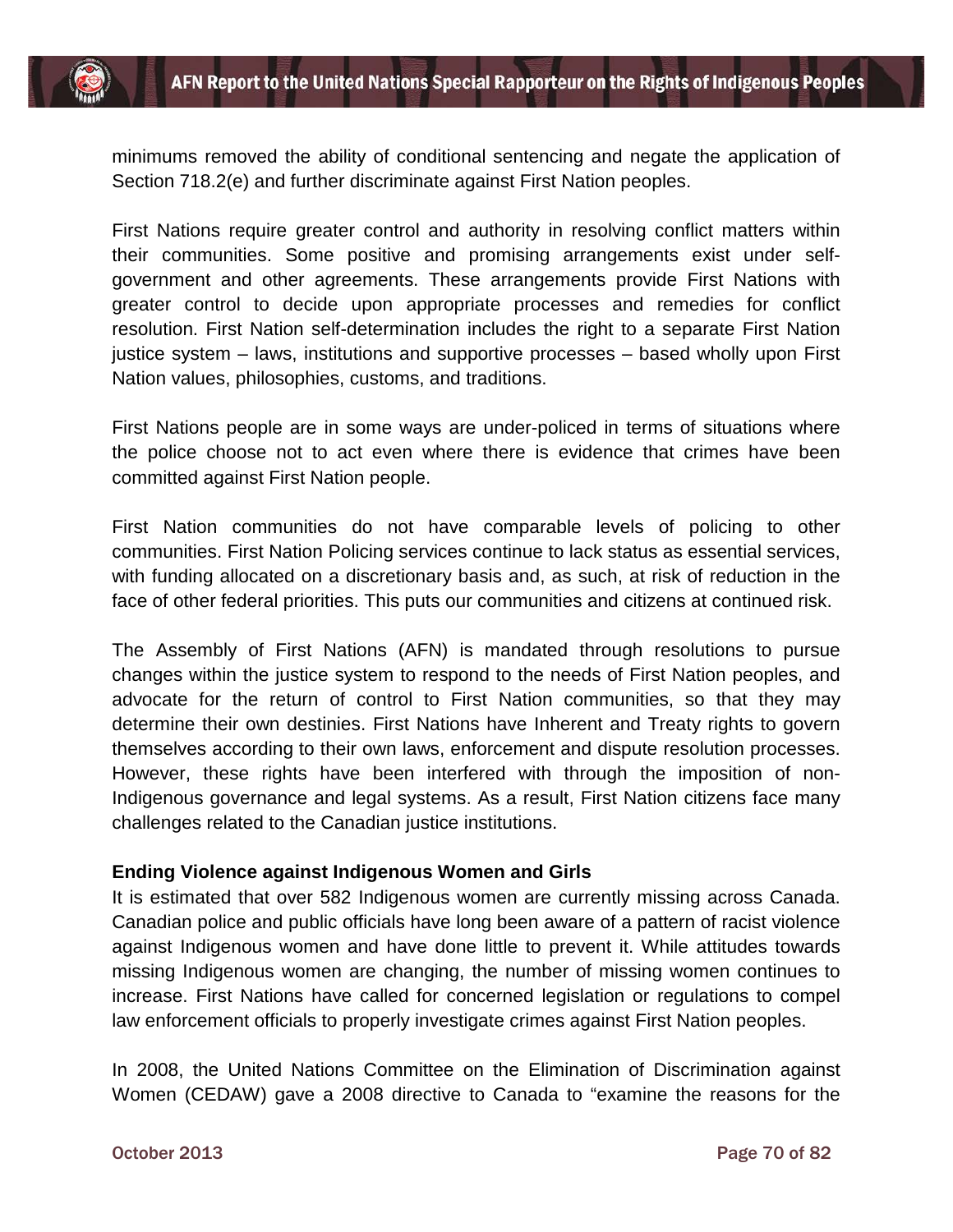

failure to investigate cases of missing or murdered Aboriginal women and to take the necessary steps to remedy the deficiencies in the system [and] carry out an analysis of those cases in order to determine whether there is a racialized pattern to the disappearances and take measures to address the problem if that is the case."

There has not been action on this recommendation and Canada continues to ignore the broader factors that place Indigenous women and girls at greater risk of violence. There has been a chronic lack of adequate and sustainable resources to provide long term solutions for community based initiatives to create safer and healthier First Nation communities. The escalation of violence against Indigenous women and girls continues and this is clear evidence of the failure of the criminal justice system to adequately respond to this national tragedy.

There is an immediate and pressing need to seek justice for Indigenous women and girls in Canada and ensure that they have the same opportunities to fully enjoy their rights, regardless of where they reside. The Canadian Human Rights Commission has reported that young Indigenous women are five times more likely than other Canadian women to die as a result of violence. The numbers of missing and murdered Indigenous women are staggering and increasing every year. The Native Women's Association of Canada (NWAC) estimates that roughly 600 Indigenous women and girls in Canada have gone missing or have been murdered over the last two decades. The majority of these cases remain unsolved. Community based workers estimate that these numbers are up to four times higher. In addressing violence against Indigenous women, AFN seeks to broaden awareness from a focus on domestic and family related violence to examine broader, societal forces and state violence which have placed Indigenous women at greater risk.

Given the unacceptable levels of violence against Indigenous women and girls, AFN is committed to action and pressing for an effective strategy which must include full commitment and participation from all levels of government including First Nations, civil society and both Indigenous and non-indigenous people. Our actions must be able to ensure justice for women and girls who are or have been victims of violence, make changes to laws and policies that allow these problems to persist, ensure the availability of adequate support services and generate a fundamental societal shift that will no longer allow epidemic levels of violence against Indigenous women and girls to continue.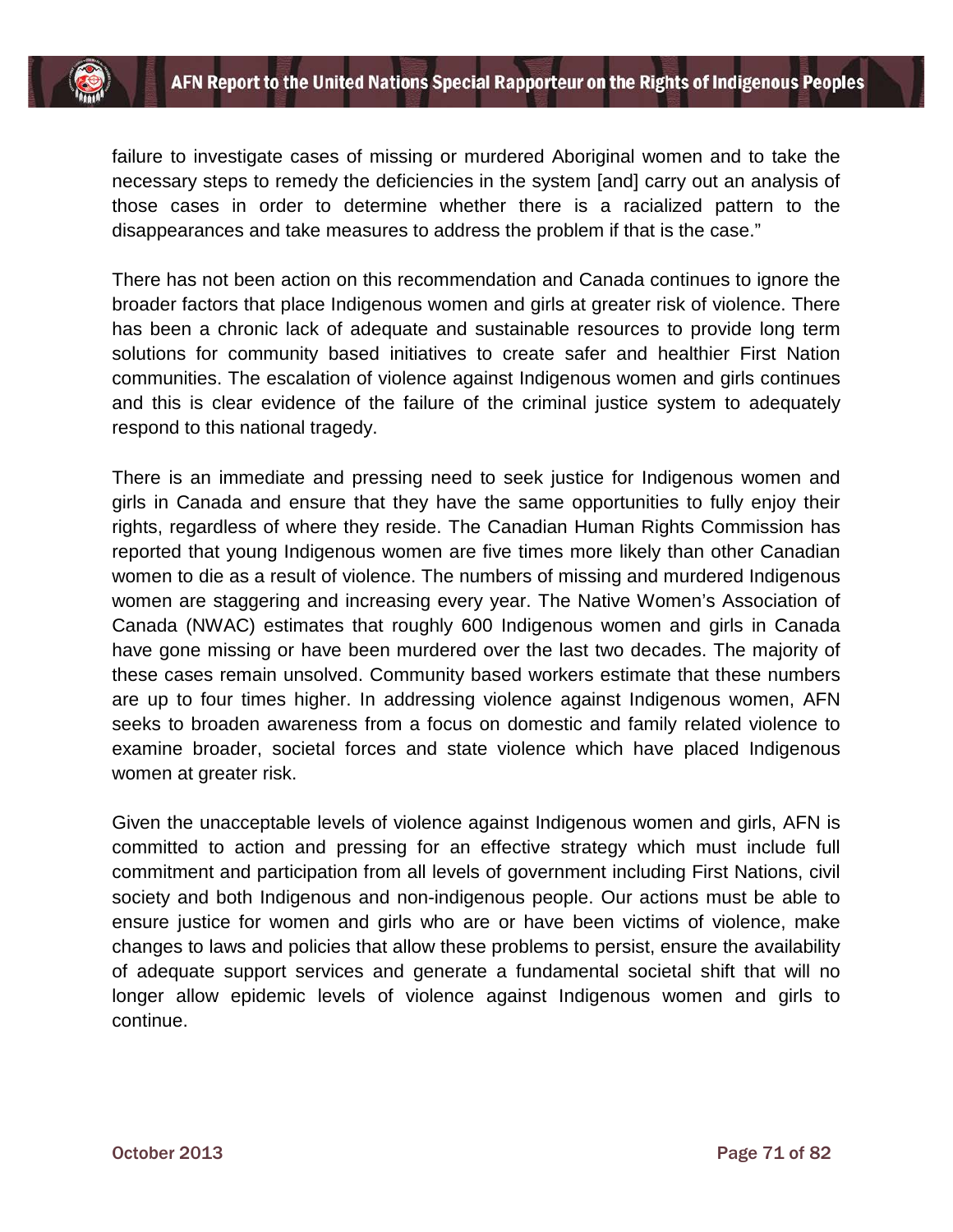# **National Public Commission of Inquiry on Violence against Indigenous Women and Girls**

The AFN, NWAC, First Nations, Indigenous women's organizations and families of murdered and missing Indigenous women have been long advocating for a Royal Commission or National Public Inquiry on Violence Against Indigenous Women and Girls, including the circumstances around those that have been murdered or are missing. Support for a National Public Commission of Inquiry has been growing and social justice organizations, church groups and international human rights bodies have lent their voices to this call. In April 2013, Ministers of Aboriginal Affairs also agreed to call upon the federal government to initiate a National Public Inquiry.

A National Public Commission of Inquiry is critical for accountability and to create change. However, without a strong and actionable national strategy and plan for implementation, change will continue to be delayed. In order to compel concerted actions and efforts, a National Action Plan is urgently required. Such a Commission could ensure an open and transparent examination of socio-economic, political and historical factors and their current manifestation within the child welfare, justice and corrections systems that lead to increased vulnerability; examine police practices and protocols with regards to investigations in incidences where Indigenous women are reported missing, communications with families and among and between jurisdictions; examine and build on the substantial – and often unimplemented – recommendations made in previous commissions, inquiries, reports and task forces (such as the Royal Commission on Aboriginal Peoples, Manitoba Justice Inquiry , National Aboriginal Women's Summits, etc.) with a focus on identifying critical barriers to their implementation and strategies to overcome these; examine experiences, supports and strategies in urban centres; provide special focus on the North and the unique perspectives and experiences of Northern First Nations and Inuit communities; review innovative practices and community-based supports in preventing violence and achieving reconciliation; and, increase public awareness and understanding of the impacts and underlying causes of violence.

On February 14, 2013, Parliament voted to create a Special Committee on Violence Against Indigenous Women (IWFA) that will conduct an investigation into the high incidences of violence, identify root causes and provide recommendations for solutions. Initially, the committee had one year to complete its study and table a report. However, with the prorogation of Parliament which means the dissolution of the IWFA this mandate has been cut drastically short.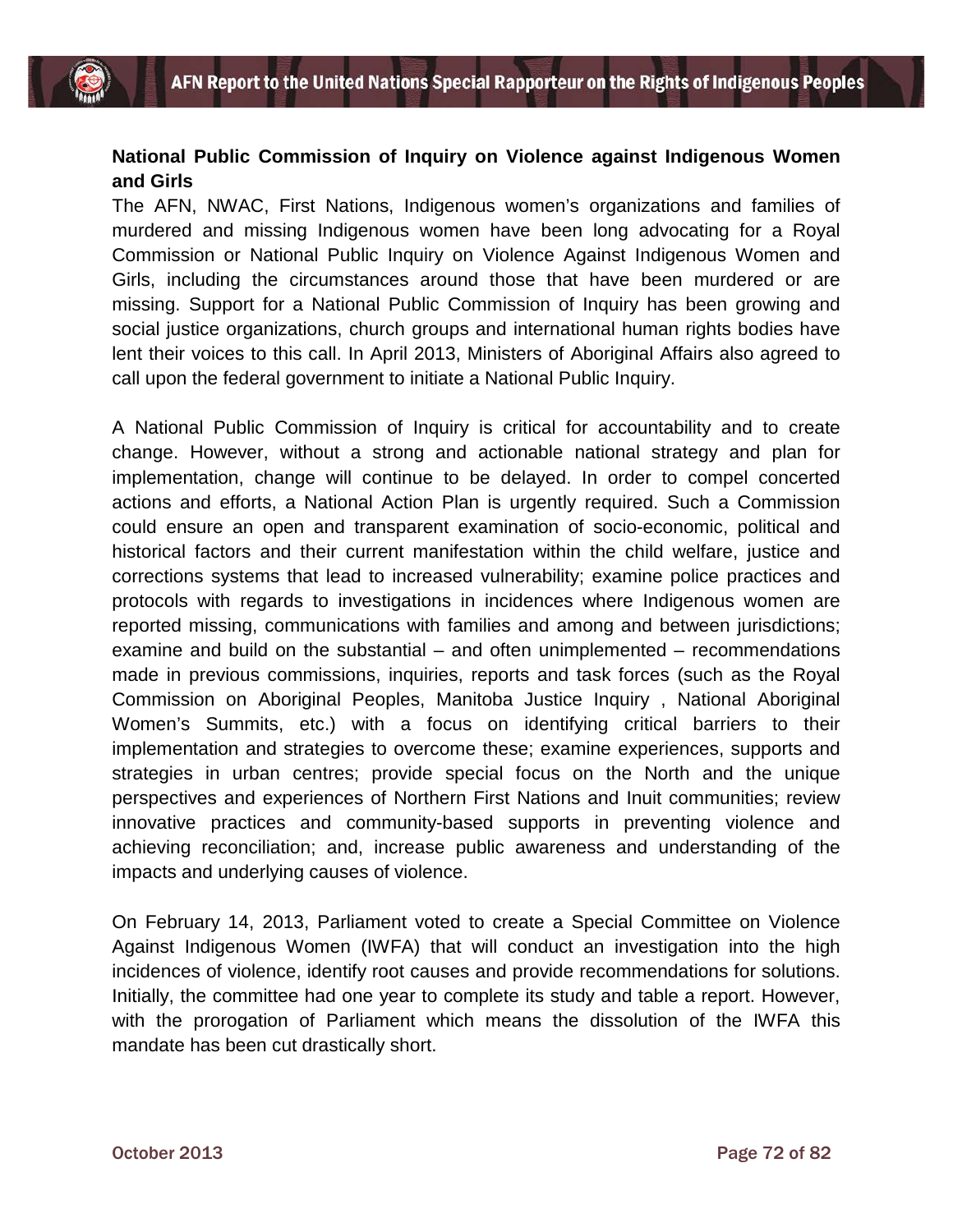Canada has tabled its response to the second cycle Universal Period Review of the United Nations Human Rights Council, where all recommendations to develop a National Action Plan to End Violence, to call a National Public Commission of Inquiry, and to ensure accurate data collection on incidences of missing and murdered Indigenous women and girls were rejected. This raises serious questions about this government's intentions to implement recommendations of the Special Committee, and to broader work on ending violence.

### **Criminal Justice and Corrections**

Violence is not only seen in the context of victimization of Indigenous persons, but it is also part of a cycle that is perpetuated by their current unacceptable overrepresentation in the correctional system. Between 2001-2002 and 2011-2012, the incarcerated Aboriginal population has increased 37.3%, with an increase in the incarcerated female Aboriginal population of 109%, according to the Correctional Investigator of Canada. At the provincial or territorial levels, we see even higher levels of Aboriginal overincarceration. In 2010-11, 27% of adults in provincial and territorial custody were Aboriginal, a rate which is six to seven times higher than their proportion of the total adult Canadian population. This alarming trend is particularly pronounced for First Nation women. In 2012, Public Safety Canada released the report "Marginalized: The Aboriginal Women's experience in Federal Corrections", which stated that while Aboriginal people account for just four per cent of the Canadian population, one in three females in the federal correctional system is Aboriginal. In addition, over the last 10 years, the representation of Aboriginal women in the prison system has increased by nearly 90 per cent, making them the fastest-growing offender group.

In Canada, the policies, programs and practices of the correctional system have produced differential outcomes for First Nation offenders. Over-incarceration and greater levels of involvement with the criminal justice system as both victims and offenders continue harm against First Nation individuals, families and communities. A number of inquiries, such as the Aboriginal Justice Inquiry of Manitoba, acknowledge that police profiling and institutional racism contribute to First Nation over-representation in prisons.

The circumstances of First Nation offenders are different than most Canadians – not only are they overrepresented in the criminal justice and corrections system, First Nation crime is almost always tied to substance abuse, intergenerational abuse arising from residential schools, the "Sixties Scoop", low levels of education, lack of employment opportunities, poverty and family issues. The First Nation and Aboriginal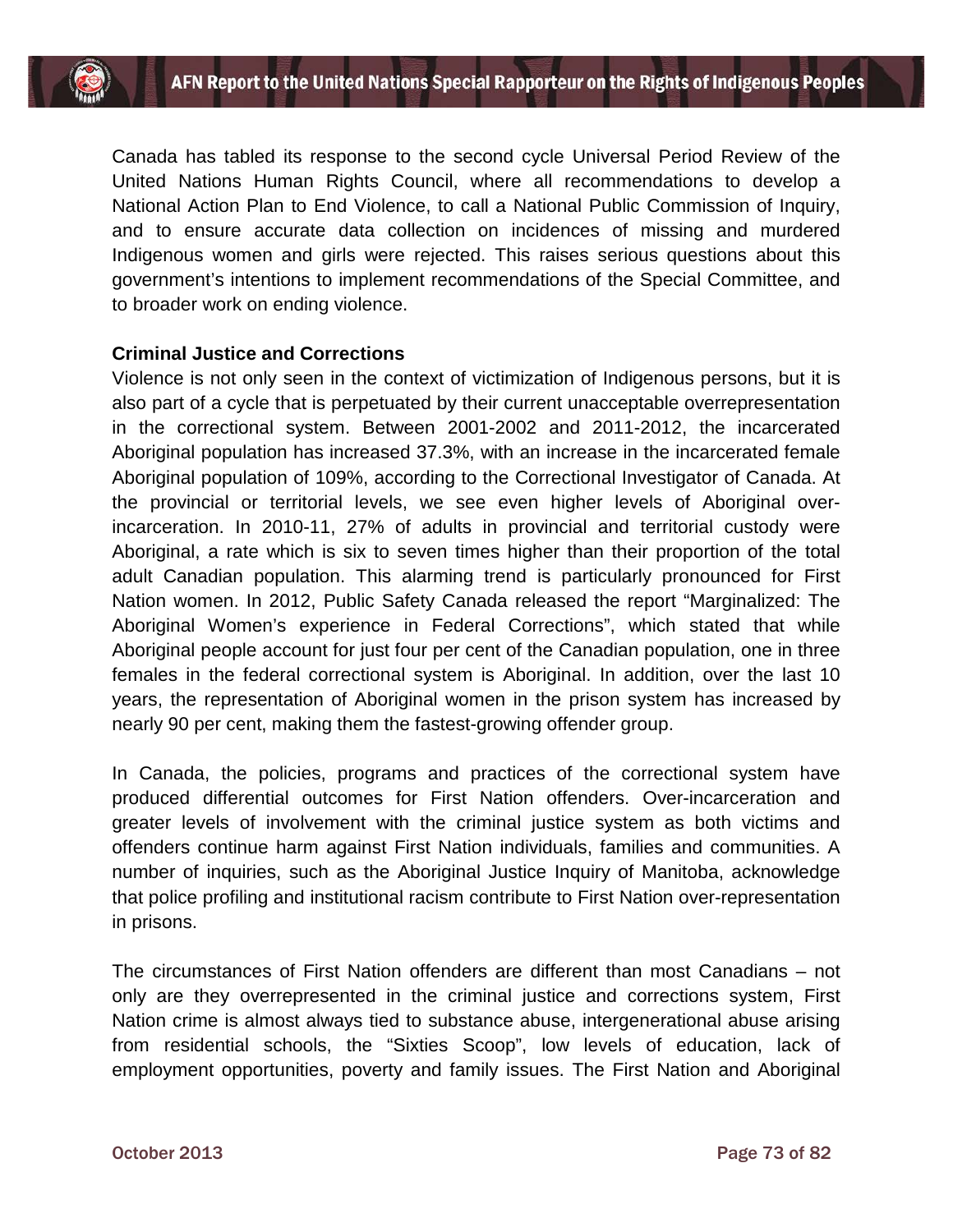offender population is younger, more susceptible to persuasion, related to substance abuse, increasingly gang affiliated and more frequently suffering fetal alcohol syndrome. Bill C-10: Safe Streets and Communities Act which came into effect in 2012 is omnibus legislation that combines nine bills from the previous parliament and includes changes to the Youth Criminal Justice Act and the requirement of mandatory minimum sentences for drug offences. First Nations have expressed numerous concerns with an approach that uses expensive and punitive jail measures as this disproportionally impacts First Nation citizens as they are already overrepresented in the corrections system, and will not address underlying issues that lead to involvement with the justice system. AFN has opposed this Bill and noted that it limits the discretion of judges. In R. v. Gladue, the Supreme Court of Canada instructed sentencing judges to consider other systemic issues faced by Aboriginal offenders, including social and economic conditions and the legacy of dispossession and colonization faced by Aboriginal peoples. In Gladue the Supreme Court also established that Aboriginal offenders should, in certain cases, be treated differently from other offenders.

In fact, the Federal Government's "Tough on Crime Agenda" does nothing to ameliorate the disproportionate rates at which Aboriginal peoples are incarcerated – quite the opposite, in terms of Aboriginal peoples' over-representation within the justice system, the federal government's agenda will only serve to further increase the numbers and worsen the already staggering injustice experienced by Aboriginal peoples as a whole. Many First Nations have urged the federal and provincial governments to provide financial support to First Nation communities to develop crime prevention programs. First Nation communities support the use of sentencing circles and other alternative dispute resolution processes that are more holistic, promote healing and restore cohesiveness in the community when dealing with offenders. Many First Nations continue to encourage the use of alternatives sentencing process and deplore the use of imprisonment. First Nation communities support the use of sentencing circles and other alternative dispute resolution processes that are more holistic, promote healing and restore cohesiveness in the community when dealing with offenders.

#### **First Nations Policing**

First Nation police services play an important public safety role in our communities. Unfortunately First Nation police services are not afforded the same respect or recognition as mainstream police services as they are under-funded on a year to year basis and are designated as enhancement to either provincial police services or the RCMP as opposed to essential police services. Despite the evolution of First Nation police services over the years, the First Nations Policing Policy (FNPP) has not been updated to address chronic under-funding or the legal designation of our police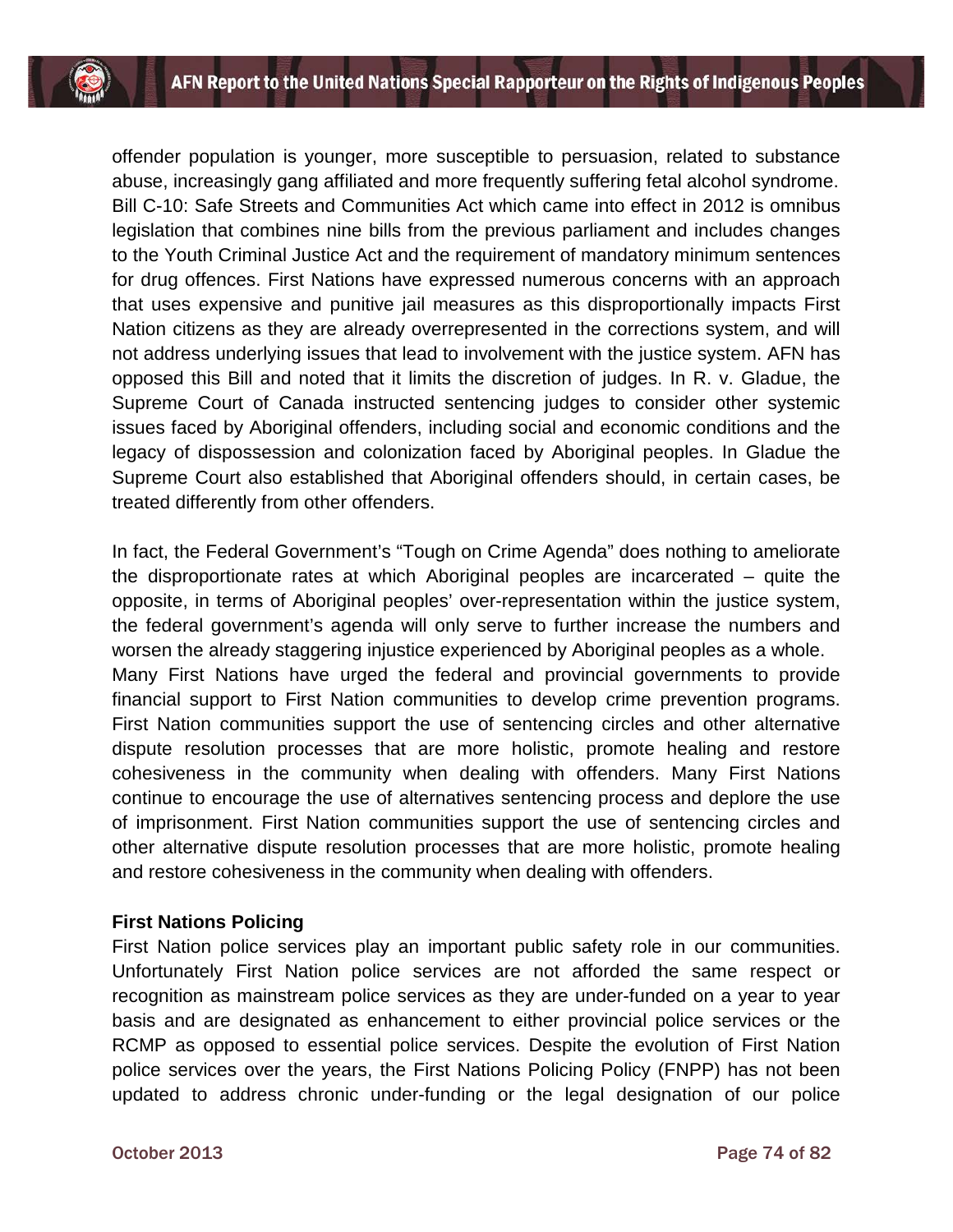services. A more sustained effort is required by federal and provincial governments including the RCMP to continue building working relationships nationally and regionally to address the current gaps in First Nation policing i.e. chronic under funding and legal designation, which in turn would lead to safer and security communities and families. The current federal FNPP has systematically put First Nation police services into a crisis state. RCMP evaluations with key stakeholders clearly indicate that First Nations need an equitable level of funding as well as culturally appropriate responses.

The Assembly of First Nations has a number of resolutions calling for a renewed federal framework for First Nations Policing as well as a new funding model that supports capital, infrastructure, officer recruitment and retention, officer support systems, training and development, and the purchase and replacement cost of equipment and technology. On March 4, 2013, federal Minister of Public Safety Vic Toews announced a five-year renewal of the federal First Nation Policing Program, providing for the first time predictable and stable funding for First Nations policing. However, the current policy approach to First Nations policing fails to meet the needs of First Nation Police Services across Canada and its out-dated assumptions place the safety of First Nations communities at risk. AFN will continue to support new innovative approaches driven by First Nation leadership and based on the specific priorities of each First Nation Police Service. We will strongly advocate for a new framework to fund and standardize First Nation police services to ensure the public safety needs of each community is met.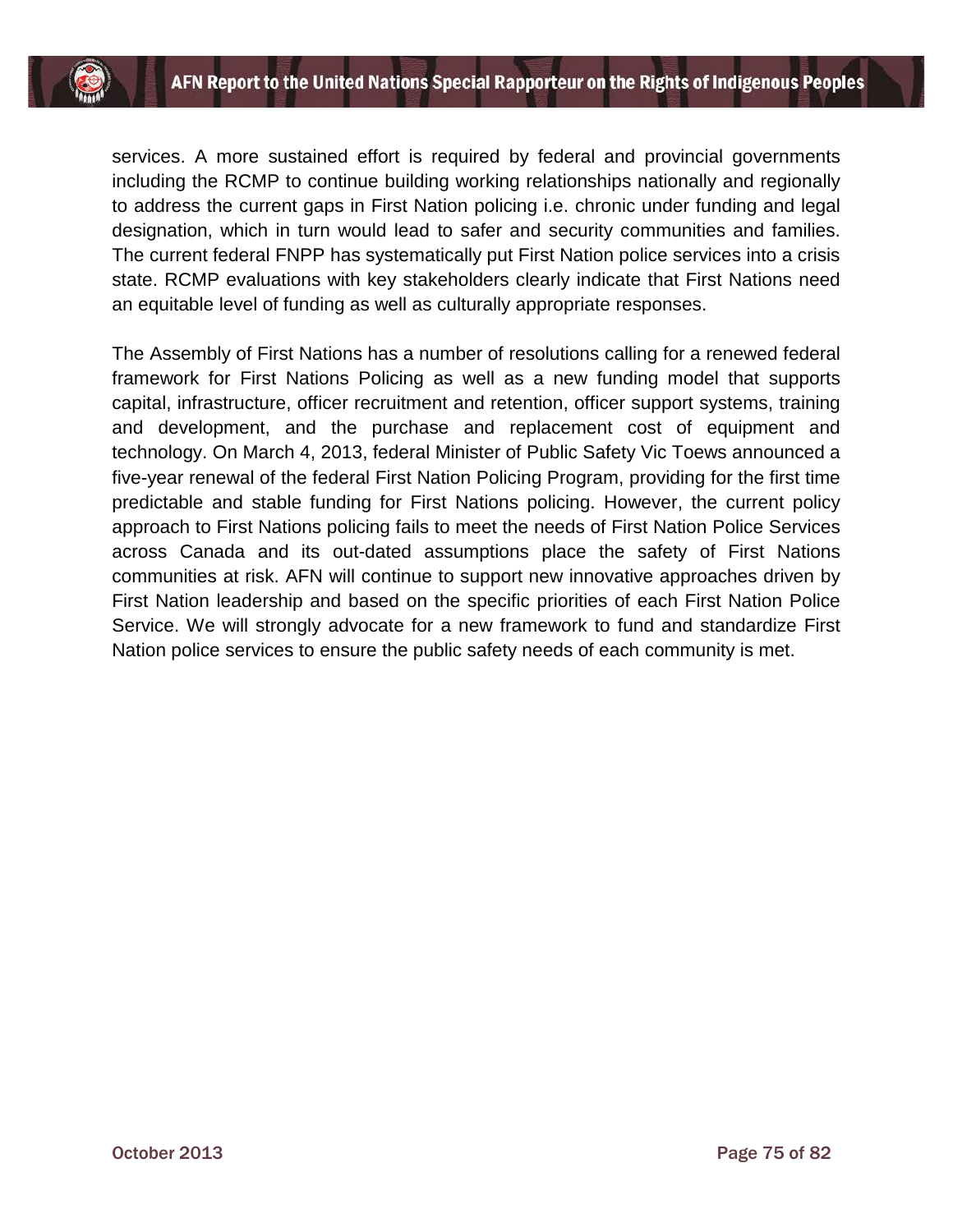

## RECOMMENDATIONS

- 1. That Canada provide support for the development of First Nations community action plans for improved safety and security for First Nations citizens – particularly women and girls – and provide on-going support to the families of the murdered and missing women.
- 2. That Canada create a National Public Commission of Inquiry on Violence Against Indigenous Women and Girls to conduct specific inquiry on the cases of murdered and missing and make concrete and specific recommendations to end and address violence against Indigenous girls and women.
- 3. That Canada provide sustainable support and enhancement to community justice programming.
- 4. That Canada review the impact of Bill C-10 on First Nation peoples and focus on established sentencing principles from the Supreme Court of Canada.
- 5. That Canada stabilize and enhance funding of First Nation Police services and immediately classify First Nation Police Services as essential services.
- 6. That the RCMP improve communication and protocols with communities and families.
- 7. That Correctional Service Canada immediately address and improve the treatment of Indigenous prisoners.
- 8. That all governments undertake a joint comprehensive review of the criminal and family justice systems, with an aim to identify key areas for change and develop action plans to address these.
- 9. That Canada support capacity-building and research for First Nations to develop and reinstitute their own "systems", inclusive of their traditions, philosophies, and culture, with the aim of implementing First Nation justice institutions, courts, sentencing and dispute resolution mechanisms.
- 10.That all governments create mechanisms to ensure that Indigenous women and girls have a role in decision-making and policy/strategy development.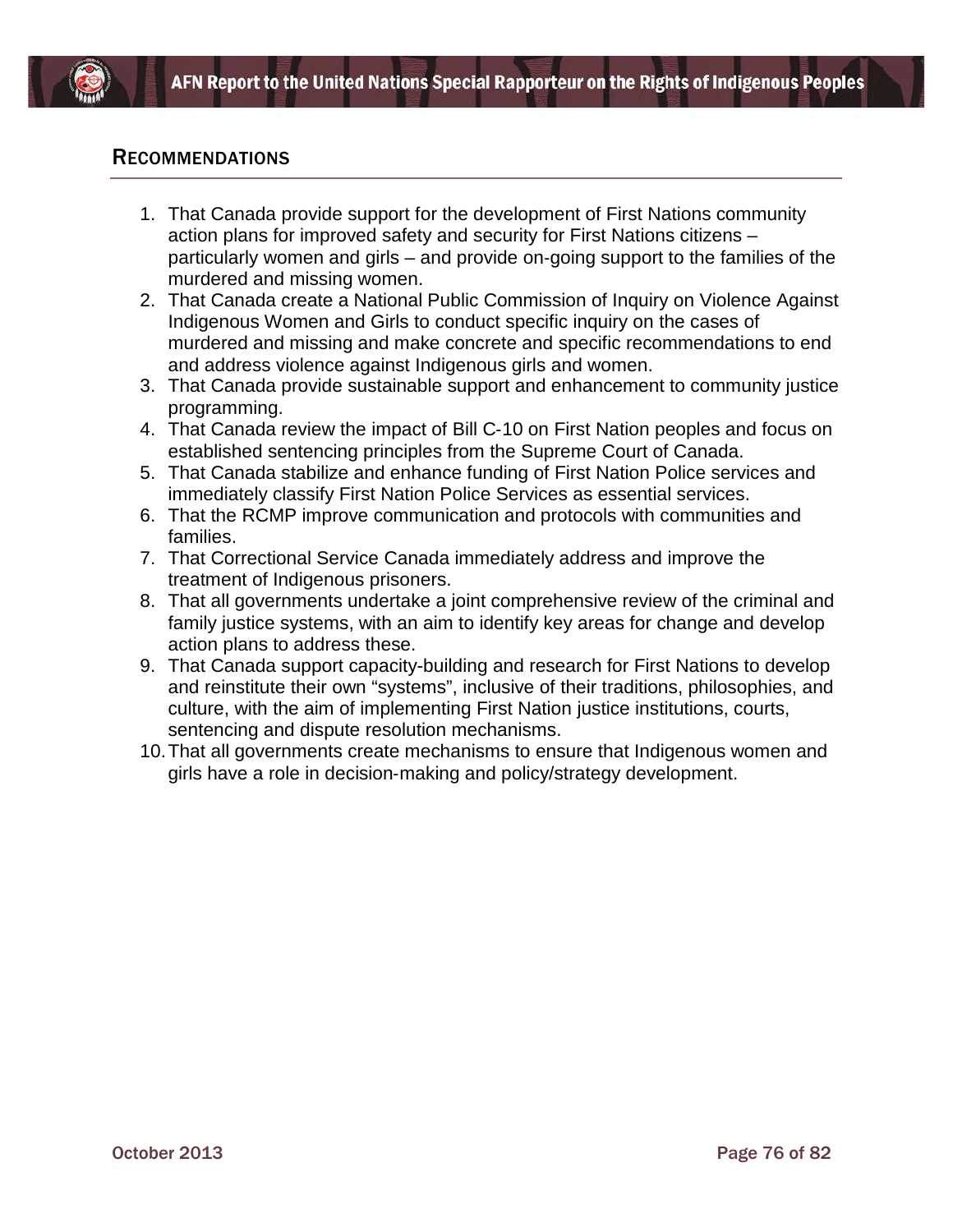

# WATER, HOUSING, AND INFRASTRUCTURE

## **BACKGROUND**

Safe and reliable community infrastructure and housing are central priorities for First Nations as they are critical to supporting human capital and the overall health, educational achievement and economic participation of First Nation citizens. However, many First Nation communities lack essential capital, clean water and adequate housing.

Strong and sustainable community infrastructure supports all aspects of individual and collective health. However, due to factors such as chronic underfunding caused by the 2% cap on First Nations programs instituted in 1996, extreme climate challenges, and catastrophic natural events such as flooding and fires, many First Nations cannot provide stable infrastructure in their communities. Building Futures, a study commissioned by the federal government and released in 2006, identified a \$15.2B to \$25.6 billion need for First Nations major assets in the 15 years following the release of the report.

#### **Water and Wastewater**

Canada's First Nations basic community infrastructure needs lag far behind that of comparable communities' off-reserve. A clear example of this is in the area of drinking water and wastewater treatment. Currently there are 122 First Nation communities with Drinking Water Advisories including four Do Not Consume Advisories. Many of these DWAs have been in effect for more than one year, some for over ten years.

The root cause as identified in a 2006 report "Report of the Expert Panel on Safe Drinking Water for First Nations" is the Government of Canada's Federal policy for the general standard of living on reserves was laid down in 1977, in a memorandum to Cabinet that proposed an expanded infrastructure program for reserves. At the core of its strategy was the intent "to provide Indian homes and communities with the physical infrastructure that meets commonly accepted health and safety standards, is similar to that available in neighbouring, non-Indian communities or comparable locations, and is operated and maintained according to sound management practices. Subsequent Cabinet decisions, and the actions of ministers and public servants, have been shaped by acceptance of this strategy. The federal government has never provided enough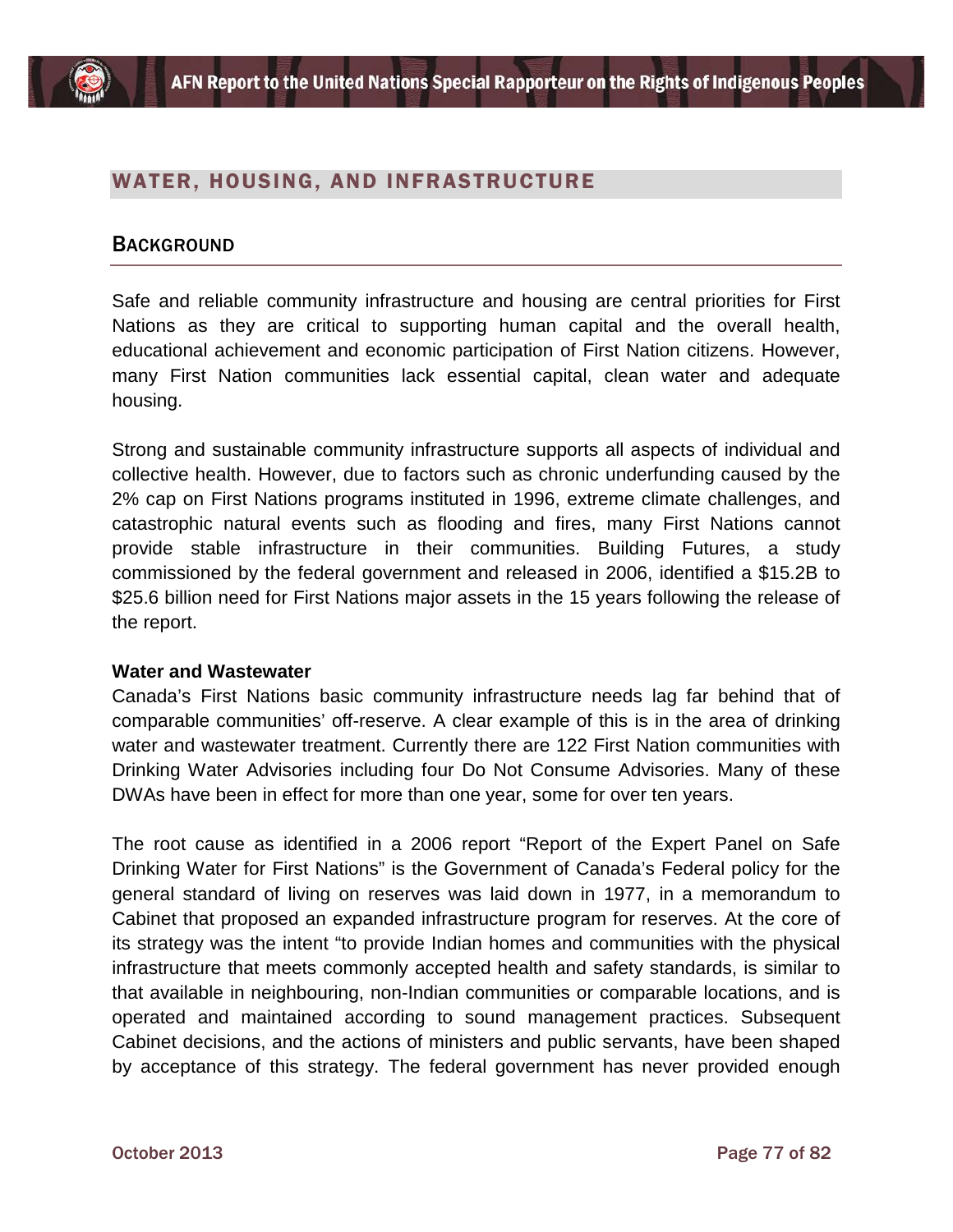funding to First Nations to ensure that the quantity and quality of their water systems was comparable to that of off-reserve communities.

The National Engineering Assessment released by the Federal Government in July 2011 concluded that 73 percent of First Nation water systems have major deficiencies and pose a high and medium risk to the quality of water. These deficiencies may lead to potential health and safety or environmental concerns. The assessment identified a need of \$4.7 billion for water and wastewater over the next ten years. Annually this works out to \$470 million but recent federal budgets have provided only \$165 million annually, less than half of what the Government's own report recommended.

The federal government's response to these unacceptable conditions was to introduce legislation – which has now passed into law (Bill S-8: Safe Drinking Water for First Nations) -- that would give authority to the government to develop water and wastewater regulations to apply on First Nations. This law does not recognize the inherent jurisdiction of First Nations over their lands and resources and creates new regulations and standards without providing First Nations with the resources to meet those new standards. In addition, there is no commitment to provide certainty of adequate engagement and involvement of First Nations in the development of regulations.

In the development of this enabling legislation the government did not adequately consult nor accommodate First Nation governments. Engagement sessions on a regulatory regime were carried out based on the parameters identified in the aforementioned Expert Panel report on Safe Drinking Water for First Nations.

The *Safe Drinking Water for First Nations Act* does not provide any resources to implement or support regulations and standards that the Act would enable. The enforcement of these regulations puts First Nations at risk, as they will not have the capacity, training, and infrastructure to provide safe drinking water to their citizens. Within the Act the government has made provision to absolve itself from any liability from any acts or omissions involving the legislation. This is a clear neglect of its fiduciary responsibilities owing by the Crown in right of Canada to First Nations.

Finally, the government has included a non-derogation clause with conditions that effectively renders it a derogation clause. This practice of limiting the effect of a nonderogation clause has become a concern as it appears to be a conscious effort to include this language in other legislation.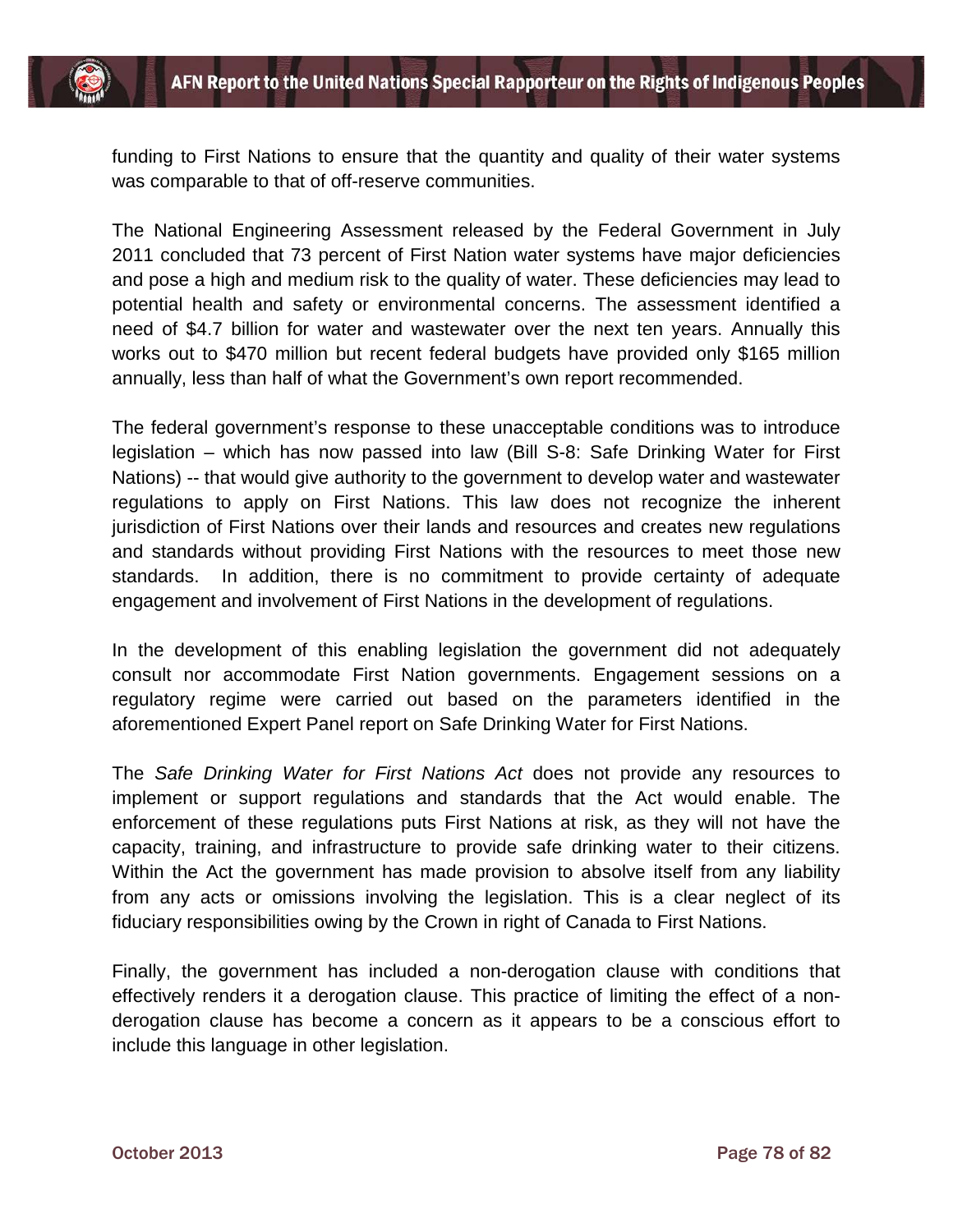First Nations are not opposed to regulations and the protection that they afford to the public but without the necessary resources support them puts First Nations in jeopardy.

Bill S-8 continues a pattern of unilaterally imposed legislation and does not meet the standards of joint development and clear recognition of First Nation jurisdiction. The engagement of some First Nations and the modest changes made to the Bill do not respond to the commitment to mutual respect and partnership affirmed in the UNDRIP.

In 2011, Winnipeg Free Press, a newspaper produced a series of investigative articles centering on several First Nation communities in Northern Manitoba. These news articles presented to the world the deplorable living conditions many First Nations have to live with. Homes without running water and sanitation provide by slop pails. In an advanced country like Canada there is no excuse for this except that being First Nations gets you less attention. In a way, the UN Millennium Development goal Target 7.C: "to halve, by 2015, the proportion of the population without sustainable access to safe drinking water and basic sanitation" applies to our communities. Despite progress, 2.5 billion in developing countries still lack access to improved sanitation facilities. In 2011, 768 million people remained without access to an improved source of drinking water. Many First Nations members can be counted in these numbers.

Chiefs have consistently called for the protection of the Aboriginal and Treaty right to water. The management of water resources, wastewater treatment and the protection of source water is a right that First Nations have not relinquished. In addition, access to clean drinking water is a universal human right, recently affirmed by the United Nations. Canada has a responsibility to ensure clean drinking water in First Nations communities.

#### **Housing**

The availability of safe, secure and affordable housing in First Nations communities across Canada is a decreasing at an alarming rate. The need for housing is increasing at levels that existing federal programs are not able to meet. In 2005, the Assembly of First Nations stated the need for 80,000 new units to capture the existing back-log in communities; in a more recent report, AANDC estimates that between "2010 – 2034 there is a need for 130,197 new units to accommodate household and family growth, 11,855 replacement units to accommodate the deteriorated stock, and the major renovation of between 8,261 and 10,861units."

Overcrowding is a serious problem in many communities with instances where multi generations are living within the same roof in a building that was designed for on family. Overcrowding exacerbates the prevalence of communicable disease such as tuberculosis. Lack of privacy and abuse are other real impacts of overcrowding. The average per unit occupancy is 4.8 for First Nations compared to 2.7 for the mainstream. But in fact in many communities this number can rise to over 8 or substantially higher. Inadequate housing affects learning outcomes and family health and inability to participate fully in economic opportunities.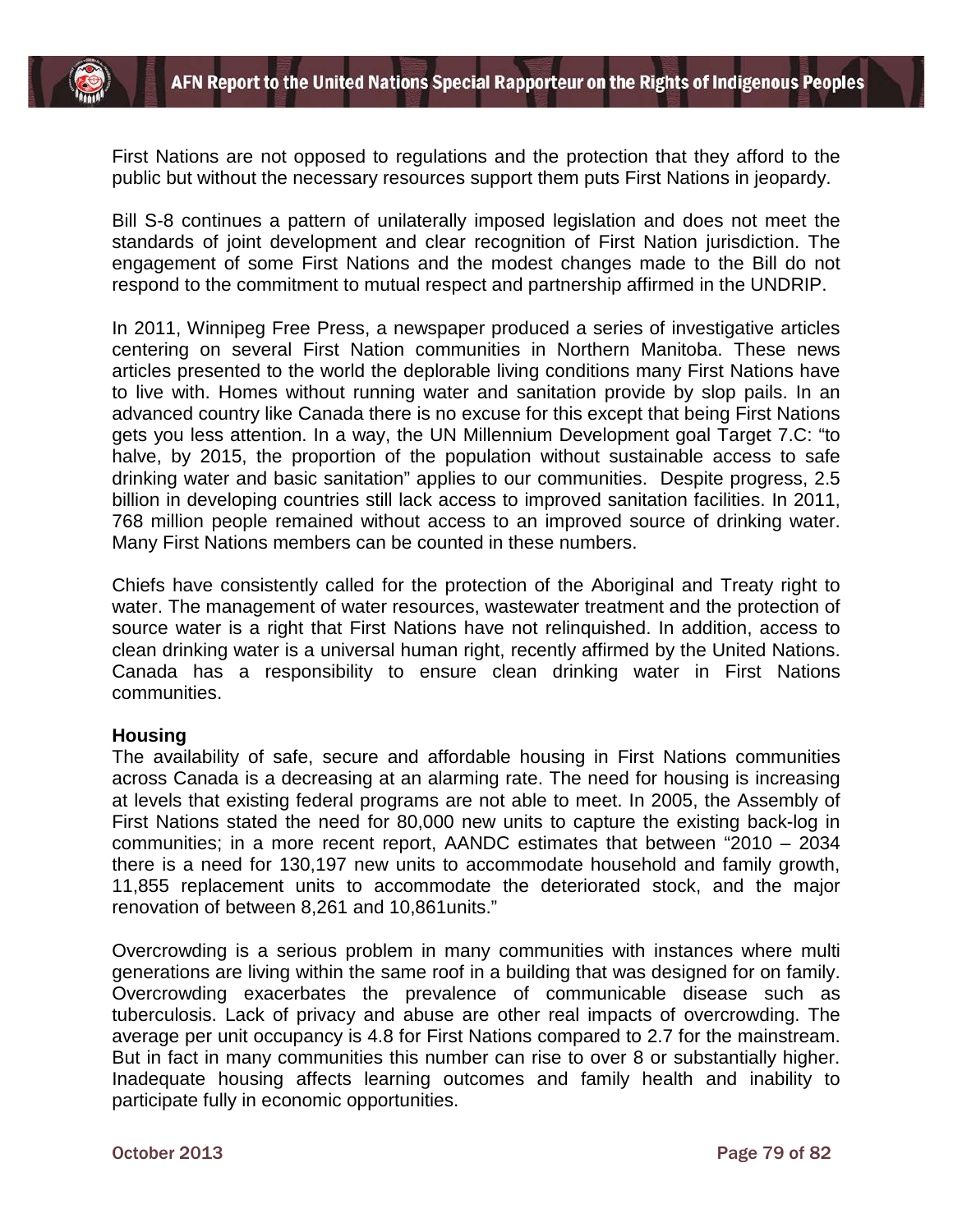Current federal programs such as Canada Mortgage and Housing Corporation's On-Reserve Social Housing Program (Section 95) has been significantly decreasing over the years; from a minimal 945 new units in 2008 to a disappointing planned construction of 465 units in 2013. Social Housing operating agreements are expiring, which means those living in social subsidized units will not be able to afford rent, as the occupants will be required to pay market rent and not rent geared to income. Further, between the years of 2013 and 2018, due to expired operating agreements, First Nation communities will lose subsidies on 9,580 Social Housing units (Section 95), while only 2,075 new subsidized units will be created. This could potentially displace 7,505 families, forcing them to seek affordable housing elsewhere or become homeless.

In 2007, the federal government announced the creation of the First Nations Market Housing Fund (FNMHF) in the amount of \$300 million; in essence, a "fund" that would provide backstopping to First Nations so their members could access housing loans to create homeownership units. Since its inception the estimation of its reach to create 25,000 new units has failed, as only 52 loans have been accessed of which 46 are new constructed units or renovated. . The FNMHF also has a Capacity Development Program which provides funding for First Nation communities that meet or are close to meeting the Fund's criteria for the Credit Enhancement Facility.

With Canada being the only G8 country to not have a National Housing Strategy; First Nation leaders have come together to demand the creation of a National First Nations Housing Strategy, which will help focus efforts on improving housing conditions and filling the continuum of need for those First Nations members residing on-reserve. This action is in response to the federal government's disregard of the deplorable conditions and numerous requests for inclusion in policy development and program creations to address First Nations Housing throughout the continuum of need.

Throughout the years the federal government has devised attempts to address either social housing or homeownership. The attempts have been to manipulate a program created for off reserve to adapt for on-reserve. First Nations need grassroots housing solutions, ones created by First Nations for First Nations, by individuals who have lived and realized the challenges and unique identities which create such a diverse community. Thriving communities are not comprised of sole tenure such as homeownership or social housing. Healthy communities stem from a healthy home, a healthy family grows to contribute to economy, and that healthy family must reside in a safe secure and affordable housing tenure.

As supported by Articles 21 and 23 of UNDRIP, First Nations must be supported in developing housing solutions that meet their particular needs. It is not acceptable that the Indigenous peoples in Canada should be living in overcrowded and inadequate homes and in several communities in third world conditions.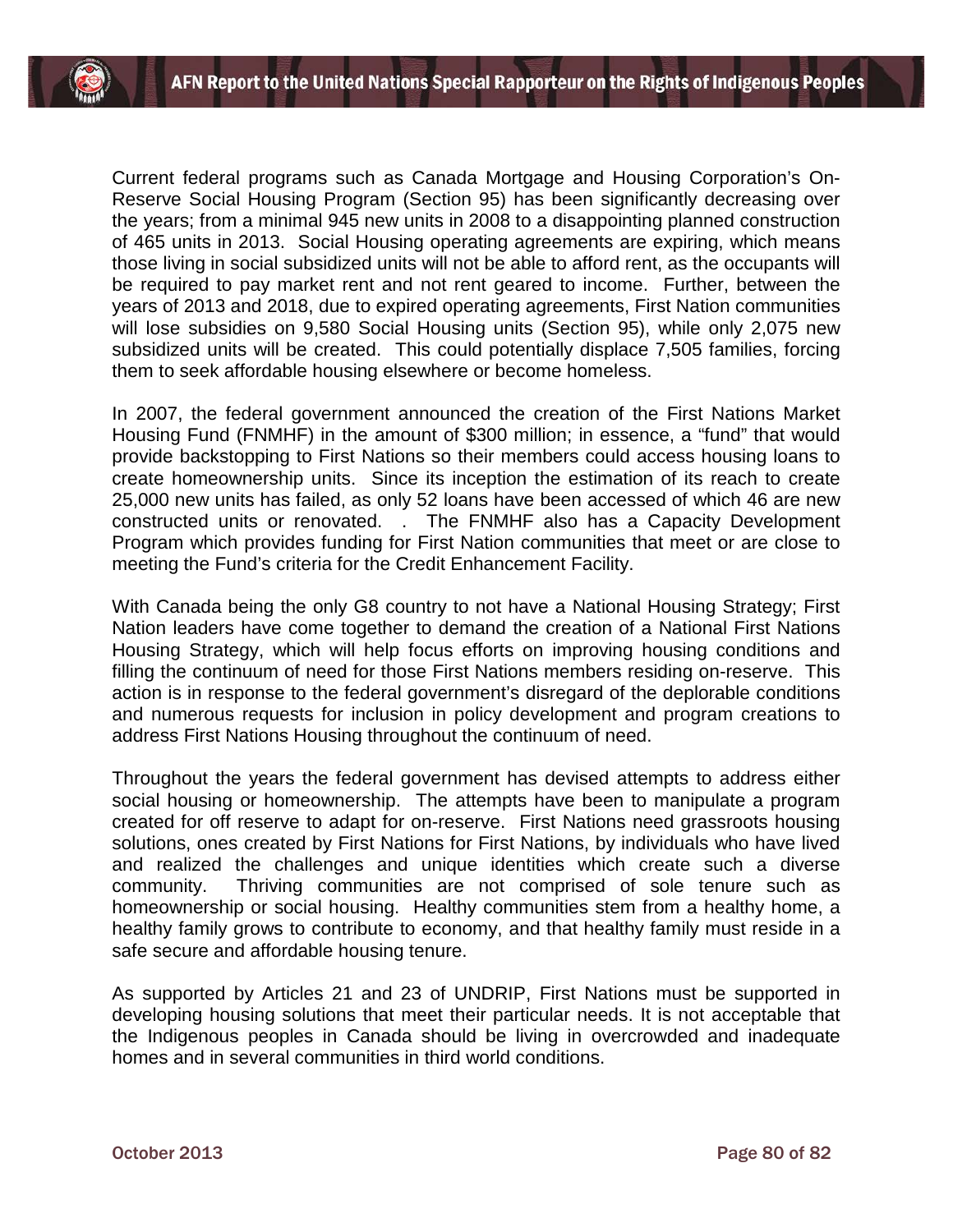

In the report of the Special Rapporteur on the mission to Canada in 2007 on adequate housing as a component of the right to an adequate standard of living, and on the right to non-discrimination in this context, Miloon Kothari submitted 111 recommendations. In particular Recommendation 96 states "Canada should adopt a national strategy on affordable housing that engages all levels of government including Aboriginal governments, Aboriginal people, civil society and the private sector. The strategy will require permanent and adequate funding and legislation set within a rights-based framework." Canada has yet to develop a National Strategy on Housing.

### **Community Infrastructure**

Another factor that has limited First Nations ability to keep up with managing their assets and respond to the growing demands for basic community infrastructure, is in 1995, the Federal government imposed a 2% cap on increase for First Nation program funding. This has placed support for community growth at a virtual standstill as the consumer price index has remained about 2% since then (2.2 in 1995 and 1.5 in 2012), in effect no growth from federal funding to First Nations. In an area where federal funding is crucial to maintenance and operation for community infrastructure, this has reduced the lifespan of these assets. In a comparable situation, Canada's municipal infrastructure backlog in four asset categories the replacement cost of these assets alone totals \$171.8 billion, nationally. First Nation's backlog situation is much more acute and is exacerbated by the funding cap imposed in 1995. There is no current estimate what the total funding backlog is for First Nation critical community infrastructure.

First Nations in Canada have the highest population growth rate and the youth represent 50 % of the population under 25 year of age. This presents both an opportunity and a challenge. An opportunity in terms of being able to access the potential employment opportunities offered by such a large and potential base for labour supply. A challenge in that a large segment of the population that is not able to access proper schools for learning, inadequate housing with overcrowding, prevalent mold in many homes, and lack of proper sanitation facilities which are not conducive to learning.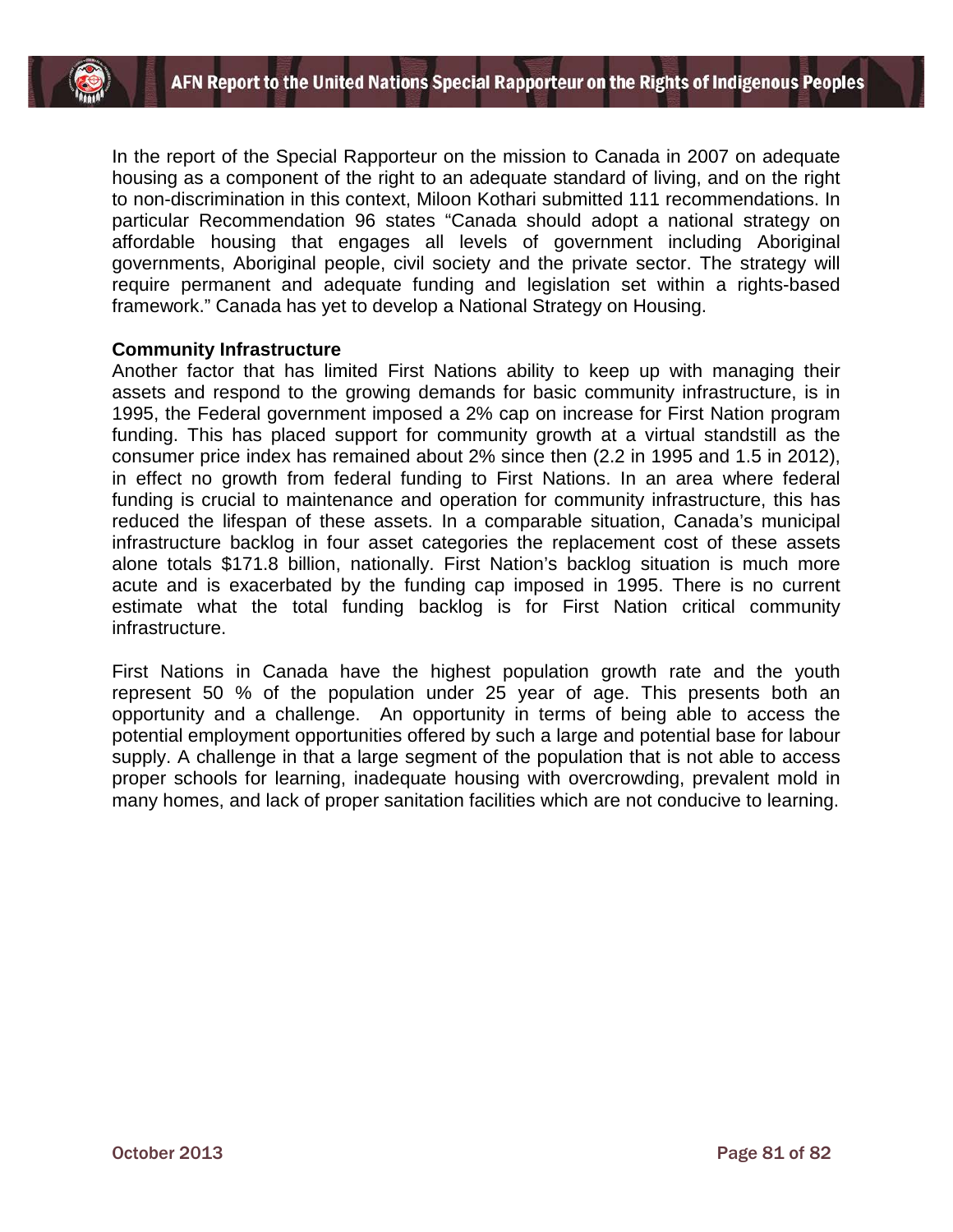

### RECOMMENDATIONS

- 1. That Canada support and assert First Nations rights to manage, protect, develop laws and regulations on water as guaranteed under Section 35, Canada Constitution 1982
- 2. That Canada work jointly with First Nation governments to clearly assess and catalogue actual needs in capital, water and wastewater systems and housing.
- 3. That Canada support First Nations in developing a rights-based National First Nation Housing Strategy, to support First Nation management and delivery of housing, with a focus on community-planning and supportive partnerships.
- 4. That Canada support First Nations in developing a National First Nation Water Strategy, with focus on water rights, watershed management and protection, and the management of water resources and proper treatment and disposal of wastewater as part of the health and protection of First Nation citizens and their access to safe and adequate supplies of potable water.
- 5. That Canada make immediate investments in sustainable housing, community infrastructure, including water, wastewater and source protection.
- 6. That Canada provide support for First Nations to meet and implement new wastewater effluent standards and related regulations and source water protection plans to ensure protection of water supplies in the future.
- 7. That Canada support the establishment of a First Nation Water Commission to support First Nation management of water systems.
- 8. That Canada support the development of public and private partnerships with First Nations to develop sustainable community capital and infrastructure and develop innovative alternative servicing options.
- 9. That Canada reform the Regulatory Environment to support First Nation provision of housing policies, codes, standards, by-laws and enforcement measures that frame how the operational control of housing takes place within any given First Nation.
- 10.That Canada ensure adequate and sustainable community infrastructure funding that reflects actual operation and maintenance costs and will enhance and protect long term investments.
- 11.That Canada support the establishment of national and/or regional First Nation 'Centres of Excellence' to support delivery and management of housing in First Nation communities.
- 12.That Canada implement funding and a procedure in order for First Nations to develop capacity and training, and enhance their resiliency in emergency management.